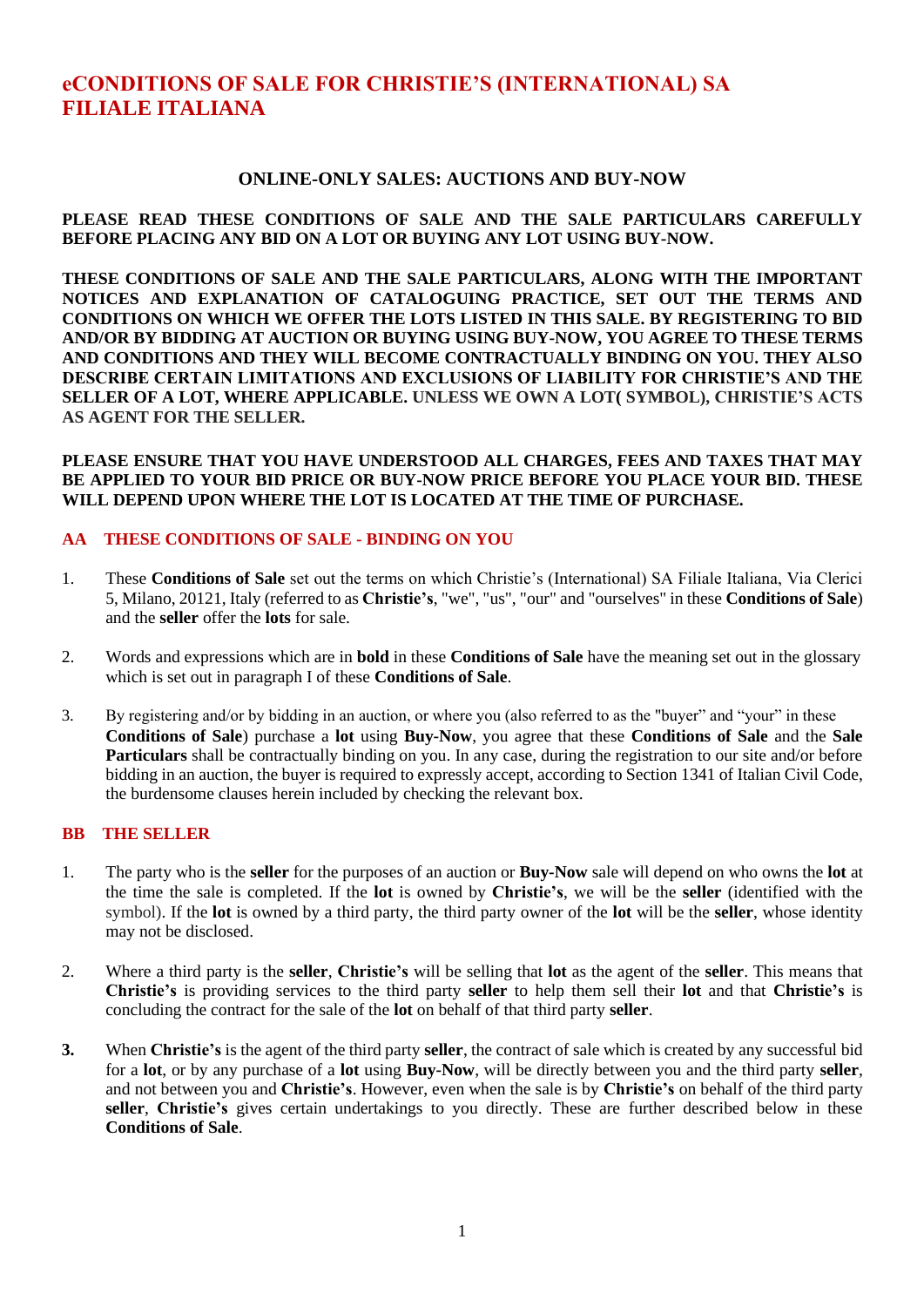**4.** The **Sale Particulars** will identify if the owner of a **lot** immediately before the sale is completed is a **consumer**. If the **seller** is not identified as a **consumer** the **seller** of the property immediately before the sale will be **Christie's**.

## **A. BEFORE THE SALE**

#### **1. Description of lots**

- (a) Certain words used in the **Sale Particulars** to describe a **lot** have special meanings. You can find details of these in the "Important Notices and Explanation of Cataloguing Practice" which forms part of these **Conditions of Sale** in paragraph L. You can find a key to symbols used in the **Sale Particulars** under the headings "VAT Symbols, Explanations and Refunds" in paragraph J and "Symbols" in paragraph K.
- (b) Our description of any **lot**, any **condition** report and any other statement made by us (whether orally or in writing) about any **lot**, including about its nature or **condition**, artist, period, materials, approximate dimensions or **provenance** are our opinion and not to be relied on as a statement of fact. We do not carry out in-depth research of the sort carried out by professional historians and scholars. All dimensions and weights are approximate only.

#### **2. Our responsibility for our description of lots**

We do not provide any guarantee in relation to the nature of a **lot** apart from our **authenticity warranty** contained in paragraph A7(c), E2(a) and if applicable, E2(d) and to the extent provided in paragraph H2 below.

#### **3. Condition**

- (a) The **condition** of **lots** can vary widely due to factors such as age, previous damage, restoration, repair and wear and tear. Their nature means that they will rarely be in perfect **condition**. **Lots** are sold "as is", in the **condition** they are in at the time of the sale, without any representation or **warranty** or assumption of liability of any kind as to **condition** by **Christie's** or by the **seller**.
- (b) Any reference to **condition** in the **Sale Particulars** or in a **condition** report will not amount to a full description of **condition**, and images may not show the **condition** of a **lot** clearly. Colours and shades may look different on the screen to how they look on physical inspection. **Condition** reports may be available to help you evaluate the **condition** of a **lot**. **Condition** reports are provided free of charge as a convenience to our buyers and are for guidance only. They offer our opinion but they may not refer to all faults, inherent defects, restoration, alteration or adaptation because our staff are not professional restorers or conservators. For that reason, they are not an alternative to taking your own professional advice. It is your responsibility to ensure that you have requested, received and considered any **condition** report.
- (c) Notwithstanding the foregoing, where you are a consumer in accordance with the EU Consumer Rights Directive and habitually reside in the European Union and the seller is not a consumer (as identified in the Sale Particulars), in case of a non-conformity of the lot, you are entitled to all remedies under the law which depending on the circumstances may include repair, replacement, cancellation of the contract and/or reduction of the purchase price, and/or damages.

#### **4. Estimates**

**Estimates** are based on the **condition**, rarity, quality and **provenance** of the **lot** and on prices recently paid at auction for similar property. **Estimates** can change. Neither you, nor anyone else, may rely on any **estimate** as a prediction or guarantee of the actual selling price of a **lot** or its value for any other purposes. **Estimates** do not include any **buyer's premium** or any applicable taxes or charges or artist's resale royalty.

### **5. Jewellery**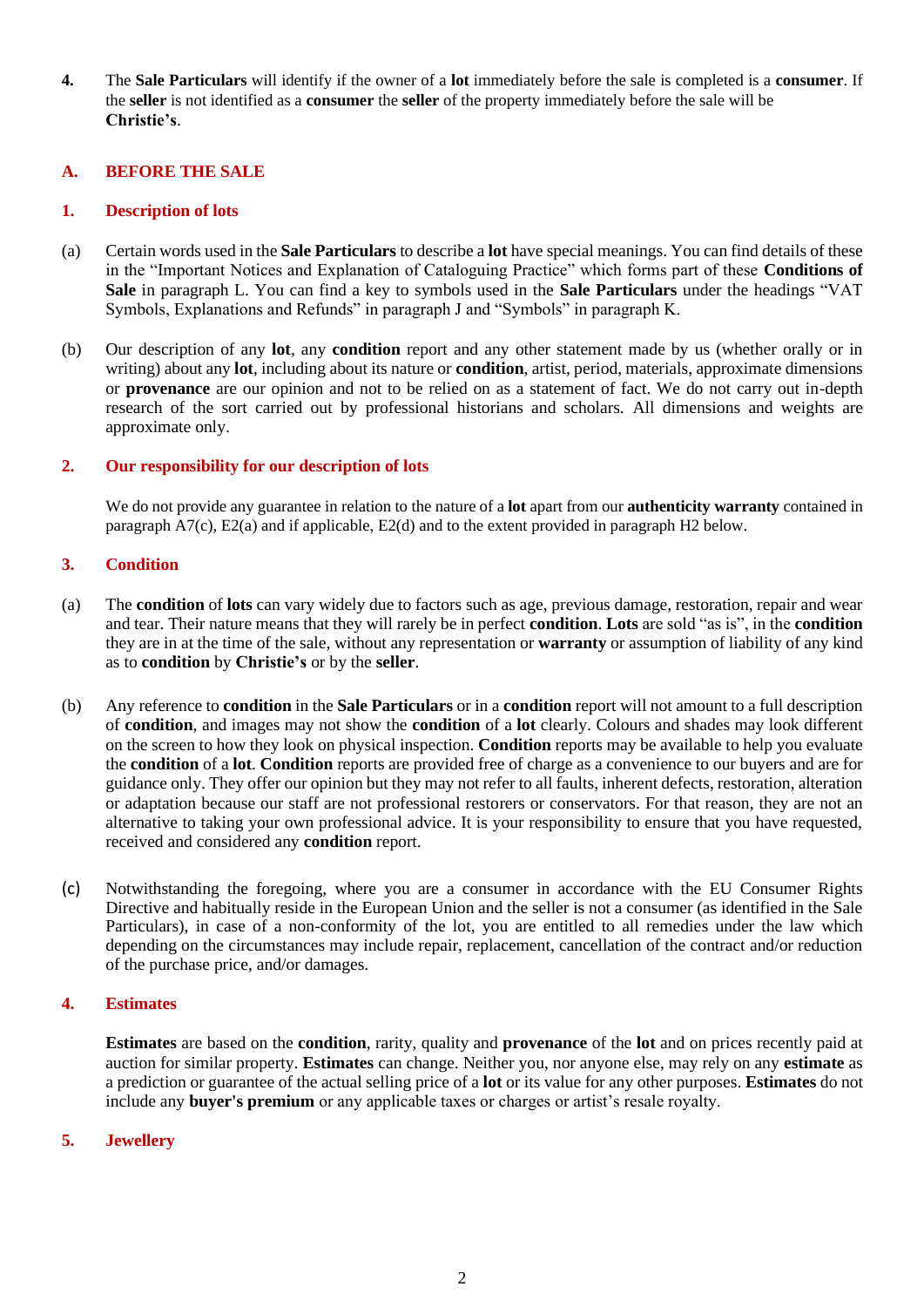- (a) Coloured gemstones (such as rubies, sapphires and emeralds) may have been treated to improve their look, through methods such as heating and oiling. These methods are accepted by the international jewellery trade but may make the gemstone less strong and/or require special care over time.
- (b) All types of gemstones may have been improved by some method. You may request a gemmological report for any **lot** which does not have a report if the request is made to us at least three weeks before the date of the sale and you pay the fee for the report.
- (c) We do not obtain a gemmological report for every gemstone sold in our sales. Where we do get gemmological reports from internationally accepted gemmological laboratories, such reports may be described in the **Sale Particulars**. Reports from American gemmological laboratories will describe any improvement or treatment to the gemstone. Reports from European gemmological laboratories will describe any improvement or treatment only if we request that they do so, but will confirm when no improvement or treatment has been made. Because of differences in approach and technology, laboratories may not agree whether a particular gemstone has been treated, the amount of treatment or whether treatment is permanent. The gemmological laboratories will only report on the improvements or treatments known to the laboratories at the date of the report.
- (d) For jewellery sales, all **estimates** are based on the information in any gemmological report or, if no gemmological report is available, you should assume that the gemstones may have been treated or enhanced.

### **6. Watches & Clocks**

- (a) Almost all clocks and watches are repaired in their lifetime and may include parts which are not original. We do not give a **warranty** that any individual component part of any watch or clock is **authentic**. Watchbands described as "associated" are not part of the original watch and may not be **authentic**. Clocks may be sold without pendulums, weights or keys.
- (b) As collectors' watches and clocks often have very fine and complex mechanisms, you are responsible for any general service, change of battery or further repair work that may be necessary. We do not give a **warranty** that any watch or clock is in good working order. Certificates are not available unless described in the **Sale Particulars**.
- (c) Most watches have been opened to find out the type and quality of movement. For that reason, watches with water resistant cases may not be waterproof and we recommend you have them checked by a competent watchmaker before use.

Important information about the sale, transport and shipping of watches and watchstraps can be found at paragraph G5(h).

### **B. REGISTERING TO BID**

### **1. Registration**

- **(a)** If you have not previously bid or consigned with **MyChristie's** and do not have a **MyChristie's** account, you will need to create a **MyChristie's** account following the instructions provided at **[http://onlineonly.christies.com](http://www.onlineonly.christies.com/)** and provide any required information and/or complete any necessary forms. In order to register and bid in **online-only sales** you must be at least 18 years old. For certain other **online-only sales**, we may require you to meet a different minimum age. If you have an existing **MyChristie's** account, you can sign into the **online-only sale** with your existing username and password and then subsequently register for the sale (if you have multiple accounts, you will need to select the account under which you wish to transact).
- (b) If you are a returning bidder who has not bought anything from any of our salerooms in the last two years or if you want to spend more than on previous occasions, we may at our discretion ask you for updated information. If you have any questions, please contact **Christie's** [Client Services.](http://www.christies.com/about-us/contact/client-services/)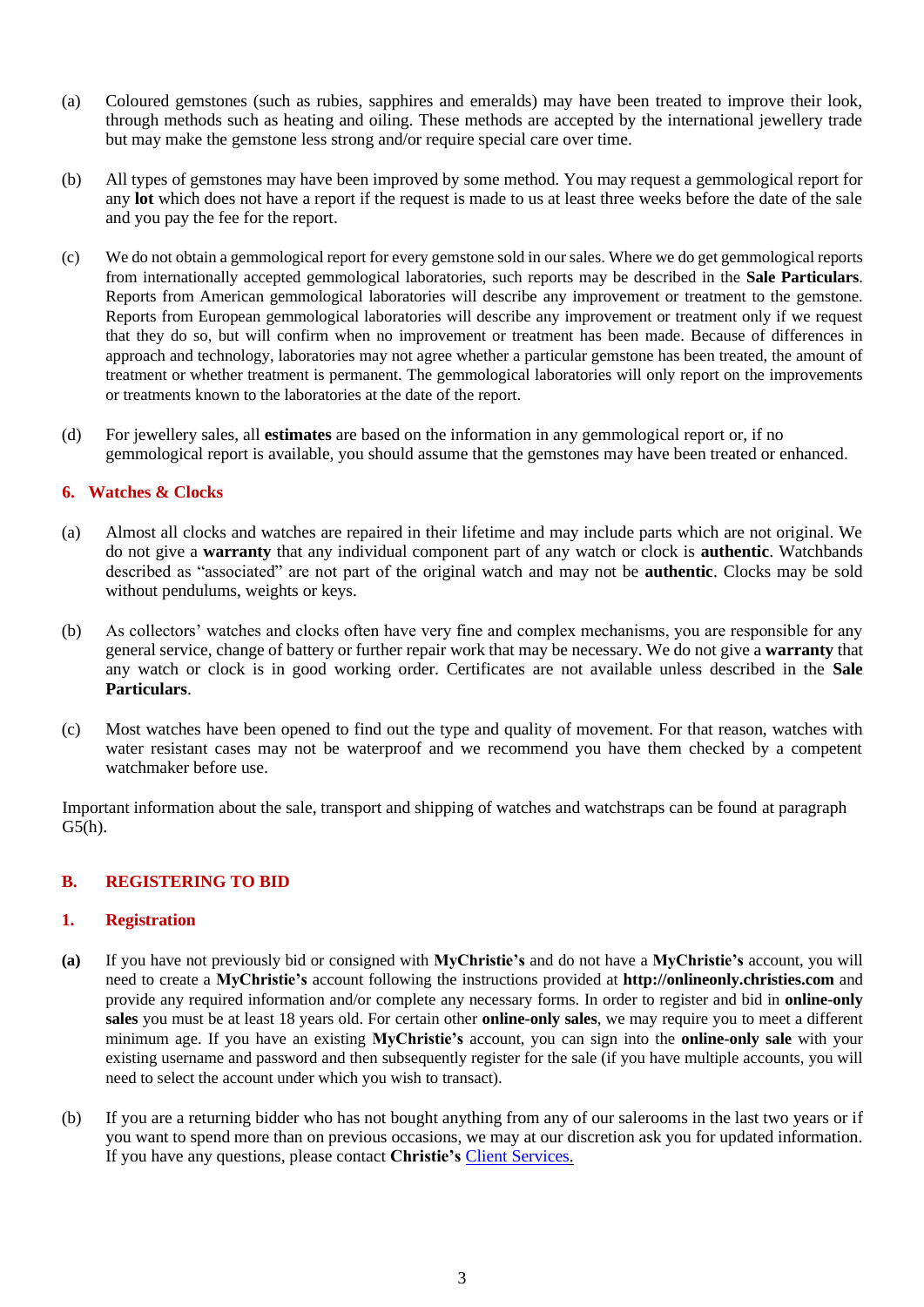- (c) You will need to give us enough time to process and approve your registration. We may, at our option, decline to permit you to register as a bidder.
- (d) **Christie's** will ship a **lot** only to the registered address that you confirm when registering to bid in an **onlineonly sale**.

## **2. Failure to provide the right documents**

If in our opinion you do not satisfy our bidder identification and registration procedures, including, but not limited to, completing any anti-money laundering and/or anti-terrorism financing checks we may require to our satisfaction, we may refuse to register you to bid or permit your participation in the sale and if you make a successful bid, we may cancel the contract for sale between you and the seller.

## **3. Registering as an Individual/on behalf of a Company**

- (a) When registering to bid either as an individual or on behalf of an entity, you accept that in making a bid, you are accepting personal liability to pay the **purchase price** (as defined in paragraph F(1)(b) below), unless it has been explicitly agreed in writing with **Christie's** before the commencement of the sale that the bidder is acting as agent on behalf of an identified third party acceptable to **Christie's** and **Christie's** will only look to the principal for payment. In order to register to bid, you are required to supply the information requested, including a valid debit or credit card in your name or other accepted payment information.
- (b) If you are bidding on behalf of an entity as an **Authorized User** against an entity's transactional account with **Christie's**, you must select the appropriate account at time of sale registration. If you do not already have a **MyChristie's** account you will first need to create one; similarly if the entity does not have a **Christie's**  transactional account it will need to create one. In either situation, **Christie's** may require your entity to provide certain documents or meet certain qualifications as set forth below. Please contact **Christie's** [Client Services](http://www.christies.com/about-us/contact/client-services/) to set up your **MyChristie's** account or entity transactional account.
- (c) **Christie's** will require you, or, if you are registering to bid on behalf of a company in accordance with paragraph B3(b), your company, to provide the following types of information and/or documentation: Confirmation of registration (including, but not limited to, a Certificate of Incorporation or Certificate of Formation or Certificate of Good Standing); Confirmation of beneficial ownership (e.g. schedule of shareholders, articles of organization or operating agreement); Confirmation of registered address (e.g. utility bill, bank statement or recent postal envelope, if the registered address is not listed on company documents); and Valid, government-issued photo ID for account owner (driver's license, passport or national identity card).
- (d) **Christie's** may also require the production of bank or other financial references or that you meet certain qualifications. **Christie's** may also require deposits of a portion of a placed bid to be made to **Christie's**. In such event, should you not be the successful bidder, your deposit shall be promptly returned to you. If you are the successful bidder, any such deposit shall be used to offset the appropriate portion of the **purchase price**.
- (e) As a successful bidder, if you registered as a company bidder, your company will need to pay for any purchases via a credit card issued to the company account and not a personal account.

### **4. Bidding on behalf of another person**

- (a) As authorised bidder: If you are bidding on behalf of another person who will pay Christie's directly, that person will need to complete the registration requirements above before you can bid, and supply a signed letter authorising you to bid for him/her.
- (b) As agent for a principal: If you register in your own name but are acting as agent for someone else (the "ultimate buyer(s)") who will put you in funds before you pay us, you accept personal liability to pay the purchase price and all other sums due. We will require you to disclose the identity of the ultimate buyer(s) and may require you to provide documents to verify their identity in accordance with paragraph E3(b).

### **5. Credit limits**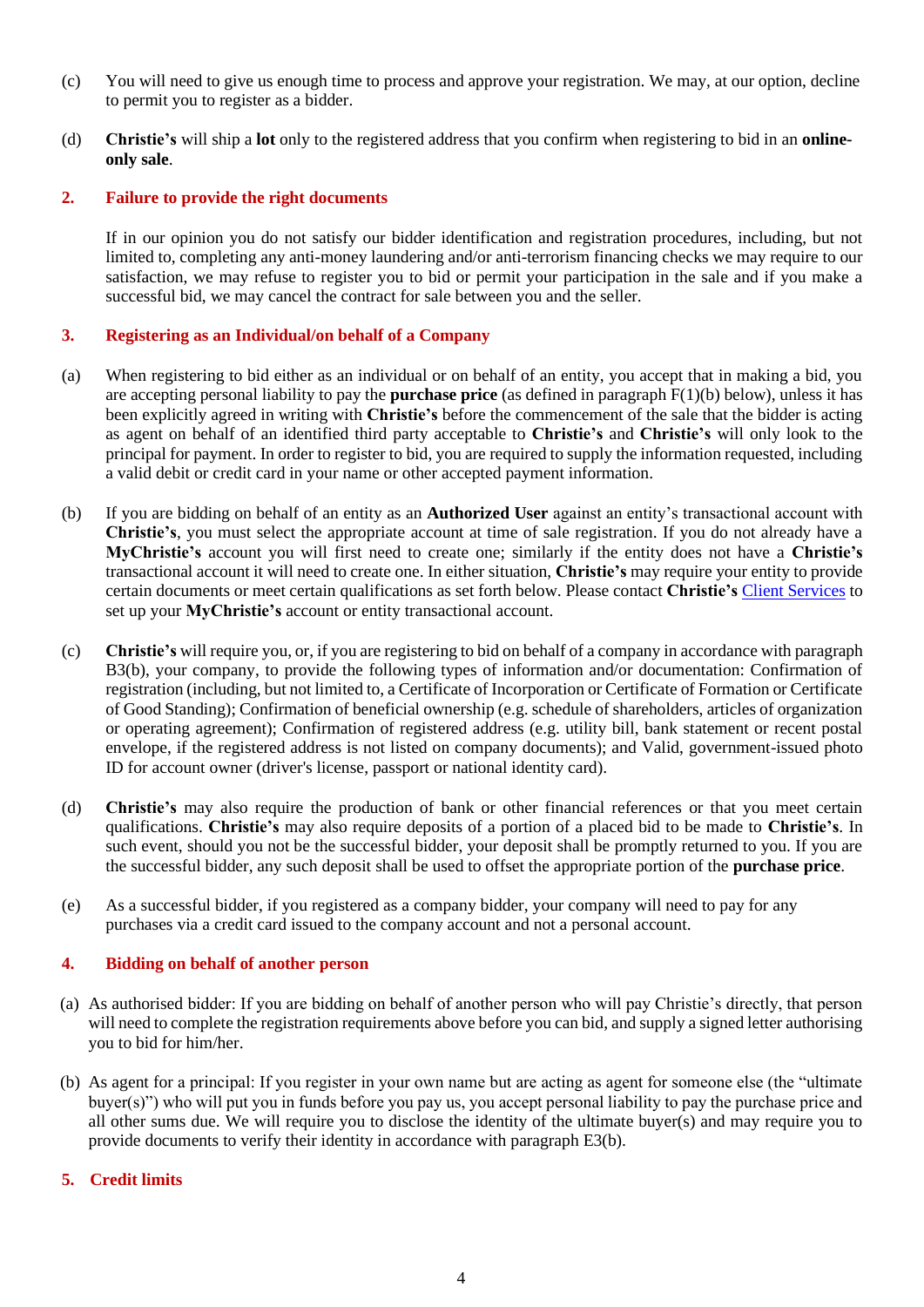Each bidder is subject to an aggregate bidding limit based on the currency of the sale and you will be notified of this when registering for an **online-only sale**. Any such bidding limit will apply to all items for sale in that particular **online-only sale** and to all items you bid upon in aggregate, not on a per **lot** basis. The bidding limit is based upon the maximum bid you make as opposed to the actual bid amount that is accepted. **Christie's**, in its sole discretion, may lower or rescind this limit and has the ability to contact you to request the production of documents or information in relation to such limit. A maximum bid on a **lot** is deducted against the aggregate bidding limit and the bidding limit will not be reset until bidding on that **lot** closes. If you should reach the aggregate bidding limit based on the bids you place (whether maximum bids or actual bid amounts), you will not be able to place any further bids on those **lots** or any additional bids on other **lots**. You may adjust (i.e. remove, lower or increase) a maximum bid on a **lot** as long as the bids accepted on such **lot** have not met or exceeded the maximum bid amount. Should you wish to bid beyond your bidding limit or if you have a question regarding your bidding limit, please contact **Christie's** [Client Services.](http://www.christies.com/about-us/contact/client-services/)

## **C. DURING THE SALE**

#### **1. Connectivity and Technical Issues**

- (a) Broadband or other internet capacity constraints, corporate firewalls and other technical problems beyond our reasonable control may create difficulties for some users including (but not limited to) accessing sales and maintaining continuity of such access.
- (b) **Christie's** will not be responsible to you for errors or failures to execute bids placed on the internet or on your mobile device, including, without limitation, errors or failures caused by: (i) any loss of connection on **Christie's**  or your end to the **online-only sale**; (ii) a breakdown or problems with the online bidding software; and/or (iii) a breakdown or problems with any internet connection, computer, mobile device or system. Execution of online and mobile internet bids is a free service and **Christie's** does not accept liability for your or our failing to access the bidding site or to execute an online or mobile internet bid or for errors or omissions in connection with this activity. In addition, we will not be responsible for any errors that may occur in the quality of digital images.

#### **2. Christie's discretion in relation to bidding / purchasing**

- (a) **Christie's** reserves the right, in our absolute discretion: (i) to reject your registration to bid; (ii) to reject, revoke or refuse to accept any bid or use of **Buy-Now** (even those that have been previously accepted); (iii) to withdraw or divide any **lot** or combine any two or more **lots**; (iv) whether during or after the sale, to restart or continue the bidding even if the bidding has finished; (v) to re-offer the **lot** as a new **Buy-Now lot** at a fixed price; or (vi) in the case of error or dispute and whether during or after the sale, to continue the bidding, determine the successful bidder, cancel the sale of the **lot**, or re-offer and re-sell any lot. If any dispute relating to bidding arises during or after the sale, **Christie's** decision in exercise of this option is final.
- (b) **Christie's** reserves the right to disable or deactivate your account at any time during the sale when it has justified reason to believe that the buyer is using the account in an unlawful fraudulent manner or for any other reasonable reasons.

### **3. Online Bidding Process - Bidding increments**

- (a) Bids may only be submitted between the dates and times specified in the **Sale Particulars** for that **lot**.
- (b) As soon as you place and confirm your bid amount, the bid is submitted (subject to the aggregate credit limit referred to in paragraph B4). You accept and agree that bids submitted in this way are final and that you may not, under any circumstances, amend, retract or revoke your bid. We are not responsible for any errors you make in bidding. Once you have made a bid, the next bidding increment is shown for your convenience on your "Next Bid" button.
- (c) Bidding generally opens at or below the **low estimate** and increases in steps (bidding increments) to be determined in **Christie's** sole discretion. Bidding opens at a specified bid amount and advances in increments of up to 10%. Bidding increments are as follows: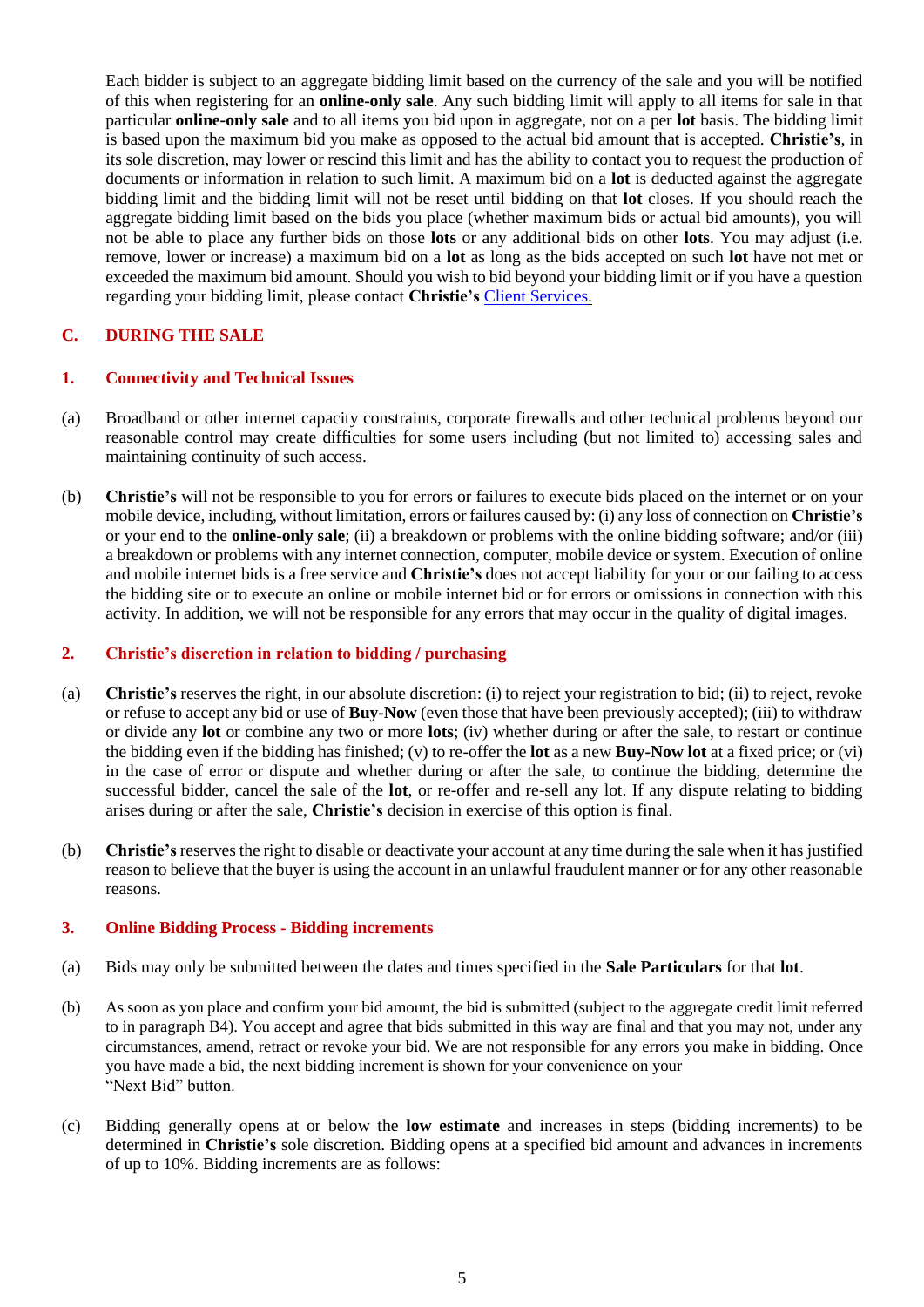| €0 to $€2,000$           | by $€100$                                               |
|--------------------------|---------------------------------------------------------|
| €2,000 to €3,000         | by $\epsilon$ 200                                       |
| €3,000 to $€5,000$       | by $\epsilon$ 200, $\epsilon$ 500, $\epsilon$ 800       |
| €5,000 to €10,000        | by $\epsilon$ 500                                       |
| €10,000 to €20,000       | by $\epsilon$ 1,000                                     |
| €20,000 to €30,000       | by $\epsilon$ 2,000                                     |
| €30,000 to $€50,000$     | by $\epsilon$ 2,000, $\epsilon$ 5,000, $\epsilon$ 8,000 |
| €50,000 to €100,000      | by $\epsilon$ 5,000                                     |
| €100,000 to €200,000     | by $€10,000$                                            |
| Above $\epsilon$ 200,000 | to repeat in the same manner as set forth above         |
|                          |                                                         |

(d) **Currency Calculator: Christie's** may show bids in some other major currencies as well as the currency of the sale, as specified in the **Sale Particulars**. Any conversion is for guidance only and we cannot be bound by any rate of exchange shown by the currency calculator. **Christie's** is not responsible for any error (human or otherwise), omission or breakdown in providing these services.

### **4. "Buy-Now"**

If this functionality is offered for a particular **lot**, it allows you to buy that **lot** at a fixed price (the "Buy-Now price") without bidding during an auction. If you purchase such a lot at the **Buy-Now** price, these **Conditions of Sale** and **Sale Particulars** for that **lot** will apply to the sale in the same manner as if you had been the successful bidder in an auction for that **lot**.

## **5. Absentee Bidding Services**

- (a) You may request that **Christie's** execute your bid on any particular **lot**(s) indicated by you in a signed Absentee Bid Form that we make available to you for the sale. All absentee bids must be in the currency of the sale, as indicated in the **Sale Particulars** for that **lot**. All absentee bids are subject to clearance by **Christie's** Finance and Credit department and must satisfy **Christie's** Know Your Customer requirements. To be eligible for this service, you must provide us with a valid email address where we can contact you.
- (b) We must receive your signed and completed Absentee Bid Form either physically at our saleroom premises or by contacting the relevant sales specialist no later than 24 hours prior to the scheduled closing of the first **lot** in the sale. We will not accept any requests after this point nor will we accept any oral requests, unsigned or incomplete Absentee Bid Forms, or any written or emailed requests not on our Absentee Bid Form for the sale you wish to bid upon.
- (c) You may not cancel your bid after you have sent it to us. You may increase or decrease your bid prior to the expiry of the 24-hour period by sending us an updated Absentee Bid Form for the **lot**(s). We will notify you (via the email address you provide) when: (i) your bid has been entered into our system; and (ii) if you are the winner of the **lot**(s) that you have bid upon. We will not send you an email if at the time of our receipt of your bid, your requested bid amount has already been exceeded by another party's bid on the same **lot** or if another matching bid has received priority because of the time that we received it.
- (d) All bids received by us will be time stamped based upon the time that we have received them. Absentee bids will be officially entered by **Christie's** prior to the time that the first **lot** of the sale closes. An online bid that is submitted after an absentee bid is received by us, but before it is inputted by us, will take precedence. In the event that **Christie's** receives multiple absentee bids at the same bid amount, the earlier absentee bid received by us will have priority over any later competing absentee bid received by us. In the event that an online bid is placed at the same time that we submit an identical absentee bid, the online bid will take precedence. We are not responsible for failing to execute an absentee bid on your behalf or for our determination of the official time of receipt by us of any bid or absentee bid on a **lot**. **Christie's** may determine in its sole discretion the official time that a bid has been received.
- (e) **Christie's** as auctioneer will take reasonable steps to carry out absentee bids at the lowest possible price, taking into account the **reserve**, but will not have any liability if it fails to do so.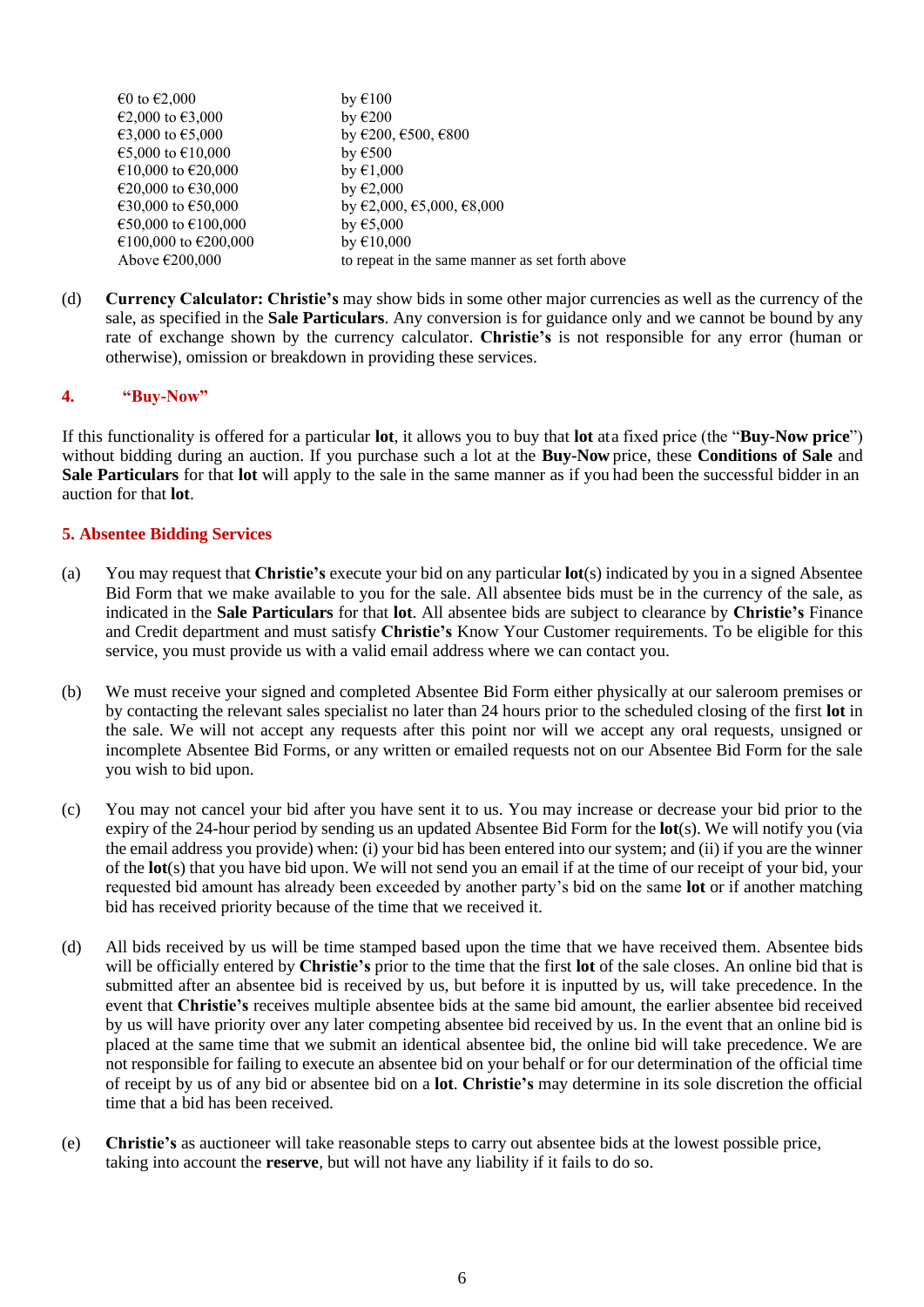- (f) Additional information about our responsibility for bidding services can be found in paragraph H.
- (g) If there is any conflict between this paragraph C5 and the instructions contained on the Absentee Bid Form, the Absentee Bid Form will take precedence.

## **6. Reserves**

- (a) All **lots** are subject to a **reserve**. The **reserve** cannot be more than the **lot's low estimate**.
- (b) Under no circumstances will the system place any bid on behalf of the **seller** at or above the **reserve**.
- (c) **Christie's** reserves the right, in our absolute discretion, to lower the **reserve** of any **lot** in an **online-only sale** up to 24 hours prior to the end of the sale where no bids have been placed on the **lot**.

## **7. The record of the sale**

The record of sale (**Christie's** records which relate to the sale) will be taken as absolute and final in all disputes. In the event of a discrepancy between any online records or messages provided to you and the record of sale, the record of sale will govern.

## **8. Withdrawal of lots**

**Christie's** reserves the right, at our complete discretion, to withdraw any **lot** from the sale, whether prior to or during the auction or **Buy-Now** sale, and shall have no liability whatsoever with regard to such withdrawal.

## **9. Employee bidding**

Employees of **Christie's** may be bidding in any **online-only sale**, however they will have no advantage over other bidders.

### **10. Closing of a lot**

- (a) A countdown clock is displayed for each **lot** on the **lot description** page. Where there is bidding activity on a particular **lot** within 3 minutes prior to the **lot's** allocated closing time, there will be a bidding extension so that there will always be a 3-minute period between the last bid and closing time of that **lot**. These extensions will continue indefinitely until there is no more bidding activity on the **lot** for a period of 3 minutes.
- (b) The extension of one **lot's** closing time does not affect other **lots'** closing times therefore it is possible that **lots** will close out of numerical **lot** order.

## **11. Successful Bids - Auctions**

The highest bid will be the successful bidder when the **lot** closes, unless **Christie's** decides to use its discretion as set out in paragraph C2 and C7 above. This means a contract for sale has been formed between the **seller** and the successful bidder. Winning bidders will receive an email notification of any successful bid. Bidders are also requested to log in as soon as possible after the sale to obtain details of the outcome of their successful bid by checking the "My Purchases" tab of the **online-only sale**. We do not accept responsibility for notifying you of the result of your bids unless you are successful and you should check as soon as possible after the sale to get details of the outcome of your bid.

## **D. CHARGES TO YOU - BUYER'S PREMIUM, TAXES AND ARTIST'S RESALE ROYALTY, SHIPPING AND LOSS DAMAGE LIABILITY CHARGES**

## **1. The Buyer's Premium**

We will charge you a **buyer's premium** on the **hammer price** of each **lot** sold.

We calculate the **buyer's premium** (inclusive of VAT) as follows: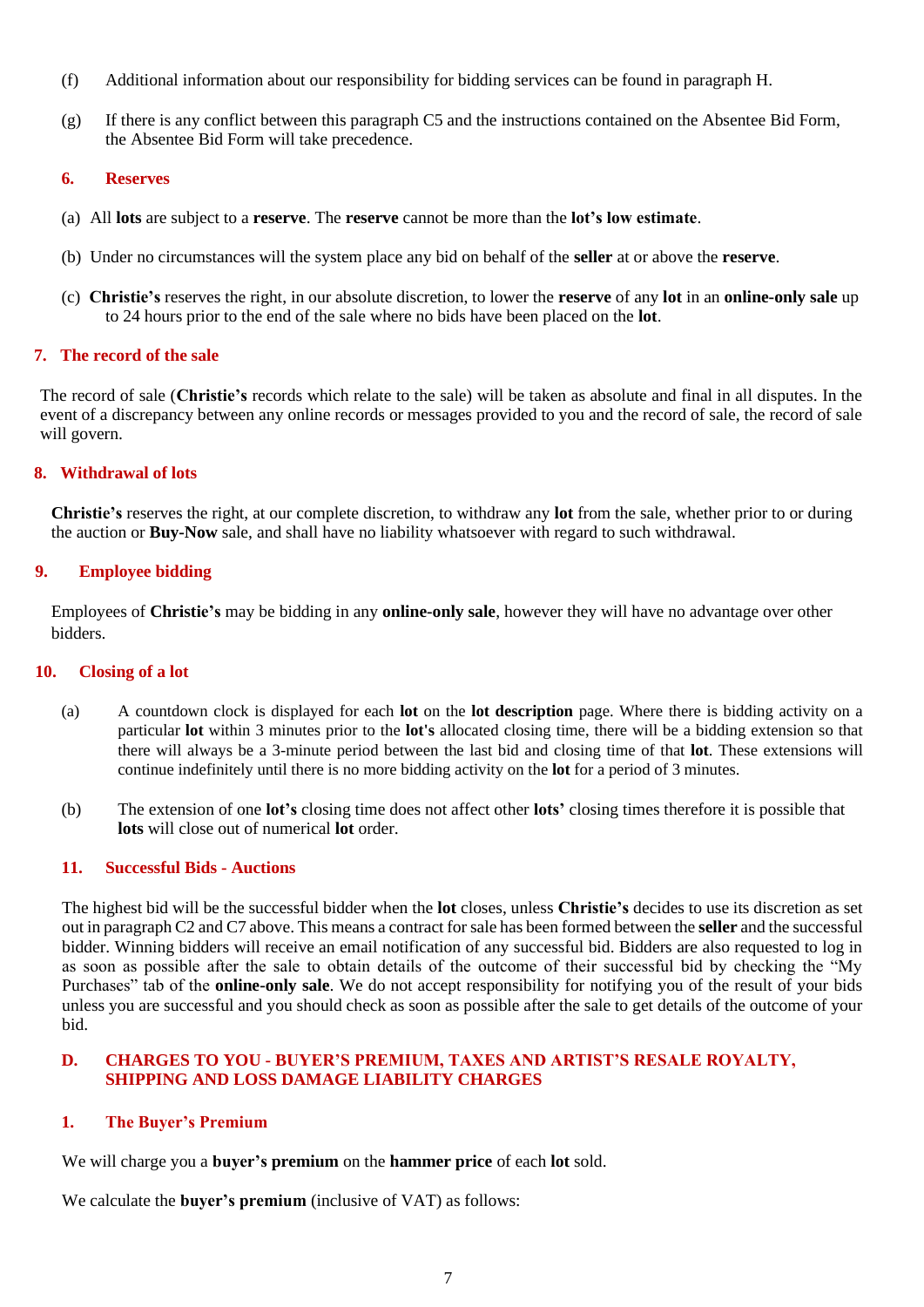On all **lots** except wine we charge 31,72% of the **hammer price** up to and including: Euro 700.000; 24,4% on that part of the **hammer price** over Euro 700.000 and up to and including Euro 4.000.000; and 17,69% of that part of the **hammer price** above Euro 4.000.000.

## **2. Taxes**

The successful bidder is responsible for all applicable tax including any VAT, sales or compensating use tax or equivalent tax wherever such taxes may arise on the **hammer price** and the **buyer's premium**. VAT charges and refunds depend on the particular circumstances of the buyer. It is the buyer's responsibility to ascertain and pay all taxes due. Further information can be found in the 'VAT Symbols and Explanation' section of our catalogue. In all circumstances EU and Italian law takes precedence.

For **lots Christie's** ships to the United States, a sales or use tax may be due on the **hammer price, buyer's premium**, and/or any other charges related to the **lot**, regardless of the nationality or citizenship of the successful bidder. Christie's will collect sales tax for lots where legally required. The applicable sales tax rate will be determined based upon the state, county, or locale to which the **lot** will be shipped.

If **Christie's** delivers the **lot** to, or the **lot** is collected by, any framer, restorer or other similar service provider in New York that you have hired, New York law considers the **lot** delivered to the successful bidder in New York and New York sales tax must be imposed regardless of the ultimate destination of the **lot**. In this circumstance, New York sales tax will apply to the lot even if **Christie's** or a common carrier (authorized by **Christie's** that you hire) subsequently delivers the **lot** outside New York.

Successful bidders claiming an exemption from sales tax must provide appropriate documentation to **Christie's** prior to the release of the **lot**. For shipments to those US states for which **Christie's** is not required to collect sales tax, a successful bidder may be required to remit use tax to that state's taxing authorities. **Christie's** recommends you consult your own independent tax advisor with any questions.

## **3. Artist's Resale Royalty**

In certain countries, local laws entitle the artist or the artist's estate to a royalty known as 'artist's resale right' when any **lot** created by the artist is sold. We identify these **lots** with the symbol **λ** next to the **lot** number. If these laws apply to a **lot**, you must pay us an extra amount equal to the royalty. We will pay the royalty to the appropriate authority on the seller's behalf.

The artist's resale royalty applies if the **hammer price** of the **lot** is 3,000 euro or more. The total royalty for any **lot** cannot be more than 12,500 euro.

We work out the amount owed as follows: *Royalty for the portion of the* **hammer price** *(in euros)* 4% up to 50,000 3% between 50,000.01 and 200,000 1% between 200,000.01 and 350,000 0.50% between 350,000.01 and 500,000 over 500,000, the lower of 0.25% and 12,500 euro.

## **4. Shipping Charges**

- (a) Unless otherwise stated, any shipping charges you will be required to pay will include: (i) international shipping charges from where the **lot** is located to your designated delivery address; and (ii) [loss damage](http://www.christies.com/selling-services/selling-guide/financial-information/#Liability-Terms-Conditions)  [liability \(LDL\)](http://www.christies.com/selling-services/selling-guide/financial-information/#Liability-Terms-Conditions) charges. The shipping charges will not include (i) any applicable local taxes and handling fees; (ii) any customs duty, import tax and any local clearance fees applicable for your country.
- (b) It is your responsibility to ascertain and pay any applicable international duties, custom charges, taxes, charges and tariffs owed to the appropriate government entity or that otherwise need to be paid prior to shipment and/or delivery including any third-party charges necessary to facilitate shipment as well as any necessary insurance charges.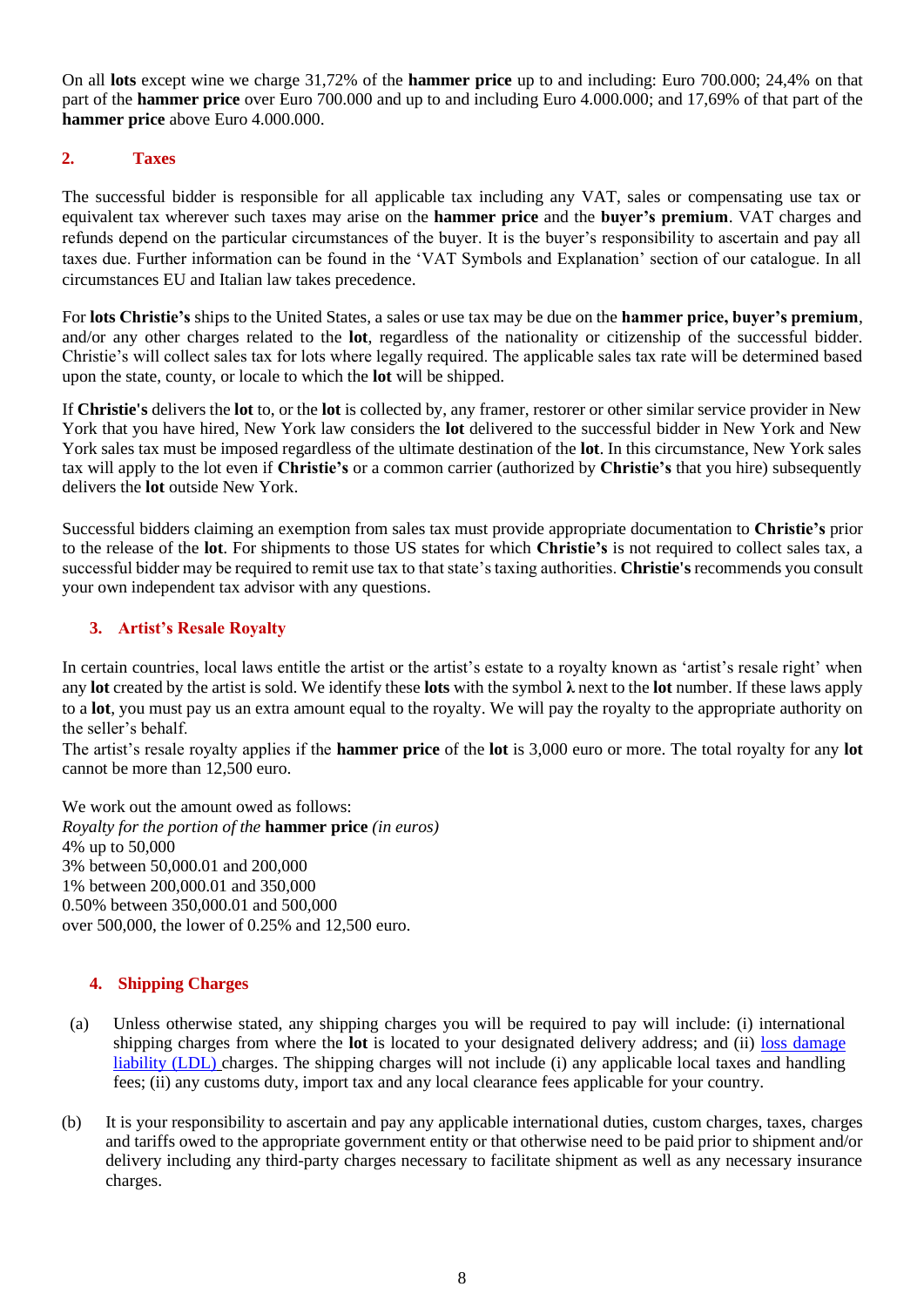## **E. WARRANTIES**

### **1. Seller's Warranties**

- (a) For each **lot**, the **seller** gives a **warranty** that the **seller**:
	- (i) is the owner of the **lot** or a joint owner of the **lot** acting with the permission of the other co-owners or, if the **seller** is not the owner or joint-owner of the **lot**, has the permission of the owner to sell the **lot**, or the right to do so in law; and
	- (ii) has the right to transfer ownership of the **lot** to the buyer without any restrictions or claims by anyone else.

If either of the above **warranties** are incorrect, the **seller** shall not have to pay more that the **purchase price** (as described in paragraph F1(b) below) paid by you to us. The **seller** will not be responsible to you for any reason for loss of profits or business, expected savings, loss of opportunity or interest, costs **other damages** or expenses. The **seller** gives no **warranty** in relation to any **lot** other than as set out above and, as far as the **seller** is allowed by law, all **warranties** from the **seller** to you, and all other obligations upon the **seller** which may be added to these **Conditions of Sale** by law, are excluded.

### **2. Christie's Authenticity Warranty**

- (a) We warrant that, subject to the terms below, the **lots** in our sales are **authentic** (our "**authenticity warranty**"). If, within five (5) years of the date of the sale, you give us notice that your **lot** is not **authentic**, subject to the terms below, we will refund the **purchase price** paid by you. The meaning of **authentic** can be found in the Glossary at the end of these **Conditions of Sale**. The terms of the **authenticity warranty** are as follows:
	- (i) It will be honored for claims notified within a period of five (5) years from the date of the sale. After such time, we will not be obligated to honour the authenticity warranty.
	- (ii) It is given only for information shown in UPPERCASE type in the first line of the lot description (the "Heading"). It does not apply to any information other than in the Heading even if shown in UPPERCASE type.
	- (iii) The authenticity warranty does not apply to any Heading or part of a Heading which is Qualified. Qualified means limited by a clarification in a lot description or by the use in a Heading of one of the terms listed in the section titled Qualified Headings in the "Important Notices and Explanation of Cataloguing Practice" forming part of these Conditions of Sale. For example, use of the term "ATTRIBUTED TO…" in a Heading means that the lot is in Christie's opinion probably a work by the named artist but no warranty is provided that the lot is the work of the named artist. Please read the full list of Qualified Headings and the full lot description before bidding on a lot or buying a lot using Buy-Now.
	- (iv) The authenticity warranty applies to the Heading as amended by any notice given to you during a sale.
	- (v) The authenticity warranty does not apply where scholarship has developed since the auction leading to a change in generally accepted opinion. Further it does not apply if the Heading either matched the generally accepted opinion of experts at the date of the sale or drew attention to any conflict of opinion.
	- (vi) The authenticity warranty does not apply if the lot can only be shown not to be authentic by a scientific process which, on the date we published the Sale Particulars, was not available or generally accepted for use, or which was unreasonably expensive or impractical, or which was likely to have damaged the lot.
	- (vii) The benefit of the **authenticity warranty** is only available to the original buyer shown on the invoice for the **lot** issued at the time of the sale and only if on the date of the notice of claim, the original buyer is the full owner of the **lot** and the **lot** is free from any claim, interest or restriction by anyone else. The benefit of this **authenticity warranty** may not be transferred to anyone else.
- (b) In order to claim under the **authenticity warranty**, you must: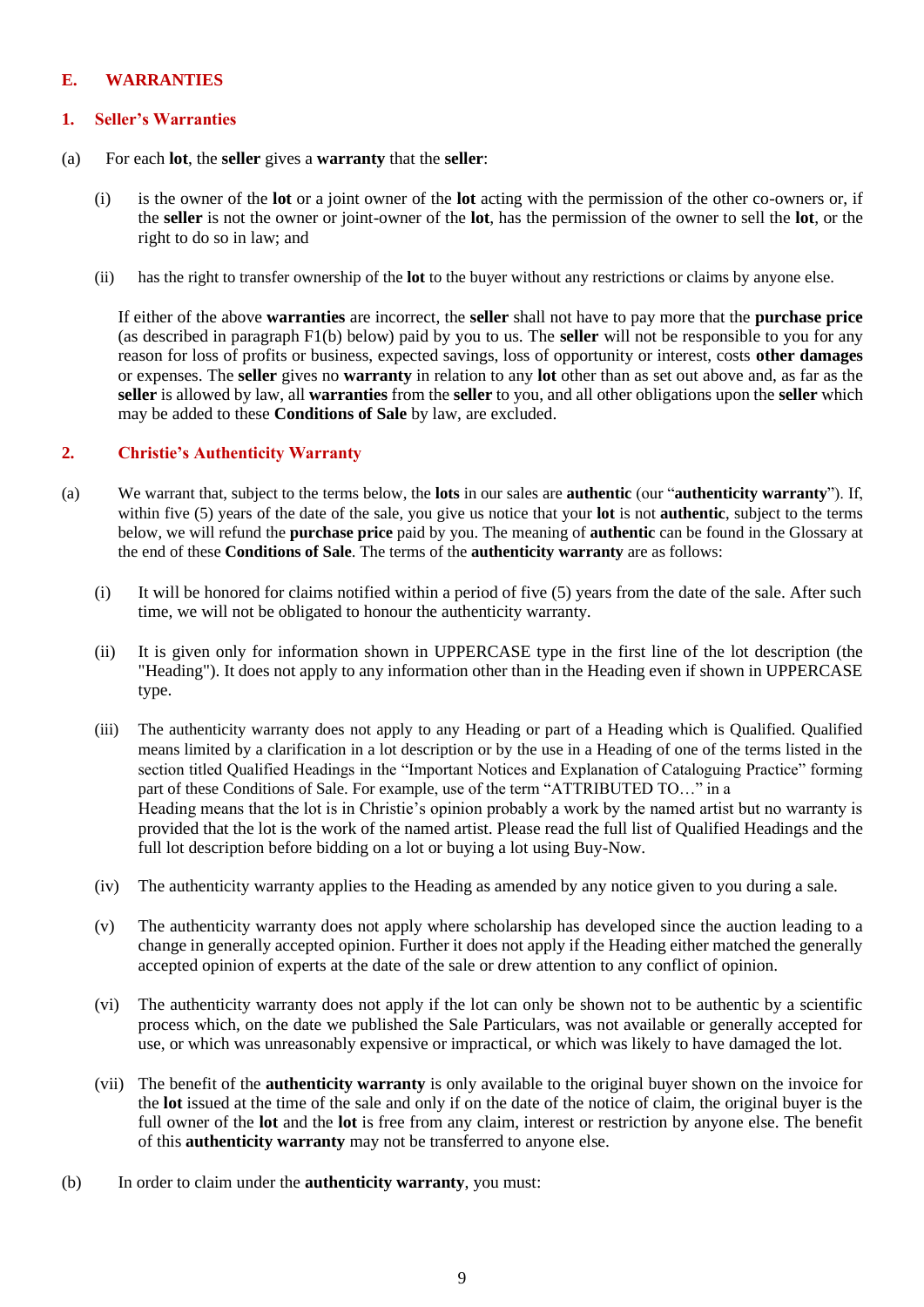- (i) give us written notice of your claim within 5 years of the date of the auction. We may require full supporting evidence of any claim;
- (ii) at Christie's option, we may require you to obtain the written opinions of two recognised experts in the field of the lot mutually agreed by you and us in advance confirming that the lot is not authentic. If we have any doubts, we reserve the right to obtain additional opinions at our expense; and
- (iii) return the lot at your expense to the place from where it was shipped to you in the condition it was in at the time of sale.
- (c) Your only right under this **authenticity warranty** is to cancel the sale and receive a refund of the **purchase price** paid by you to us. We will not, in any circumstances, be required to pay you more than the **purchase price** nor will we be liable for any reason for loss of profits or business, expected savings, loss of opportunity or interest, costs, **other damages** or expenses to the fullest extent permissible under applicable law and without prejudice to the remedy available by the law.
- (d) **Books.** Where the **lot** is a book, we give an additional **warranty** for 14 days from the date of the sale that if on collation any **lot** is defective in text or illustration, we will refund your **purchase price**, subject to the following terms. Your only right under this additional **warranty** is to cancel the sale and receive a refund of the **purchase price** paid by you to us. We will not, in any circumstances, be required to pay you more than the **purchase price** nor will we be liable for any **other damages** or expenses.

This additional **warranty** does not apply to:

- (i) the absence of blanks, half titles, tissue guards or advertisements, damage in respect of bindings, stains, spotting, marginal tears or other defects not affecting completeness of the text or illustration;
- (ii) drawings, autographs, letters or manuscripts, signed photographs, music, atlases, maps or periodicals;
- (iii) books not identified by title;
- (iv) lots sold without a printed estimate;
- (v) books which are described as sold not subject to return; or
- (vi) defects stated in any **condition** report or announced at the time of sale.
- (e) To make a claim under **paragraph** (d) above, you must give written details of the defect and return the **lot** to the location from which it was shipped to you (or as we direct) in the same **condition** as at the time of sale, within 14 days of the date of the sale.
- (f) **South East Asian Modern and Contemporary Art and Chinese Calligraphy and Painting.** In these categories, the **authenticity warranty** does not apply because current scholarship does not permit the making of definitive statements. Christie's does, however, agree to cancel a sale in either of these two categories of art where it has been proven the **lot** is a forgery. Christie's will refund to the original buyer the **purchase price**  in accordance with the terms of **Christie's authenticity warranty**, provided that the original buyer notifies us with full supporting evidence documenting the forgery claim within twelve (12) months of the date of the auction. Such evidence must be satisfactory to us that the **lot** is a forgery in accordance with paragraph E2(b)(ii) above and the **lot** must be returned to us in accordance with E2(b)(iii) above. Paragraphs E2(a), (b) and (c) also apply to a claim under these categories.
- **(g) Chinese, Japanese and Korean artefacts (excluding Chinese, Japanese and Korean calligraphy, paintings, prints, drawings and jewellery).** In these categories, paragraph  $E(2(a)$  (ii) – (v) above shall be amended so that where no maker or artist is identified, the **authenticity warranty** is given not only for the **Heading** but also for information regarding date or period shown in **UPPERCASE type** in the second line of the **catalogue description** (the "**Subheading"**). Accordingly, all references to the **Heading** in paragraph E2

# (a)  $(ii) - (v)$  above shall be read as references to both the **Heading** and the **Subheading**.

## **3. Your Warranties**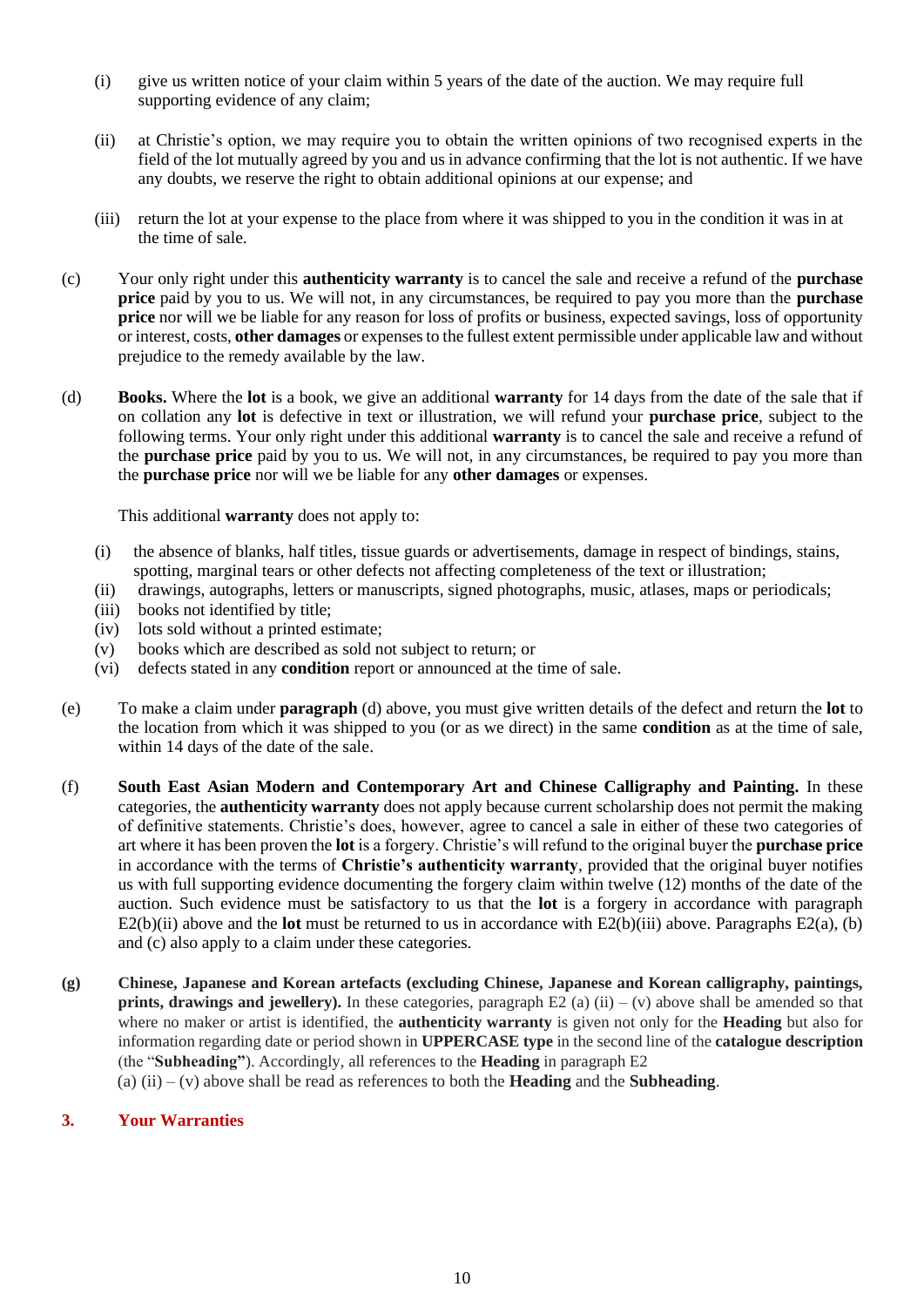(a) You **warrant** that the funds used for settlement are not connected with any criminal activity, including tax evasion, and you are neither under investigation, nor have you been charged with or convicted of money laundering, terrorist activities or other crimes.

(b) where you are bidding as agent on behalf of any ultimate buyer(s) who will put you in funds before you pay Christie's for the **lot(s)** , you **warrant** that:

(i) you have conducted appropriate customer due diligence on the ultimate buyer(s) and have complied with all applicable anti-money laundering, counter terrorist financing and sanctions laws;

(ii) you will disclose to us the identity of the ultimate buyer(s) (including any officers and beneficial owner(s) of the ultimate buyer(s) and any persons acting on its behalf) and on our request, provide documents to verify their identity; (iii) the arrangements between you and the ultimate buyer(s) in relation to the **lot** or otherwise do not, in whole or in part, facilitate tax crimes;

(iv) you do not know, and have no reason to suspect that the ultimate buyer(s) (or its officers, beneficial owners or any persons acting on its behalf) are on a sanctions list, are under investigation for, charged with or convicted of money laundering, terrorist activities or other crimes, or that the funds used for settlement are connected with the proceeds of any criminal activity, including tax evasion; and

(v) where you are a regulated person who is supervised for anti-money laundering purposes under the laws of the EEA or another jurisdiction with requirements equivalent to the EU 4<sup>th</sup> Money Laundering Directive, and we do not request documents to verify the ultimate buyer's identity at the time of registration, you consent to us relying on your due diligence on the ultimate buyer, and will retain their identification and verification documents for a period of not less than 5 years from the date of the transaction. You will make such documentation available for immediate inspection on our request.

## **4. Disclaimer of Additional Warranties**

- (a) To the fullest extent permissible under applicable law, **Christie's** and the **seller** disclaim and exclude any and all other **warranties** of any kind relating to the **lots** and the **online-only service**, whether express or implied by statute or common law or otherwise. This disclaimer and exclusion does not affect your statutory rights as a consumer, nor your rights under the **warranties** in paragraphs E1 and E2.
- (b) We are not responsible to you for any reason (whether for breaking these **Conditions of Sale** or any other matter relating to your purchase of, or bid for, any **lot**) other than in the event of fraud or fraudulent misrepresentation by us or other than as expressly set out in these **Conditions of Sale**.
- (c) We are not responsible to you for any reason to give any representation, **warranty** or guarantee or assume any liability of any kind in respect of any **lot** with regard to merchantability, fitness for a particular purpose, description, size, quality, **condition**, attribution, **authenticity**, rarity, importance, medium, **provenance**, exhibition history, literature, or historical relevance other than what displayed in the **Sale Particulars** and in any **condition** report. Except as required by local law, any **warranty** of any kind is excluded by this paragraph.
- (d) We have no responsibility to any person other than a buyer in connection with the purchase of any **lot**.
- (e) If, in spite of the terms in E3(a) to (d), we are found to be liable to you for any reason, we shall not have to pay more than the **purchase price** paid by you to us. We will not be responsible to you for any reason for any **other damages** or expenses.

## **F. PAYMENT**

## **1. Purchase Price and How to Pay**

- (a) You must pay the **purchase price**:
	- (i) in the case of auctions, no later than 48 hours after the close of the auction, or if later, the time specified in the Sale Particulars;
	- (ii) in the case of **Buy-Now** sales, within 15 minutes of adding a **lot** to your basket and completing the payment process within a further period of 10 minutes of starting that process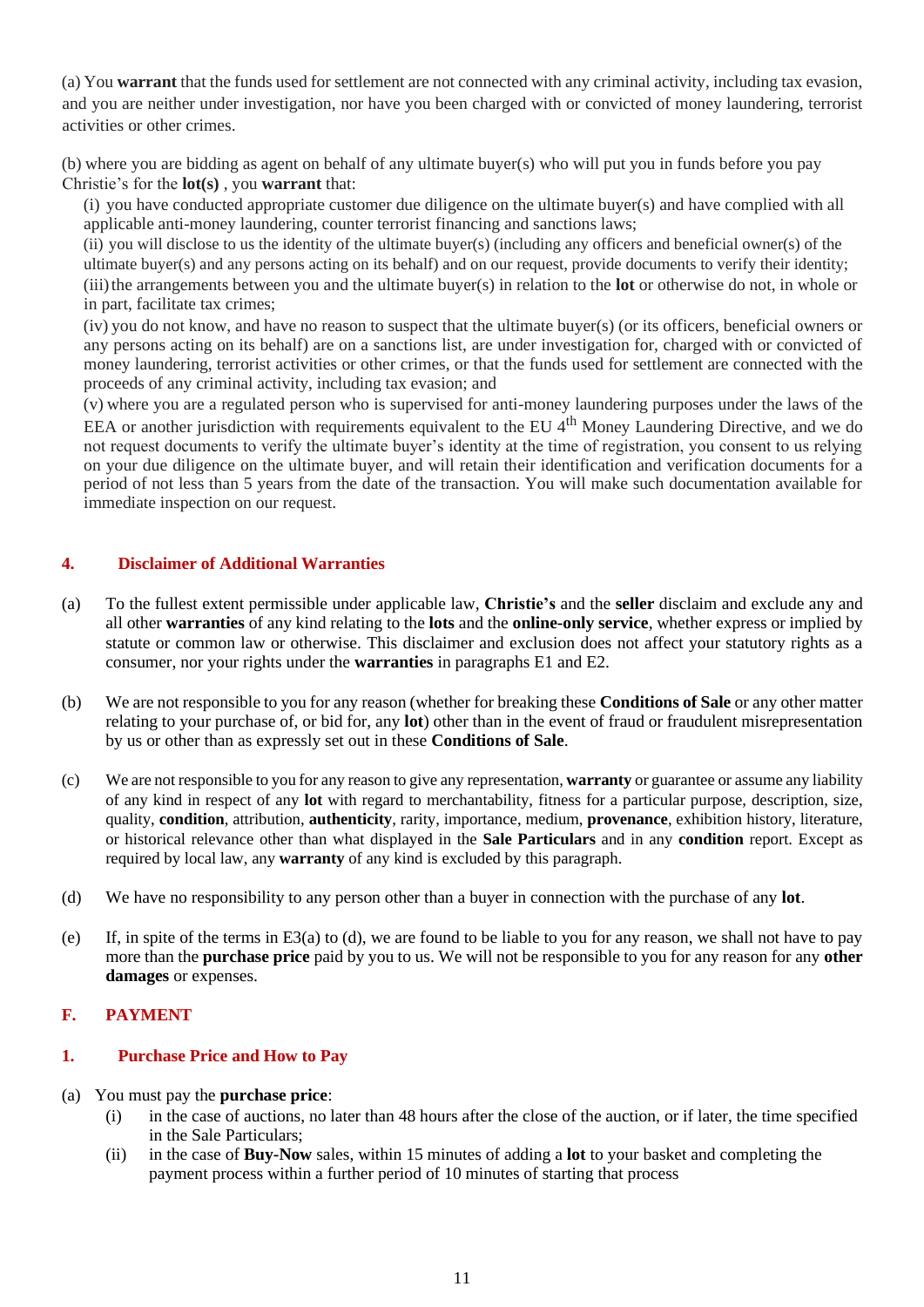(both being the "**due date**").

- (b) The **purchase price** is the total of the following amounts:
	- (i) the **hammer price** and the **buyer's premium** (in the case of a sale by auction) OR the **Buy-Now price** (in the case of a **Buy-Now** sale);
	- (ii) any amounts due under paragraph D3 (artist's resale royalty) above;
	- (iii) all shipping and related costs and charges including [Loss/ Damage Liability \(LDL\)](http://www.christies.com/selling-services/selling-guide/financial-information/#Liability-Terms-Conditions) charges; and
	- (iv) any applicable duties, goods, sales use, compensating or service tax or VAT.
- (c) We will only accept payment from the registered bidder. Once issued, we cannot change the buyer's name on an invoice or re-issue the invoice in a different name. You must pay immediately even if you want to export the **lot** and need an export license.
- (d) You must pay for a **lot** in the currency of the sale. You must pay for any **lot** bought at **Christie's** via the **onlineonly sale** by a permitted credit or debit card in your name or by bank transfer. We will only accept debit or credit cards with a MasterCard, Visa, American Express or China Union Pay logo (if the China Union Pay credit card has a Visa or MasterCard logo). If you registered and bid as a company, your company will need to pay for any purchases via a debit or credit card issued to the company account. Partial payment of a **lot**, or payment across multiple debit or credit cards for a single **lot**, will not be allowed. If you purchase multiple **lots**, you may purchase one **lot** with one credit card and another **lot** with a different credit card but you will need to go through two separate check-outs.
- (e) For sales that permit online payment, certain transactions will be ineligible for credit card payment.
- (f) Payment information is collected and processed directly by a third party service provider ("**Payment Service Provider**") and not by **Christie's**. Please see paragraph H9(c) for further details. **Christie's** does not have access to, or retain any credit card information.
- (g) By making a payment online via credit or debit card, you: (i) warrant that you are the cardholder; and (ii) acknowledge that **Christie's** has no liability for your payment not reaching us where, for example payment is refused or declined by your card supplier. It is your responsibility to check with **Christie's** and/or your card supplier that the payment has been accepted.
- (h) Please contact **Christie's** [Client Services](http://www.christies.com/about-us/contact/client-services/) for any questions relating to payments.

## **2. Payment Method - Credit Card Charges**

Please note that if you pay for your purchase using a credit card issued outside the region of the sale, depending on the type of card and account you hold, the payment may incur a cross-border transaction fee according the conditions of your card supplier. If you think this may apply to you, please check with your card supplier before proceeding to check-out.

## **3. Transferring Ownership to You**

You will not own the **lot** and ownership of the **lot** will not pass to you until: (i) we have confirmed that you have met all bidder identification and registration procedures; and (ii) we have received full, clear and undisputed payment of all amounts due, even in circumstances where we have released the **lot** to you.

### **4. Transferring risk to you**

- (a) The risk in and responsibility for the **lot** will transfer to you from whichever is the earlier of the following:
	- (i) when the **lot** comes into your physical possession or that of any person or carrier you authorise to take possession of the **lot**; or
	- (ii) when you collect the **lot** if collection is permitted (the **Sale Particulars** will state if collection is allowed).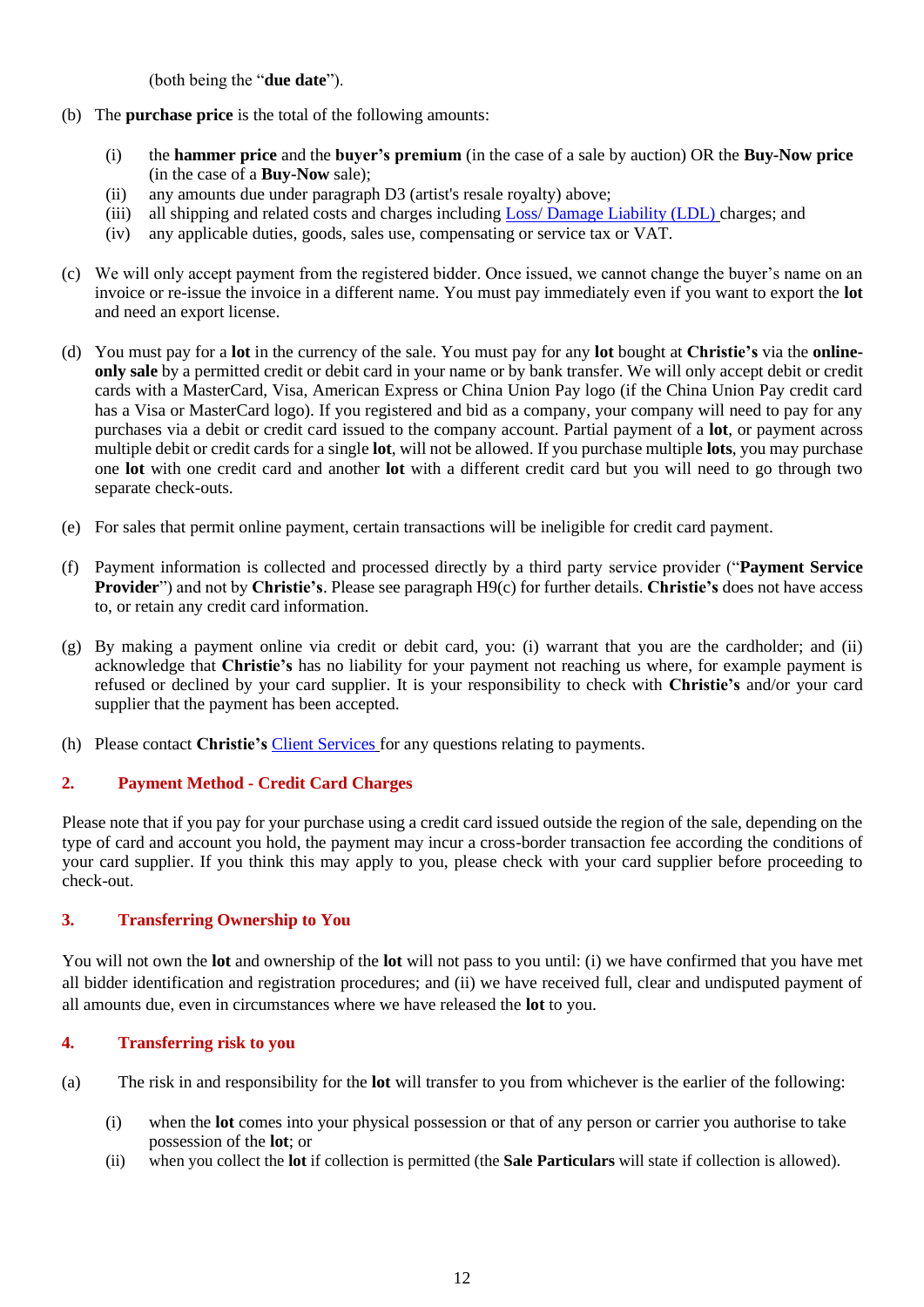(b) The **lot** is at your risk if you choose to exercise any right you may have to cancel the contract for the purchase of the **lot** and you are responsible for insuring the **lot** against loss or damage until it is returned to us.

## **5. What happens if you do not pay**

- a. If you fail to pay us the **purchase price** in full by the **due date**, we will be entitled to do one or more of the following (as well as enforcing our right under paragraph F6 and any other rights or remedies we have by law):
	- (i) We can charge you interest from the **due date** at a rate of 5% a year above the Euribor rate from time to time on the unpaid amount due;
	- (ii) We can cancel the sale of the lot. If we do this, we may sell the lot again, publicly or privately on such terms we shall think necessary or appropriate, in which case you must pay us any shortfall between the purchase price and the proceeds from the resale. You must also pay all costs, expenses, losses, damages and legal fees we have to pay or may suffer and any shortfall in the seller's commission on the resale;
	- (iii) We can pay the seller an amount up to the net proceeds payable in respect of the amount bid by you in which case you acknowledge and understand that Christie's will have all of the rights of the seller to pursue you for such amounts;
	- (iv) We can hold you legally responsible for the purchase price and may begin legal proceedings to recover it together with any late-payment interest, legal fees and costs as far as we are allowed by law;
	- (v) We can take what you owe us from any amounts which we or any company in the Christie's Group may owe you (including any deposit or other part-payment which you have paid to us);
	- (vi) We can at our sole option reveal your identity and contact details to the seller;
	- (vii) We can reject at any future sale any bids made by or on behalf of you or to obtain a deposit from you before accepting your bids;
	- (viii) We can exercise all the rights and remedies of a person holding security over any property in our possession owned by you, whether by way of pledge, security interest or in any other way as permitted by the law of the place where such property is located. You will be deemed to have granted such security to us and we may retain such property as collateral security for your obligations to us; and
	- (ix) We can take any other action we see necessary or appropriate.
- b. If you owe money to us or to another **Christie's Group** company, as well as the rights set out above, we can use any amount you do pay, including any deposit or other partial-payment you have made to us, or which we owe you, to pay off any amount you owe to us or another **Christie's Group** company for any transaction.
- c. If you make payment in full after the **due date** and we choose in our sole discretion to accept such payment, we may charge you additional storage costs in accordance with paragraph F7 below.

## **6. Keeping your Property**

If you owe money to us or to another **Christie's Group** company, as well as the rights set out in paragraph F5 above, we can use or deal with any of your property we hold or which is held by another **Christie's Group** company in any way we are allowed to by law. We will only release this property to you after you pay us or the relevant **Christie's Group** company in full for what you owe. However, if we choose, we can also sell your property in any way we think appropriate. We will use the proceeds of the sale against any amounts you owe us and we will pay any amount left from that sale to you. If there is a shortfall, you must pay us any difference between the amount we have received from the sale and the amount you owe us.

## **7. Storage**

- (a) Provided that your purchased **lots** are paid for in full and clear funds by the payment deadline, **Christie's** will store your purchased lots free of charge until shipment, at which time the purchases will be shipped at your expense in accordance with paragraph G below.
- (b) **Christie's** reserves the right in its sole discretion to either ship your **lot** to you at your expense or charge storage fees on non-collected property following 90 days of receipt of payment by **Christie's** if: (i) full and clear payment for your purchases has not been made in funds cleared by the payment deadline; (ii) we have permitted payment of your **lot** after the **due date**; or (iii) collection of your **lot** is permitted and you do not collect it within the period agreed.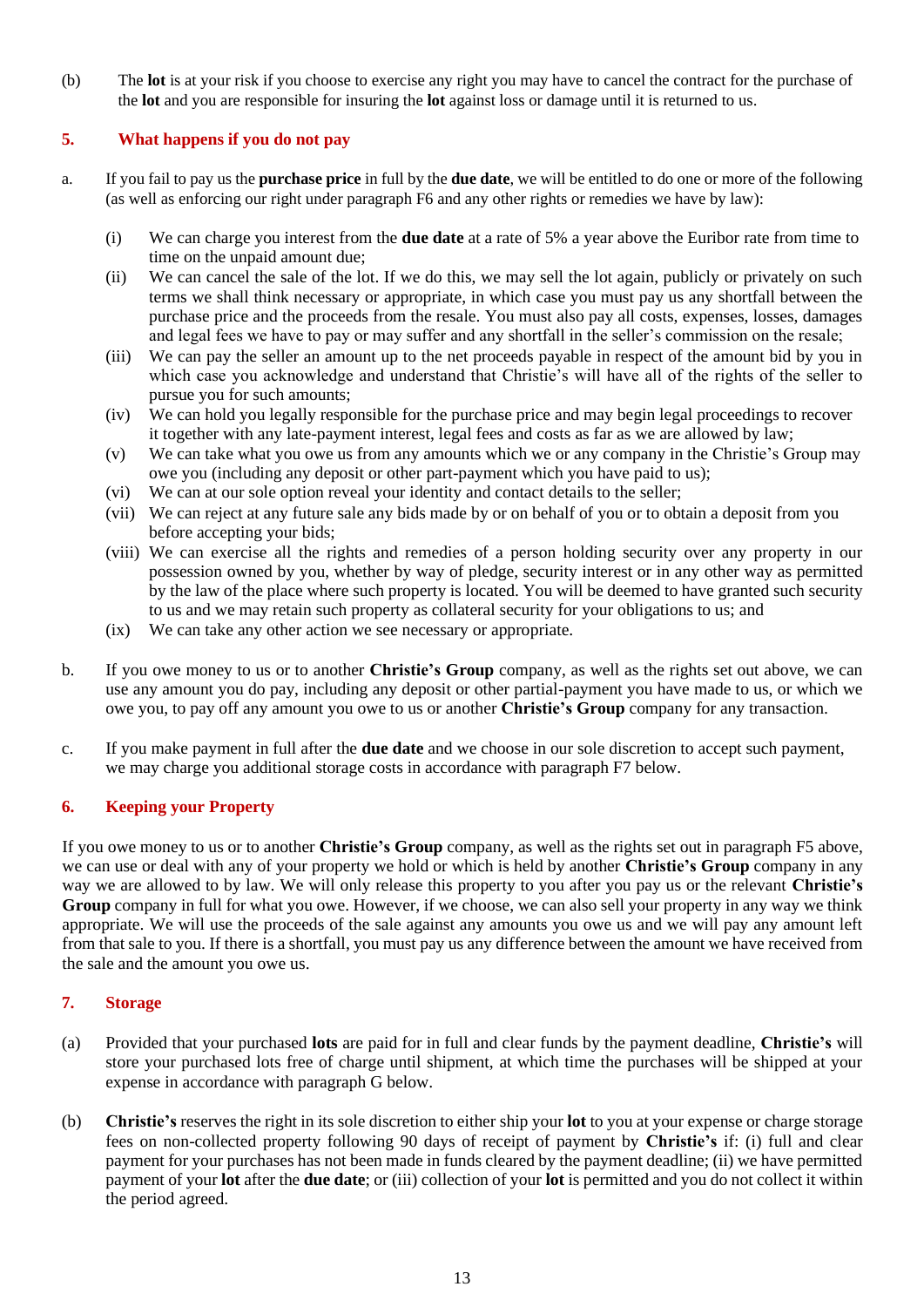(c) Please note that if collection of your **lot** is permitted and you fail to collect it within the period agreed by us, we reserve the right to move your **lot** to one of our other storage facilities.

## **G. TRANSPORT AND SHIPPING**

#### **1. Transport and Shipping**

- (a) If you choose to have **Christie's** arrange the shipping of your lot, then unless otherwise explicitly agreed by us or unless the **lot** purchased by you requires a special permit such as an export license or a CITES permit (in which case shipment may be delayed), we will endeavor to start the shipping process of your **lot** to the delivery address you provide at registration upon receipt of full and clear payment for your **lot** and the shipping charges.
- (b) You must ensure that you provide a valid delivery address at registration for all **lots** to be shipped. Except in very limited circumstances, we will only ship to the registered address on your account which you provide at the time of registration. Purchases cannot be delivered to P.O. boxes. Our shipping partners will only operate a curb-side/ground floor delivery, unless otherwise agreed with you. You are responsible for paying any shipping charges if the **lot** is returned to the **seller**/**Christie's** due to your failure to provide a valid delivery address, or pay any duty, import taxes and/or customs processing fees, or the lack of a recipient to sign and accept delivery where necessary. You will be responsible for any and all shipping expenses, including costs, packing and handling, [loss/ damage liability \(LDL\)](http://www.christies.com/selling-services/selling-guide/financial-information/#Liability-Terms-Conditions) fees as specified in the **Sale Particulars**. Although we shall use reasonable efforts to take care when handling, packing and facilitating any shipment of a purchased **lot**, **Christie's** is not responsible for any acts or omissions of any third party retained for these purposes, including, without limitation, any packing, shipping or delivery of purchased **lots** when the lot is sold by a third party **seller** or by **Christie's** and the carrier is commissioned by the buyer. The previous provision does not apply in case of **Christie's** acts as the **seller** and the delivery is carried out by a carrier is commissioned by **Christie's**. Similarly, where we may suggest any third party handler, packer from any such liability.
- (c) Subject to paragraph G5 below, **Christie's** will obtain any special permits required for the export or import of the product and is the "Exporter of Record". As the recipient of the package, you are the "Importer of Record" and you must appoint a shipper as your agent to manage all import and customs clearance procedures and to ensure that customs duties and taxes are paid to the relevant customs and tax authorities in your country.
- (d) Our shipping partners may contact you directly with communications necessary to deliver your lot or to make arrangements for pick-up if you need to return a lot.
- (e) Shipping is currently not possible to Cuba, Iran, North Korea, Sudan or Syria and any other country subject to US or international embargoes. In addition, shipping to certain countries such as Mainland China and India will require a bespoke shipping service. If the country you wish to ship to is unavailable or if you have questions generally about international shipping, [click here](https://onlineonly.christies.com/contact-us).
- (f) For lots being exported from the US, you expressly agree not to divert, reship or forward any part of a shipment: (i) to any country which the US Department of the Treasury, Office of Foreign Assets Control (OFAC) has designated as supporting international terrorism (currently Cuba, Iran, North Korea, Sudan, and Syria); or (ii) to any individual or entity named in: the OFAC list of [Specially Designated Nationals and](http://www.treasury.gov/resource-center/sanctions/SDN-List/Pages/default.aspx) [Blocked Persons; o](http://www.treasury.gov/resource-center/sanctions/SDN-List/Pages/default.aspx)r any of the lists maintained by the US Department of Commerce Bureau of Industry and Security - the **Denied Persons List, the [Entity List, o](http://www.bis.doc.gov/index.php/policy-guidance/lists-of-parties-of-concern/entity-list)r th[e Unverified List; o](http://www.bis.doc.gov/index.php/policy-guidance/lists-of-parties-of-concern/unverified-list)r any of the lists maintained by the** US Department of State - th[e Debarred Parties List](http://pmddtc.state.gov/compliance/debar.html) or the [Proliferators List.](http://www.treasury.gov/resource-center/sanctions/Programs/Documents/wmd.pdf)
- (g) If you have any questions about international shipping in general, or about a specific shipment of Christie's products, please contact Christie's [Client Services](http://www.christies.com/about-us/contact/client-services/).
- (h) If you choose to collect your purchase(s) in person from **Christie's**, you should email **Christie's** [Client](http://www.christies.com/about-us/contact/client-services/) [Services](http://www.christies.com/about-us/contact/client-services/) beforehand to schedule your collection at least 48 hours in advance and secure any relevant forms. Payment must be made online prior to collection. If you wish to send someone to collect your purchase(s) on your behalf, you will need to complete a Letter of Authorization and send it to **Christie's** [Client Services](http://www.christies.com/about-us/contact/client-services/) prior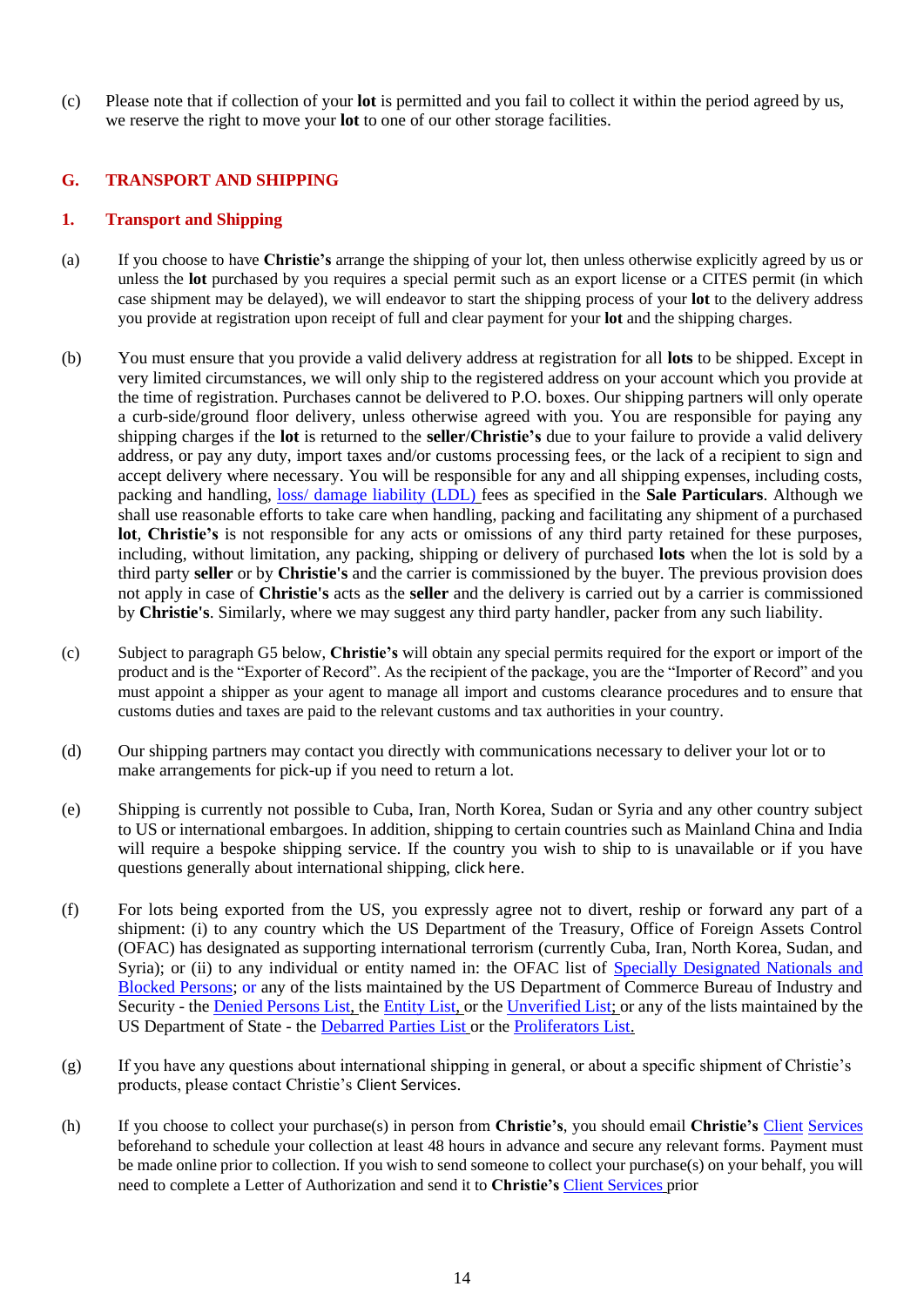to collection. Your representative will be required to present a valid picture ID at the time of collection, such as a driver's license or passport.

## **2. Customs Duty and Tax**

- (a) Customs duty and import tax are specific to a particular country. Customs authorities in each country calculate duty and tax based on a number of factors, including:
	- (i) the category in which the lot is classified in the international Harmonised Code (HS) system;
	- (ii) the value of the lot (the price you paid);
	- (iii) for most countries, duty is calculated on a "CIF" basis (meaning Cost, Insurance and Freight), so the shipping charge you pay will also be factored in to the calculation of the duty you will pay.
- (b) It is your responsibility to ascertain and pay any applicable international duties, custom charges, taxes, charges and tariffs owed to the appropriate government entity or that otherwise need to be paid prior to shipment and/or delivery including any third-party charges necessary to facilitate shipment.
- (c) If you purchase a **lot** under temporary import from a country outside the EU and you wish to convert the **lot**  to a definitive import within the EU, you cannot collect the **lot** until the procedure to convert the import from temporary to definitive is completed. We are unable to commence the conversion procedure until we have received payment of the **purchase price** in full and payment of the conversion costs. The conversion costs are approximately EUR  $350 + VAT$  where applicable. Please note this is an approximate amount and is subject to change.
- (d) If you purchase a **lot** under temporary import from a country outside the EU and you wish to re-export the **lot**  outside of the EU using your own shipper, your shipper must be a member of ICEFAT or ARTIM in order to collect the **lot**. The cost of re-export will include handling fees from the warehouse, fee for Customs operation of re-export and the cost of a guarantee on the transit document.

### **3. Delivery Times**

Where required, your purchases will be shipped via international air. Delivery time depends on a number of variables, and there may be delays such as bad weather affecting air transport, or a package being held for inspection by customs. Neither **Christie's** nor its shipping partners are liable for any delays in international transportation or customs clearance due to the above-mentioned circumstances. Shipments can be delivered directly to most addresses, however in certain remote areas you may need to pick up your package from the closest service point of our nominated shipping partner.

## **4. Loss or Damage during Shipment**

- (a) Be sure to check the details of your purchase carefully on receipt and check the contents of the package(s) promptly upon receipt. If you have a problem with the **lot**, contact **Christie's**.
- (b) On rare occasions, a package may be lost or the contents damaged during international shipment no matter how carefully it is handled. If your package is lost or damaged in international transit, you will need to submit a claim within 14 days of the date of delivery, or within 14 days of the date you received confirmation that it was lost. To make a claim, contact **Christie's** [Client Services.](http://www.christies.com/about-us/contact/client-services/)

## **5. Limitations to Export and Import**

(a) **Import/export licenses or other permits.** Certain **lots** sold may be affected by laws on exports from the country in which it is sold and the import restrictions of other countries. Many countries require a declaration of export for property leaving the country and/or an import declaration on entry of property into the country. Obtaining the necessary permits and/or licenses may result in additional costs and subsequent delays. The approximate cost of (i) an Export License is EUR 350 + VAT (for **lots** executed more than 70 years ago), (ii) of a Self-Declaration of Contemporary Art is EUR  $100 + \text{VAT}$ . Please note these costs are approximate and are subject to change. Christie's provides this service as a convenience to its clients and is not responsible for any error, omission or delay in submitting the request, nor for any refusal by the Ministry of Cultural Heritage and Tourism. Local laws may prevent you from importing a **lot** or may prevent you selling a **lot** in the country you import it into. Unless otherwise agreed by us in writing, the fact that you may need to apply for an import and/or export license or some other permit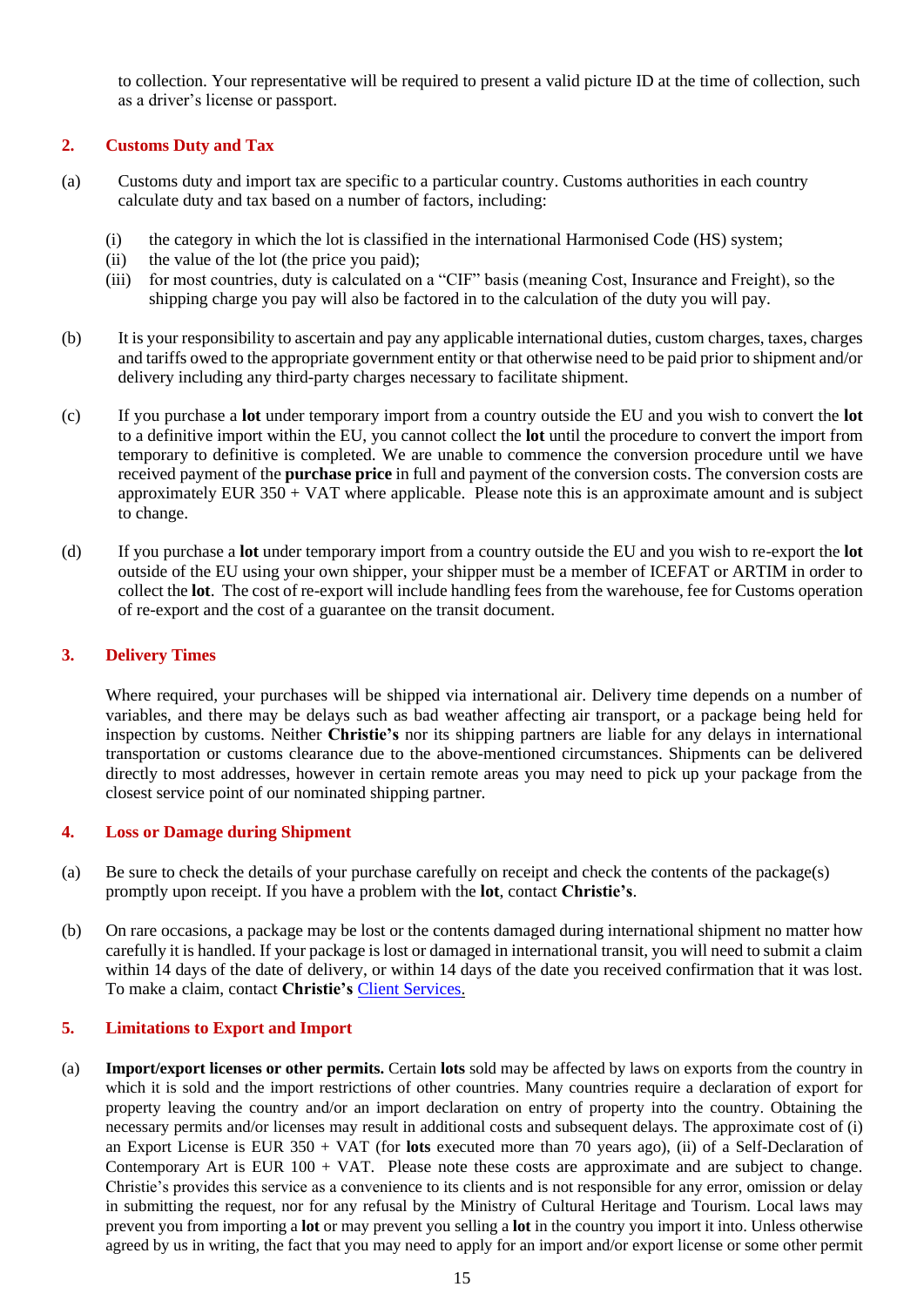and/or license for shipment may result in additional time to process at an additional cost and does not affect your obligation to make payment on the payment **due date** nor our right to charge interest or storage charges on late payment. A delay in obtaining required permits or licenses shall not justify a rescission of any sale nor a delay in making full payment for the **lot**, and we shall not be obliged to refund any interest or other expenses incurred by you. Local laws may prohibit the import or export of some property and/or may prohibit the resale of some property in the country of importation. It is your responsibility to check if **lots** may be imported into and/or transported to the specified delivery location and plan for additional time to apply for and receive the appropriate permits and/or licenses. No such restriction or delays associated with processing shipments shall justify the rescission of any sale or delay in making full payment for the **lot**.

- (b) You alone are responsible for getting advice about and meeting the requirements of any laws or regulations which apply to exporting or importing any **lot** prior to bidding or for **Buy-Now lots**, prior to purchasing. If you are refused a license or there is a delay in getting one, you must still pay us in full for the **lot**. We may be able to help you apply for the appropriate licenses if you ask us to and pay our fee for doing so, however we cannot guarantee that you will get one. For more information, contact **Christie's** [Client Services.](http://www.christies.com/about-us/contact/client-services/)
- (c) You alone are responsible for any applicable taxes, tariffs or other government-imposed charges relating to the export or import of the **lot**. If Christie's exports or imports the **lot** on your behalf, and if Christie's pays these applicable taxes, tariffs or other government-imposed charges, you agree to refund that amount to Christie's.
- (d) **Lots made of protected species. Lots** made of or including (regardless of the percentage) endangered and other protected species of wildlife are marked with the symbol **~** in the **Sale Particulars**. This material includes, among other things, crocodile, alligator and ostrich skins. You should check the relevant customs laws and regulations before bidding on or for **Buy-Now lots**, prior to purchasing any **lot** containing wildlife material if you plan to import the **lot** into another country. Several countries refuse to allow you to import property containing these materials, and some other countries require a licence from the relevant regulatory agencies in the countries of exportation as well as importation. In some cases, the **lot** can only be shipped with an independent scientific confirmation of species and/or age and you will need to obtain these at your own cost. We will not be obliged to cancel your purchase and refund the **purchase price** if your **lot** may not be exported, imported or it is seized for any reason by a government authority. It is your responsibility to determine and satisfy the requirements of any applicable laws or regulations relating to the export or import of property containing such protected or regulated material.
- (e) **Property of Iranian origin.** Some countries prohibit or restrict the purchase and/or import of Iranian-origin "works of conventional craftsmanship" (works that are not by a recognized artist and/or that have a function, for example: bowls, ewers, tiles, ornamental boxes). For example, the US prohibits the import of this type of property and its purchase by US persons (wherever located). Other countries, such as Canada, only permit the import of this property in certain circumstances. As a convenience to our buyers, **Christie's** indicates under the title of a **lot** if the **lot** originates from Iran (Persia). It is your responsibility to ensure you do not bid on or import a **lot** in contravention of the sanctions or trade embargoes that apply to you.
- (f) **Gold.** Gold of less than 18ct does not qualify in all countries as 'gold' and may be refused import into those countries as 'gold'.
- (g) **Jewellery over 50 years old.** Under current laws, jewellery over 50 years old which is worth €34,300 or more will require an export license which we can apply for on your behalf if you make a request for us to do so as part of the online check-out process. It may take up to 8 weeks to obtain the export jewellery process. Obtaining the necessary license may result in additional costs and subsequent delays in shipping the jewellery to you.
- (h) **Watches.** Many of the watches offered for sale in the **Sale Particulars** are pictured with straps made of endangered or protected animal materials such as alligator or crocodile. These **lots** are marked with the symbol ψ in the **Sale Particulars**. These endangered species straps are shown for display purposes only and are not for sale. **Christie's** will remove and retain the strap prior to shipment from the sale site. At some sale sites, **Christie's** may, at its discretion, make the displayed endangered species strap available to the buyer of the **lot**  free of charge if collected in person from the sale site within one (1) year of the date of the sale. Please check with the department for details on a particular **lot**.
- (i) **Handbags.** Where used in an **online-only sale**, the term "hardware" refers to the metallic parts of the handbag, such as the buckle hardware, base studs, lock and keys and/or strap, which are plated with a coloured finish (e.g. gold, silver, palladium). The terms "Gold Hardware", "Silver Hardware", "Palladium Hardware" etc. refer to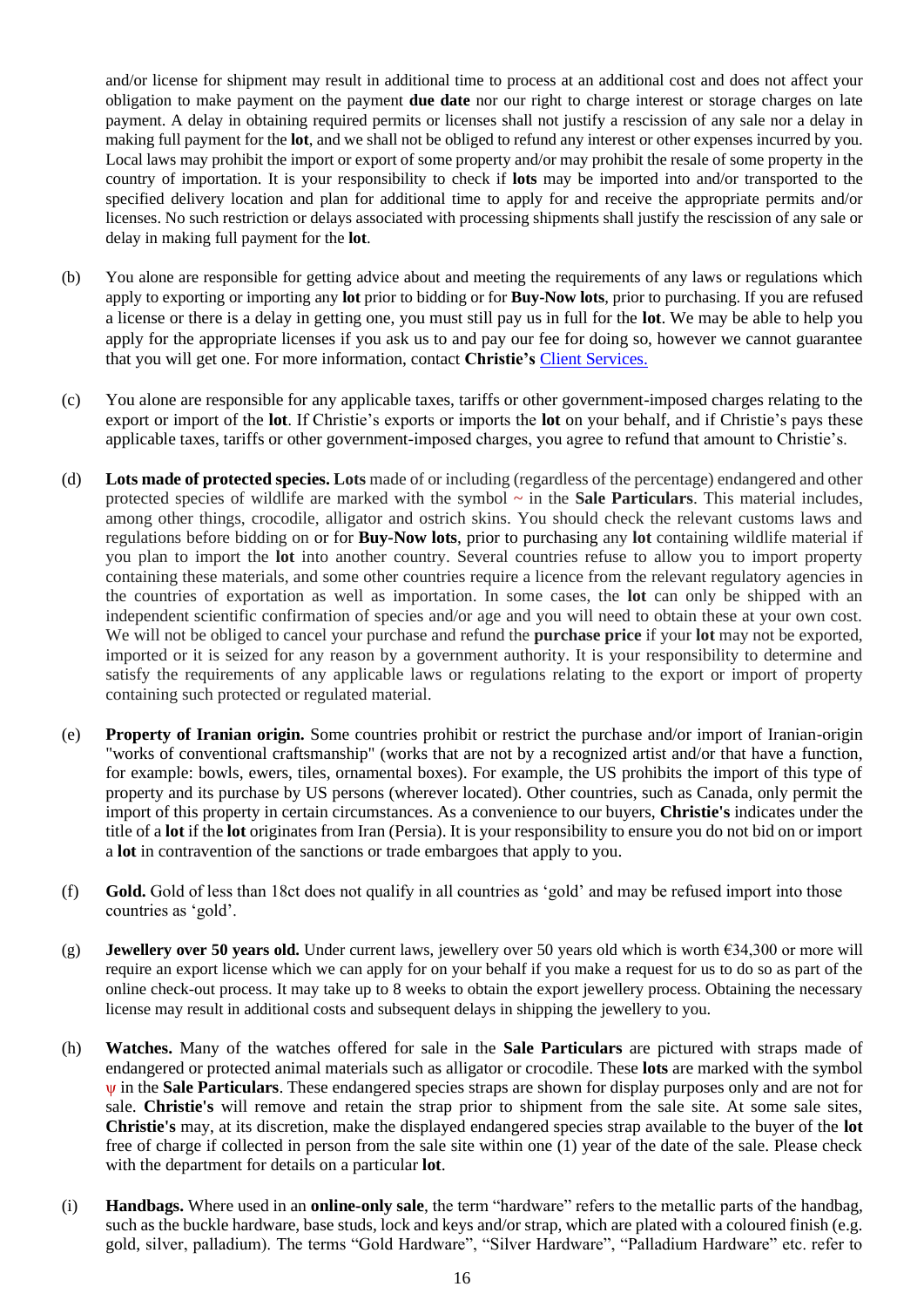the tone or colour of the hardware and not the actual material used. If the handbag incorporates solid metal hardware this will be referenced in the **Sale Particulars**.

(j) Please note that **lots** are marked with a symbol as a convenience to you, but we do not accept liability for errors or for failing to mark **lots**.

### **H. OTHER IMPORTANT TERMS**

## **1. Your Legal Rights**

## (a) **Right to cancel the purchase of a lot.**

- (i) If you are a consumer in accordance with the EU Consumer Rights Directive and pursuant to the Legislative Decree no. 206 of 6 September 2005 (**Consumer Code**) and habitually reside in the European Union and the seller is not a consumer (as identified in the Sale Particulars), you have the right to cancel the contract for the purchase of a lot, without giving any reason. If the seller is not identified as a consumer, the owner of the property immediately before the sale will be Christie's.
- (ii) The cancellation period will expire 14 calendar days from the day after the date on which you, or a third party (other than the carrier and indicated by you) acquires, physical possession of the lot.
- (iii) To exercise the right to cancel you must inform **Christie's**, which is offering to sell the **lot** either as agent for the **seller** or as the owner of the **lot**, of your decision to cancel this contract by a clear statement (e.g. a letter sent by post, fax or e-mail). You may use the model cancellation forms set out in paragraph (d) below, but it is not obligatory. To meet the cancellation deadline, it is sufficient for you to send your communication concerning your exercise of the right to cancel before the cancellation period has expired.

### (b) **Effects of cancellation**

- (i) If you cancel the contract, we will reimburse to you all payments received from you, including the costs of delivery but not any extra costs arising if you chose a type of delivery other than the least expensive type of standard delivery offered by us; or any import duties we incur as a result of you returning the lot to us.
- (ii) We may make a deduction from the reimbursement for loss in value of any lots supplied, if the loss is the result of unnecessary handling by you.
- (iii) We will make the reimbursement without undue delay, and not later than: (aa) 14 calendar days after the day we receive back from you any lot supplied; or (bb) (if earlier) 14 calendar days after the day you provide evidence that you have returned the lot.
- (iv) We will make the reimbursement using the same means of payment as you used for the initial transaction, unless you have expressly agreed otherwise; in any event, you will not incur any fees as a result of the reimbursement. We may withhold reimbursement until we have received the lot back or you have supplied evidence of having sent back the lot, whichever is earliest.
- (v) You shall send back the lot or return it over to us at such address as we may specify for the purpose, without undue delay and in any event not later than 14 calendar days from the day after on which you communicate your cancellation from these **Conditions of Sale** to us. The deadline is met if you send back the **lot** before the period of 14 calendar days has expired. You will have to bear the direct costs of returning the **lot**. If we arranged for the **lot** to be delivered we estimate that the cost returning the **lot** by the same means is likely to be similar to the cost of delivery, but it is not possible for us to be more accurate as to this cost due to the many variables involved in our worldwide business model and the means by which a return might be made. You are only liable for any diminished value of the **lot** resulting from the handling other than what is necessary to establish the nature, characteristics and functioning of the **lot.**

### (c) **Right to cancel the contract for services.**

(i) If you are a **consumer** and habitually live in the European Union you have the right to cancel the contract for services we provide to you in connection with your purchase of a lot but not the contract for the purchase of the lot itself, if you purchase a lot from a consumer. These services consist of: the opportunity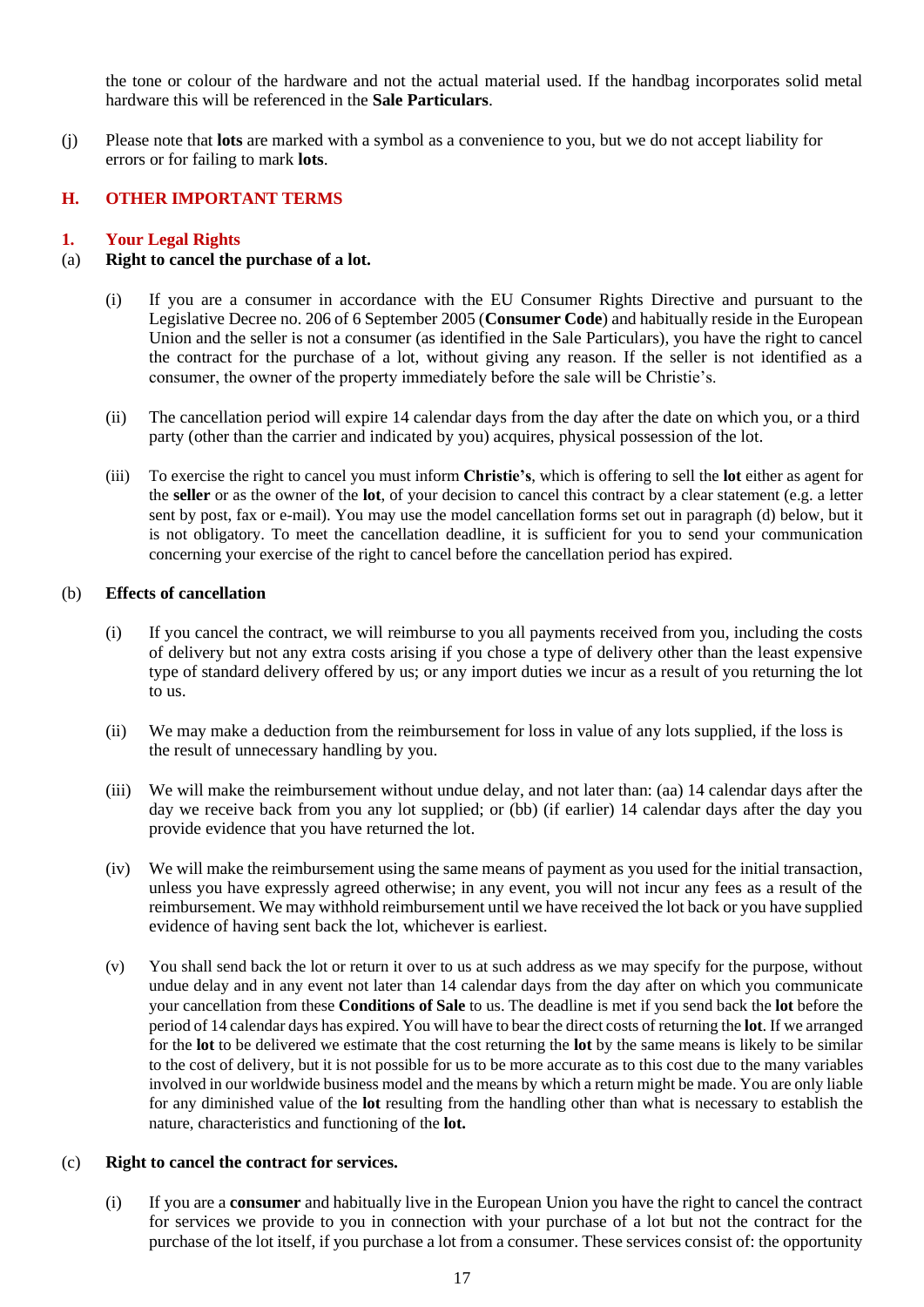to participate in the online-only sale; to be introduced to lots which may be of interest; and to view images and other information about the lots; and the delivery service for any lot which you purchase and which is to be delivered.

- (ii) You have the right to cancel the contract for this service within 14 calendar days without giving any reason.
- (iii) The cancellation period will expire after 14 calendar days from the day of the conclusion of the contract.
- (iv) To exercise the right to cancel you must inform us, the Christie's entity specified in the Sale Particulars which offers to sell the lot either as agent for the seller or as the owner of the lot of your decision to cancel this service by a clear statement (e.g. a letter sent by post, fax or e-mail). You may use the model cancellation form set out in paragraph (e) below, but it is not obligatory. To meet the cancellation deadline, it is sufficient for you to send your communication concerning your exercise of the right to cancel before the cancellation period has expired.
- (v) You request **Christie's** immediately to begin the performance of its services (including the delivery) during the cancellation period described above. If you cancel this contract, we will reimburse to you any payments received from you in respect of the service. However, since you have requested us to begin the performance of services during the cancellation period, you shall pay us an amount which is in proportion to what has been performed until you have communicated us your cancellation from this contract, in comparison with the full coverage of the contract.

## (d) **Model form of cancellation – Purchase of the Lot**

To: Christie's (International) SA Filiale Italiana, Via Clerici 5, Milano 20121, Italy I/We [\*] hereby give notice that I/We [\*] cancel my/our [\*] contract of sale of the following goods [\*], Ordered on [\*]/received on [\*], Name of consumer(s), Address of consumer(s), Signature of consumer(s) (only if this form is notified on paper), Date [\*] Delete as appropriate

### (e) **Model form of cancellation – Provision of the services**

To: Christie's (insert the name of the company within Christie's Group and specified in the Sale Particulars which offers to sell the lot and whose contact details are set out in the Sale Particulars (these details will be sent to you by email following the sale and/or with the delivery of the lot):

I/We [\*] hereby give notice that I/We [\*] cancel my/our [\*] contract/for the provision of the following service [\*], Ordered on [\*]/received on [\*], Name of consumer(s), Address of consumer(s), Signature of consumer(s) (only if this form is notified on paper), Date [\*] Delete as appropriate

## **2. Our Liability to you**

(a) We give no **warranty** in relation to any statement made, or information given, by us or by our representatives or employees about any **lot** other than as set out in the **authenticity warranty** and as far as we are allowed by law, all **warranties** and other terms which may be added to these **Conditions of Sale** by law are excluded. The **seller's warranties** in paragraph E1 or in relation to any terms which are implied into contracts by law are their own and we do not have any liability to you in relation to those **warranties**. This limitation does not affect your statutory rights as a consumer, nor your rights under the **warranties** in paragraphs E1 and E2.

(b) We: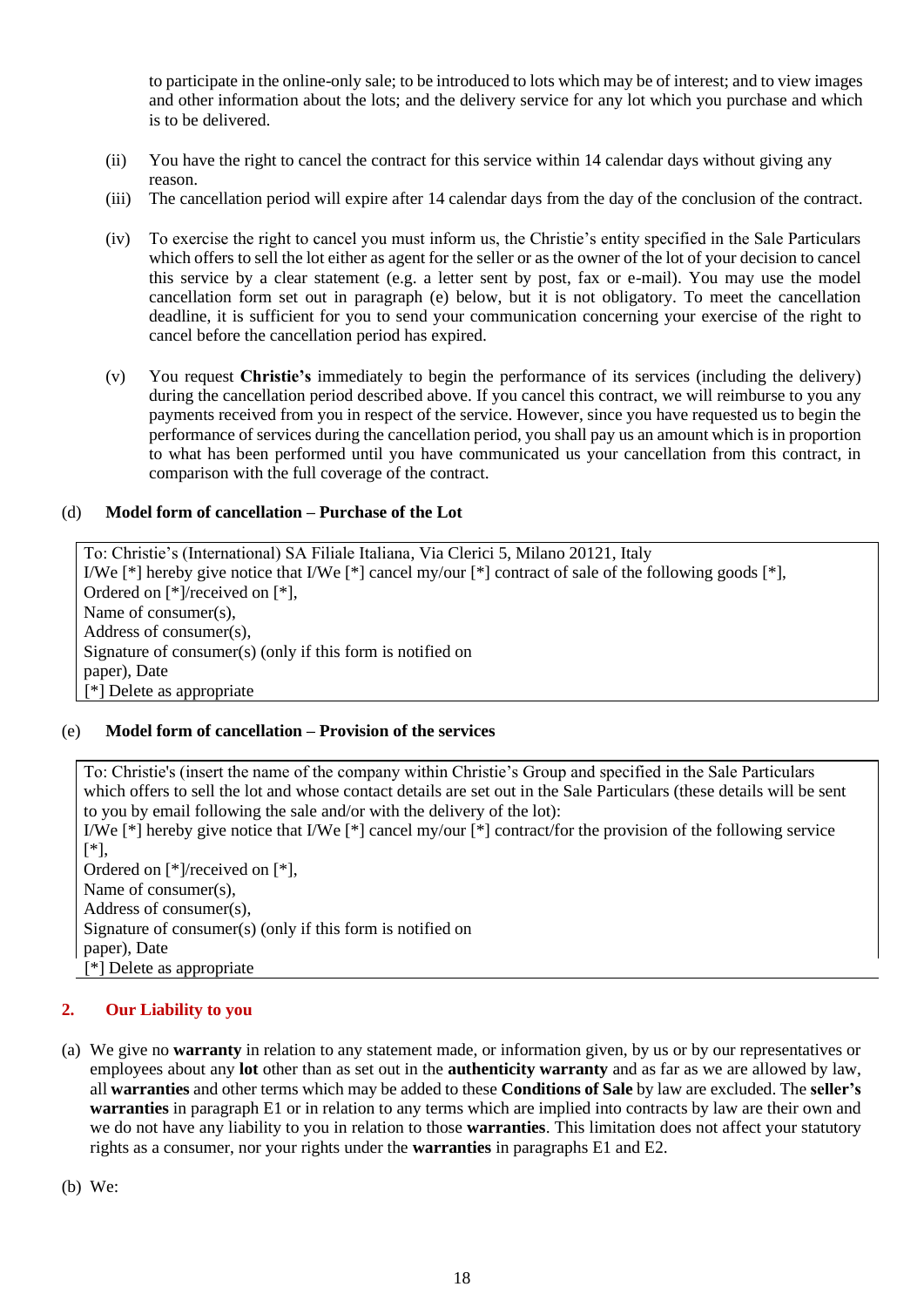- (i) are not responsible to you for any reason (whether for breaking these Conditions of Sale or any other matter relating to your purchase of, or bid for, any lot) other than in the event of fraud or fraudulent misrepresentation by us or other than as expressly set out in these Conditions of Sale; or
- (ii) do not give any representation, warranty or guarantee or assume any liability of any kind in respect of any lot with regard to merchantability, fitness for a particular purpose, description, size, quality, condition, attribution, authenticity, rarity, importance, medium, provenance, exhibition history, literature, or historical relevance other than what displayed in the Sale Particulars and in any **condition** report. Except as required by local law, any warranty of any kind is excluded by this paragraph.
- (c) Please be aware that our absentee bidding service (as set out in paragraph C4), **condition** reports, and currency converter are free services and we are not responsible to you for any error (human or otherwise), omission or breakdown in these services.
- (d) We have no responsibility to any person other than a buyer in connection with the purchase of any lot.
- (e) If, in spite of the terms in paragraphs (a) to (d) above, we are found to be liable to you for any reason, we shall not have to pay more than the **purchase price** paid by you to us. We will not be responsible to you for any reason for loss of profits or business, expected savings, loss of opportunity or interest, costs or for **other damages**.

## **3. Events outside the control of Christie's or the Seller**

Neither we, you, nor the **seller** will be responsible for any failure to meet any obligation which we, you or the **seller** has under these **Conditions of Sale** or under the **Sale Particulars** which is caused by circumstances beyond our, your or the **seller**'s reasonable control. This includes, but is not limited to strikes, lock-outs, fire, flood, natural disasters, war, armed conflict, terrorist attack and nuclear and chemical contamination.

### **4. Our ability to cancel**

In addition to the other rights of cancellation contained in these **Conditions of Sale**, we can cancel a sale of a **lot** if (i) any of your warranties in paragraph E3 are not correct; (ii) we reasonably believe that completing the transaction is or may be unlawful or (iii) we reasonably believe that the sale places us or the **seller** under any liability to anyone else or may damage our reputation. We will inform you as soon as possible.

### **5. Copyright**

We own the copyright in all images, illustrations and written material produced by or for us relating to a **lot** (including the contents of our **Sale Particulars**). You cannot use them without our prior written permission. We do not offer any guarantee that you will gain any copyright or other reproduction rights to the **lot**.

### **6. Enforcing these Conditions of Sale**

If a court finds that any part of these **Conditions of Sale** are not valid, or is illegal or impossible to enforce, that part of these **Conditions of Sale** will be treated as being deleted, and the rest of these **Conditions of Sale** will not be affected.

### **7. Transferring your Rights and Responsibilities**

You may not grant a security over or transfer your rights or responsibilities under these **Conditions of Sale** on the contract of sale unless we have given our written permission. These **Conditions of Sale** will be binding on your successors, estate and anyone who takes over your rights and responsibilities.

### **8. Translations**

If we have provided a translation of these **Conditions of Sale**, we will use this original version in English in deciding any issues or disputes which arise under these **Conditions of Sale**.

### **9. Personal information, Privacy and Data Protection**

(a) We will hold and process your personal information and may pass it to another Christie's Group company for use as described in, and in line with our privacy notice: <http://www.christies.com/about-us/contact/privacy/>.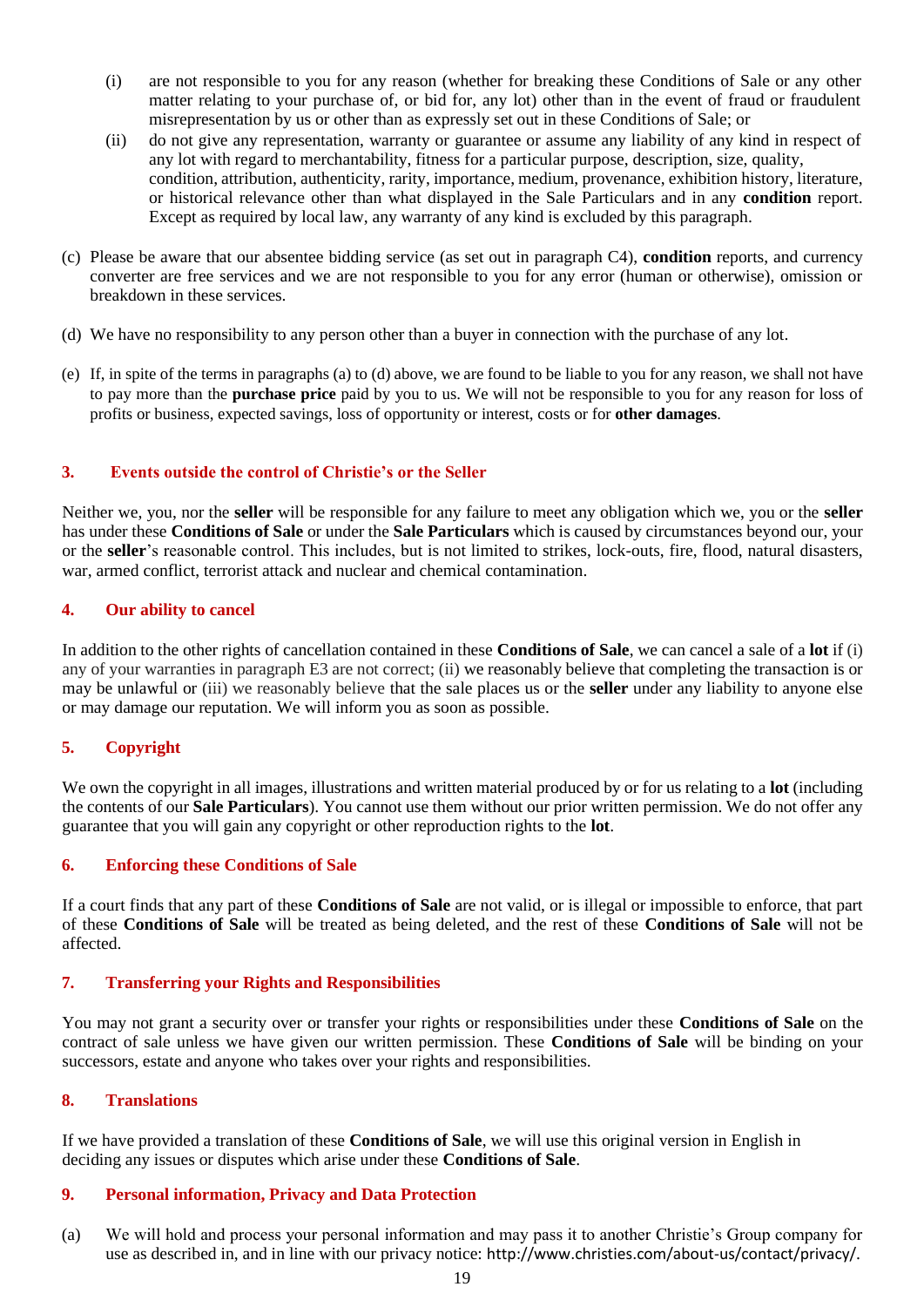- (b) In order to get your purchase shipped internationally to you, we provide certain personal information about you to our nominated shippers, including your name, delivery address, phone number, the product(s) you buy from Christie's, the price you pay for the lot(s), and the weight and dimensions of the package. Our shippers will treat this information as private and confidential and will only use it for the purpose of providing international shipping and any customs clearance services you request from them in order to deliver your lots to you. Information about the packages being shipped to you will be provided to the necessary authorities for purposes of export, import, duty, tax, and security screening. The information may include your name, delivery address, description of the goods, their value, the number of pieces, and the weight of the package. This information is required by law and regulations applicable in the countries from where and to where packages are transported. Our shipping partners are committed to responsible data management, comply with applicable data protection legislation, and employ industry standard practices to protect the security of your data, which may be stored and processed in Italy, the UK, the US, and other countries.
- (c) Card and other payment information is collected and processed directly by a third party service provider ("**Payment Service Provider**") and not by **Christie's**. We provide the following information to the Payment Service Provider to enable payment to be processed: (i) name; (ii) billing address; and (iii) transaction amount. The Payment Service Provider may undertake fraud prevention reviews prior to processing any payment or as part of the payment process. Payment specific information which is submitted to the Payment Service Provider is processed on PCI compliant secure servers. The information submitted and used for processing payments is as below:
	- Name and contact details including shipping and billing addresses
	- Credit or Debit Card information
	- Total transaction value
	- Your IP Address from which you are checking out from
- (d) **Christie's** does not have access to, or retain any credit card or other payment information details.

#### **10. Waiver**

No failure or delay to exercise any right or remedy provided under these **Conditions of Sale** shall constitute a waiver of that or any other right or remedy, nor shall it prevent or restrict the further exercise of that or any other right or remedy. No single or partial exercise of such right or remedy shall prevent or restrict the further exercise of that or any other right or remedy.

#### **11. Law and Disputes**

These **Conditions of Sale** and any contractual or non-contractual dispute arising out of or in connection with these **Conditions of Sale**, will be governed by the laws of Italy. By bidding at auction, you: (i) automatically accept these **Conditions of Sale**, and (ii) shall be deemed to have submitted, for the benefit of Christie's, to the exclusive jurisdiction of the courts of Milan; however, we will have the right to bring proceedings against you in any other court.

If you are a consumer in accordance with the EU Consumer Rights Directive and habitually reside in the European Union and the seller is not a consumer (as identified in the Sale Particulars), we inform you according to Article 14 of Regulation (EU) No 524/2013 (Regulation on consumer ODR) of your rights in respect of extrajudicial dispute settlements. Detailed information can be found in the aforementioned Regulation and at http://ec.europa.eu/consumers/odr.

#### \*\*\*

Pursuant to Article 1341 of the Italian Civil Code, the buyer acknowledges that he/she has read and understood the content of the clauses: Section A art. 3 (a) and (b) (Conditions of the lot); Section A art. 7 (c) (limitation of **authenticity warranty**); Section C art. 8 (**Withdrawal of lots**); Section E art. 1 (b) (limitation of liability related to the **purchase price**); Section E art. 2 (c) (limitation of liability related to the **authenticity warranty**); Section E art. 3 (a) and (c) (**Disclaimer of Additional Warranties);** Section G art. 5 (a) (**Right to charge interest or storage charges on late**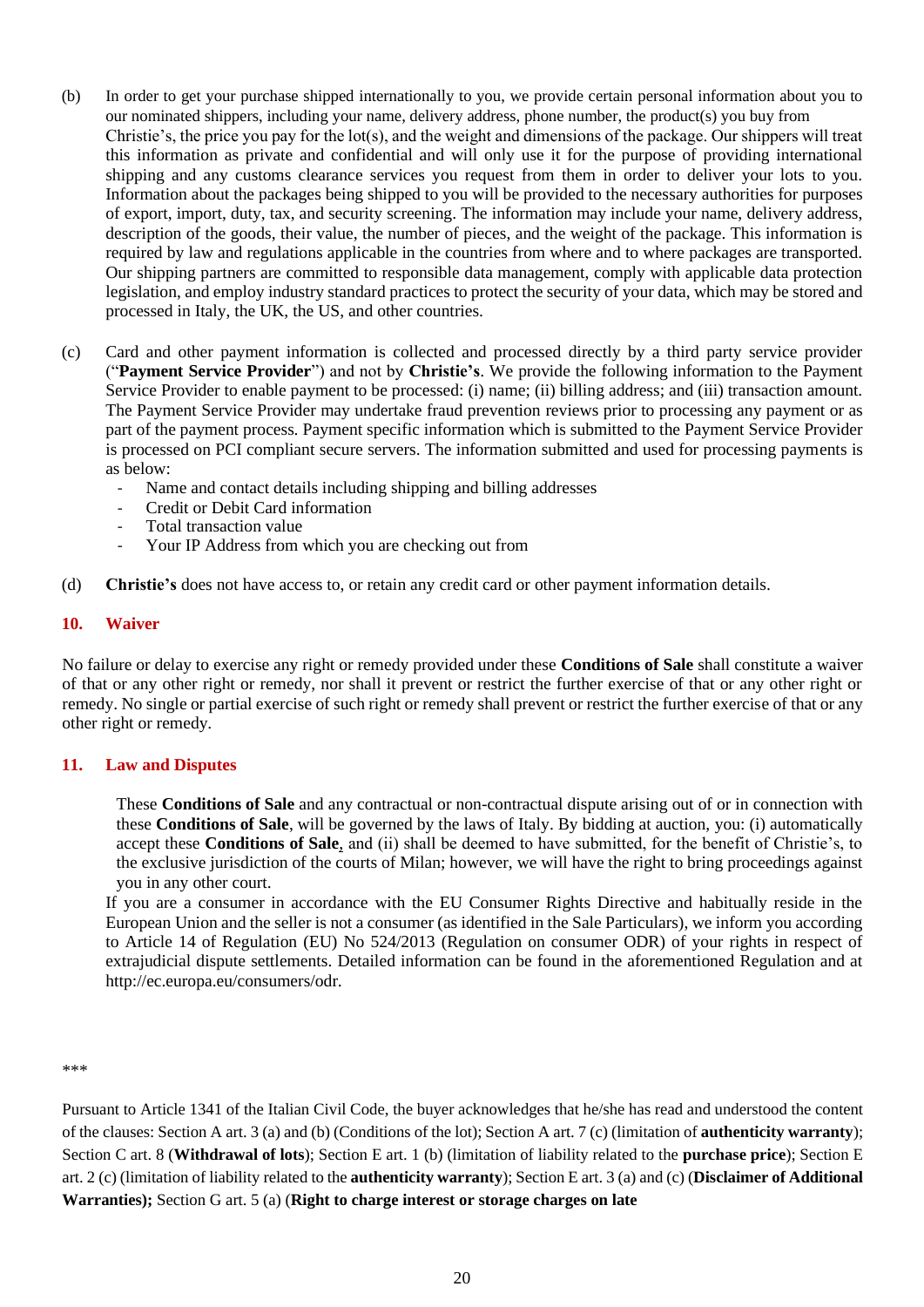**payment**); Section H art. 2 (b) (ii) and (e) (**Our Liability to you**) and Section H art. 11 (b) (jurisdiction clause) of the **Conditions of Sale** and hereby accepts these clauses unconditionally.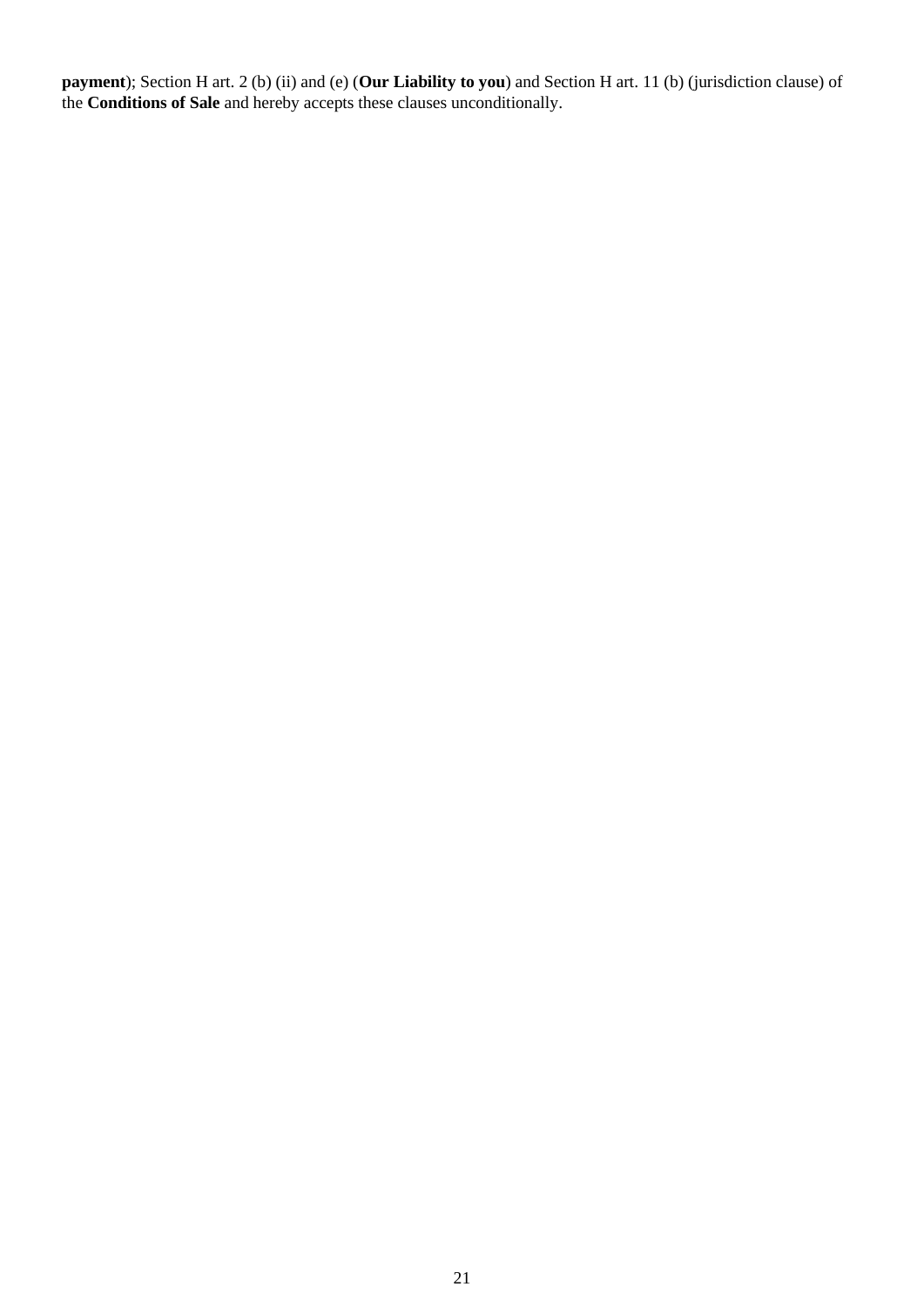## **I. GLOSSARY**

**auctioneer:** the individual auctioneer and/or Christie's.

**authentic:** a genuine example, rather than a copy or forgery of:

- (i) The work of a particular artist, author or manufacturer, if the **lot** is described in the title description (and not **Qualified**) as the work of that artist, author or manufacturer;
- (ii) A work created within a particular period or culture, if the **lot** is described in the title description (and not **Qualified**) as a work created during that period or culture;
- (iii) A work of a particular origin or source if the **lot** is described in the title description (and not **Qualified**) as being of that origin or source; or
- (iv) In the case of gems, a work which is made of a particular material, if the **lot** is described in **UPPERCASE type** as being made of that material.

**authenticity warranty:** the guarantee we give in these **Conditions of Sale** that a **lot** is **authentic** as set out in paragraph E2 of these **Conditions of Sale**.

**Authorised User:** an individual authorized to execute transactions on behalf of an entity which has a registered transactional account.

**Buy-Now:** a facility which we may provide either for you to buy a **lot** during the course of an auction or until a fixed time, or for you to buy a **lot** which is not offered for sale as part of an auction, in either case at a fixed price.

**Buy-Now price:** the fixed price at which property may be offered for sale using the **Buy-Now** facility.

**buyer's premium:** the charge the buyer pays us along with the **hammer price**.

**Christie's:** means Christie's (International) SA Filiale Italiana, which is offering to sell a **lot** either as agent for the **seller** or as the owner of the **lot**.

**Christie's Group:** Christie's International Plc, its subsidiaries and other companies within its corporate group.

**condition:** the physical condition of a **lot**.

**Conditions of Sale:** the **Conditions of Sale** set out above; Important Information, our Explanation of Cataloguing Practice; the explanation of symbols used in the **Sale Particulars**; and the explanation of the application of VAT or other similar applicable sales taxes.

**consumer:** an individual acting for purposes which are wholly or mainly outside that individual's trade, business, craft or profession. Such an individual may be described in a variety of ways in the **Sale Particulars**, for example: "private collection" or "distinguished gentleman" or "esteemed collector" or any other description of a similar nature.

**due date :** has the meaning given to it paragraph F1(a).

**estimate:** the price range included in the **Sale Particulars** within which we believe a **lot** may sell; **low estimate** means the lower figure in the range and **high estimate** means the higher figure; the **mid-estimate** is the midpoint between the two.

**hammer price:** the amount of the highest bid for the sale of a **lot** via auction.

**Heading:** has the meaning given to it in paragraph E2.

**lot:** an item to be offered for sale at an online auction or **Buy-Now** sale (or two or more items to be offered at auction or **Buy-Now** sale as a group).

**lot description:** the description of a **lot** in the **Sale Particulars** for the sale, as amended by any notice given to you during the auction or **Buy-Now** sale.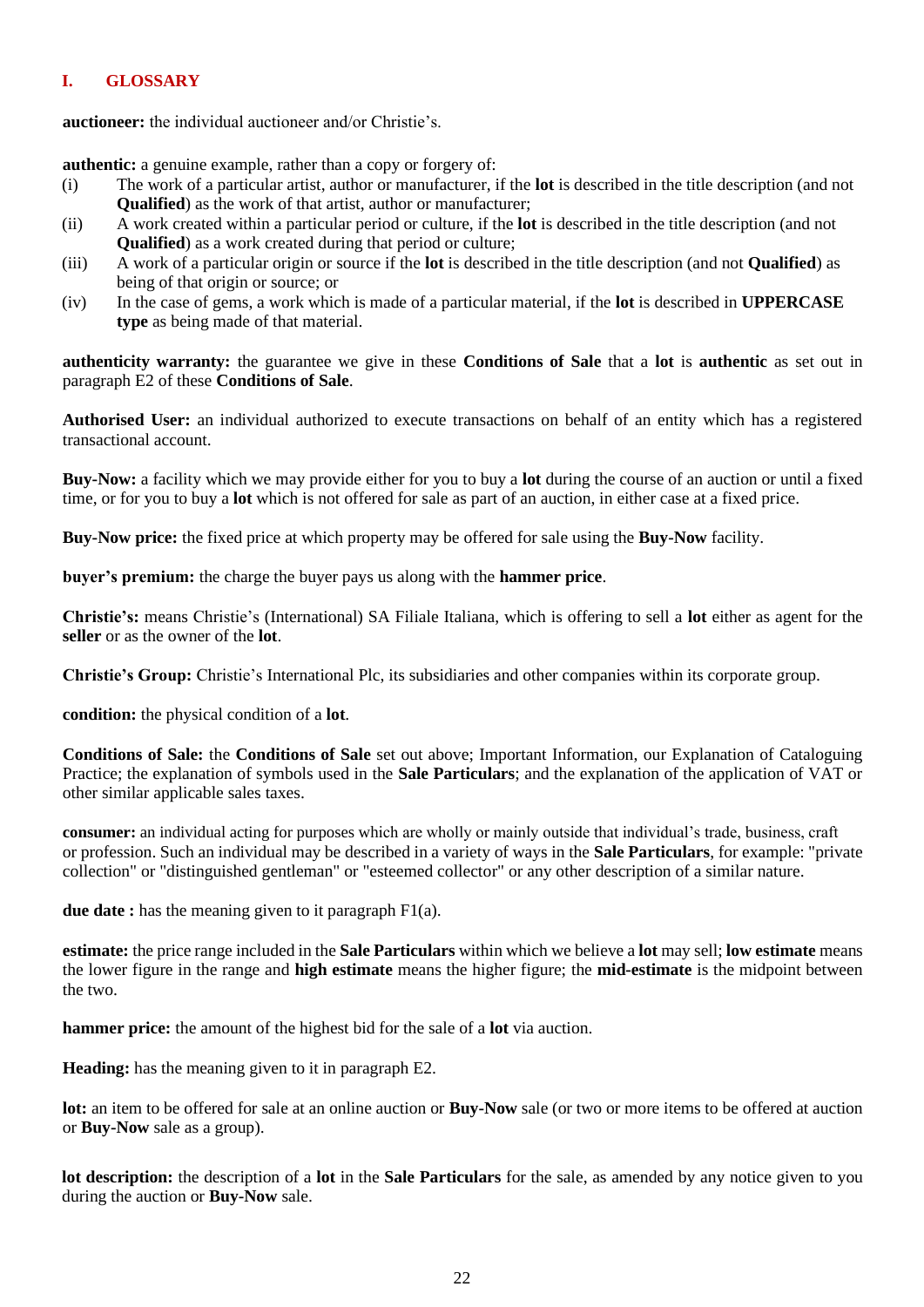**online-only sale:** a sale of a **lot** which is conducted solely by means of **Christie's online-only service** sale platform, including any **Buy-Now** sales.

**online-only service:** a platform and associated technical services accessible solely by online means which enables you to bid for and buy **lots** through an auction or by using **Buy-Now**.

**other damages:** any special, consequential, incidental or indirect damages of any kind or any damages which fall within the meaning of 'special', 'incidental' or 'consequential' under local law. **provenance:** the ownership history of a **lot**.

**purchase price:** has the meaning given to it in paragraph F1(b).

**Qualified:** has the meaning given to it in paragraph E2 and **Qualified title descriptions** means the paragraph headed **Qualified title descriptions** on the page of the **Sale Particulars** headed "Important Notices and Explanation of Cataloguing Practice".

**reserve:** the confidential amount below which we will not sell a **lot**.

**Sale Particulars:** the **lot** information (the online description of the **lot** or **lots** offered for sale together with other information on the sale website relating to a **lot** and the conduct of the sale); lot notes; payment information; any onscreen notices displayed as part of a sale; the FAQs and any **Special Conditions of Sale** which apply to any **lot** or group of **lot**s offered for sale at the same time.

**seller:** the owner of a **lot**; this may be either **Christie's** or another owner for whom **Christie's** acts as agent.

**Special Conditions of Sale:** any additional conditions which apply to a sale and which are set out in the **Sale Particulars**.

**Subheading:** has the meaning given to it in paragraph E2.

**UPPERCASE type:** means having all capital letters.

**warranty:** a statement or representation in which the person making it guarantees that the facts set out in it are correct.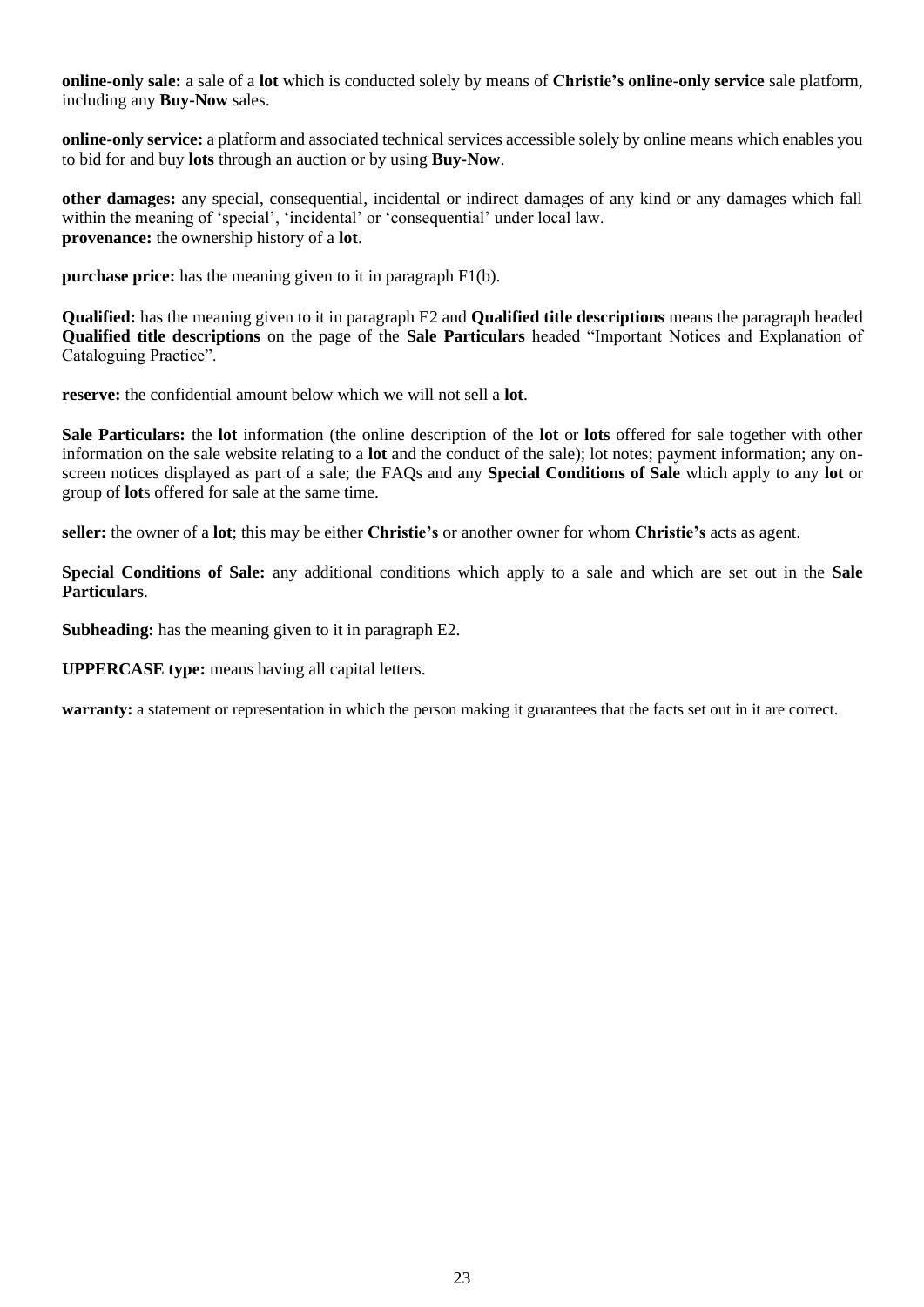### **J. VAT SYMBOLS, EXPLANATION AND REFUNDS**

#### **VAT payable varies by symbol described below – as indicated by the symbol associated with a lot**

#### **Important notice: The VAT rules in force on the date of the sale will be the rules we apply to your invoice.**

**You can find a glossary explaining the meanings of words coloured in bold on this page at the end of the section of the catalogue headed 'Conditions of Sale'**

**VAT payable**

**Symbol**

**No** No VAT will be charged on the **hammer price**.

**Symbol** VAT at 22% will be charged on the **buyer's premium** and invoiced on an inclusive basis.

The above VAT treatment is in accordance with the VAT Margin Scheme under Article 333 of 2006/112/EC and Article 40b i s of Law Decree 41/95, as modified by Article 45 of Law No. 342 of 21/11/2000.

If a Lot is marked "\*","Ω" "†" or "Δ" it will have a special VAT status and will be subject to higher rates as follows:

Lot is imported from outside the EU under Temporary Admission. VAT at 22% will be charged on the buyer's premium. The **buyer's premium** is calculated at 26.00% of the hammer price up to €700.000,00; 20.00% of the excess of the hammer price above €700.001,00 and up to and including €4.000.00,00; 14.50% on excess of the hammer price above  $\text{£}4.000.001,00;$ 

10% Import VAT will be applied to the hammer price (in lieu of Customs' Import VAT charges). Other costs related to any interest on unpaid VAT payments from the day of importation; and other costs, including those relating to the customs procedure to convert the temporary importation into definitive importation may also be applied. For more information please refer to "lots under temporary importation from outside the EU"

Ω Lot is imported from outside the EU under Temporary Admission. VAT at 22% will be charged on the buyer's premium. The **buyer's premium** is calculated at 26.00% of the hammer price up to €700.000,00; 20.00% of the excess of the hammer price above €700.001,00 and up to and including €4.000.00,00; 14.50% on excess of the hammer price above €4.000.001,00;

22% Import VAT will be applied to the hammer price (in lieu of Customs' Import VAT charges). Other costs related to any interest on unpaid VAT payments from the day of importation; and other costs, including those relating to the customs procedure to convert the temporary importation into definitive importation may also be applied. For more information please refer to "lots under temporary importation from outside the EU"

- † Lot is subject to standard VAT rules and 22% VAT applies to both the **hammer Price** and the **buyer's premium**. For each lot the buyer's premium is calculated at 26.00% of the hammer price up to  $\epsilon$ 700.000,00; 20,00% of the excess of the hammer price above  $\epsilon$  700.001,00 and up to and including  $\epsilon$  4.000.000,00; 14.50% on the excess of the hammer price above  $\epsilon$  4.000.001.00:
- ∆ Lot is **Christie's** stock and is offered inside the margin scheme and the VAT rules will apply as per "No Symbol" above.

VAT on the hammer price is refundable only in cases of certified exportation outside the EU within three months of the date of sale. The VAT on the hammer price and on the auction buyer's premium is not applicable to non-Italian persons subject to VAT who reside within the EU and the lots are dispatched to another EU State within three months.

#### **VAT Exemptions/Refunds on Export**

VAT charged on both the Hammer Price and the premium may be refunded provided the following conditions are met:

- 1. Property must be exported from the EU within three months of the date of the sale on condition that the relevant certifying documentation, as provided for by the Italian law, is delivered to Christie's within four months of the date of sale;
- 2. Christie's remains liable to account for VAT on all Lots unless the conditions listed above are satisfied. Therefore Buyers will generally be asked to initially deposit all amounts of VAT invoiced. To apply for a refund the appropriate export evidence must be sent to Christie's finance department clearly marked 'VAT REFUND'.
- 3. An immediate refund of VAT is possible if shipping is arranged by Christie's within 3 months of the date of the sale.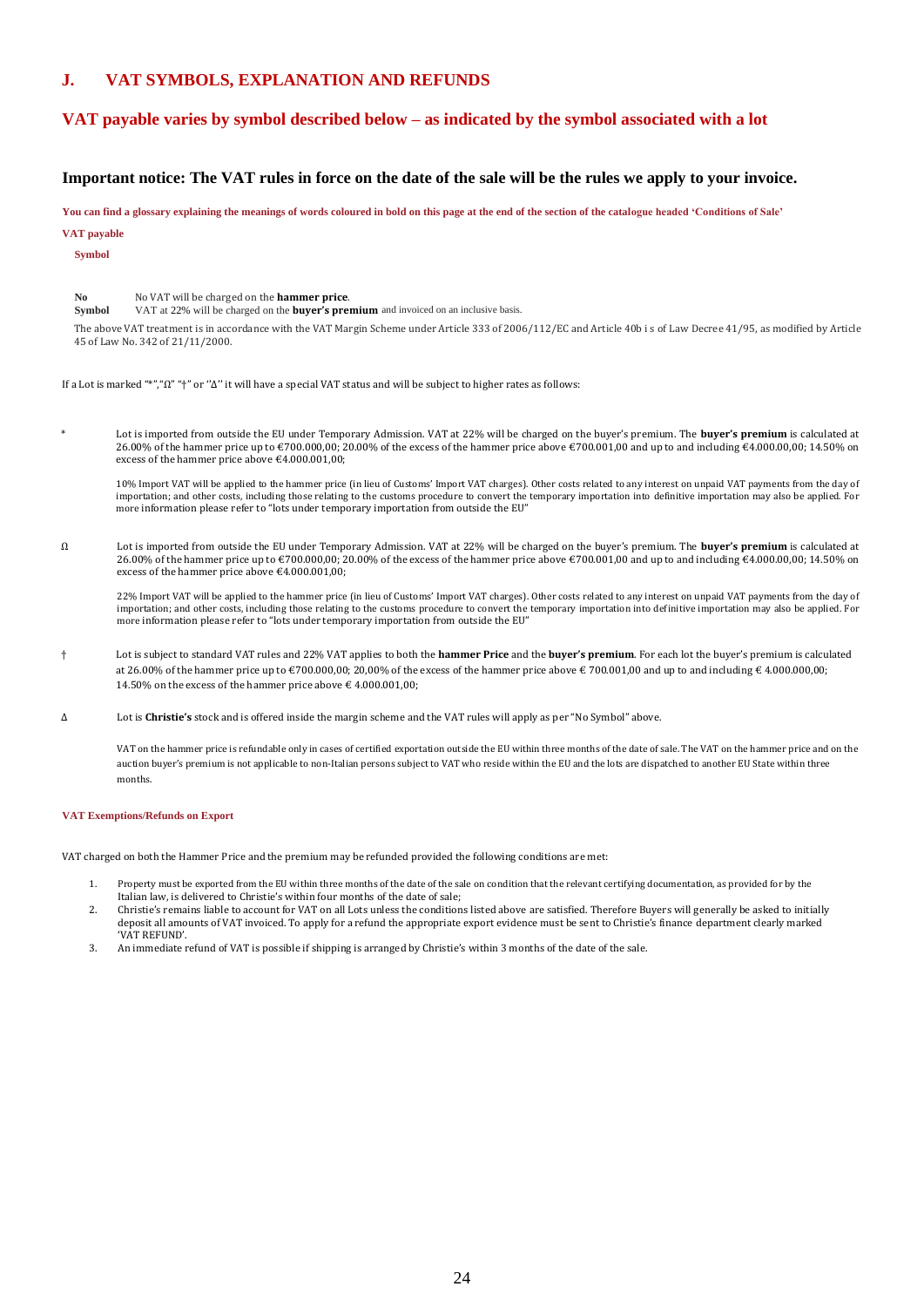## **K. SYMBOLS**

### **Symbols used in Sale Particulars**

The meaning of words in bold in this section can be found at the end of the **Conditions of Sale**

º **Christie's** has a direct financial interest in the **lot**. See "Important Notices and Explanation of Cataloguing Practice".

Owned by **Christie's** or another **Christie's Group** company in whole or part.

**Christie's** has a direct financial interest in the **lot** and has funded all or part of our interest with the help of someone else. See "Important Notices and Explanation of Cataloguing Practice".

- λ Artist's Resale Right. See paragraph D3 of the **Conditions of Sale**.
- ~ **Lot** incorporates material from endangered species which could result in export restrictions. See paragraph G5 of the **Conditions of Sale**.
- Φ **Lot** which may not be able to be shipped to the US. See paragraph G5(e)(f), (g) and (j) of the **Conditions of Sale**.
- ψ **Lot** incorporates material from endangered species which is shown for display purposes only and is not for sale. See paragraph G5(h) of the **Conditions of Sale**.
- ¤ Bidding by interested parties.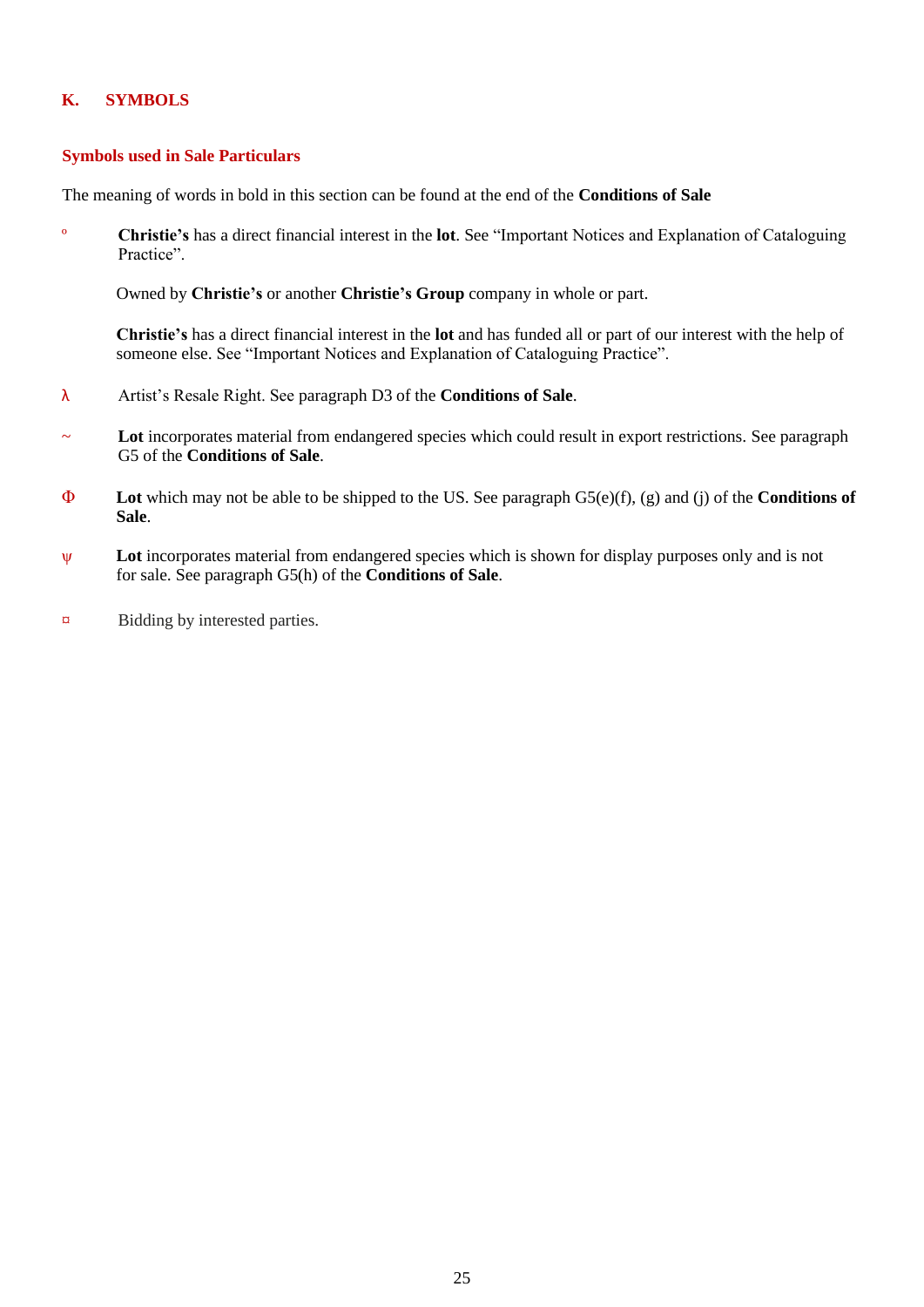#### **L. IMPORTANT NOTICES AND EXPLANATION OF CATALOGUING PRACTICE**

Our **Sale Particulars** entries are not intended to describe the **condition** of the property and you are recommended to inspect the property yourself. Written **condition** reports are usually available on request.

The following expressions with their accompanying explanations are used by **Christie's** as standard cataloguing practice. Our use of these expressions does not take account of the **condition** of the **lot** or of the extent of any restoration.

#### **IMPORTANT NOTICES**

#### **∆ Property owned in part or in full by Christie's:**

From time to time, **Christie's** may offer a **lot** which it owns in whole or in part. Such property is identified in the catalogue with the symbol **∆** in the **Sale Particulars**. Where Christie's has an ownership or financial interest in every **lot** in the catalogue, Christie's will not designate each **lot** with a symbol, but will state its interest in the front of the catalogue.

### º **Minimum Price Guarantees:**

On occasion, **Christie's** has a direct financial interest in the outcome of the sale of certain **lots** consigned for sale. This will usually be where it has guaranteed to the **seller** that whatever the outcome of the sale, the **seller** will receive a minimum sale price for the work. This is known as a minimum price guarantee. Where **Christie's** holds such financial interest we identify such **lots** with the symbol º in the **Sale Particulars**.

#### º **♦ Third Party Guarantees/Irrevocable bids:**

Where **Christie's** has provided a Minimum Price Guarantee it is at risk of making a loss, which can be significant, if the **lot** fails to sell. **Christie's** therefore sometimes chooses to share that risk with a third party who agrees prior to the auction to place an irrevocable written bid on the **lot**. If there are no other higher bids, the third party commits to buy the **lot** at the level of their irrevocable written bid. In doing so, the third party takes on all or part of the risk of the **lot** not being sold. **Lots** which are subject to a third party guarantee arrangement are identified in the **Sale Particulars** with the symbol  $\circ \bullet$ .

In most cases, **Christie's** compensates the third party in exchange for accepting this risk. Where the third party is the successful bidder, the third party's remuneration is based on a fixed financing fee. If the third party is not the successful bidder, the remuneration may either be based on a fixed fee or an amount calculated against the final hammer price. The third party may also bid for the **lot** above the irrevocable written bid. Where the third party is the successful bidder, **Christie's** will report the purchase price net of the fixed financing fee.

Third party guarantors are required by us to disclose to anyone they are advising their financial interest in any **lots** they are guaranteeing. However, for the avoidance of any doubt, if you are advised by or bidding through an agent on a **lot** identified as being subject to a third party guarantee you should always ask your agent to confirm whether or not he or she has a financial interest in relation to the **lot**.

#### **¤ Bidding by parties with an interest**

When a party with a direct or indirect interest in the **lot** who may have knowledge of the **lot's reserve** or other material information may be bidding on the **lot**, we will mark the **lot** with this symbol  $\alpha$ . This interest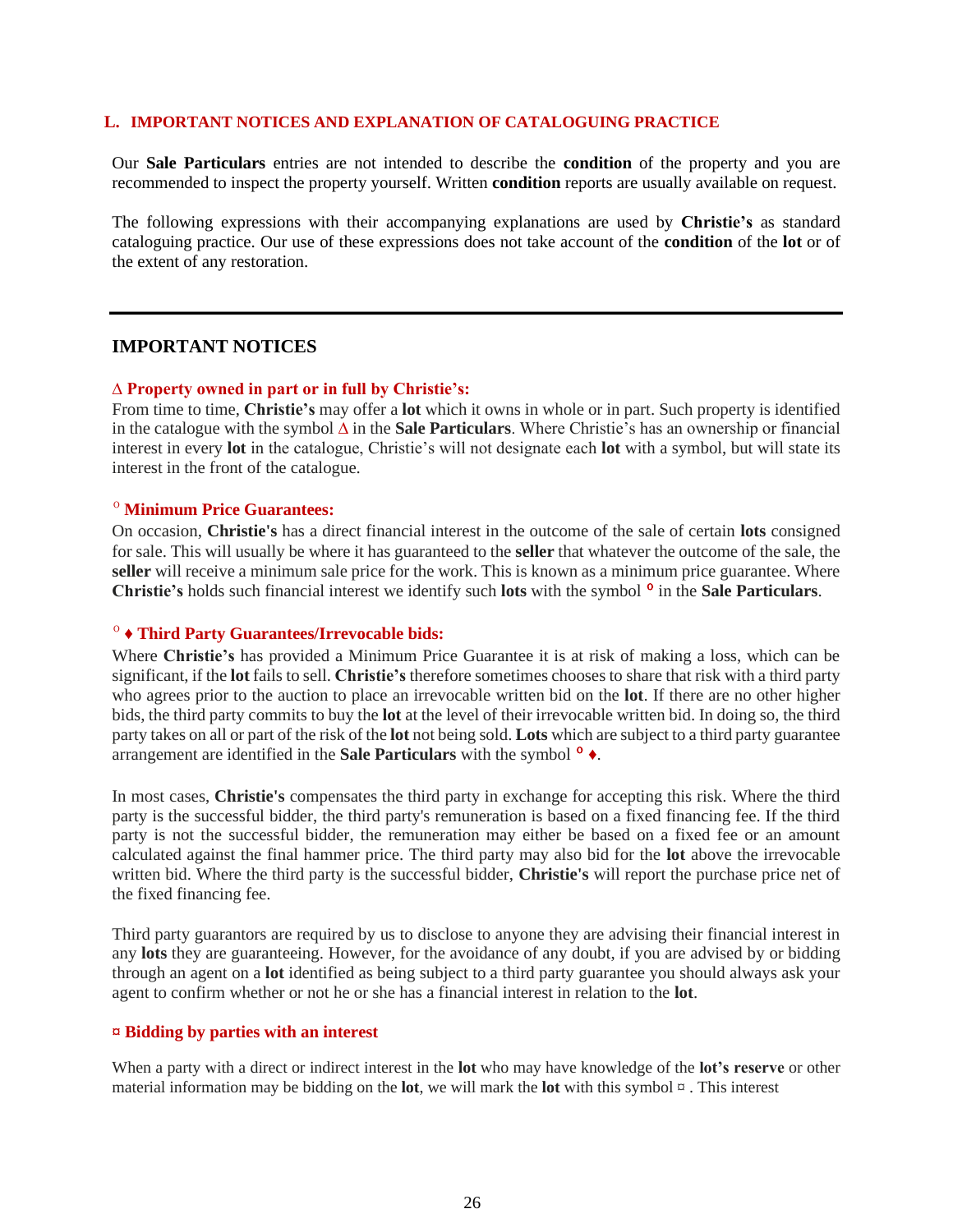can include beneficiaries of an estate that consigned the **lot** or a joint owner of a **lot**. Any interested party that successfully bids on a **lot** must comply with Christie's Conditions of Sale, including paying the **lot's** full Buyer's Premium plus applicable taxes.

### **Post-catalogue notifications**

In certain instances, after the catalogue has been published, Christie's may enter into an arrangement or become aware of bidding that would have required a catalogue symbol. In those instances, a pre-sale or pre-**lot** announcement will be made.

### **Other Arrangements**

**Christie's** may enter into other arrangements not involving bids. These include arrangements where **Christie's** has made loans or advanced money to the **seller** or a prospective purchaser or where **Christie's**  has shared the risk of a guarantee with a partner without the partner being required to place an irrevocable written bid or otherwise participating in the bidding on the **lot**. Because such arrangements are unrelated to the bidding process they are not marked with a symbol in the **Sale Particulars**.

Please see http://www.christies.com/buying-services/buying-guide/financial-information/ for a more detailed explanation of minimum price guarantees and third party financing arrangements.

## **EXPLANATION OF CATALOGUING PRACTICE**

Terms used in the **Sale Particulars** have the meanings ascribed to them below. Please note that all statements in the **Sale Particulars** as to authorship are made subject to the provisions of the Conditions of Sale, including the Authenticity Warranty. Our use of these expressions does not take account of the condition of the lot or of the extent of any restoration. Written **condition** reports are usually available on request.

A term and its definition listed under 'Qualified Headings' is a qualified statement as to authorship. While the use of this term is based upon careful study and represents the opinion of specialists, Christie's and the consignor assume no risk, liability and responsibility for the authenticity of authorship of any lot in this catalogue described by this term, and the Authenticity Warranty shall not be available with respect to lots described using this term.

### **PICTURES, DRAWINGS, PRINTS, MINIATURES AND SCULPTURES**

A work described with the name(s) or recognised designation of an artist, without any qualification, is, in our opinion, a work by the artist in whole or in part.

### **Qualified Headings**

- "**Attributed to**": in Christie's qualified opinion, probably a work by the artist in whole or in part.
- "**Studio of**"/"**Workshop of**": in Christie's qualified opinion, a work executed in the studio or workshop of the artist, possibly under his supervision.
- "**Circle of**": in Christie's qualified opinion, a work of the period of the artist and showing his influence.
- "**Follower of**"**:** in Christie's qualified opinion, a work executed in the artist's style but not necessarily by a pupil.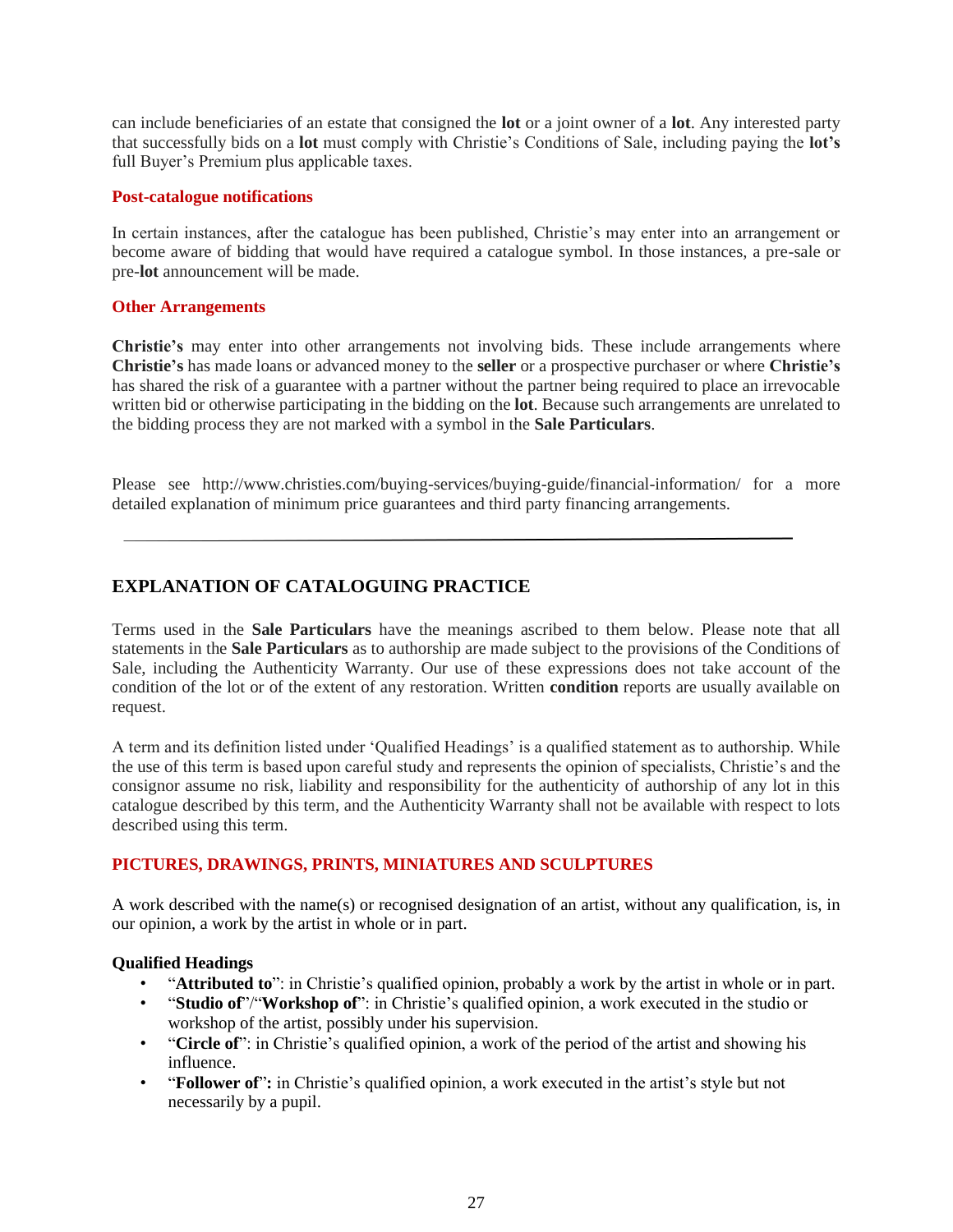- "**Manner of**": in Christie's qualified opinion a work executed in the artist's style but of a later date.
- "**After**": in Christie's qualified opinion a copy (of any date) of a work of the artist.
- "**Signed**"/"**Dated**"/"**Inscribed**": in Christie's qualified opinion, the work has been signed/dated/inscribed by the artist.
- "**With signature**"/"**With date**"/"**With inscription**": in Christie's qualified opinion, the signature/date/inscription appears to be by a hand other than that of the artist.

The date given for Old Master, Modern and Contemporary Prints is the date (or approximate date when prefixed with 'circa') on which the matrix was worked and not necessarily the date when the impression was printed or published.

Unless otherwise stated, miniatures are on ivory. Please note that the miniatures may be enlarged or reduced in the **Sale Particulars** illustrations.

## **GLOSSARY OF CATALOGUING TERMS FOR PRINTS**

### **AQUATINT**

An etching process in which tone is created by treating a plate with fine particles of acid-resistant material (like powdered resin) and then placing the plate in an acid bath. The acid bites into the plate between the grains of resin and, when printed, the mass of tiny spots produces a textured area with tonal effects similar to watercolor wash.

### **ARTIST'S PROOF/EPREUVE D'ARTISTE**

Impressions printed especially for the artist and excluded from the numbering of an edition, but exactly like the editioned prints in every other respect. Usually appears as "A.P." or "E.A."

#### **BLINDSTAMP/CHOP**

The embossed, inked, or stamped symbol used by printers and print workshops, usually in the margin of the paper as a mark of identification.

### **BON À TIRER/RIGHT TO PRINT**

The proof approved by the artist which establishes the standard for all of the other prints in the edition.

#### **BURR**

When using a drypoint needle or other engraving tool to draw directly into a metal plate, small, fine pieces of metal are raised up on both sides of the scored line. This burr holds additional ink during the printing process and gives the lines a velvety or fuzzy texture. Burr is very delicate and consequently is easily worn down during the pressures of the printing process. Early pulls or impressions taken from such plates are characterized by rich burr. In the case of Old Master prints especially, the quantity and evidence of burr can sometimes be used as an aid in determining how early the impression was pulled.

### **CANCELLATION PROOF**

When the edition is complete, the matrix - a block, plate, stone, mylar or other - is effaced, crossed out or otherwise "cancelled." An impression is then taken from this matrix, showing that the plate has been "cancelled." This ensures that no further uncancelled impressions can be pulled.

#### **CARBORUNDUM**

The trade name for silicon carbide, carborundum began its use in printmaking as an abrasive which was used in effacing lithographic stones. The particles, when mixed together with glue, can also be used to draw on a plate sometimes creating a raised surface - which is then inked and printed with the ink being held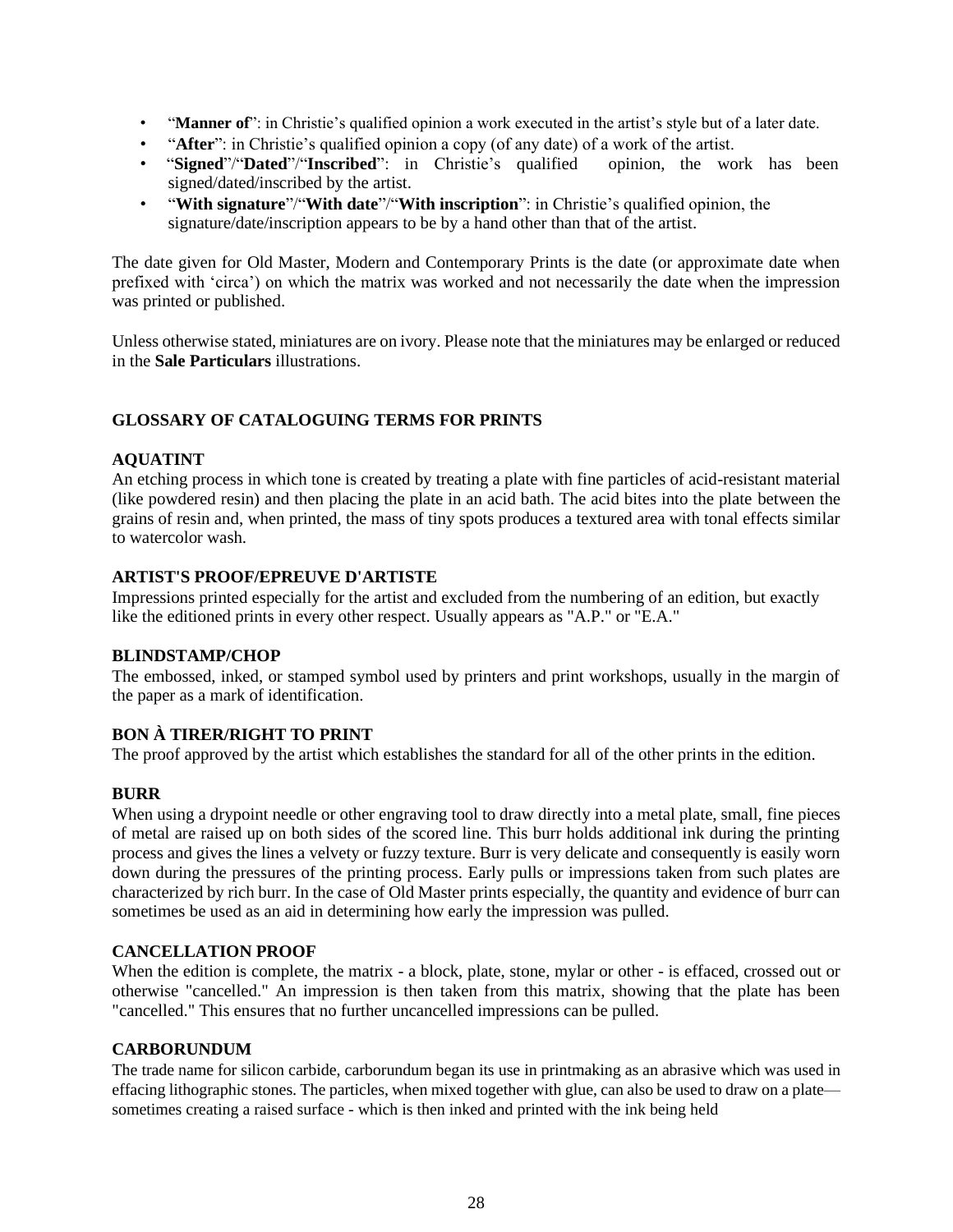in the spaces between the particles. The resulting prints are often textured due to the raised areas of the printing surface.

#### **CATALOGUE RAISONNÉ**

A scholarly catalogue which should include all the known works by an artist at the time of publication. Essential information by which works are identified is included.

#### **CHINE APPLIQUÉ/CHINE COLLÉ**

A method of adhering a thin paper, sometimes of a different color or texture, onto a larger, heavier sheet during the printing process using glue or water to dampen and coat the papers.

#### **COLOPHON/JUSTIFICATION**

A note, usually at the end of a book or portfolio of prints, giving all or some of the following information: name of work, author, printer, place of printing, date, size of edition.

#### **DECKLE EDGE**

The natural, untrimmed edge of handmade paper usually slightly uneven and sometimes slightly thinner than the rest of the sheet.

#### **DRYPOINT**

An intaglio process in which a plate is marked or incised directly with a needle. The drypoint line can look very much like an etched line but is usually lighter and characterized by the existence of burr.

#### **EDITION**

The total number of impressions pulled off a single image or set of images from the same matrix. To this number the artist usually authorizes the addition of a small number of artist's, printer's, publisher's and other proofs.

#### **EMBOSSING**

A process used to create a raised surface or raised element, but printed without ink.

#### **ENGRAVING**

An intaglio process in which a plate is marked or incised directly with a burin or other metal-marking tool. No acid is used in this process since the design is dug out by hand. An engraved line can range from very deep and wide, to lighter and thinner and is often characterized by a pointed end signalling the exit of the "v" shaped burin from the metal.

#### **ETCHING**

An intaglio process in which a plate is treated with an acid-resistant ground. The artist then draws through the ground with various tools to expose the metal. The plate is then immersed in an acid bath where the acid "bites" or chemically dissolves the exposed lines. The metal plate is therefore "carved" or "etched" by the acid rather than by a tool directly in the metal.

#### **FOUL-BITING**

When the acid-resistant ground on a metal plate does not keep the acid entirely out, irregularities can appear. These "bitten" areas will, when the plate is printed, catch ink and appear as spots or oddly inked areas.

#### **FRONTISPIECE**

Illustration in a book opposite the title page.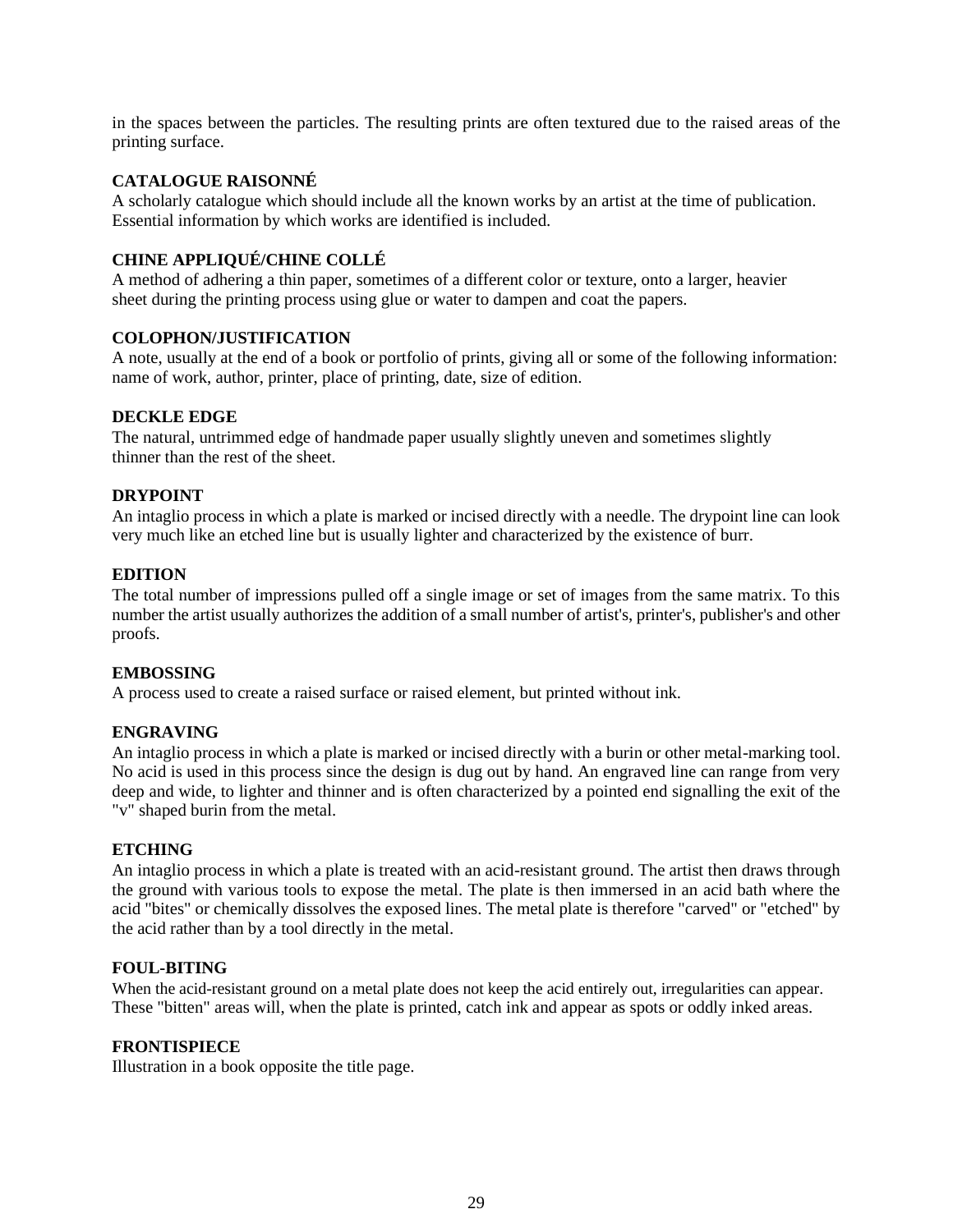#### **HELIOGRAVURE**

A method of making a photo-etched or photogravure plate using an aquatint texture directly on the plate to create tone.

#### **HORS-COMMERCE/"H.C."**

Meaning "outside of the commercial edition", these proofs, not originally intended for sale, are excluded from the numbering of an edition, but are otherwise exactly like the editioned prints in every other respect.

#### **INTAGLIO**

All matrices which have either been cut into or "bitten" into. The resulting "dug out" lines are printed. Intaglio processes include etching, aquatint, engraving, mezzotint and metal engravings, among others.

#### **LINOCUT/LINOLEUM CUT**

A relief process, like a woodcut, where the artist carves the design out of the linoleum or linoleum mounted onto wood. What remains is printed, rather than what is cut away.

#### **LITHOGRAPHY**

A planographic printing process where a drawing is made directly on a stone or other smooth matrix with greasy materials such as lithographic crayon. The surface is then dampened with water, which is repelled by the greasy areas. The surface is then rolled with greasy printing ink which adheres only to the greasy areas and is itself repelled by the areas which have water. The drawn image is then printed.

#### **MASTER PRINTER**

A highly skilled printer who works very closely with the artist to produce the edition.

### **MATRIX**

The base from which the print is made. This can be anything - a standard metal plate or lithographic stone, a potato or vinyl record, a stencil - anything from which you print.

#### **MEZZOTINT**

An intaglio method in which the entire surface of the plate is roughened by a spiked tool ("rocker") so that, if inked, the entire plate would print in solid black. The artist then works from "black" to "white" by scraping (or burnishing) out areas to produce lighter tones.

#### **MONOTYPE**

A unique image printed from an unworked, smooth, metal or glass surface painted in ink by the artist.

#### **MONOPRINT**

A print which has as its base an etching, lithograph or woodcut and which is then uniquely altered by monotype colouring, unique inking, or choices in paper colour.

#### **OFFSET PRINTING**

Method of printing in which the inked image from a lithographic stone, a metal plate or other matrix is first transferred to an intermediary such as a rubber cylinder or blanket and then to paper, thus creating an image in the same direction as the original.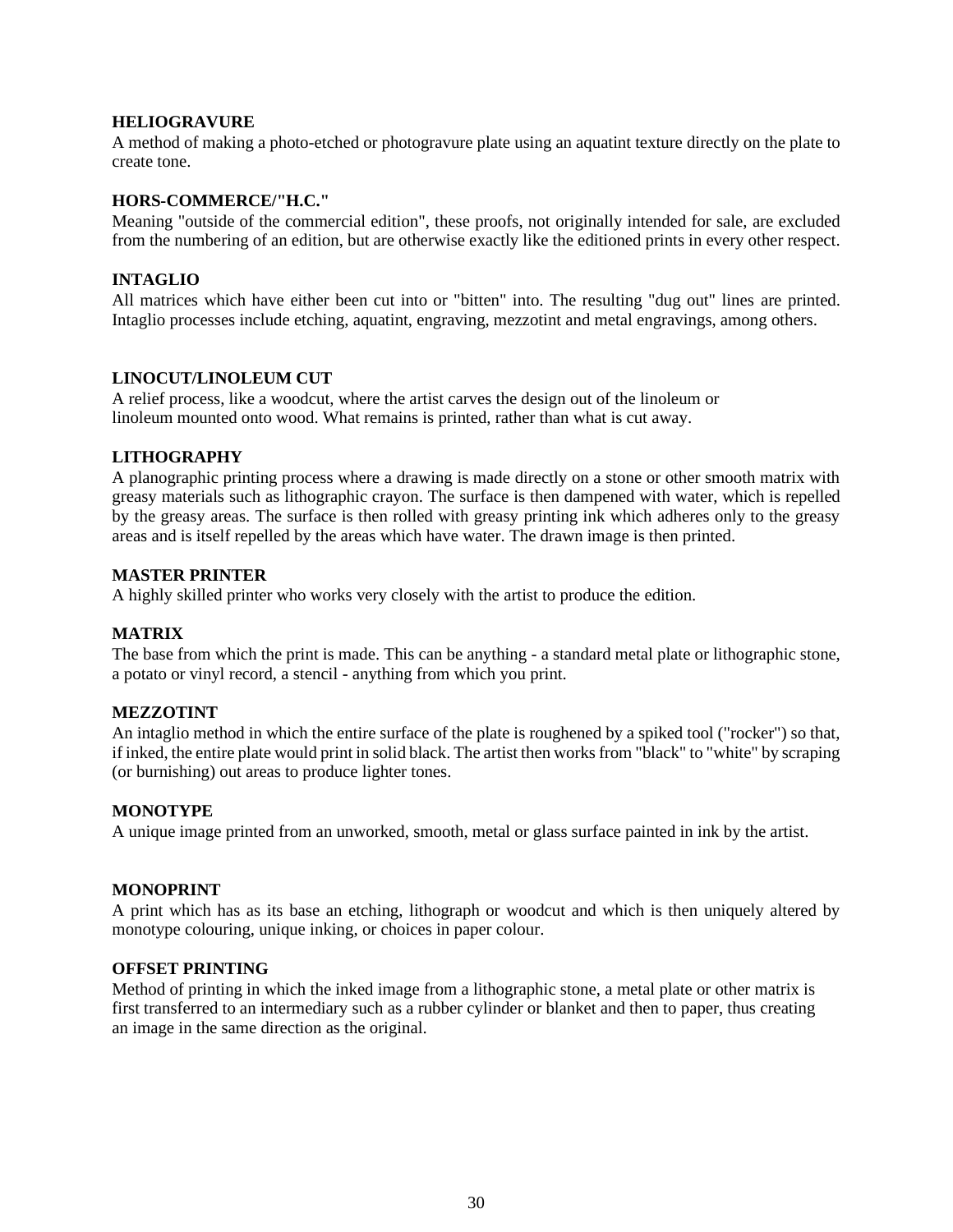### **PHOTO-ETCHING/PHOTOGRAVURE**

An intaglio process in which an image is produced on an etching plate by photographic means. (See also Heliogravure)

#### **PHOTO-LITHOGRAPH**

A process in which an image is produced on a lithographic plate by photographic means.

#### **PLANOGRAPHIC PRINT**

Printing from a flat surface. Planographic processes include lithography and some forms of commercial printing.

#### **PLATE MARK**

The imprint in the paper resulting from the edge of a metal plate being pushed into it during the pressure of the printing process.

#### **PLATE TONE**

A veil of ink intentionally left on the surface of the plate during printing which creates delicate areas of tone or shading.

#### **POCHOIR**

A printing process using stencils originally used to simulate hand-colouring.

#### **PRINTER'S PROOFS**

Impressions printed especially for the printer(s) and excluded from the numbering of an edition but exactly like the editioned prints in every other respect. Usually appears as "P.P."

#### **PROGRESSIVE PROOFS**

Series of proofs taken to show each individual colour plate and each combination of them culminating in the final, complete version.

#### **PUBLISHER**

The person or entity who subsidizes and often initiates the making of a print edition or portfolio and who also disseminates the prints.

#### **RELIEF PRINTING**

When the image is printed from the raised or uncarved portion of the matrix. Relief processes include woodcuts and linocuts, among others.

#### **SCREENPRINT/SILKSCREEN**

A printing process using stencils to block out areas which are then printed through silk, other fabric or metal mesh.

#### **SOFT-GROUND ETCHING**

An etching technique where a soft ground is laid on the metal plate. The artist draws onto a piece of paper which is laid down on top of the ground. The ground adheres to the paper where the pencil or other tool has pressed down into it through the paper and pulls away when the paper is lifted. The resulting "marked" plate is placed in an acid-bath where the acid "bites" into the more exposed areas where the ground has been "lifted". The line created is often soft and grainy.

#### **STATE**

An impression taken from the plate at a particular moment or stage of development and distinguished from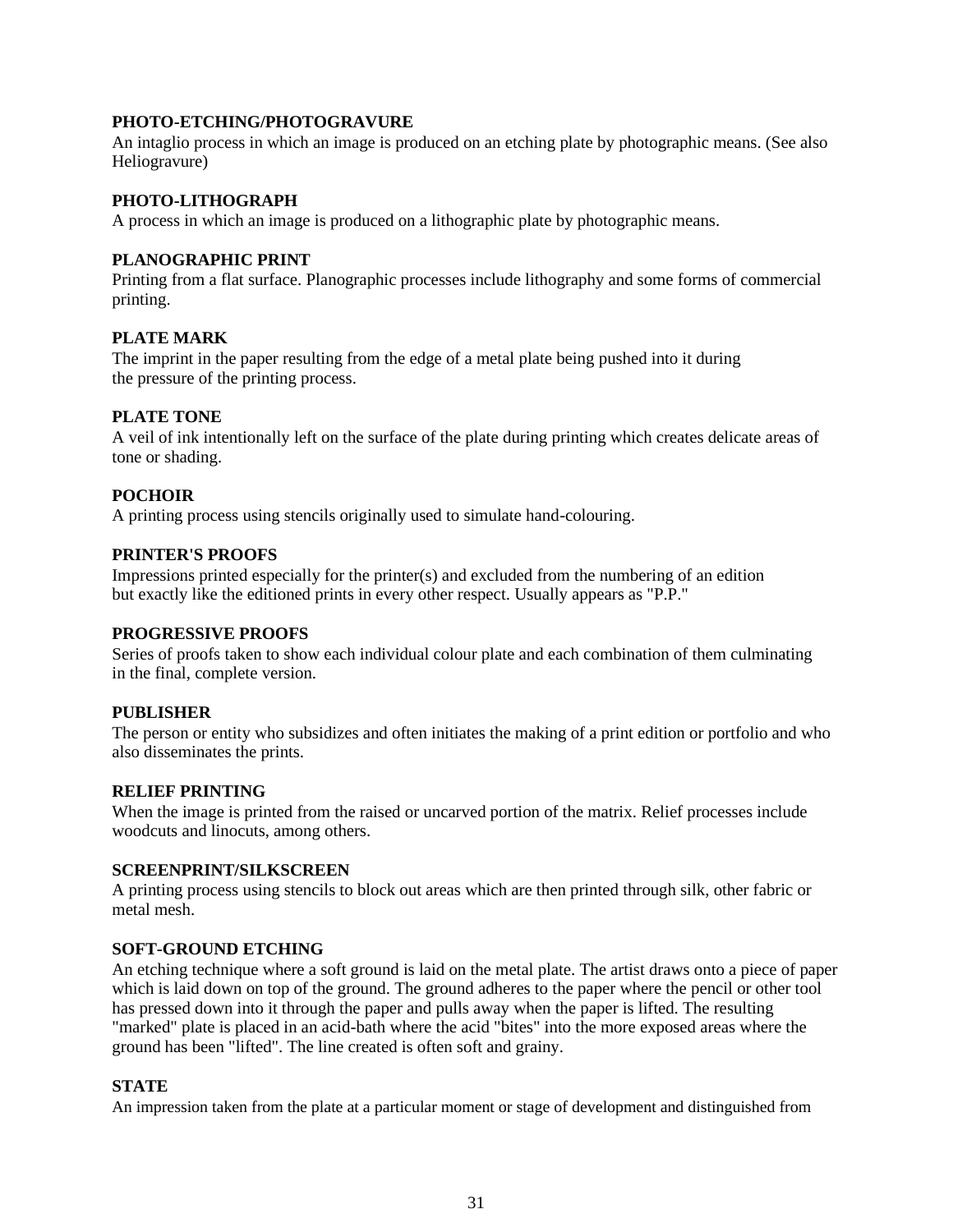impressions taken at other times during that process. The final State is the state from which editions are generally pulled, although some artists pull several impressions in each state.

#### **STEEL FACING**

When a metal intaglio plate is covered with a thin deposit of steel using electrolysis creating a much harder surface which can accommodate larger numbers of printings before wear becomes evident.

#### **TRIAL PROOF**

An early proof, often incorporating artist's revisions and changes and generally not identical to the numbered, editioned prints. Also referred to as Working Proof.

#### **TUSCHE**

Grease in stick or liquid form used principally for drawing in lithography.

### **WATERMARK**

Design in the paper seen when held against the light. A manufacturer's mark, it is used to trace the origin and date of the paper.

#### **WAXTYPE**

A process like screen-printing where pigmented beeswax is used rather than traditional printer's ink.

#### **WOODCUT**

A relief technique where the image or design is left raised above what is carved out of the wood. What is not carved is printed.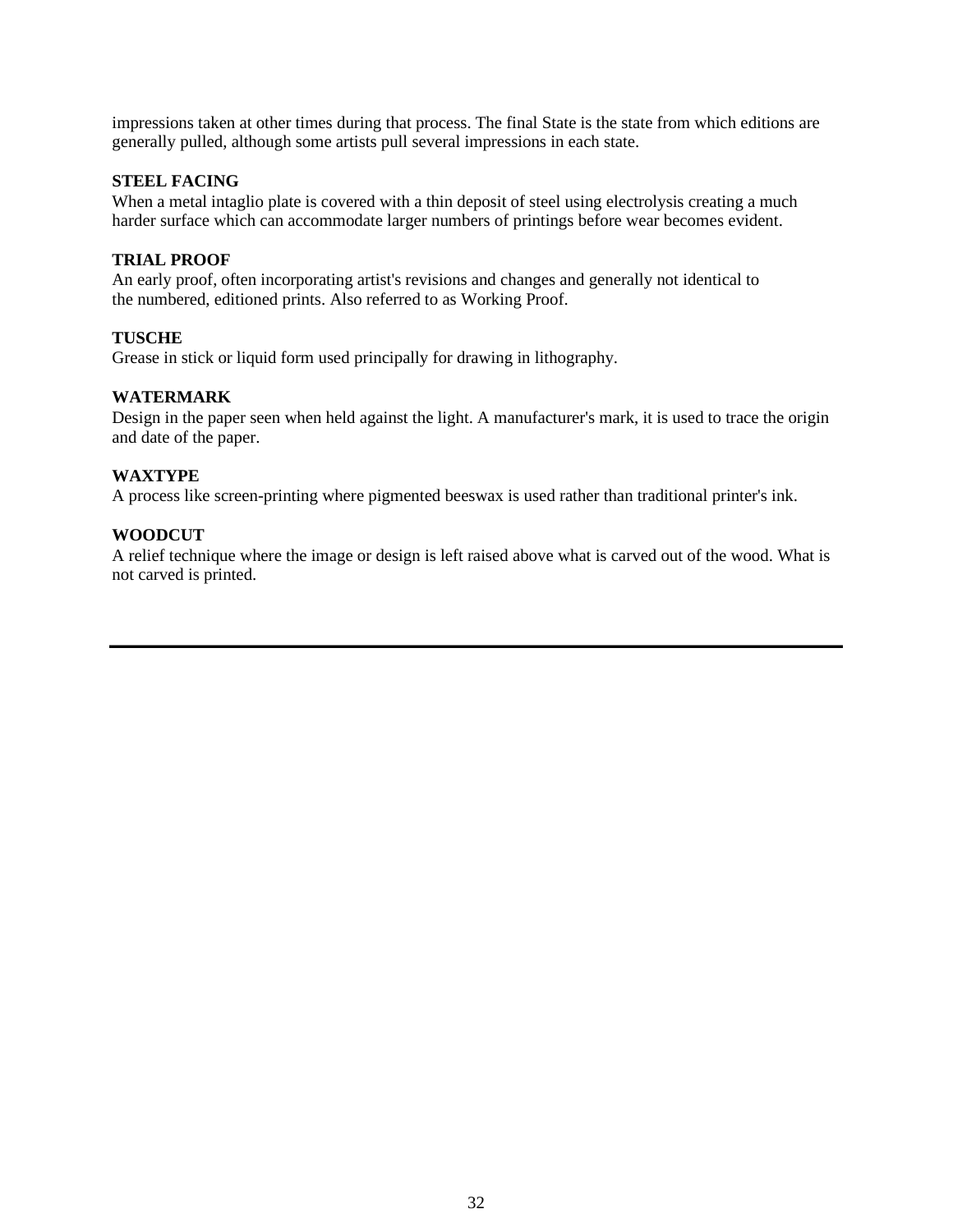# **CONDIZIONI DI VENDITA ONLINE PER CHRISTIE'S (INTERNATIONAL) SA FILIALE ITALIANA**

## **VENDITE ONLINE-ONLY: ASTE E BUY-NOW**

**SI PREGA DI LEGGERE ATTENTAMENTE LE PRESENTI CONDIZIONI DI VENDITA E IL CATALOGO PRIMA DI EFFETTUARE UN'OFFERTA SU UN LOTTO O DI ACQUISTARE UN LOTTO CON LA FUNZIONE BUY-NOW.**

**LE PRESENTI CONDIZIONI DI VENDITA, IL CATALOGO E LE SEZIONI AVVERTENZE IMPORTANTI E SPIEGAZIONI DEI CRITERI DI CATALOGAZIONE, STABILISCONO LE CONDIZIONI E I TERMINI CHE DISCIPLINANO LA VENDITA DEI LOTTI ELENCATI IN QUESTO CATALOGO. I CLIENTI CHE SI REGISTRANO PER PARTECIPARE ALL'ASTA E/O EFFETTUANO UN ACQUISTO CON LA FUNZIONE BUY-NOW ACCETTANO I PRESENTI TERMINI E CONDIZIONI COME CONTRATTUALMENTE VINCOLANTI. INOLTRE, SE APPLICABILE, CONTENGONO ANCHE LA DESCRIZIONE DI DETERMINATE LIMITAZIONI ED ESCLUSIONI DI RESPONSABILITÀ PER CHRISTIE'S E I VENDITORI DEI LOTTI. CHRISTIE'S AGISCE SEMPRE IN QUALITÀ DI MANDATARIA DEL VENDITORE, SALVO NEI CASI IN CUI SIA PROPRIETARIA DI UN LOTTO (SIMBOLO ).**

**SI PREGA DI ASSICURARSI DI AVER COMPRESO TUTTE LE SPESE, GLI ONERI E LE IMPOSTE APPLICABILI AL PREZZO OFFERTO ALL'ASTA O AL PREZZO BUY-NOW PRIMA DI EFFETTUARE L'OFFERTA. TALI COSTI DIPENDERANNO DAL LUOGO IN CUI SI TROVA IL LOTTO AL MOMENTO DELL'ACQUISTO.**

## **AA LE PRESENTI CONDIZIONI DI VENDITA SONO VINCOLANTI PER L'ACQUIRENTE**

- 1. Le presenti **Condizioni di Vendita** definiscono le condizioni in base a cui Christie's (International) SA Filiale Italiana, Via Clerici 5, Milano, 20121, Italia (**Christie's**, "noi", "nostro" e "la società" nelle presenti **Condizioni di Vendita**) e il **venditore** offrono in vendita i **lotti**.
- 2. Nelle presenti Condizioni Vendita le parole ed espressioni evidenziate in **grassetto** hanno il significato riportato nel glossario, al paragrafo I di queste **Condizioni di Vendita**.
- 3. I clienti (denominati anche "acquirenti" nelle presenti **Condizioni di Vendita**) che si registrano e/o presentano un'offerta in un'asta o acquistano un **lotto** con la funzione **Buy-Now** riconoscono che le presenti **Condizioni di Vendita** e il **Catalogo** sono contrattualmente vincolanti. In ogni caso, durante la registrazione al nostro sito e/o prima di presentare un'offerta in un'asta, l'acquirente è tenuto ad accettare espressamente, ai sensi dell'art. 1341 cc, le clausole vessatorie incluse nel presente contratto spuntando la casella applicabile.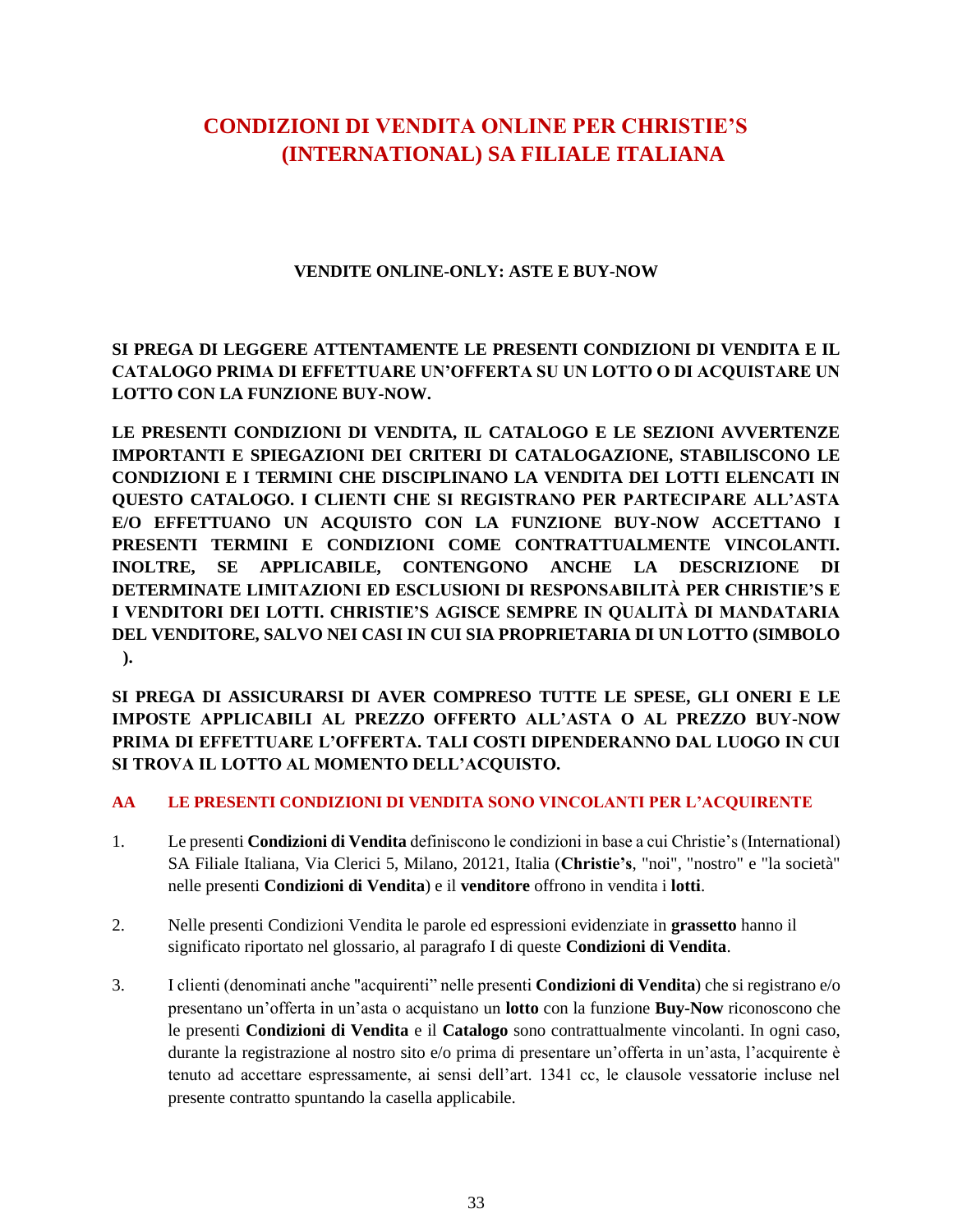### **BB IL VENDITORE**

- 1. L'identità della **parte venditrice** in un'asta o una vendita **Buy-Now** dipenderà dall'identità del proprietario del **lotto** al momento del perfezionamento della vendita. Se il **lotto** è di proprietà di **Christie's**, il **venditore** (identificato dal simbolo ) sarà la società stessa. Se il **lotto** è di proprietà di terzi, il **venditore** sarà il terzo proprietario del **lotto**, la cui identità potrebbe non essere divulgata.
- 2. Se il **venditore** è un terzo, **Christie's** venderà il **lotto** in questione in qualità di mandataria del **venditore**. Ciò significa che **Christie's** fornisce al terzo un servizio per aiutarlo a vendere il **lotto**  e che il contratto di vendita del **lotto** è stipulato da **Christie's** per conto di tale **venditore** terzo.
- 3. Se **Christie's** è l'agente del **venditore** terzo, il contratto di compravendita che si viene a creare quando viene accettata un'offerta per un **lotto** o un **lotto** è acquistato con la funzione **Buy-Now**, sarà stipulato direttamente tra l'acquirente e il **venditore** terzo e non tra l'acquirente e **Christie's**. Tuttavia, anche quando la vendita è effettuata da **Christie's** per conto del **venditore** terzo, **Christie's** concede direttamente all'acquirente le garanzie descritte più sotto nelle presenti **Condizioni di Vendita**.
- 4. Il **Catalogo** indica se il proprietario di un **lotto**, immediatamente prima del perfezionamento della vendita, è un **consumatore**. Se non è espressamente indicato che il **venditore** del **lotto** è un **consumatore**, ciò significa che immediatamente prima della vendita il **venditore** è **Christie's**.

## **A. PRIMA DELLA VENDITA**

### **1. Descrizione dei lotti**

- (a) Taluni termini utilizzati nel **Catalogo** per descrivere un **lotto** hanno un significato speciale. Le relative spiegazioni si trovano nelle sezioni "Avvertenze Importanti" e "Spiegazioni dei Criteri di Catalogazione" riportate al paragrafo L delle presenti **Condizioni di Vendita**. Le chiavi di lettura dei simboli utilizzati nel **Catalogo** si trovano alla sezione "Simboli IVA, Spiegazioni e Rimborsi" al paragrafo J e al paragrafo K "Simboli".
- (b) Le descrizioni dei **lotti** fornite, così come le informazioni sulla **condizione** dei **lotti** (condition report) e qualsiasi altra informazione su un **lotto** (trasmessa oralmente o per iscritto), comprese le informazioni sulla natura, le **condizioni**, l'artista, il periodo, i materiali, le dimensioni approssimative o la **provenienza**, non possono considerarsi esaurienti e sono meri pareri non vincolanti per **Christie's**. Le ricerche svolte da **Christie's** non sono in alcun modo equiparabili a quelle svolte da storici dell'arte e/o studiosi di vari settori. Le dimensioni e i pesi sono indicazioni approssimative.

## **2. Responsabilità per la descrizione dei lotti**

**Christie's** non fornisce alcuna garanzia in relazione alla natura dei **lotti**, ad eccezione della **garanzia di autenticità** di cui al paragrafo A7(c), E2(a) e, se applicabile , E2(d) e nella misura prevista dal successivo paragrafo H2.

### **3. Condizioni**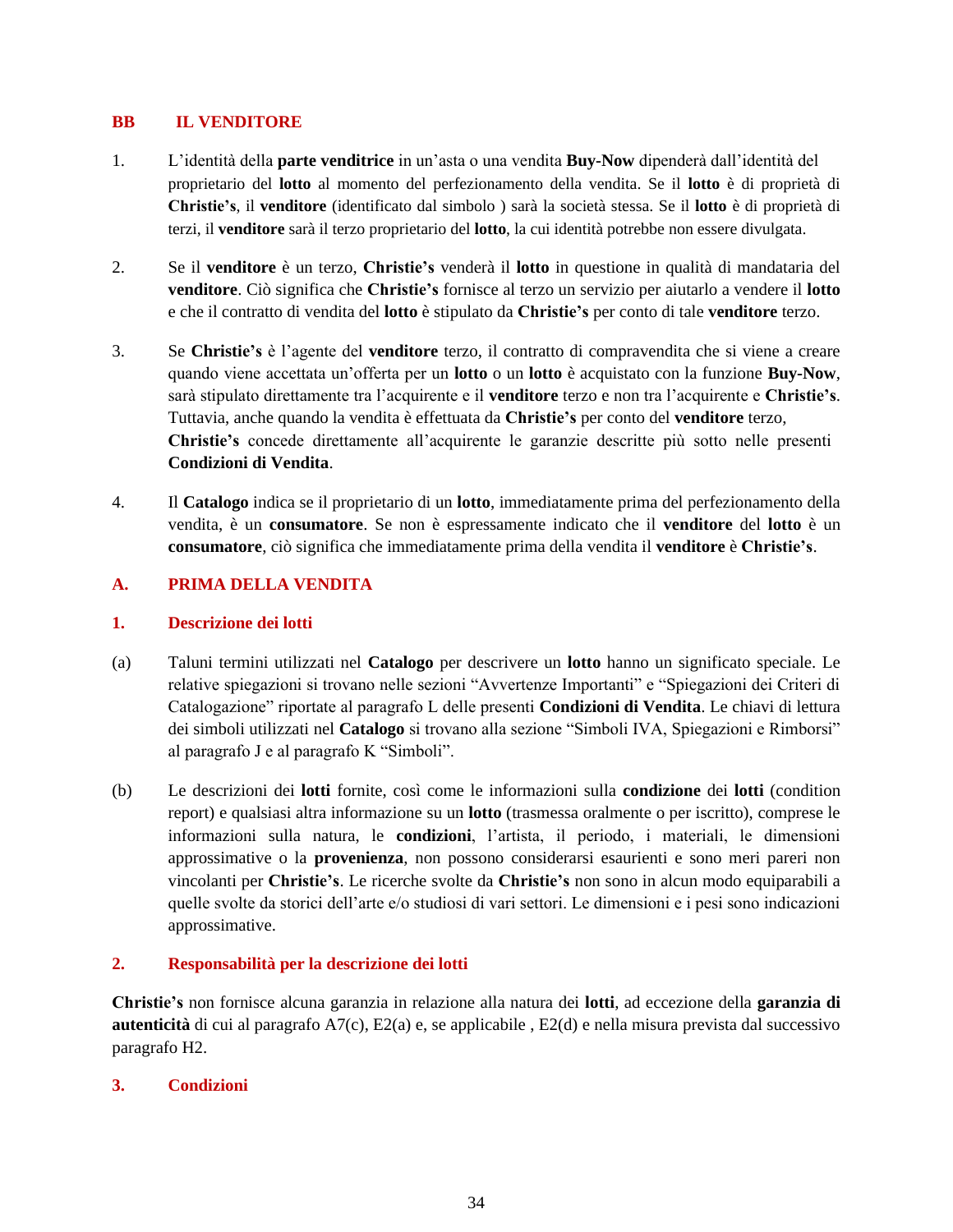- (a) Le **condizioni** dei **lotti** messi all'asta possono variare considerevolmente, e ciò è dovuto a diversi fattori quali l'età, danneggiamenti preesistenti, restauri, riparazioni e segni di usura. Data la loro natura, i **lotti** posti in vendita raramente sono in perfetto stato. I **lotti** vengono messi all'asta nello stato in cui si trovano, senza alcuna garanzia o assunzione di responsabilità da parte di **Christie's** o del **venditore** circa le loro effettive **condizioni**.
- (b) Qualsiasi riferimento alle **condizioni**, sia nel **Catalogo** sia nei **condition** report, non può essere considerato completo ed esauriente, inoltre le immagini dei **lotti** potrebbero non riprodurne chiaramente le **condizioni**. Colori e tonalità potrebbero, infatti, non essere perfettamente rispondenti al dato reale. I **condition** report, forniti gratuitamente e a titolo esclusivamente orientativo, sono a disposizione per una migliore valutazione delle **condizioni** dei **lotti** e offrono pareri non vincolanti che non possono considerarsi esaurienti e potrebbero non enumerare tutti i difetti, vizi intrinseci, restauri, alterazioni o modifiche perché **Christie's** non è un restauratore professionale. Per tale motivo, non possono considerarsi un'alternativa valida ad un parere professionale indipendente. È responsabilità dell'acquirente assicurarsi di aver richiesto, ricevuto e valutato ogni **condition** report applicabile.
- (c) Fermo restando quanto precede, se l'acquirente è un consumatore ai sensi della Direttiva UE sui diritti dei consumatori e risiede abitualmente nell'Unione europea, mentre il venditore non è un consumatore (come identificato nel Catalogo), nell'eventualità in cui il **lotto** non sia conforme alla descrizione, l'acquirente ha diritto a tutti i rimedi previsti dalla legge i quali, a seconda delle circostanze, possono comprendere la riparazione, sostituzione, risoluzione del contratto e/o riduzione del prezzo di vendita e/o risarcimento dei danni.

### **4. Stime**

Le **stime** sul prezzo di vendita sono formulate sulla base delle **condizioni** di un **lotto**, della sua rarità, qualità e **provenienza**, nonché sui prezzi recentemente raggiunti all'asta per **lotti** simili. Le **stime** sono soggette a cambiamento, non forniscono un'indicazione attendibile del futuro prezzo di vendita di un **lotto**, né del valore dello stesso ad altri fini. Le **stime** non includono la **commissione d'acquisto** né le tasse applicabili o il diritto di seguito.

### **5. Gioielli**

- (a) Le gemme colorate (ad esempio rubini, zaffiri e smeraldi) potrebbero essere state trattate, per valorizzarne l'aspetto, con calore od olio, metodi accettati nel commercio internazionale di gioielli ma che potrebbero indebolirne la struttura e/o imporre particolari attenzioni nel corso del tempo.
- (b) Qualsiasi tipo di gemma può essere valorizzato con qualche trattamento. L'acquirente può ottenere, a pagamento, un report gemmologico per qualsiasi **lotto** privo di report dietro richiesta presentata con almeno tre settimane di anticipo sulla data della vendita.
- (c) **Christie's** non richiede un report gemmologico per tutte le gemme vendute nelle proprie sale d'asta. Qualora **Christie's** abbia ottenuto dei report gemmologici da laboratori di reputazione internazionale, questi saranno descritti nel **Catalogo**. I report dei laboratori gemmologici americani descrivono tutte le valorizzazioni o i trattamenti apportati alla gemma in questione. I report dei laboratori gemmologici europei descrivono eventuali valorizzazioni o trattamenti solo su nostra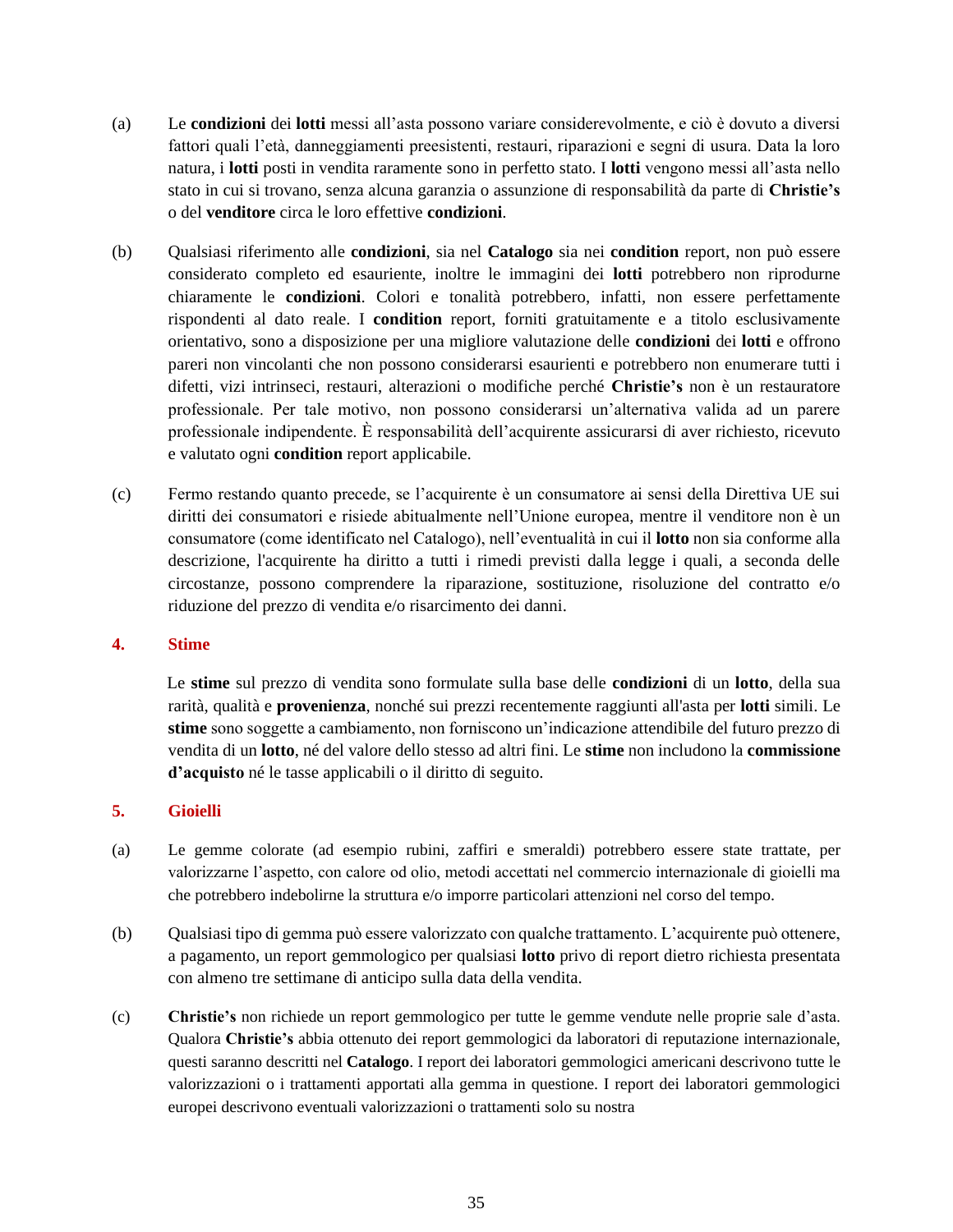specifica richiesta, ma confermano l'assenza di valorizzazioni o trattamenti. A causa delle differenze di approccio e tecnologia, è possibile che diversi laboratori esprimano opinioni contrastanti circa l'eventuale trattamento di una gemma, la sua portata o la durata dei relativi effetti. I laboratori gemmologici segnalano solo le valorizzazioni o i trattamenti di cui sono a conoscenza alla data del report.

(d) Le **stime** dei gioielli si basano sempre sulle informazioni di un report gemmologico oppure, in assenza di un report gemmologico, l'acquirente deve supporre che tali gemme potrebbero essere state trattate o valorizzate.

### **6. Orologi**

- (a) Quasi tutti gli orologi subiscono delle riparazioni durante il loro ciclo di vita, e possono includere parti non originali. **Christie's** non rilascia alcuna **garanzia** circa l'**autenticità** di qualsiasi singolo elemento di un orologio. I cinturini definiti "associati" non sono parte dell'orologio originale e potrebbero non essere **autentici**. Gli orologi possono essere venduti senza pendolo, pesi o chiavi.
- (b) Poiché spesso i meccanismi degli orologi da collezione sono minuti e complessi, l'acquirente è responsabile di tutte le revisioni generali, cambiamenti di batterie o altri lavori di riparazione eventualmente necessari. **Christie's** non **garantisce** il corretto funzionamento di alcun orologio. Non sono disponibili certificati, fatto salvo per quanto specificato nel **Catalogo**.
- (c) La maggior parte degli orologi viene aperta, per stabilire il tipo e la qualità del movimento. Per tale motivo, è possibile che gli orologi impermeabili non siano resistenti all'acqua e quindi si raccomanda di farli esaminare da un orologiaio esperto prima di usarli.

Informazioni importanti sulla vendita, il trasporto e la spedizione di orologi e cinturini sono riportate al paragrafo G5(h).

## **B. REGISTRAZIONI PER PARTECIPARE ALL'ASTA**

### **1. Registrazione**

- (a) Se il potenziale cliente non ha partecipato a precedenti aste o consegne con **MyChristie's** e non possiede un account **MyChristie's** dovrà crearlo seguendo le istruzioni riportate alla pagina **http://onlineonly.christies.com**, fornendo le informazioni richieste e/o compilando i moduli necessari. Per registrarsi e presentare offerte in **vendite online-only** è necessario avere almeno 18 anni. Per alcune altre **vendite online-only**, il limite d'età potrebbe essere diverso. Se il cliente possiede già un account My**Christie's**, deve collegarsi al sito della **vendita online-only** con il suo nome utente e password e registrarsi per partecipare all'asta (se possiede più di un account, dovrà selezionare l'account con cui desidera effettuare la transazione).
- (b) Se il cliente ha già partecipato ad aste precedenti ma negli ultimi due anni non ha effettuato alcun acquisto presso le nostre sale o se prevede di spendere di più che nelle precedenti occasioni, **Christie's** potrà, a sua discrezione, chiedergli di presentare informazioni aggiornate. Per qualsiasi domanda si prega di contattare il [Servizio Clienti](http://www.christies.com/about-us/contact/client-services/) di **Christie's**.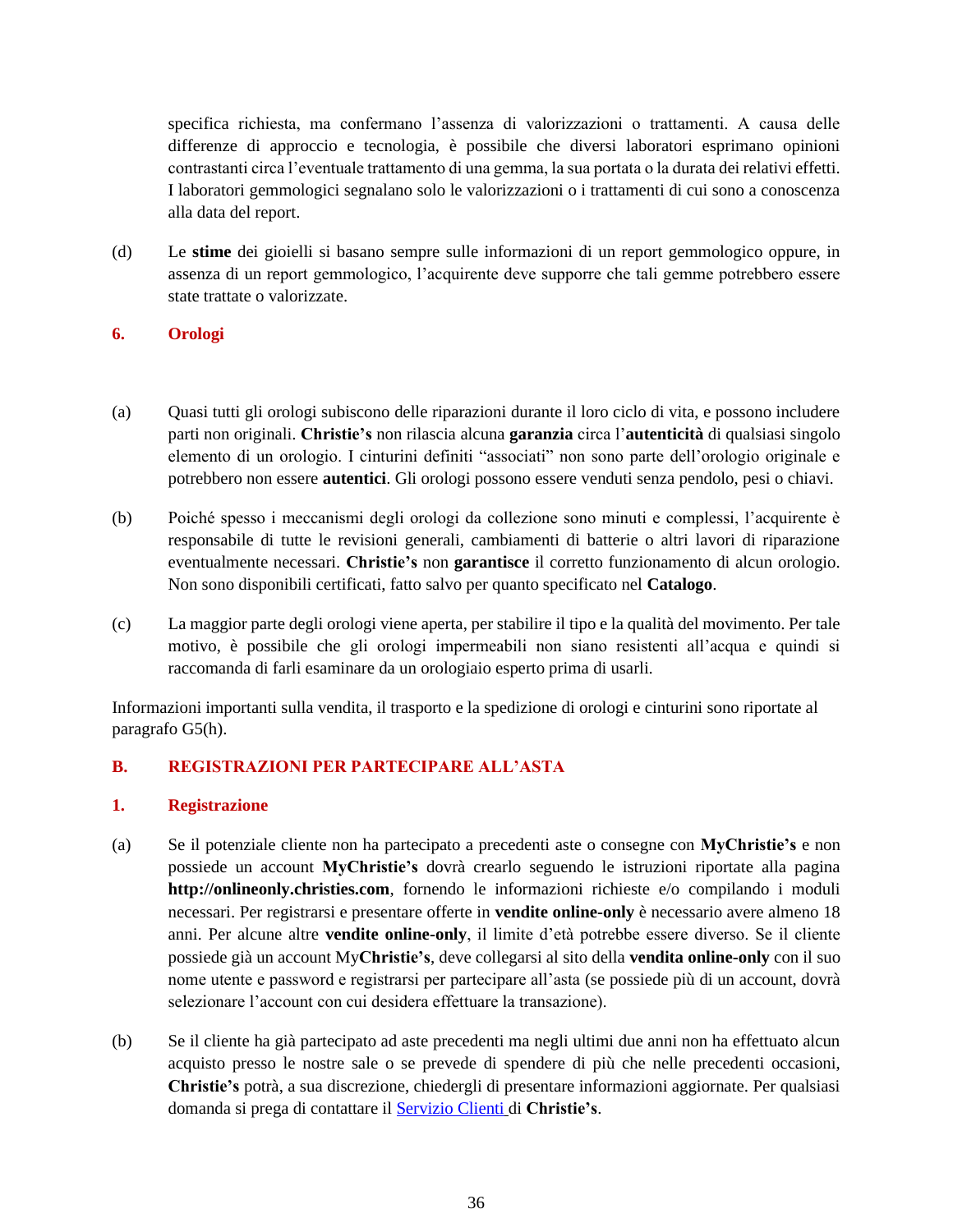- (c) Il cliente dovrà dare a **Christie's** tempo sufficiente per esaminare e approvare la sua richiesta. **Christie's** potrà, a sua discrezione, non accettare la richiesta di registrazione.
- (d) Il **lotto** acquistato sarà spedito da **Christie's** solo all'indirizzo dichiarato dal cliente all'atto della registrazione per partecipare alla **vendita online-only**.

### **2. Assenza o carenza di documentazione**

Se, a giudizio di **Christie's** il potenziale cliente non ha fornito la documentazione necessaria per la partecipazione all'asta, quale (a titolo esemplificativo e non esaustivo) quella relativa ai controlli antiriciclaggio e/o ai controlli sui finanziamenti a favore di attività terroristiche, **Christie's** si riserva il diritto di rifiutare la richiesta di partecipazione all'asta e, in ipotesi di eventuale aggiudicazione all'asta, il diritto di annullare e/o revocare e/o risolvere il contratto di compravendita.

### **3. Registrazione come partecipante autorizzato/per conto di un mandante**

- (a) Se il partecipante all'asta si registra in nome proprio o per conto di un soggetto terzo, riconosce che presentando l'offerta accetta di essere personalmente responsabile per il pagamento del **prezzo d'acquisto** (definito al successivo paragrafo F(1)(b)), salvo qualora sia stato espressamente concordato per iscritto con **Christie's** prima dell'inizio dell'asta che il partecipante agisce in veste di agente per conto di un soggetto terzo individuato e approvato da **Christie's**, nel qual caso la stessa si rivarrà esclusivamente sul mandante per il pagamento. Per registrare un'offerta è necessario fornire le informazioni richieste, tra cui una carta di debito o credito valida a nome del partecipante o altre informazioni di pagamento accettate.
- (b) Se il partecipante presenta un'offerta per conto di una società in veste di **Utente Autorizzato** utilizzando un conto operativo aperto presso **Christie's**, deve selezionare il conto che intende utilizzare al momento della registrazione all'asta. Se il partecipante non possiede ancora un account

**MyChristie's** dovrà per prima cosa crearne uno; lo stesso vale per la società rappresentata, che se non possiede un conto operativo dovrà crearne uno. In entrambi i casi, **Christie's** potrebbe richiedere alla società rappresentata di fornire la documentazione necessaria o di dimostrare che soddisfa i criteri di ammissione sotto indicati. Per creare un account **MyChristie's** o un conto operativo per una società si prega di contattare il [Servizio Clienti](http://www.christies.com/about-us/contact/client-services/) di **Christie's**.

- (c) **Christie's** chiederà al cliente, oppure alla sua società se il cliente si registra come mandatario di una società ai sensi del paragrafo B3(b), di fornire le seguenti informazioni e/o documenti: Conferma della registrazione (compreso, a titolo esemplificativo e non esaustivo, il certificato di costituzione o di formazione o il certificato di vigenza); la conferma dell'identità della proprietà (ad es. elenco degli azionisti, statuto o accordo operativo); conferma della sede legale (ad es. bolletta delle utenze, estratto bancario o busta postale recente, se l'indirizzo legale non è riportato nei documenti sociali); e un documento d'identità statale valido munito di fotografia del titolare dell'account (patente di guida, passaporto o carta d'identità nazionale).
- (d) **Christie's** potrebbe inoltre richiedere la presentazione di una lettera di referenze della banca o altra referenza finanziaria, o la conferma che il potenziale cliente soddisfa determinati requisiti. **Christie's** può inoltre richiedere al cliente di versare a titolo di acconto parte di un'offerta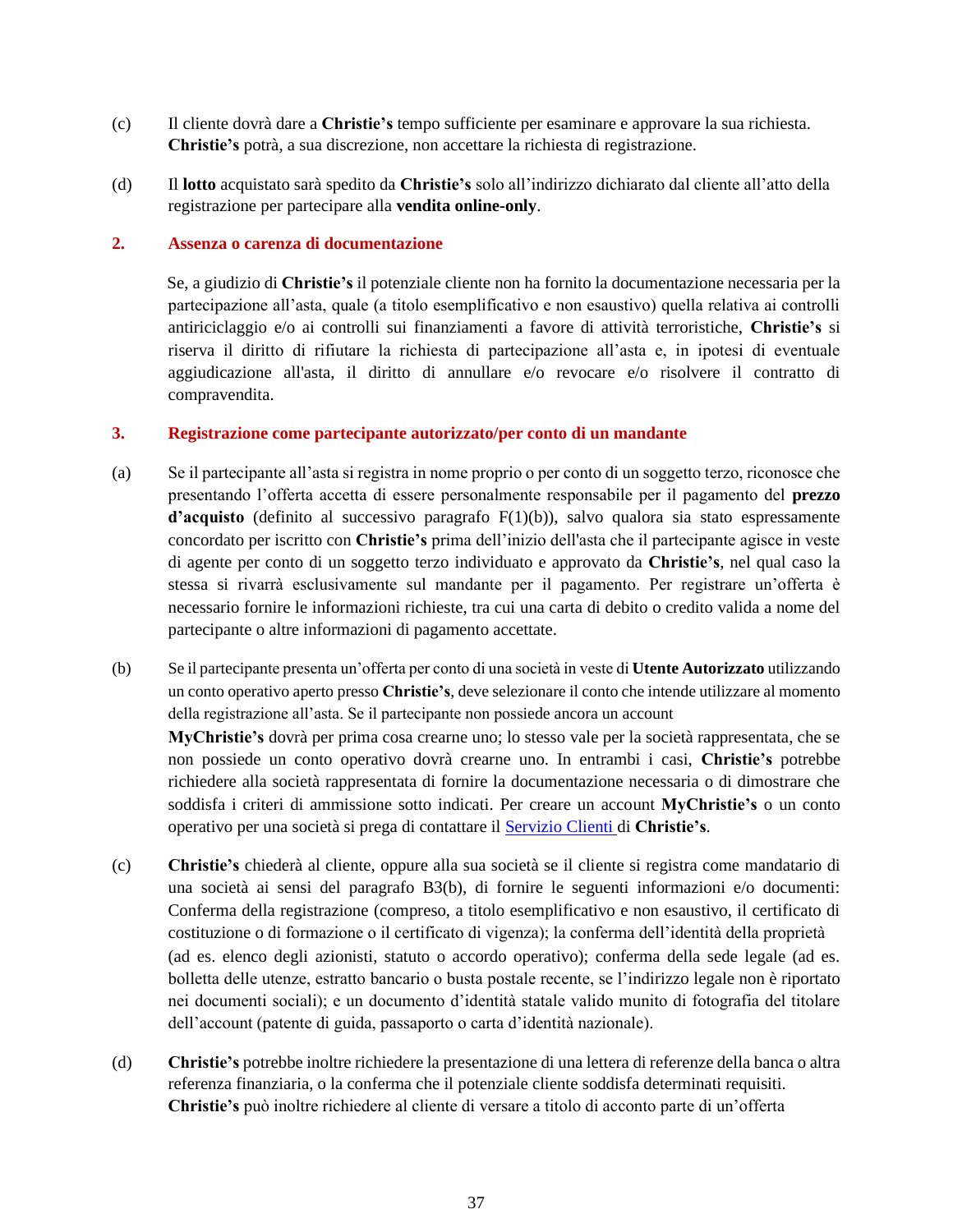presentata. In questo caso, se il cliente non si aggiudica la vendita, l'acconto versato gli sarà tempestivamente restituito. Se il cliente si aggiudica la vendita, l'acconto versato sarà invece detratto dalla quota applicabile del **prezzo di vendita**.

(e) Se il cliente aggiudicatario si è registrato come agente per conto di una società, dovrà pagare l'acquisto con la carta di credito della società e non con una carta personale.

### **4. Offerte presentate per conto di terzi**

- (a) In qualità di partecipante autorizzato: Se il cliente presenta un'offerta per conto di un terzo il quale pagherà **Christie's** direttamente, detto soggetto terzo dovrà compilare tutta la documentazione necessaria per la registrazione come indicato ai paragrafi di cui sopra, unitamente ad una lettera firmata dal delegante e contenente l'autorizzazione alla presentazione delle offerte, prima che il partecipante all'asta possa presentare un'offerta per conto del terzo.
- (b) Agente per conto di un mandante: Se il partecipante all'asta si registra in nome proprio ma intende agire per conto di qualcun altro (l'"acquirente finale"), il quale verserà i fondi al partecipante cosicché questi possa poi pagare direttamente **Christie's**, il partecipante all'asta accetta di essere personalmente responsabile per il pagamento del **prezzo d'acquisto** e di qualsiasi altra somma dovuta. Al partecipante all'asta verrà richiesto di rivelare l'identità dell'acquirente finale, e potremo inoltre richiedere che ci venga fornita la documentazione necessaria per verificarne l'identità in conformità al paragrafo E3(b).

### **5. Limiti di credito**

Ciascun partecipante all'asta deve rispettare un limite di offerta complessivo che dipende dalla valuta della compravendita e che gli sarà comunicato al momento della registrazione alla **vendita online-only**. Detto limite di offerta non si applica ad ogni **lotto** ma a tutti gli oggetti in vendita in quella particolare **vendita online-only**, e a tutti gli oggetti per cui il partecipante complessivamente presenta delle offerte. Il limite di offerta si basa sull'offerta massima presentata dal partecipante e non sull'importo dell'offerta che viene accettata. **Christie's** può, a sua esclusiva discrezione, ridurre o revocare tale limite e può contattare il cliente per richiedergli di presentare documenti o informazioni in relazione a tale limite. L'offerta massima su un **lotto** viene dedotta dal limite di offerta complessivo e il limite di offerta non viene ripristinato sino a quando non si sia concluso il processo d'asta per il **lotto** in questione. Se il cliente ha raggiunto il limite di offerta complessivo con le offerte che ha presentato (offerte massime od offerte effettive), non potrà presentare ulteriori offerte sui **lotti** in questione, né offerte aggiuntive su altri **lotti**. Il cliente può modificare (cioè ritirare, abbassare o alzare) un'offerta massima su un **lotto** a condizione che le offerte accettate per tale **lotto** non abbiano raggiunto o superato l'importo dell'offerta massima. I clienti che desiderano presentare un'offerta superiore al loro limite o necessitano di chiarimenti sul limite di offerta possono contattare il [Servizio Clienti](http://www.christies.com/about-us/contact/client-services/) di **Christie's**.

### **C. DURANTE LA VENDITA**

#### **1. Connettività e problemi tecnici**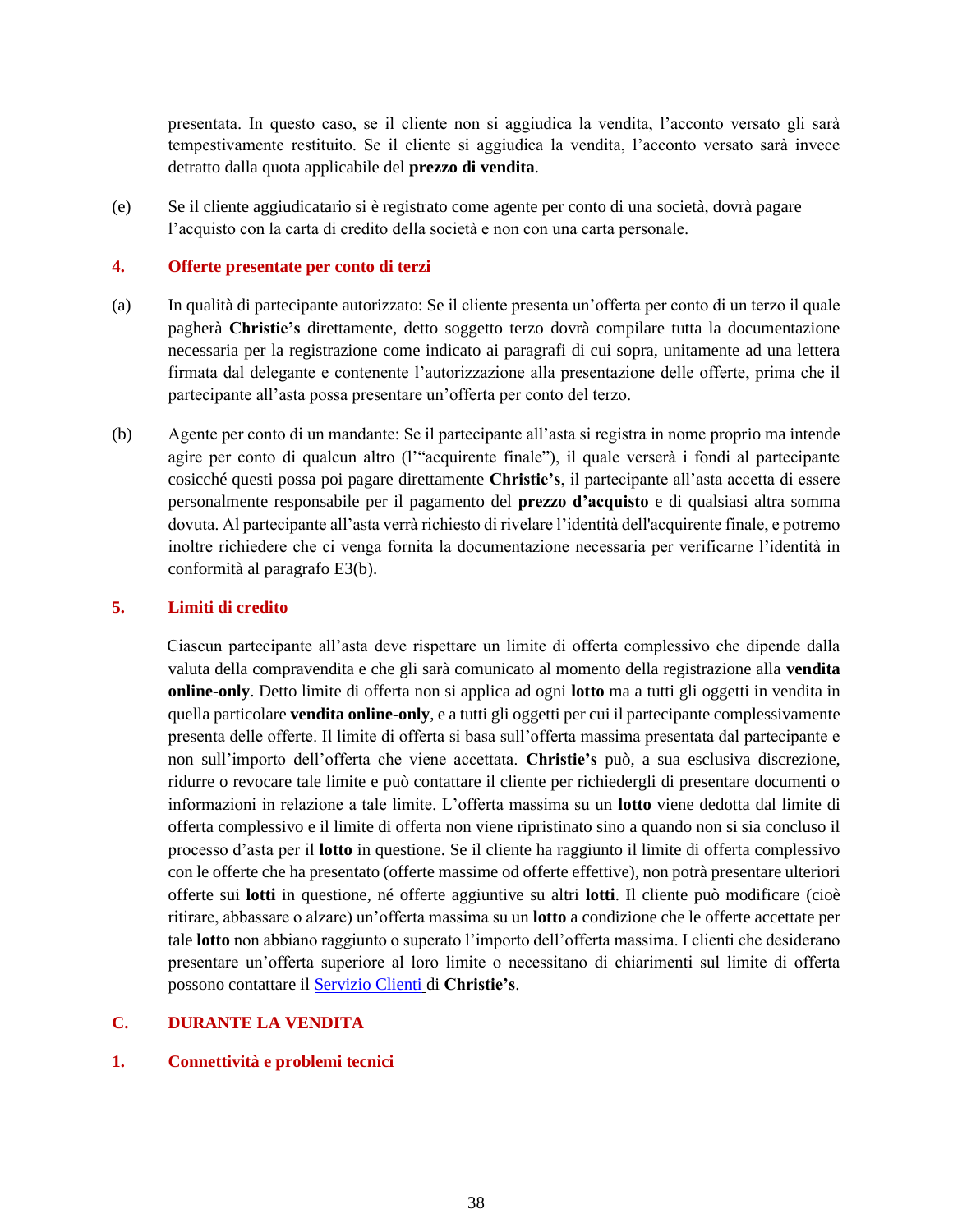- (a) L'ampiezza di banda o altri limiti di navigazione su internet, firewall aziendali o altri problemi tecnici esterni al nostro controllo possono creare difficoltà ad alcuni utenti, ad esempio (ma non solo) per accedere alle sale o mantenere la continuità dell'accesso.
- (b) **Christie's** non accetta alcuna responsabilità nei confronti del cliente per eventuali errori o per non aver dato corso alle offerte presentate su internet o tramite un dispositivo mobile, tra cui, a titolo esemplificativo e non esaustivo, errori od omissioni dovuti a: (i) interruzione della connessione di **Christie's** o della connessione del cliente alla **vendita online-only**; (ii) malfunzionamenti o problemi del software di asta online; e/o (iii) malfunzionamenti o problemi di connessione internet, di computer, dispositivi mobili o sistemi. Il servizio di offerte online e tramite dispositivo mobile è gratuito e **Christie's** non accetta alcuna responsabilità nei confronti dei clienti o in caso di impossibilità di accedere al sito dell'asta, mancato inoltro di un'offerta online o su dispositivo mobile o per errori od omissioni connesse a questa attività. Inoltre, **Christie's** non accetta responsabilità per eventuali difetti della qualità delle immagini digitali.

## **2. Discrezionalità di Christie's in relazione ad offerte e acquisti**

- (a) **Christie's** potrà, a sua totale discrezione: (i) rifiutare qualsiasi registrazione a partecipare a un'asta; (ii) negare, revocare o rifiutare di accettare qualsiasi offerta o utilizzo della modalità **Buy-Now** (anche quelle già precedentemente accettate); (iii) ritirare o dividere qualsiasi **lotto** o abbinare due o più **lotti**; (iv) durante o dopo la vendita, riaprire o proseguire l'asta anche se è finita; (v) rimettere in offerta il **lotto** in modalità **Buy-Now** o ad un prezzo fisso; oppure (vi) in caso di errore o controversia, sia durante che dopo la vendita, proseguire l'asta, stabilire quale cliente si sia aggiudicato il **lotto**, annullare la vendita del **lotto** o rimettere in offerta e rivendere qualsiasi **lotto**. Se durante o dopo la vendita emergono controversie relative al processo d'asta, la decisione di **Christie's** nell'esercizio di tale facoltà sarà definitiva.
- (b) **Christie's** si riserva il diritto di disattivare l'account di un acquirente in qualsiasi momento durante la vendita se ha un valido motivo per ritenere che lo stesso lo stia utilizzando in modo illecito e fraudolento o per qualsiasi altro ragionevole motivo.

### **3. Procedura d'asta - Incrementi di offerta**

- (a) Le offerte possono essere presentate entro le date e le ore indicate nel **Catalogo** del **lotto** in questione.
- (b) Non appena il cliente ha presentato e confermato l'importo dell'offerta, questa viene presentata (fermo restando il limite di credito complessivo di cui al paragrafo B4). Il cliente accetta e riconosce che tutte le offerte presentate in questo modo sono definitive e che lo stesso non può, in alcuna circostanza, modificare, ritrattare o revocare la sua offerta. **Christie's** non è responsabile degli errori eventualmente commessi dal cliente nel presentare un'offerta. Dopo aver effettuato un'offerta, il cliente può vedere il successivo incremento visualizzato per comodità sul pulsante "Prossima Offerta".
- (c) Le offerte in genere iniziano ad un livello corrispondente o inferiore alla stima minima e aumentano per gradi (incrementi di offerta), determinati da **Christie's** a sua esclusiva discrezione. Le offerte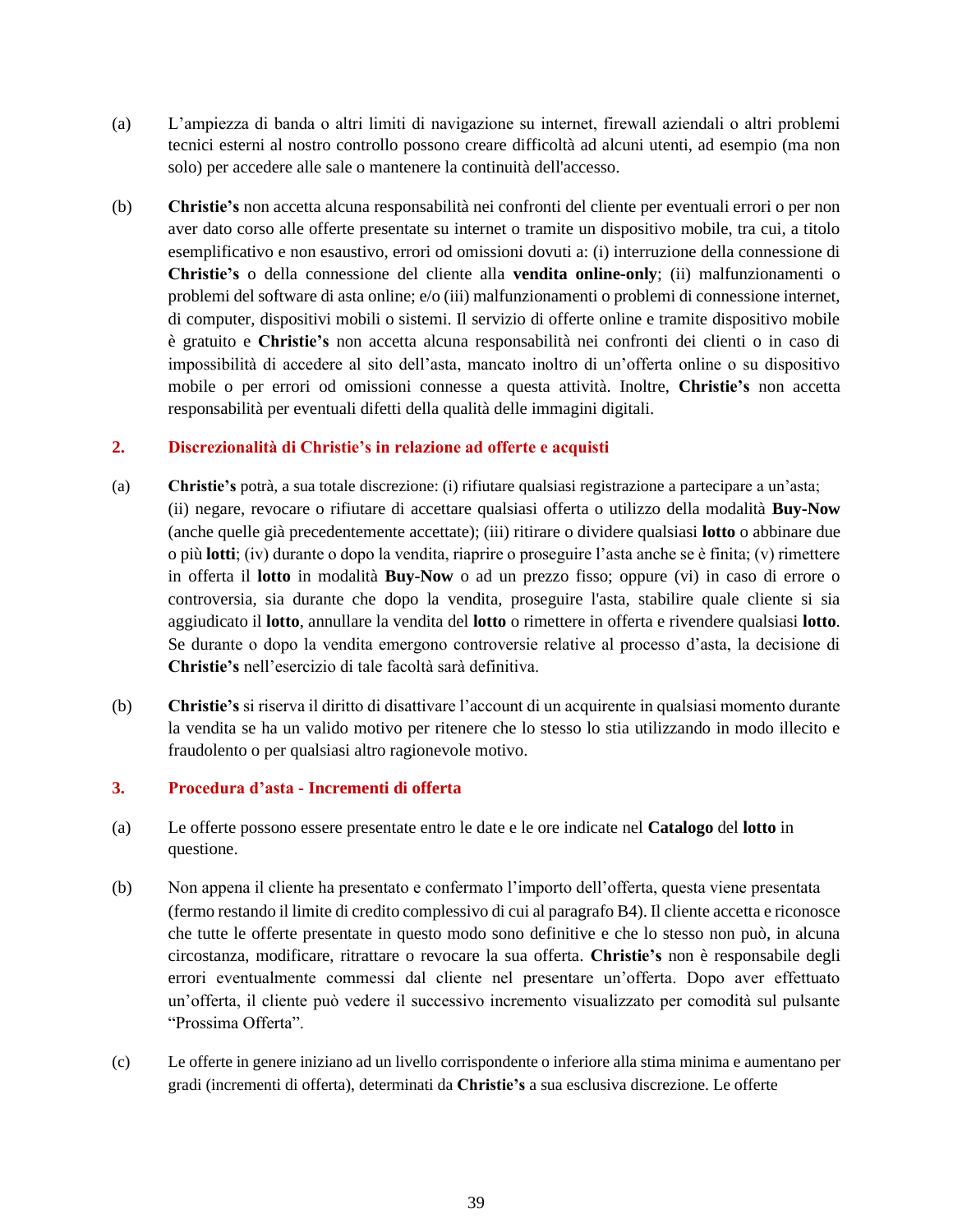iniziano ad un importo prestabilito e salgono per incrementi di entità massima del 10%. Gli incrementi di offerta sono i seguenti:

| di $\in$ 100                             |
|------------------------------------------|
| di $\in$ 200                             |
| di $\in$ 200, $\in$ 500, $\in$ 800       |
| di $\in$ 500                             |
| di € 1.000                               |
| di $\in$ 2.000                           |
| di $\in$ 2.000, $\in$ 5.000, $\in$ 8.000 |
| di $\epsilon$ 5.000                      |
| di € 10.000                              |
| si ripete lo schema precedente           |
|                                          |

(d) Convertitore di valute: **Christie's** si riserva il diritto di mostrare le offerte in altre valute principali oltre a quella della compravendita, riportata nel **Catalogo**. Le eventuali conversioni sono esclusivamente indicative e **Christie's** non può considerarsi vincolata dai tassi di cambio eventualmente esposti nel convertitore di valute. **Christie's** non accetta alcuna responsabilità per eventuali errori (umani o altrimenti), omissioni o interruzioni nella fornitura di tali servizi.

### **4. Funzione "Buy-Now"**

Questa funzionalità, se offerta in riferimento a un **lotto** specifico, consente all'acquirente di acquistare il **lotto** a un prezzo fisso (il prezzo "prezzo **Buy-Now**") senza partecipare a un'asta. Quando un'acquirente acquista un **lotto** al prezzo **Buy-Now**, a tale compravendita si applicano le presenti **Condizioni di Vendita** e le descrizioni del **Catalogo** del **lotto** in questione, come se l'acquirente si fosse aggiudicato il **lotto** in un'asta.

#### **5. Servizi di offerta su commissione (Absentee Bid)**

- (a) L'acquirente può chiedere a **Christie's** di dare corso alla sua offerta su qualsiasi **lotto**/i da esso indicato in un modulo di offerta su commissione (Absentee Bid) firmato che **Christie's** gli consegnerà in relazione alla vendita. Tutte le offerte su commissione devono essere presentate nella valuta della compravendita, indicata nella descrizione del **Catalogo** del **lotto** in questione. Tutte le offerte su commissione sono soggette all'approvazione dei reparti contabilità e credito di **Christie's**  e devono soddisfare i requisiti di identificazione dei clienti di **Christie's**. Per poter usufruire di questo servizio l'acquirente deve fornire a **Christie's** un indirizzo di contatto email valido.
- (b) **Christie's** deve ricevere dall'acquirente il modulo per l'offerta su commissione debitamente compilato e firmato, sia in formato cartaceo presso una delle nostre sale d'asta sia contattando il responsabile della vendita interessato entro e non oltre 24 ore prima del termine fissato per la vendita del primo **lotto**. Dopo tale termine non si accetteranno richieste verbali o moduli Absentee Bid non firmati o incompleti, né richieste scritte o via email non presentate mediante uno dei nostri moduli Absentee Bid Form per la vendita a cui il cliente desidera partecipare.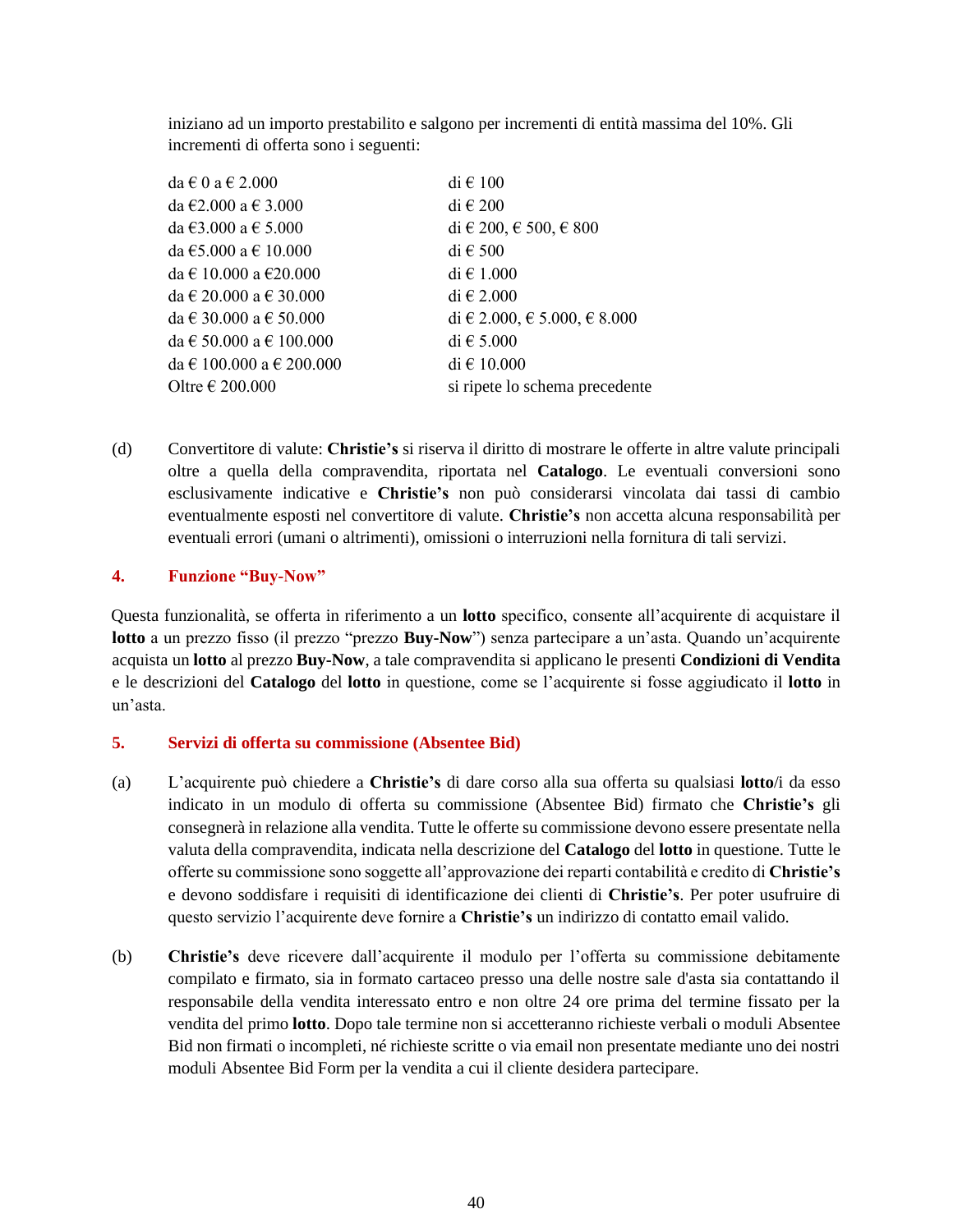- (c) Le offerte inviate a **Christie's** non possono essere ritirate. È possibile incrementare o ridurre l'offerta prima della scadenza del periodo di grazia di 24 ore, inviandoci un nuovo modulo Absentee Bid per il **lotto**/i. **Christie's** informerà il cliente (utilizzando l'indirizzo email fornito a tale scopo) quando: (i) l'offerta viene inserita nei suoi sistemi; e (ii) se il cliente si è aggiudicato il **lotto** a cui l'offerta si riferiva. **Christie's** non invierà al cliente un'email se, nel momento in cui riceve l'offerta, il relativo importo è già stato superato dall'offerta di un'altra persona sullo stesso **lotto** o se ha già ricevuto un'offerta analoga, pervenuta in un momento anteriore.
- (d) Tutte le offerte ricevute da **Christie's** sono timbrate con l'ora di ricezione nel momento in cui vengono ricevute. Le offerte su commissione (Absentee Bid) sono registrate ufficialmente da **Christie's** prima del termine della vendita del primo **lotto**. Se **Christie's**' riceve un'offerta online dopo aver ricevuto un'offerta su commissione, ma prima di averla immessa nel sistema, l'offerta online avrà la precedenza. Se **Christie's** riceve più offerte di commissione di uguale importo, la prima offerta su commissione ricevuta avrà precedenza sulle altre offerte concorrenti ricevute. Se viene presentata un'offerta online nello stesso momento in cui **Christie's** sta inviando un'offerta su commissione, l'offerta online avrà la precedenza. **Christie's** non è responsabile della mancata esecuzione di un'offerta su commissione per conto del cliente o per la sua rilevazione dell'ora di ricezione di un'offerta/offerta su commissione relativa a un **lotto**. **Christie's** si riserva il diritto di stabilire, a suo insindacabile giudizio, l'ora in cui è stata ufficialmente ricevuta un'offerta.
- (e) **Christie's**, in qualità di banditore, prenderà ogni ragionevole misura per dare corso alle offerte su commissione al minor prezzo possibile, ferma restando la riserva, ma non accetta alcuna responsabilità qualora ciò non avvenga.
- (f) Per maggiori informazioni sulle responsabilità di **Christie's** in relazione si servizi di offerta si rimanda al paragrafo H.
- (g) In caso di discrepanza tra le disposizioni del presente paragrafo C5 e le istruzioni riportate nel modulo Absentee Bid, farà fede il suddetto modulo.

### **6. Riserve**

- (a) Tutti i **lotti** vengono offerti con un prezzo di **riserva**. Il prezzo di **riserva** non può essere superiore al **valore minimo di stima** di ciascun **lotto**.
- (b) Il sistema non può in alcun caso emettere un'offerta per conto del **venditore** a un prezzo uguale o superiore al prezzo di **riserva**.
- (c) **Christie's** si riserva il diritto, a sua esclusiva discrezione, di ridurre il prezzo di **riserva** di un **lotto**  in una **vendita online-only** fino a 24 ore prima della fine della vendita ove non abbia ricevuto offerte per tale **lotto**.

### **7. Documentazione della compravendita**

La documentazione della compravendita (le registrazioni effettuate da **Christie's** in relazione alla vendita) sarà considerata prova assoluta e definitiva nella risoluzione di qualsiasi controversia. In caso di discrepanza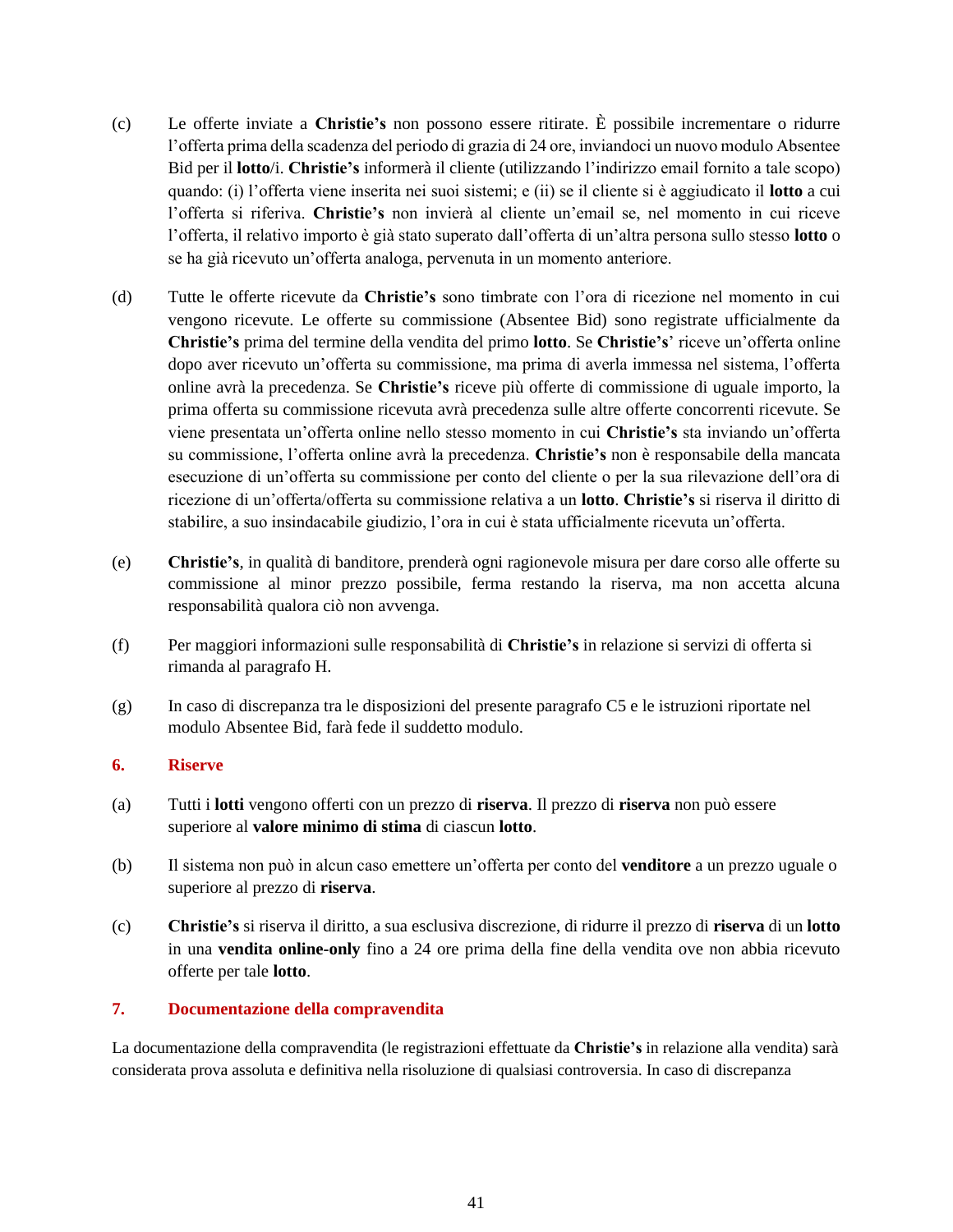tra la documentazione online o i messaggi forniti all'acquirente e la documentazione della compravendita, farà fede la documentazione.

## **8. Ritiro di lotti**

**Christie's** si riserva il diritto, a suo insindacabile giudizio, di ritirare qualsiasi **lotto** dalla vendita, prima o durante un'asta o una vendita **Buy-Now**, e non accetta alcuna responsabilità in relazione a tale ritiro.

## **9. Offerte di dipendenti**

I dipendenti di **Christie's** possono presentare offerte in qualsiasi **vendita online-only**, tuttavia non godono di alcun vantaggio sugli altri partecipanti.

## **10. Conclusione della vendita di un lotto**

- (a) La pagina di **descrizione** di ciascun **lotto** riporta un cronometro. Se sono state ricevute offerte per un **lotto**, entro 3 minuti dall'ora fissata per la fine l'asta verrà prorogata, di modo che vi sia sempre un periodo di 3 minuti tra l'ultima offerta ricevuta e la fine dell'asta di quel **lotto**. Queste proroghe si susseguiranno indefinitamente sino a che le offerte per il **lotto** non cessino per tre minuti.
- (b) La proroga del termine dell'asta di un **lotto** non influisce sul termine della vendita degli altri **lotti**, pertanto è possibile che le vendite dei **lotti** si concludano senza seguire la loro successione numerica.

### **11. Offerte aggiudicate - Aste**

La maggiore offerta sarà quella vincente alla fine dell'asta del **lotto**, salvo nel caso in cui **Christie's** decida di esercitare le discrezionalità di cui ai precedenti paragrafi C2 e C7. Ciò significa che tra il **venditore** e l'offerente che ha presentato l'offerta vincente è stato stipulato un contratto di compravendita. I partecipanti che hanno presentato un'offerta vincente ricevono un'email di conferma. I partecipanti devono inoltre collegarsi il più presto possibile dopo la vendita per ottenere informazioni dettagliate sull'esito dell'offerta vincente, controllando la sezione "My Purchases" ( I Miei Acquisti) della **vendita online-only**. **Christie's** non è tenuta a comunicare ai partecipanti il risultato delle offerte non vincenti, pertanto è opportuno che gli stessi si colleghino il più presto possibile dopo la vendita per controllare l'esito della loro offerta.

# **D. SPESE A CARICO DELL'ACQUIRENTE - COMMISSIONE D'ACQUISTO, TASSE E DIRITTO DI SEGUITO, SPESE DI SPEDIZIONE E RISARCIMENTO PER SMARRIMENTO O DANNEGGIAMENTO**

### **1. Commissione d'acquisto**

**Christie's** addebiterà all'acquirente una commissione sul **prezzo di aggiudicazione** di ciascun **lotto**  venduto.

La **commissione d'acquisto** (IVA inclusa) è calcolata nel modo seguente:

Su tutti i **lotti**, salvo quelli di vini, viene addebitata una commissione pari al 31,72% del **prezzo di aggiudicazione** fino ad Euro 700.000; al 24,4% per la parte di tale prezzo eccedente Euro 700.000 e fino a Euro 4.000.000; e al 17,69% per la parte di tale prezzo eccedente Euro 4.000.000.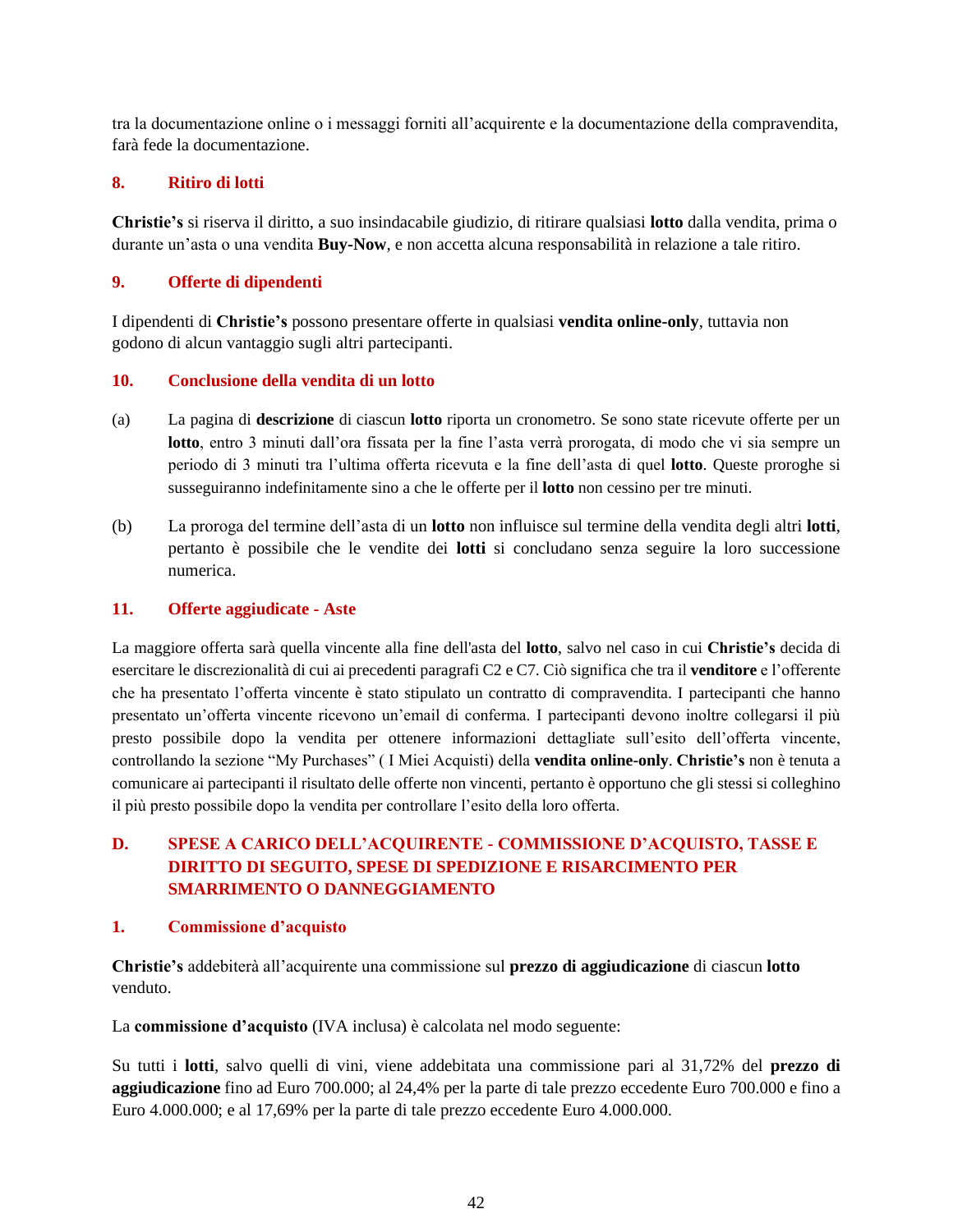### **2. Tasse**

L'acquirente che si è aggiudicato il **lotto** è tenuto a pagare tutte le tasse applicabili, tra cui l'IVA, le imposte sulle vendite, le tasse d'uso o equivalenti, sia che derivino dal **prezzo di aggiudicazione** che dalla **commissione d'acquisto**. Gli importi IVA e i rimborsi dipendono dalle circostanze particolari dell'acquirente. È responsabilità dell'acquirente assicurarsi di aver pagato tutte le tasse dovute. Ulteriori indicazioni sono riportate nella sezione del **Catalogo** intitolata 'Simboli IVA e Spiegazioni". Ad ogni buon conto, le leggi europee e italiane avranno la precedenza.

Per i **lotti** che **Christie's** spedisce negli Stati Uniti, potrebbe essere dovuta una tassa di vendita o d'uso ("sales tax" o "use tax") sul prezzo di aggiudicazione, sulla **commissione d'acquisto** e/o sul qualsiasi altro addebito relativo ai **lotti**, a prescindere dalla nazionalità o dalla cittadinanza dell'acquirente. **Christie's** riscuoterà un imposta sulle vendite ("sales tax") laddove ciò sia richiesto dalla normativa vigente. L'aliquota d'imposta di vendita applicabile sarà determinata in base allo Stato, contea o località nel quale il **lotto** verrà spedito.

Qualora **Christie's** consegni il **lotto**, o lo stesso sia ritirato, da un incorniciatore, restauratore o altro fornitore di servizi a New York ingaggiato dall'acquirente, in base alle leggi di New York il **lotto** è stato consegnato all'aggiudicatario dell'asta a New York e pertanto si applica l'imposta di vendita vigente a New York, a prescindere dalla destinazione finale del **lotto**. In tali circostanze, l'imposta di vendita di New York si applica al **lotto** anche laddove **Christie's** o uno spedizioniere normale (ingaggiato dall'acquirente e autorizzato da **Christie's**) successivamente consegni il **lotto** in una località esterna a New York.

Coloro i quali si sono aggiudicati un **lotto** e richiedono un'esenzione dall'imposta di vendita, dovranno fornire a **Christie's** documentazione adeguata in tal senso prima che il **lotto** possa essere rilasciato. Per le spedizioni negli Stati Uniti per le quali **Christie's** non è tenuta a riscuotere l'imposta sulle vendite, potrebbe essere richiesto all'aggiudicatario di versare la tassa d'uso direttamente alle autorità fiscali di tale Stato. Si consiglia pertanto la clientela di procurarsi sempre una propria consulenza fiscale indipendente.

# **3. Diritto di seguito**

In alcuni paesi, ai sensi delle leggi locali, l'artista o i suoi eredi hanno diritto al pagamento di una royalty denominata "diritto di seguito". I **lotti** che rientrano in tale fattispecie sono evidenziati dal simbolo [ ] accanto al numero di **lotto**. Se tali leggi si applicano al **lotto** dell'aggiudicatario, lo stesso si impegna a versare a **Christie's** un importo corrispondente al diritto di seguito, che **Christie's** verserà alle autorità competenti per conto del **venditore**.

Il diritto di seguito si applica se il **prezzo di aggiudicazione** del **lotto** è pari o superiore a 3.000 euro. In ogni caso, il pagamento complessivo versato a fronte di tale diritto di seguito non può superare l'importo di 12.500 euro.

Il pagamento dovuto è calcolato nel modo seguente: Diritto di seguito per la parte del **prezzo di aggiudicazione** (in euro) 4% fino a 50.000 3% tra 50.000,01 e 200.000 1% tra 200.000,01 e 350.000 0,50% tra 350.000,01 e 500.000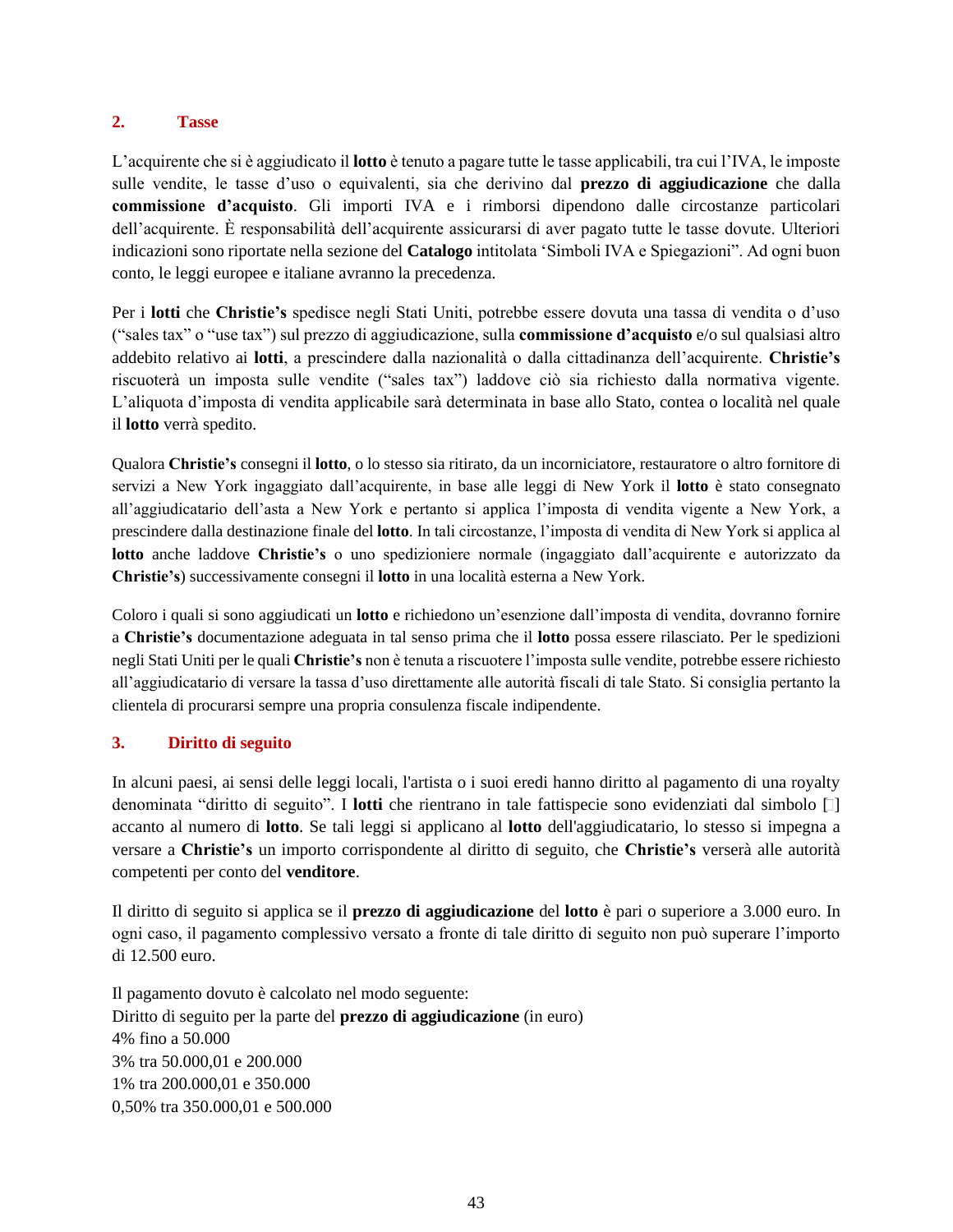oltre 500.000, il minore importo tra lo 0,25% e 12.500 euro.

Il diritto di seguito verrà calcolato da **Christie's** utilizzando il tasso di cambio della sterlina pubblicato dalla Banca centrale europea il giorno dell'asta.

## **4. Costi di spedizione**

- (a) Se non altrimenti indicato, i costi di spedizione a carico dell'acquirente comprendono: (i) costi di spedizione internazionale dal luogo in cui si trova il **lotto** all'indirizzo di consegna specificato dall'acquirente; e (ii) [risarcimento per](http://www.christies.com/selling-services/selling-guide/financial-information/#Liability-Terms-Conditions) smarrimento [e danneggiamento \(LDL\). I](http://www.christies.com/selling-services/selling-guide/financial-information/#Liability-Terms-Conditions) costi di spedizione non comprendono (i) eventuali tasse locali applicabili e spese di trasporto; (ii) dazi doganali, tasse d'importazione e le spese di sdoganamento locali eventualmente applicabili nel paese dell'acquirente.
- (b) È responsabilità dell'acquirente verificare se si applicano, nonché pagare, eventuali dazi internazionali, imposte doganali, tasse e tariffe dovuti alle autorità statali competenti o altrimenti dovuti prima della spedizione e/o consegna, ivi compresi gli eventuali costi di terzi i cui servizi siano necessari per facilitare la spedizione e le necessarie spese assicurative.

## **E. GARANZIE**

- 1. Garanzie del **venditore**
- (a) Per ciascun **lotto**, il **venditore** fornisce le seguenti **garanzie**:
- (i) di essere proprietario o comproprietario del **lotto** e di agire, in quest'ultimo caso, con il consenso degli altri comproprietari; ovvero, se il **venditore** non è né proprietario né comproprietario del **lotto**, di essere delegato alla vendita o di esservi legittimato a norma di legge; e

di trasferire il **lotto** all'acquirente libero ed esente da pesi e/o oneri e/o restrizioni e/o pretese di terzi;

In difetto di quanto sopra sub (a) o (b), il **venditore** dovrà corrispondere a **Christie's** un importo non superiore al prezzo di acquisto (come definito nel paragrafo F1(b) infra) versato dall'acquirente a **Christie's**. Il **venditore** non sarà responsabile nei confronti dell'acquirente per danno emergente, lucro cessante, perdite di chance o interessi, danni diretti e/o indiretti o spese. Oltre a quelle indicate ai punti (a) e (b) di cui sopra, il **venditore** non fornisce ulteriori **garanzie** sui **lotti** consegnati a **Christie's**. Qualora non in contrasto con norme di legge di carattere imperativo, ogni ulteriore, eventuale e diversa **garanzia** deve ritenersi espressamente esclusa.

### **2. Garanzia di autenticità**

(a) **Christie's** garantisce, nei termini di cui ai paragrafi successivi, che i **lotti** presentati all'asta sono **autentici** (la nostra "**garanzia di autenticità**"). Se, entro cinque (5) anni dalla data dell'asta l'acquirente è in grado di dimostrare, secondo quanto precisato di seguito, che il **lotto** acquistato non è autentico, **Christie's** rimborserà il **prezzo di acquisto**. Il significato del termine "**autentico**"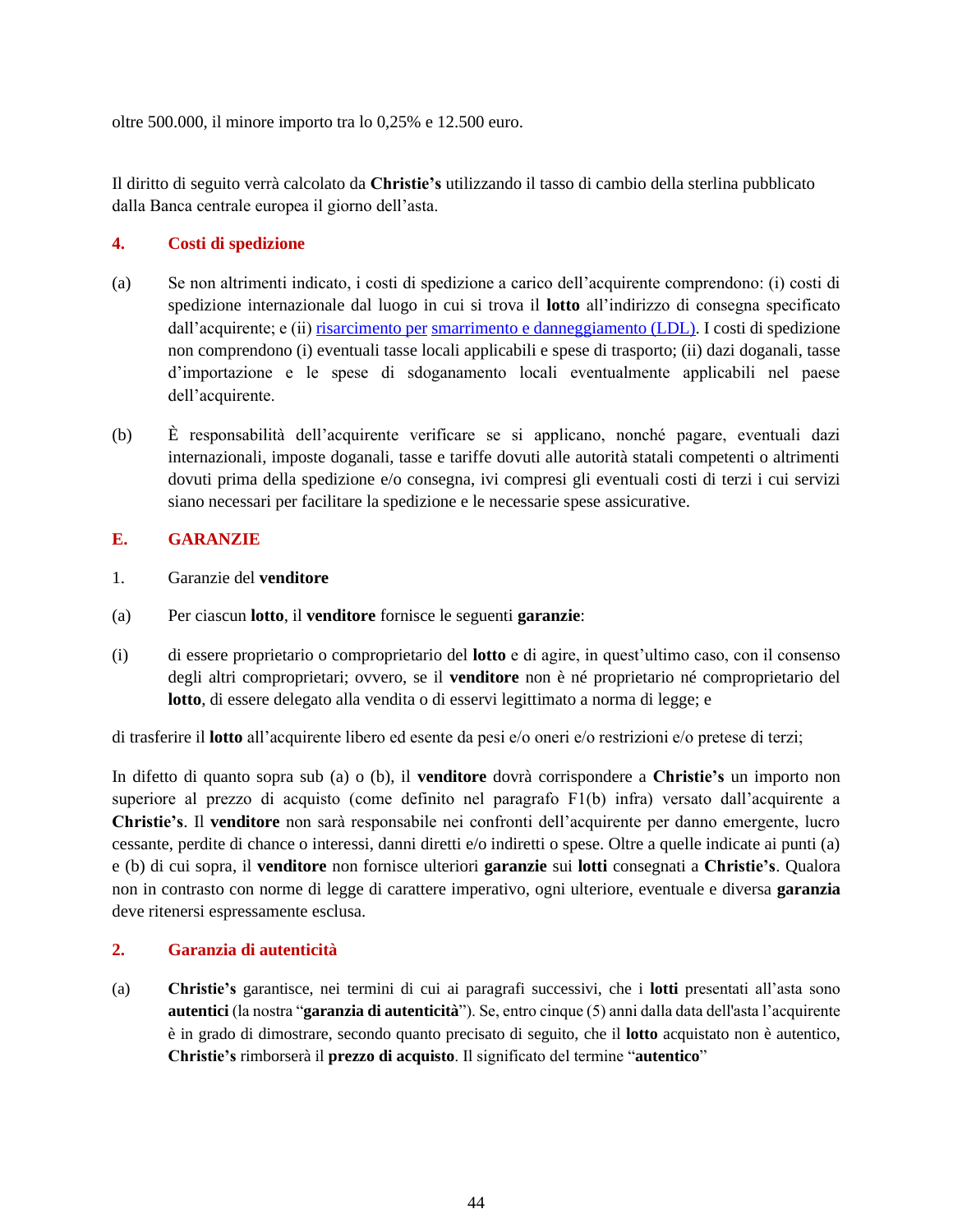si trova nel glossario in calce alle presenti **Condizioni di Vendita**. I termini della **garanzia di autenticità** sono i seguenti:

- (i) la garanzia avrà una validità di cinque (5) anni dalla data dell'asta. Decorso tale termine, la **garanzia di autenticità** non sarà più operativa;
- (ii) la garanzia è circoscritta alle sole informazioni stampate in carattere tipografico MAIUSCOLO nella prima riga della descrizione del **lotto** (il "Titolo"). La garanzia non si applica ad alcun'altra informazione che non si trovi nel Titolo, anche se indicata in carattere tipografico MAIUSCOLO;
- (iii) la **garanzia di autenticità** non si applica ad alcun Titolo o parte di Titolo che sia qualificato. Per qualificato si intende circoscritto in virtù di una nota chiarificatrice nella descrizione del **lotto** nel **Catalogo** o dall'uso nel Titolo di uno dei termini elencati nella sezione intitolata "Avvertenze Importanti e Spiegazioni dei Criteri di Catalogazione" delle presenti **Condizioni di Vendita**. Ad esempio, l'uso del termine "ATTRIBUITO A…" in un Titolo significa che il **lotto**, a parere di **Christie's**, è probabilmente un'opera dell'artista menzionato, ma non viene fornita alcuna garanzia sulla circostanza che il **lotto** sia un'opera del suddetto artista. Si invita la clientela a leggere l'elenco completo dei Titoli qualificati, nonché la descrizione completa del **lotto** in **Catalogo** prima di presentare un'offerta o di acquistare un **lotto** con la funzione **Buy-Now**;
- (iv) la **garanzia di autenticità** si applica al Titolo, così come eventualmente modificato dagli avvisi forniti in sala d'aste;
- (v) la **garanzia di autenticità** non si applica quando, successivamente all'asta, vi sia stato un cambiamento di teorie e di opinioni da parte degli studiosi e/o dei critici generalmente accettato. Inoltre, la **garanzia di autenticità** non si applica se il Titolo corrispondeva al parere generalmente accettato dagli esperti alla data dell'asta o se esistevano già all'epoca pareri contraddittori a riguardo;
- (vi) la **garanzia di autenticità** non si applica se, alla data di pubblicazione del **Catalogo**, era possibile dimostrare la corretta identificazione di un **lotto** soltanto mediante un procedimento scientifico che non era generalmente in uso, ovvero mediante una procedura che era irragionevolmente costosa o difficilmente praticabile o che con ogni probabilità avrebbe potuto danneggiare il **lotto**;
- (vii) la **garanzia di autenticità** è fornita esclusivamente a favore dell'acquirente originario del **lotto**, come indicato sulla fattura emessa da **Christie's** in occasione della relativa vendita all'asta, purché abbia posseduto continuativamente il **lotto** dalla data dell'asta fino al momento del reclamo e non l'abbia trasferito a terzi. La **garanzia di autenticità** non è cedibile a terzi;
- (b) al fine di poter far valere la **garanzia di autenticità** l'acquirente dovrà: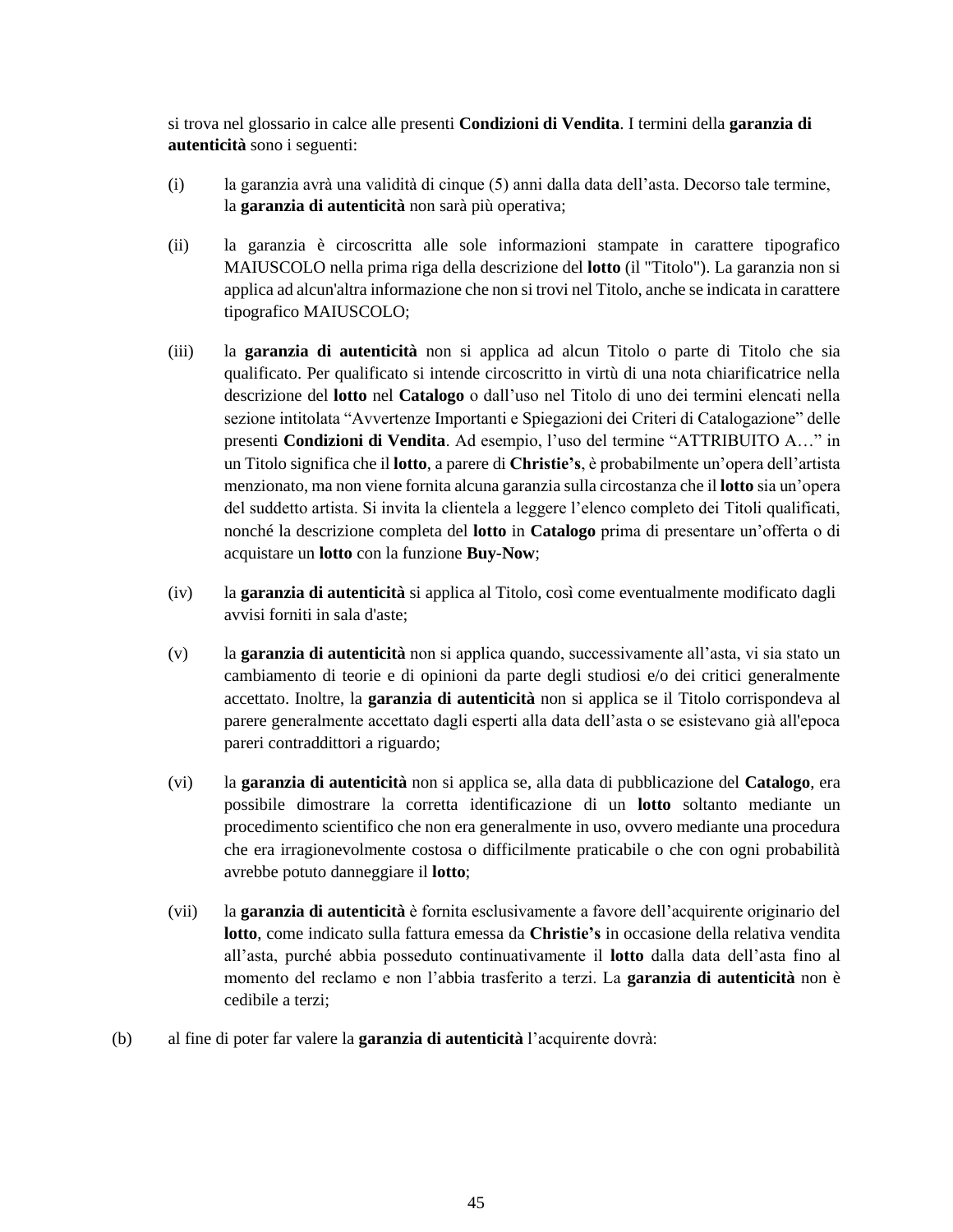- (i) fornire a **Christie's** per iscritto tutti i dettagli, ivi comprese le prove a sostegno della propria pretesa, entro 5 anni dalla data dell'asta. **Christie's** avrà il diritto di richiedere prove di supporto;
- (ii) **Christie's**, discrezionalmente, potrà richiedere all'acquirente di fornire i pareri scritti di due esperti (il cui nominativo dovrà essere concordato in anticipo dalle parti) di chiara fama del settore, i quali dovranno confermare che il **lotto** non è autentico. **Christie's** si riserva in ogni caso il diritto di ottenere dei pareri supplementari a proprie spese; e
- (iii) restituire il **lotto** a proprie spese presso la sala d'asta dove il **lotto** fu acquistato, nel medesimo stato in cui si trovava al momento della vendita.
- (c) In base alla **garanzia di autenticità**, l'acquirente solamente avrà il diritto a risolvere il contratto di compravendita e a ottenere il rimborso del **prezzo d'acquisto** originariamente corrisposto. **Christie's**  non sarà in alcun modo tenuta a corrispondere una cifra superiore al **prezzo d'acquisto**, né sarà responsabile per qualsivoglia tipo di danno, sia esso danno emergente, lucro cessante, perdite di chance, danni diretti e/o indiretti, e comunque qualsiasi altro danno e/o spesa, costi e interessi, nella massima misura consentita dalla legge applicabile e impregiudicati i rimedi di legge.
- (d) Libri. Per i **lotti** costituiti da libri, **Christie's** garantisce, in via supplementare per un termine di 14 giorni dalla data dell'asta, che se al ritiro un **lotto** presenta difetti nel testo o nelle illustrazioni, il suo **prezzo d'acquisto** sarà rimborsato all'acquirente alle seguenti condizioni. Ai sensi della presente **garanzia** aggiuntiva l'acquirente avrà solamente il diritto a risolvere il contratto di compravendita e a ottenere il rimborso del **prezzo d'acquisto** originariamente corrisposto. **Christie's** non sarà in alcun caso tenuta a rimborsare all'acquirente un importo maggiore del **prezzo d'acquisto** e non sarà responsabile per altri danni o spese.

La presente **garanzia** aggiuntiva non si applica a:

- (i) l'assenza di pagine in bianco, occhielli, rinforzi in tessuto o annunci pubblicitari, danni alle rilegature, macchie, strappi marginali o altri difetti che non pregiudicano l'integrità del testo o delle illustrazioni;
- (ii) disegni, autografi, lettere o manoscritti, fotografie firmate, musica, atlanti, mappe o periodici;
- (iii) libri non indentificati per titolo;
- (iv) **lotti** venduti senza una stima scritta;
- (v) libri espressamente indicati come non restituibili nella descrizione; o
- (vi) difetti menzionati in un condition report o annunciati al momento della vendita.
- (e) Per effettuare un reclamo ai sensi del precedente **paragrafo** (d) l'acquirente deve fornire la descrizione scritta del difetto e restituire il **lotto** alla sede che lo ha spedito (o quella indicata da **Christie's**) nello stesso stato in cui il **lotto** si trovava al momento dell'asta, entro 14 giorni dalla data della compravendita.
- (f) **Arte moderna e contemporanea dell'Asia sudorientale e opere di calligrafia e pittura cinesi.** La **garanzia di autenticità** non si applica a queste categorie perché al momento le opinioni degli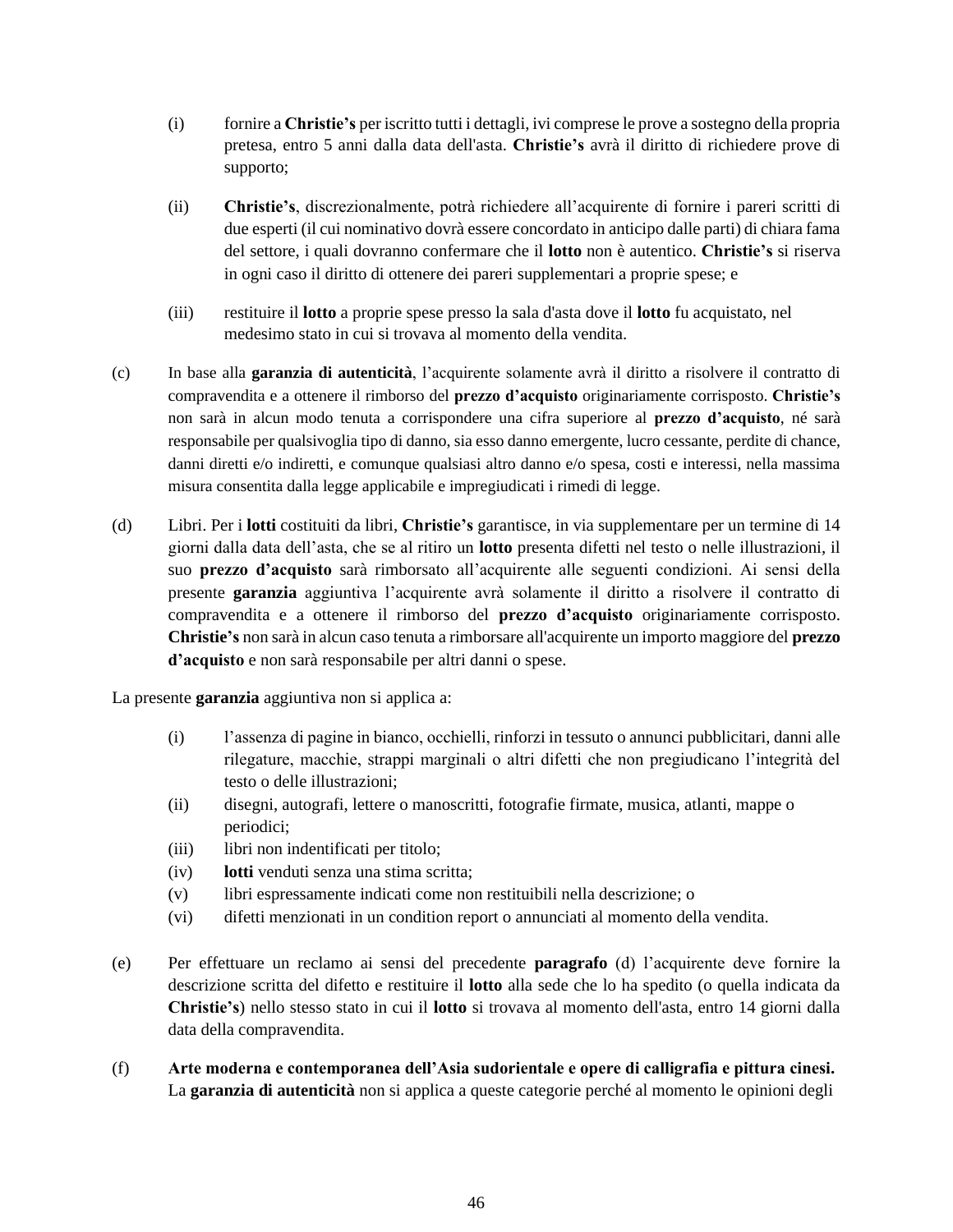studiosi non consentono di giungere a una conclusione definitiva. Ciò nonostante, **Christie's** si impegna ad annullare le vendite di **lotti** appartenenti a queste due categorie di oggetti d'arte qualora abbia ricevuto prova che il **lotto** è un falso. **Christie's** si impegna a rimborsare all'acquirente originale il **prezzo d'acquisto** in conformità ai termini della **garanzia di autenticità** di **Christie's**, a patto che l'acquirente originale abbia comunicato ufficialmente a **Christie's** che il **lotto** è un falso, allegando la documentazione di supporto esaustiva entro dodici (12) mesi dalla data dell'asta. Le prove fornite devono essere considerate da **Christie's** sufficienti a dimostrare che il **lotto** è un falso in conformità al paragrafo E2(b)(ii) di cui sopra e il **lotto** dovrà essere restituito a **Christie's** come previsto dal precedente paragrafo E2(b)(iii). I paragrafi E2(a), (b) e (c) si applicano anche ai reclami relativi alle seguenti categorie:

(g) **Artefatti cinesi, giapponesi e coreani (escluse le opere di calligrafia, i dipinti, le stampe, i disegni e la gioielleria cinesi, giapponesi e coreani).** In relazione a tali categorie, il paragrafo E2 (a) (ii) – (v) di cui sopra è modificato di modo che, se l'autore o l'artista non è identificato, la **garanzia di autenticità** viene concesso non solo per il Titolo ma anche per le informazioni relative alla data o al periodo riportati in carattere tipografico **MAIUSCOLO** nella seconda riga della **descrizione del Catalogo** (il "**Sottotitolo**"). Pertanto, tutti i rifermenti al **Titolo** nel precedente paragrafo E2 (a) (ii) – (v) vanno interpretati come riferimenti al **Titolo** e al **Sottotitolo**.

### **3. Garanzie dell'Acquirente**

(a) L'acquirente **garantisce** che i fondi utilizzati per il pagamento non sono collegati ad alcuna attività criminale, compresa l'evasione fiscale. L'acquirente garantisce altresì di non essere soggetto a indagini, né di essere stato accusato o condannato per riciclaggio di denaro, attività terroristiche o altri reati.

(b) Laddove l'aggiudicatario abbia partecipato all'asta per conto di un soggetto terzo, il quale abbia anticipato all'aggiudicatario i fondi prima che questi vengano versati direttamente a **Christie's** dall'aggiudicatario, questi **garantisce** quanto segue:

- (i) di aver condotto con la massima diligenza apposite indagini sull'acquirente finale dei **lotti**, volte a verificare il rispetto di tutte le leggi anti-riciclaggio, anti-terrorismo e di tutte le sanzioni applicabili;
- (ii) di comunicare a **Christie's** l'identità dell'acquirente/i finale/i (compresi eventuali beneficiari dell'acquirente/i finale/i e/o di qualsiasi persona che agisce per suo conto) e, su nostra richiesta, di fornire tutti i documenti necessari a verificare l'identità dell'acquirente; gli accordi tra il partecipante all'asta e l'acquirente finale non sono in alcuno modo volti a facilitare la commissione di reati di natura fiscale;
- (iv) di non essere a conoscenza, e di non aver motivo di sospettare, che l'acquirente/i finale/i (o i suoi beneficiari e/o persone che agiscono per suo conto) siano inclusi in un elenco di persone soggette a sanzioni, siano indagati per, accusati di o condannati per riciclaggio di denaro, attività terroristiche o altri reati, oppure che i fondi utilizzati per il pagamento siano collegati ai proventi di qualsiasi attività criminale, compresa l'evasione fiscale; e
- (v) se il partecipante all'asta è una persona regolamentata sottoposta a vigilanza per scopi di antiriciclaggio ai sensi delle leggi SEE o di un'altra giurisdizione con requisiti equivalenti alla quarta Direttiva UE sul riciclaggio di denaro, e **Christie's** non gli richiede i documenti per verificare l'identità dell'acquirente finale al momento della registrazione, il partecipante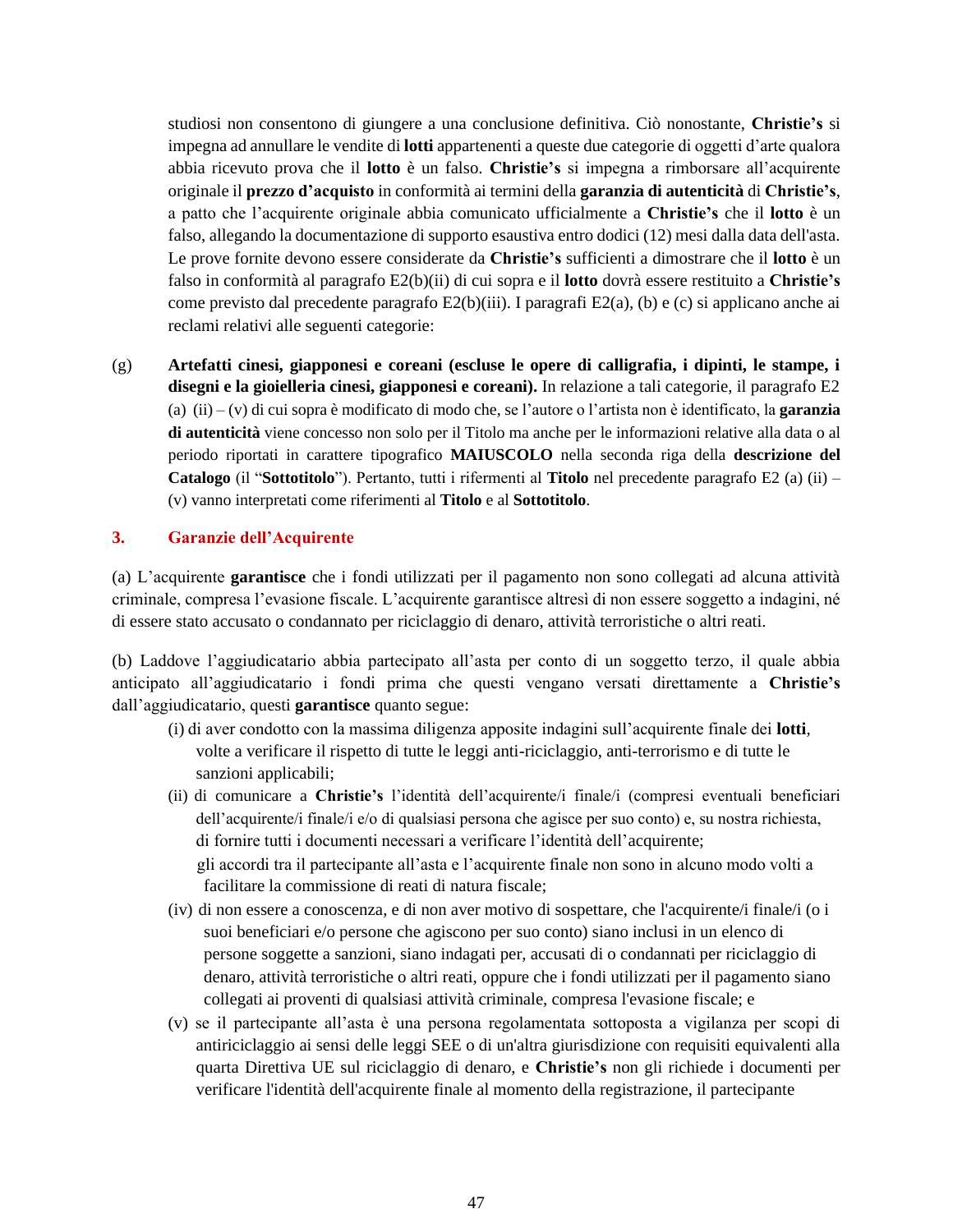acconsente che **Christie's** faccia affidamento sulle indagini da esso svolte sull'acquirente finale e conservi i documenti di identificazione e verifica per un periodo non inferiore a 5 anni dalla data della transazione. Il partecipante all'asta acconsente a rendere tale documentazione disponibile per ispezione immediata su nostra richiesta.

### **4. Esclusione di garanzie aggiuntive**

- (a) Nella massima misura consentita dalle leggi applicabili, **Christie's** e il **venditore** negano ed escludono qualsiasi e ogni altra **garanzia** di qualsiasi tipo relativa ai **lotti** e al **servizio online-only**, espressa o implicita in virtù di leggi, consuetudini o altro. Tale esclusione non pregiudica i diritti di legge dell'acquirente in qualità di consumatore, né tantomeno i suoi diritti ai sensi delle **garanzie** rilasciate ai paragrafi E1 ed E2.
- (b) **Christie's** non è responsabile nei confronti dell'acquirente ad alcun titolo e per alcun motivo (né per violazione delle presenti **Condizioni di Vendita** o altra questione relativa all'acquisto di o all'offerta fatta per un **lotto**) salvo che per dolo o falsa dichiarazione dolosa di **Christie's** o per cause diverse da quelle espressamente previste nelle presenti **Condizioni di Vendita**.
- (c) **Christie's** non fornisce dichiarazioni o **garanzie** e non si assume responsabilità di alcun tipo in merito alla commerciabilità, idoneità ad uno scopo particolare, descrizione, dimensioni, qualità, **condizioni**, attribuzione, **autenticità**, rarità, importanza, **provenienza**, mostre ed esposizioni precedenti, letteratura o rilevanza storica di un **lotto**, salvo quelle riportate nel **Catalogo** e nei **condition** report. Salvo quanto previsto da norme imperative, le **garanzie**, di qualsiasi tipo, sono escluse da questo paragrafo.
- (d) **Christie's** è responsabile unicamente nei confronti dell'acquirente.
- (e) Se, nonostante quanto esposto nei precedenti paragrafi E3 da (a) a (d), **Christie's** dovesse essere ritenuta responsabile per qualsiasi motivo ed a qualsiasi titolo, sarà tenuta unicamente a restituire il **prezzo di acquisto** corrisposto dall'acquirente e null'altro sarà tenuta a corrispondere e/o a risarcire ad alcun titolo. **Christie's** non è responsabile nei confronti dell'acquirente ad alcun titolo per **altri danni** o spese.

# **F. PAGAMENTO**

### **1. Prezzo d'acquisto e modalità di pagamento**

- (a) L'acquirente è tenuto a pagare il **prezzo d'acquisto**:
	- (i) entro e non oltre 48 ore dalla fine dell'asta, o se successivo, entro il termine indicato nel **Catalogo**;
	- (ii) entro 15 dall'inserimento del **lotto** nel carrello per le vendite **Buy-Now**, e a completare la procedura di pagamento entro un ulteriore termine di 10 minuti dall'inizio della procedura (in entrambi i casi la "**data di scadenza del pagamento**").
- (b) Il **prezzo d'acquisto** è la somma dei seguenti importi: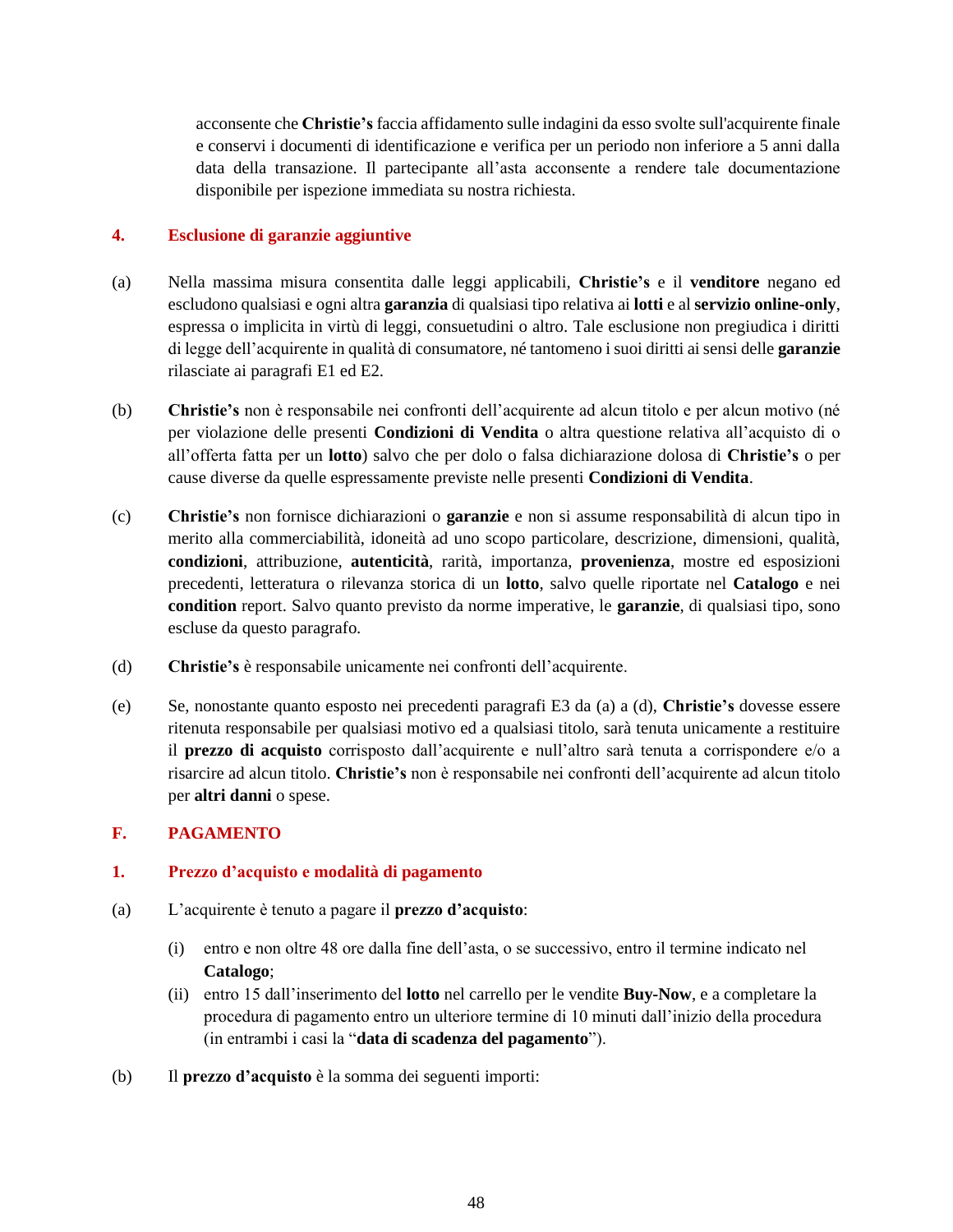- (i) il **prezzo di aggiudicazione** e la **commissione d'acquisto** (nelle vendite all'asta) O il prezzo **Buy-Now** (nelle vendite **Buy-Now**);
- (ii) i pagamenti eventualmente dovuti ai sensi del paragrafo D3 (diritto di seguito) più sopra;
- (iii) tutte le spese di spedizione e trasporto, compresi i risarcimenti per smarrimento o danneggiamento [\(Loss/ Damage Liability \(LDL\); e](http://www.christies.com/selling-services/selling-guide/financial-information/#Liability-Terms-Conditions)
- (iv) tutti i dazi e le tasse su merci, vendite, uso, compensazione o servizio ovvero l'IVA.
- (c) **Christie's** accetta pagamento solo dal partecipante registrato. Una volta emessa una fattura, il nominativo dell'acquirente intestatario non può essere modificato, né possono essere riemesse fatture a nome d'altri. L'acquirente deve effettuare immediatamente il pagamento, anche se desidera esportare il **lotto** e necessita della licenza d'esportazione.
- (d) L'acquirente è tenuto a effettuare il pagamento di un **lotto** nella valuta della compravendita. L'acquirente è tenuto a effettuare il pagamento dei **lotti** acquistati nelle vendite online-only di **Christie's** con una carta di credito o di debito a suo nome approvata o mediante bonifico bancario. **Christie's** accetta soltanto carte di debito o di credito con logo MasterCard, Visa, American Express o China Union Pay (se la carta di credito China Union Pay ha il logo Visa o MasterCard). Se l'acquirente si è registrato e ha presentato un'offerta in qualità di società, la sua società dovrà effettuare il pagamento dei **lotti** acquistati con una carta di debito o di credito intestata alla società. Non sono ammessi i pagamenti parziali di un **lotto**, né i pagamenti suddivisi su più carte di credito o di debito per uno stesso **lotto**. Se l'acquirente ha acquistato più di un **lotto**, può pagare un **lotto** con una carta di credito e un altro con una carta diversa, ma in tal caso dovrà ripetere la procedura di check-out.
- (e) Relativamente alle vendite che permettono il pagamento online, alcune transazioni non potranno essere pagate con carta di credito.
- (f) I dati di pagamento sono raccolti e trattati direttamente da un fornitore di servizi terzo (il "**Fornitore del Servizio di Pagamento**") e non da **Christie's**. Per maggiori informazioni si rimanda al paragrafo H9(c). **Christie's** non ha accesso e non conserva i dati delle carte di credito.
- (g) Effettuando un pagamento online con carta di credito o di debito l'acquirente: (i) dichiara di essere il titolare della carta; e (ii) riconosce che **Christie's** non è responsabile qualora il pagamento non vada a buon fine, ad esempio se respinto o rifiutato dal fornitore della carta. È responsabilità dell'acquirente controllare con **Christie's** e/o il fornitore della carta che il pagamento sia andato a buon fine.
- (h) Per informazioni relative ai pagamenti si prega di contattare il [Servizio Clienti](http://www.christies.com/about-us/contact/client-services/) di **Christie's**.

# **2. Mezzo di pagamento - Commissioni sulle carte di credito**

Si fa presente che i pagamenti effettuati con carte di credito emesse al di fuori della regione della compravendita possono attrarre, a seconda del tipo di carta e di conto in questione, una commissione transfrontaliera laddove previsto dalle condizioni applicate dal fornitore della carta. Se l'acquirente ritiene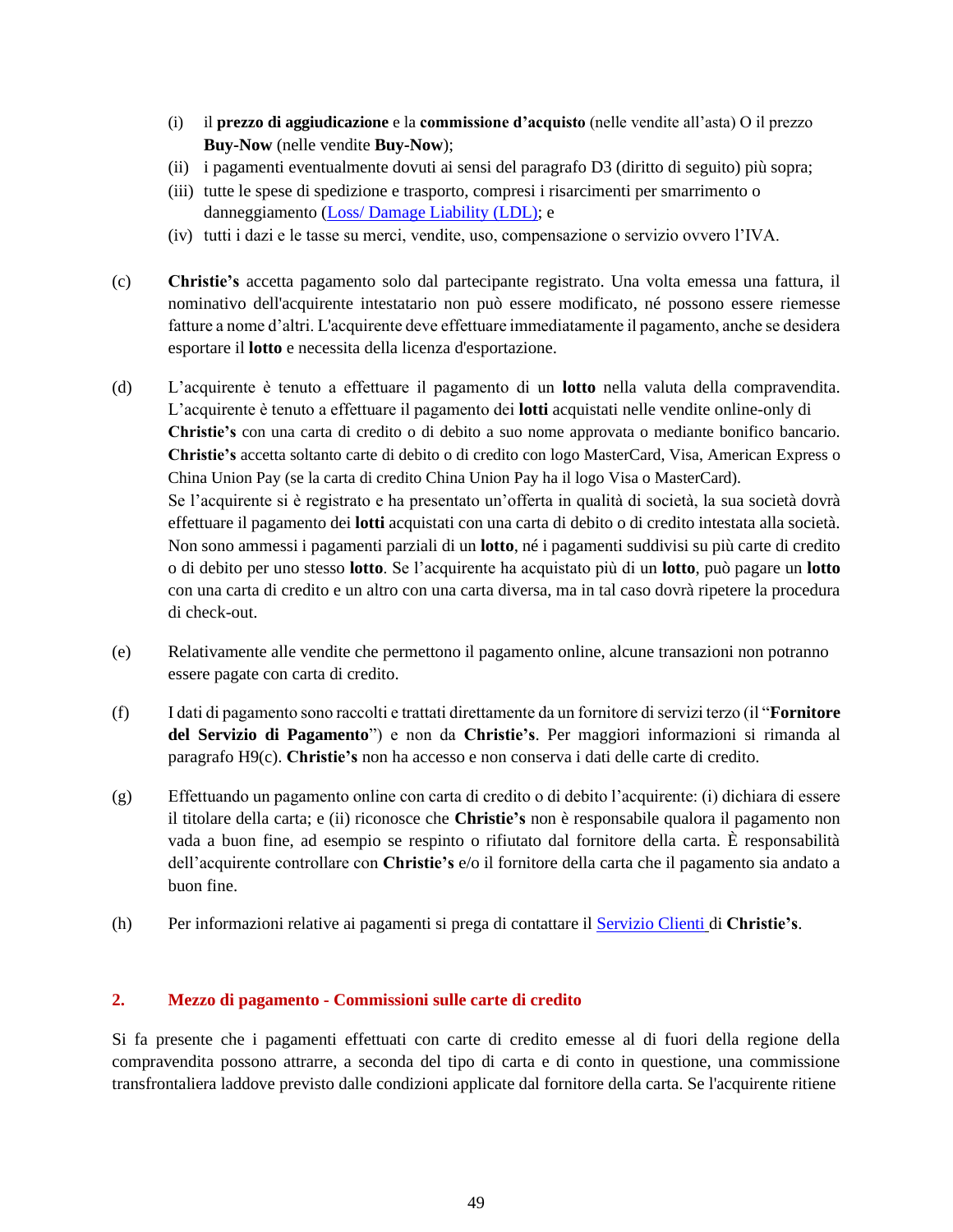che questa commissione che possa applicarsi al suo pagamento deve verificare con il fornitore della carta prima di effettuare il check-out.

### **3. Trasferimento della proprietà**

Il passaggio della proprietà del **lotto** si perfezionerà quando:

- (i) **Christie's** abbia confermato che l'acquirente ha superato tutte le procedure di identificazione e registrazione degli offerenti; e
- (ii) abbia ricevuto il pagamento integrale di tutti gli importi dovuti, anche se il **lotto** gli è stato rilasciato.

## **4. Trasferimento dei rischi**

- (a) i rischi e le responsabilità relativi al **lotto** saranno trasferiti in capo all'acquirente a partire dalla prima delle seguenti date:
	- (i) nel momento in cui il **lotto** entra nel possesso fisico dell'acquirente o di qualsiasi persona o spedizioniere da esso autorizzato a prendere possesso del **lotto**; o
	- (ii) al momento del ritiro del **lotto**, se il ritiro è consentito (come specificato nel **Catalogo**).
- (b) I rischi relativi al **lotto** passano in capo all'acquirente se lo stesso decide di esercitare l'eventuale diritto di recedere dal contratto di compravendita del **lotto**, e dovrà assicurarlo contro smarrimento o danneggiamento sino a che lo stesso non sarà restituito a **Christie's**.

### **5. Mancato pagamento**

- a. In caso di mancato pagamento del **prezzo di acquisto** entro la **data di scadenza del pagamento**, **Christie's** avrà il diritto di esercitare una o più delle seguenti azioni (nonché di esercitare i diritti previsti dal successivo paragrafo F6 e qualsiasi altra azione e/o diritto previsto dalla legge):
	- (i) addebitare gli interessi moratori dalla **data di scadenza del pagamento** al tasso annuo rappresentato dal tasso Euribor maggiorato del 5% sulla somma dovuta non pagata;
	- (ii) risolvere la compravendita del **lotto**. In questo caso, il **lotto** potrà essere messo nuovamente in vendita, all'asta o tramite trattativa privata, alle condizioni ritenute necessarie ed opportune. In questo caso l'acquirente inadempiente sarà tenuto a corrispondere ogni eventuale differenza tra l'importo complessivo originariamente dovuto a **Christie's** e il prezzo ottenuto dalla rivendita, nonché tutti i ragionevoli costi, spese, danni e spese legali effettivamente o potenzialmente sostenuti da **Christie's** e l'eventuale differenza sulla commissione di vendita alla rivendita;
	- (iii) corrispondere al **venditore** un importo pari al ricavato netto spettantegli in base al prezzo offerto dall'acquirente inadempiente, fermo restando ed inteso che in tal caso **Christie's** si surrogherà al **venditore** e potrà esercitare tutti i diritti al medesimo spettanti, comunque originati, al fine di ottenere la restituzione di tale importo dall'acquirente;;
	- (iv) ritenuta l'inadempienza dell'acquirente, procedere legalmente per il recupero del credito, oltre interessi e accessori di legge, nonché per il risarcimento di tutti i danni subiti e subendi nei limiti consentiti dalla legge;
	- (v) compensare, anche parzialmente, l'importo dovuto dall'acquirente inadempiente con qualsiasi importo che **Christie's** o qualsiasi altra società del Gruppo **Christie's** sia tenuta a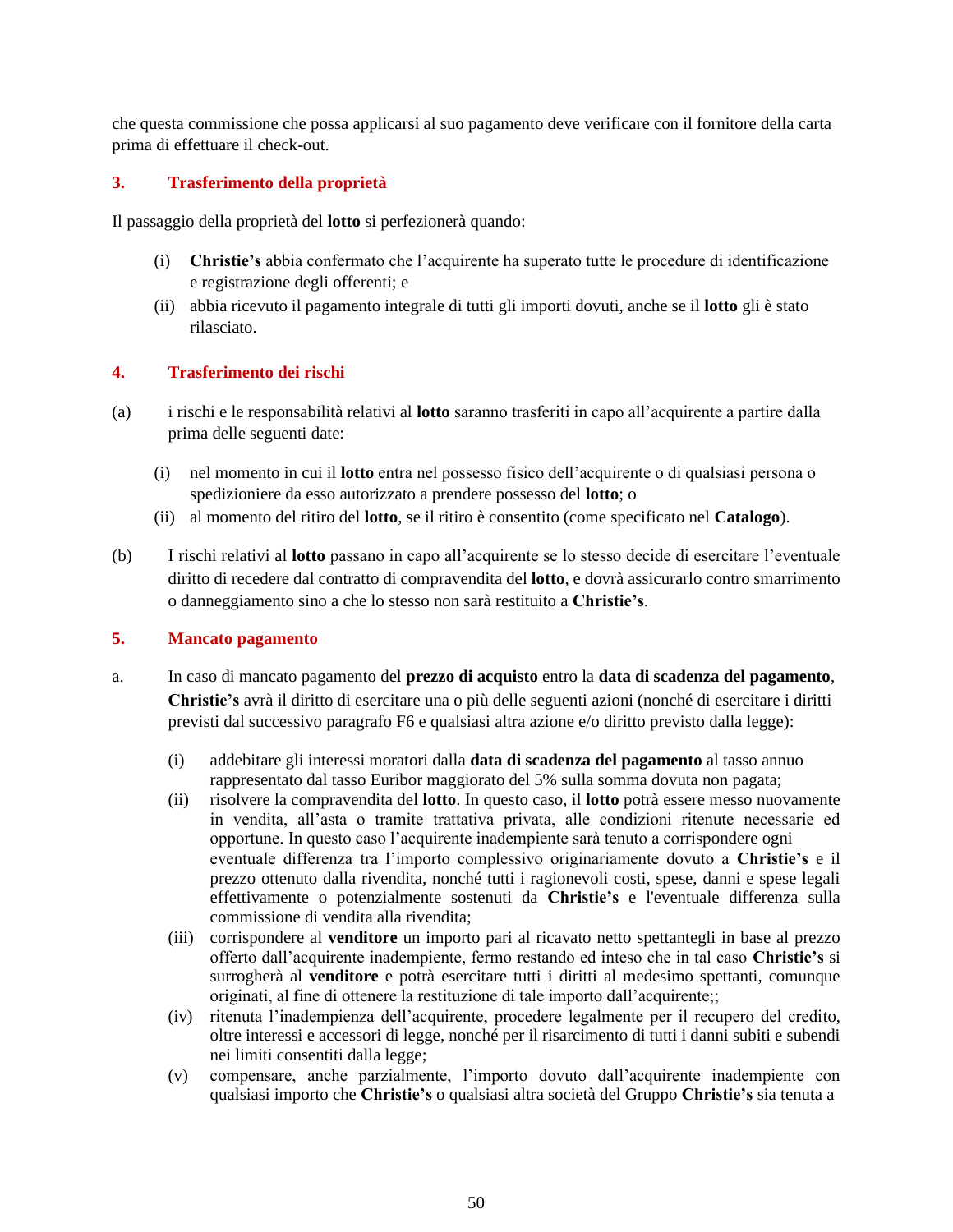corrispondergli ad altro titolo (inclusi depositi, altri pagamenti anche solo parziali o somme dovute ad altro titolo);

- (vi) rivelare, discrezionalmente, l'identità e i recapiti dell'acquirente inadempiente al **venditore**;
- (vii) rifiutare offerte in future aste da parte dell'acquirente inadempiente od offerte presentate per suo conto, ovvero esigere dallo stesso un deposito a garanzia prima di accettare eventuali offerte;
- (viii) esercitare i diritti e i rimedi concessi dalla legge ai soggetti titolari di un diritto di garanzia su qualsiasi bene dell'acquirente inadempiente che si trovi presso **Christie's**, a titolo di pegno, cauzione, deposito, privilegio o altro diritto, nella misura massima consentita dalle leggi vigenti nel luogo in cui tale bene si trovi. Tale garanzia si considererà prestata a favore di **Christie's** da parte dell'acquirente inadempiente, e **Christie's** potrà trattenere il bene a garanzia dell'adempimento degli obblighi dell'acquirente; e
- (ix) intraprendere qualsiasi altra azione o rimedio ritenuti necessari od opportuni.
- b. Qualora l'acquirente sia debitore nei confronti di **Christie's** o di altra società del **Gruppo Christie's**, gli importi dovuti a qualsiasi titolo dall'acquirente potranno essere compensati con qualsiasi importo eventualmente dovuto da **Christie's** o altra società del **Gruppo Christie's** a qualsiasi titolo all'acquirente inadempiente.
- c. Qualora l'acquirente effettuasse l'intero pagamento in ritardo sulla **data di scadenza del pagamento**, e **Christie's** decidesse di accettarlo, potranno essergli addebitati costi di deposito ai sensi del successivo paragrafo F7.

### **6. Ritenzione**

Qualora l'acquirente sia debitore nei confronti di **Christie's** o di qualsiasi altra società del **Gruppo Christie's**, oltre ai diritti elencati nel precedente paragrafo F5, **Christie's** è autorizzata a trattenere qualsiasi bene dell'acquirente inadempiente in possesso, a qualsiasi titolo, di **Christie's** o altra società del Gruppo **Christie's**, nonché di utilizzarli. I beni oggetto di ritenzione saranno restituiti solo dopo l'integrale pagamento degli importi dovuti a **Christie's** o a qualsiasi altra società del **Gruppo Christie's**. In ogni caso, è facoltà di **Christie's** porre in vendita i beni di cui sopra con le modalità che saranno ritenute più opportune. Il ricavato della vendita sarà trattenuto in pagamento degli importi dovuti a **Christie's** o altra società del **Gruppo Christie's** e l'eventuale residuo sarà restituito. Nell'ipotesi in cui il ricavato della vendita non copra interamente il credito vantato, l'acquirente inadempiente dovrà versare l'importo residuo.

### **7. Deposito**

- (a) Se il pagamento integrale dei **lotti** acquistati è stato effettuato, in fondi disponibili, entro il termine di pagamento, **Christie's** conserverà gratuitamente i **lotti** sino alla spedizione, la quale tuttavia sarà a carico dell'acquirente come descritto al successivo paragrafo G.
- (b) **Christie's** si riserva il diritto, a sua esclusiva discrezione, di spedire il **lotto** all'acquirente a spese dello stesso o di addebitare spese di deposito per i beni non ritirati a partire dal 90esimo giorno successivo alla data di ricezione del pagamento da parte di **Christie's** se: (I) non è stato effettuato il pagamento integrale dei **lotti** acquistati, in fondi disponibili, entro la **data di scadenza del pagamento**; (ii) **Christie's** ha consentito all'acquirente di effettuare il pagamento del **lotto**  acquistato dopo la data di scadenza; o (iii) il **lotto** non viene ritirato dall'acquirente entro il termine concordato.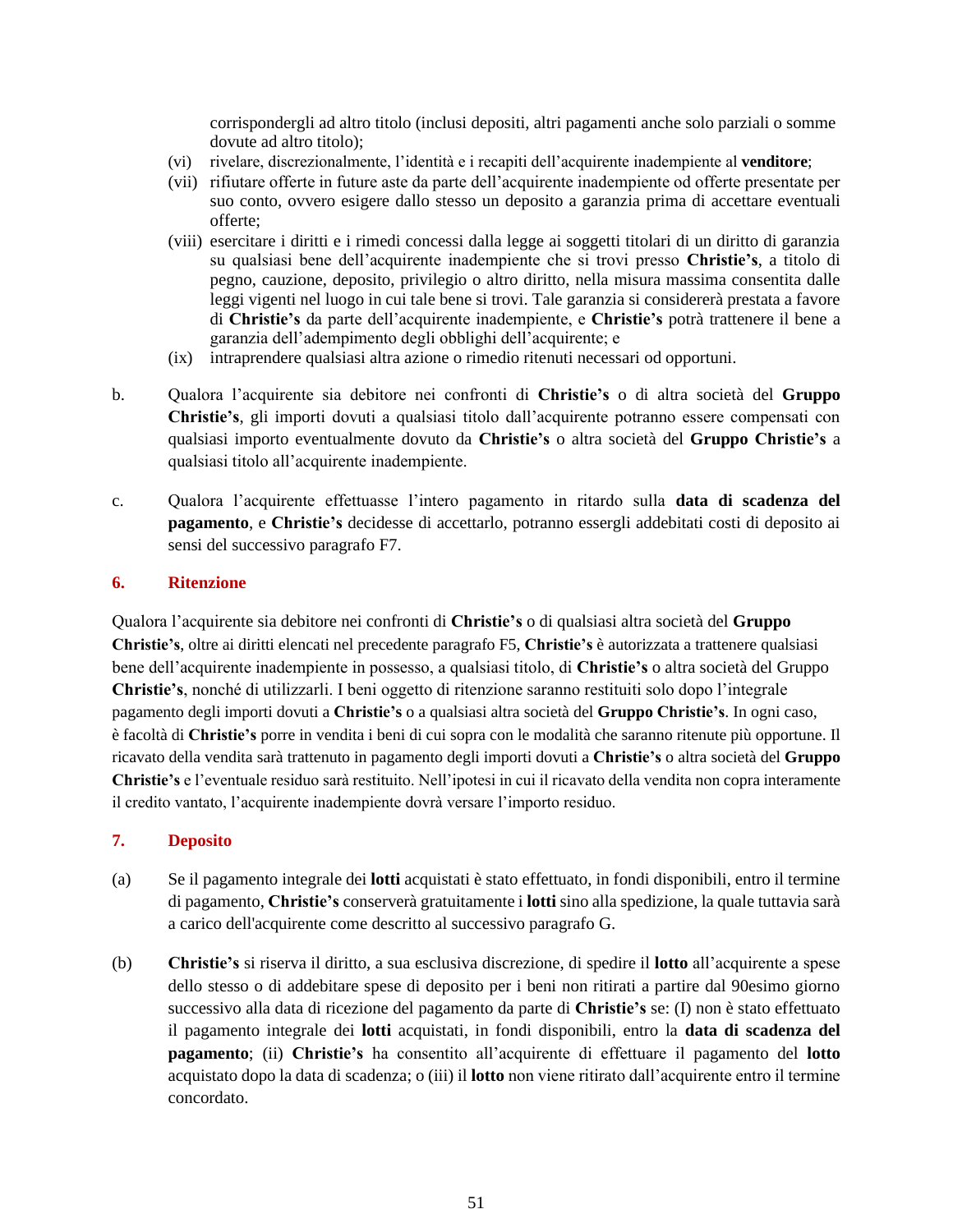(c) Si fa presente che se il **lotto** può essere ritirato e l'acquirente non lo ritira entro il termine fissato da **Christie's**, la stessa si riserva il diritto di trasferirlo a un altro deposito.

### **G. TRASPORTO E SPEDIZIONE**

### **1. Trasporto e spedizione**

- (a) Se l'acquirente ha scelto di lasciare a **Christie's** la spedizione del **lotto**, laddove non altrimenti espressamente concordato dalla stessa o qualora il **lotto** acquistato richieda un'autorizzazione speciale, come ad esempio un Attestato di Libera Circolazione o una licenza CITES (nel qual caso la spedizione potrebbe subire dei ritardi), **Christie's** cercherà di avviare le pratiche di spedizione del **lotto** all'indirizzo di consegna fornito dall'acquirente al momento della registrazione a partire dalla ricezione del pagamento integrale del prezzo del **lotto**, in fondi liberamente disponibili, e delle spese di spedizione.
- (b) L'acquirente deve assicurarsi di aver fornito un indirizzo di consegna valido per tutti i **lotti** da consegnare al momento della registrazione. Salvo in rari casi, **Christie's** effettuerà la spedizione soltanto all'indirizzo registrato sull'account dell'acquirente, indicato al momento della registrazione. I **lotti** acquistati non possono essere consegnati a indirizzi di casella postale. Salvo diverso accordo preso direttamente con l'acquirente, i nostri spedizionieri effettuano la consegna al marciapiede o al piano terra. L'acquirente è responsabile del pagamento delle eventuali spese di spedizione se il **lotto** viene restituito al **venditore**/**Christie's** perché l'acquirente non ha fornito un indirizzo di consegna valido o non ha provveduto al pagamento di eventuali dazi, tasse d'importazione e/o tariffe doganali o se nessuno era presente per firmare la ricevuta e accettare la consegna al momento opportuno. L'acquirente sarà responsabile di ogni e tutte le spese di spedizione, compresi i costi di imballaggio e trasporto, i risarcimenti per smarrimento e danneggiamento [\(loss/ damage liability \(LDL\)](http://www.christies.com/selling-services/selling-guide/financial-information/#Liability-Terms-Conditions)) indicati nel **Catalogo**. Pur impegnandosi ad usare ogni ragionevole cura nel trasporto, imballaggio e organizzazione delle spedizioni dei **lotti** acquistati, **Christie's** non è responsabile degli atti e delle omissioni dei terzi ingaggiati a tale scopo, compresi, ad esempio, l'imballaggio, la spedizione o la consegna dei **lotti** acquistati quando il **lotto** è venduto da un **venditore** terzo o da **Christie's** e il vettore è stato procurato dall'acquirente. La precedente disposizione non si applica se il **venditore** è **Christie's** e la consegna è effettuata da un vettore procurato da **Christie's**. Analogamente, laddove **Christie's** suggerisca un trasportatore, imballatore terzo da tale responsabilità.
- (c) Fermo restando il disposto del successivo paragrafo G5, **Christie's** otterrà i permessi speciali eventualmente necessari per l'esportazione o importazione del prodotto, nel qual tal caso fungerà da "Esportatore Registrato". In qualità di destinatario del pacco, l'acquirente è l'"Importatore Registrato" e dovrà nominare uno spedizioniere quale suo agente per gestire tutte le procedure di importazione e sdoganamento e assicurare il debito pagamento dei dazi e delle imposte applicabili alle autorità doganali e fiscali del suo paese.
- (d) I nostri partner spedizionieri potranno contattae l'acquirente direttamente per eventuali comunicazioni relative alla consegna del suo **lotto** o per organizzarne il ritiro, se il **lotto** deve essere restituito.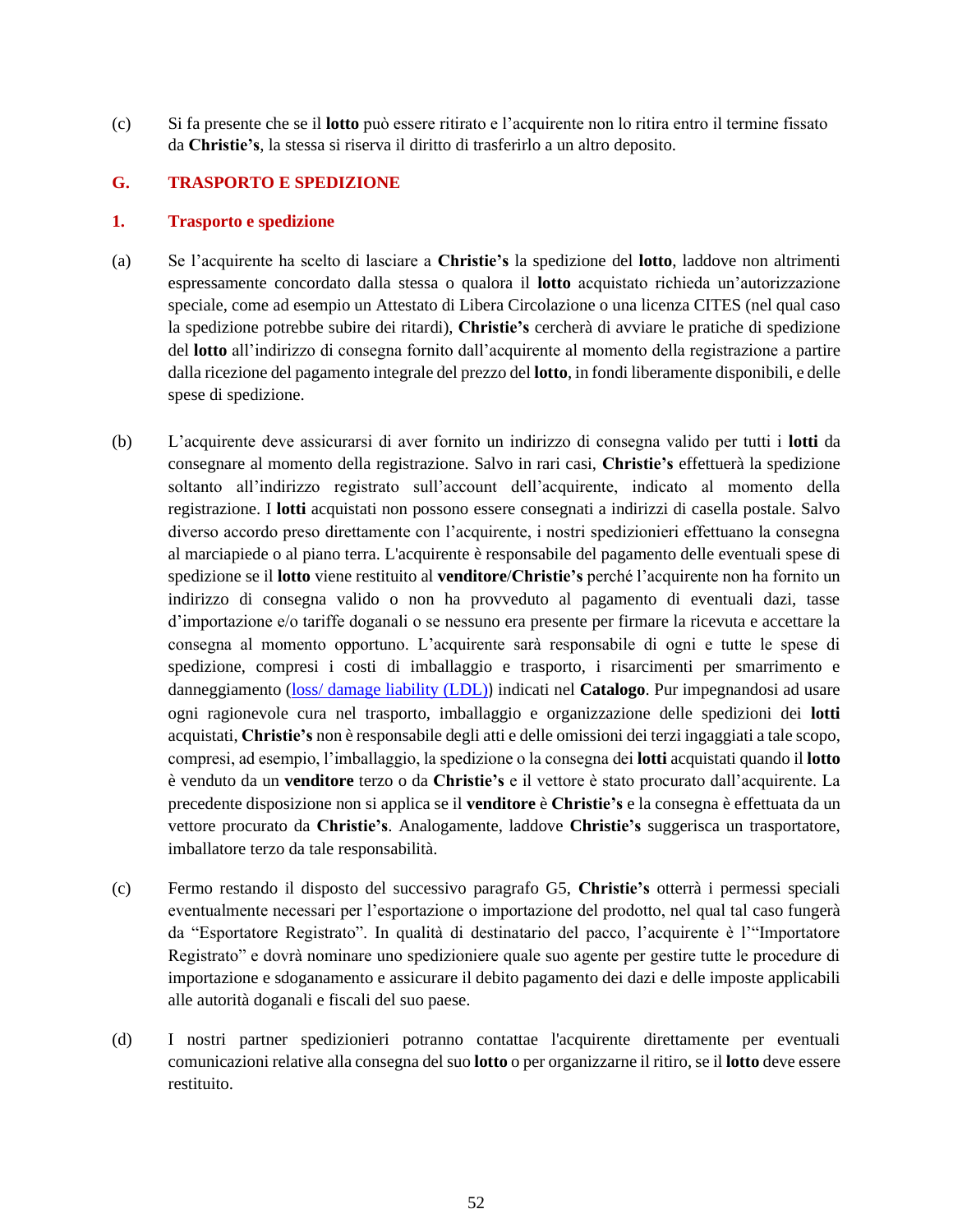- (e) Attualmente non è possibile spedire i **lotti** a Cuba, in Iran, Corea del Nord, Sudan o Siria e qualsiasi altro paese soggetto a misure di embargo statunitensi o internazionali. Inoltre, le spedizioni verso alcuni paesi come la Cina continentale e l'India richiedono un servizio specializzato. Laddove non sia possibile effettuare la spedizione verso il paese desiderato, o per qualsiasi domanda generale sulle spedizioni internazionali, fare clic qui.
- (f) In relazione ai **lotti** esportati dagli Stati Uniti, l'acquirente espressamente si impegna a non dirottare, rispedire o inoltrare qualsiasi parte di una spedizione: (i) a qualsiasi paese che secondo l'OFAC (Office of Foreign Assets Control) del Dipartimento del Tesoro statunitense supporta il terrorismo internazionale (attualmente Cuba, Iran, Corea del Nord, Sudan e Siria); o (ii) a qualsiasi persona o società inclusa nella ["Specially Designated Nationals and Blocked Persons"](http://www.treasury.gov/resource-center/sanctions/SDN-List/Pages/default.aspx) dell'OFAC; o in qualsiasi elenco mantenuto dal Dipartimento dell'Ufficio del Commercio, dell'Industria e della Sicurezza statunitense - la ["Denied Persons List"](http://www.bis.doc.gov/index.php/the-denied-persons-list), la ["Entity List"](http://www.bis.doc.gov/index.php/policy-guidance/lists-of-parties-of-concern/entity-list), o la ["Unverified List"](http://www.bis.doc.gov/index.php/policy-guidance/lists-of-parties-of-concern/unverified-list); o in qualsiasi elenco mantenuto del Dipartimento di Stato statunitense - la ["Debarred Parties List"](http://pmddtc.state.gov/compliance/debar.html) o la ["Proliferators List"](http://www.treasury.gov/resource-center/sanctions/Programs/Documents/wmd.pdf).
- (g) Per qualsiasi domanda di carattere generale sulle spedizioni internazionali o su una spedizione specifica di prodotti di **Christie's** si prega di contattare il Servizio Clienti di **Christie's**.
- (h) Se l'acquirente decide di ritirare di persona il **lotto** acquistato da **Christie's** dovrà comunicare tale decisione via email al [Servizio Clienti](http://www.christies.com/about-us/contact/client-services/) di **Christie's** con almeno 48 ore di anticipo e compilare tutti i relativi moduli. Il pagamento deve essere effettuato online prima del ritiro. Se l'acquirente desidera inviare qualcuno a ritirare il **lotto** per suo conto dovrà completare una Lettera di Autorizzazione e inviarla al [Servizio Clienti](http://www.christies.com/about-us/contact/client-services/) di **Christie's** prima del ritiro. Al momento del ritiro, il rappresentante dell'acquirente dovrà presentare un documento d'identità con fotografia valido, ad esempio la patente di guida o il passaporto.

### **2. Dazi doganali e tasse**

- (a) I dazi doganali e le tasse d'importazione variano da paese a paese. Le autorità doganali di ciascun paese determinano i dazi e le tasse in base a vari fattori, tra cui:
	- (i) la categoria del Sistema Armonizzato (HS) in cui il **lotto** è classificato;
	- (ii) il valore del **lotto** (il prezzo pagato dall'acquirente);
	- (iii) nella maggior parte dei paesi, i dazi vengono calcolati su base "CIF" (cioè costo, assicurazione e nolo), pertanto anche le spese di spedizione pagate dall'acquirente verranno incluse nel calcolo dell'imposta doganale dovuta.
- (b) È responsabilità dell'acquirente verificare se si applicano, nonché pagare, eventuali dazi internazionali, imposte doganali, tasse e tariffe dovuti alle autorità statali competenti o altrimenti dovuti prima della spedizione e/o consegna, ivi compresi gli eventuali costi dei terzi i cui servizi siano necessari per facilitare la spedizione.
- (c) In caso di acquisto di un **lotto** in temporanea importazione da paesi extra UE, se l'acquirente desidera importare definitivamente il **lotto** all'interno della UE non potrà procedere al ritiro del **lotto** fino a completa trasformazione della pratica di importazione da temporanea a definitiva. Per iniziare il procedimento è indispensabile che sia stato saldato il **prezzo d'acquisto** e anticipate le spese per la trasformazione. Il costo della pratica è approssimativamente di Euro 350 + IVA ove applicabile. Si prega di notare che il costo è approssimativo e soggetto a modifiche.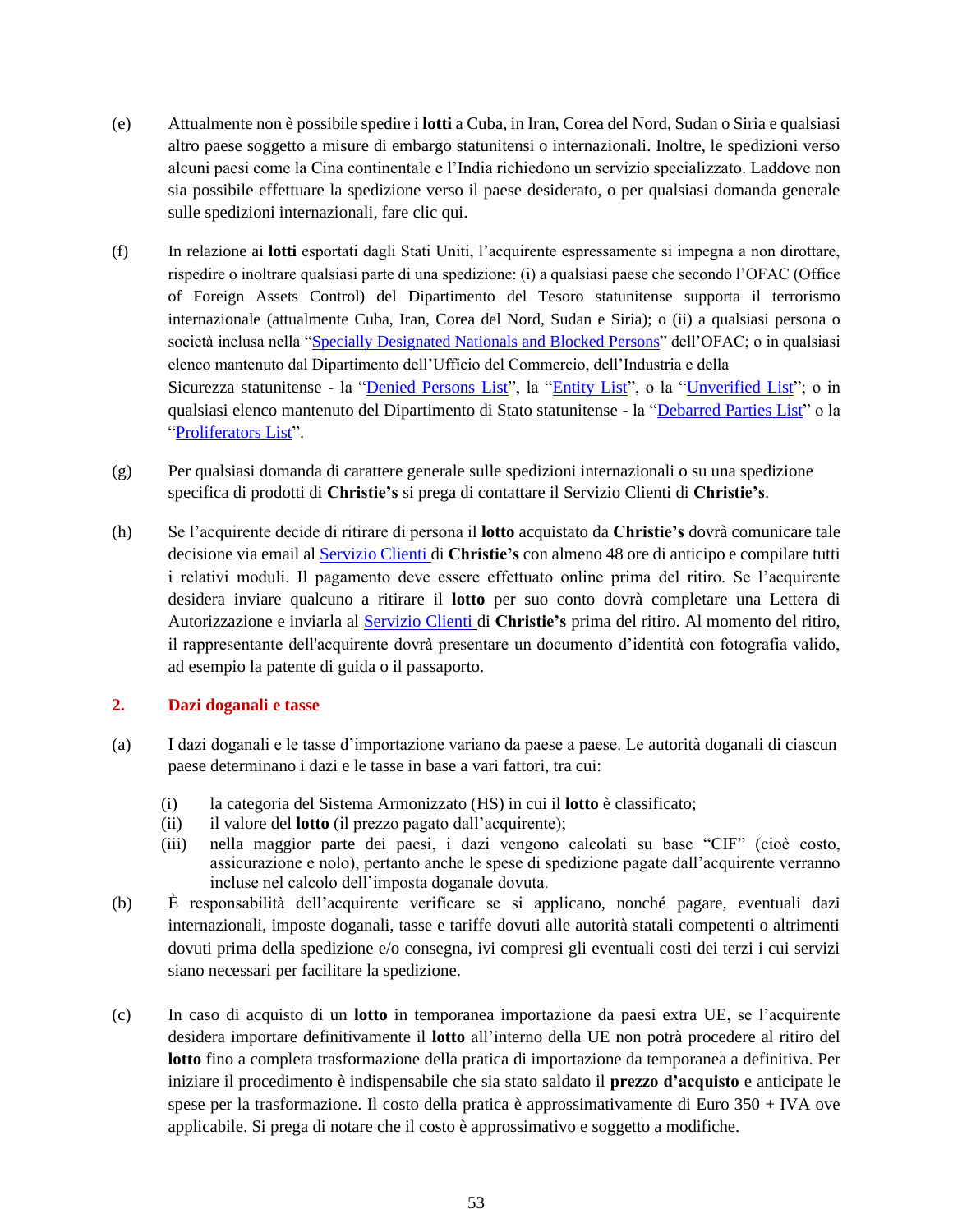(d) In caso di acquisto di un **lotto** in temporanea importazione da paesi extra UE, se l'acquirente desidera riesportare il **lotto** al di fuori della UE utlizzando il proprio spedizioniere, lo spedizioniere dovrà essere membro della rete ICEFAT e ARTIM per poter ritirare il **lotto**. Il costo della pratica includerà la movimentazione dal deposito esterno, l'operazione doganale di riesportazione e la garanzia sul documento di transito.

### **3. Tempi di consegna**

Se richiesto, i **lotti** acquistati saranno spediti mediante trasporto aereo internazionale. I tempi di consegna dipendono da una serie di variabili e potrebbero verificarsi ritardi dovuti agli impatti del maltempo sui trasporti aerei o ad ispezioni doganali. Né **Christie's**, né i suoi spedizionieri, sono responsabili per eventuali ritardi dei trasporti internazionali o delle pratiche di sdoganamento dovuti alle suddette circostanze. Nella maggior parte dei casi è possibile consegnare la spedizione direttamente all'acquirente, ma in alcune aree remote quest'ultimo potrebbe doverla ritirare dal più vicino punto di distribuzione di un nostro partner nominato.

### **4. Smarrimento o danneggiamento durante la spedizione**

- (a) Si raccomanda di controllare attentamente il **lotto** alla consegna e di controllare tempestivamente il contenuto del pacco/i al momento della ricezione. In caso di problemi si prega di contattare il Servizio Clienti di **Christie's**.
- (b) In alcune rare occasioni, malgrado le precauzioni prese durante il trasporto, è possibile che in una spedizione internazionale un pacco vada smarrito o il suo contenuto venga danneggiato. Se il pacco viene smarrito o subisce dei danneggiamenti durante il trasporto internazionale, il reclamo va presentato entro 14 giorni dalla data della consegna, o entro 14 giorni dalla data in cui l'acquirente ha ricevuto l'avviso di smarrimento. Per presentare reclamo è necessario contattare il Servizio Clienti di **Christie's**.

### **5. Limitazioni ad esportazioni e importazioni**

(a) Licenze o altri permessi di importazione/esportazione. I **lotti** venduti all'asta saranno soggetti alle leggi vigenti in materia di esportazione nel paese in cui si è tenuta l'asta, nonché ad eventuali restrizioni in materia di importazione previsti dalla legislazione di altri paesi. Molti paesi richiedono una dichiarazione di esportazione per i beni che da lì verranno esportati e/o una dichiarazione di importazione per i beni che entrano nel paese. Ottenere i permessi e/o le licenze necessarie può determinare costi aggiuntivi e conseguenti ritardi. Il costo approssimativo di (i) un Attestato di Libera Circolazione è di Euro 350 + IVA (**lotti** eseguiti da più di 70 anni), (ii) di un'Autocertificazione di Arte Contemporanea è di Euro 100 + IVA. Si prega di notare che il costo è approssimativo e soggetto a modifiche. Christie's offre il suddetto servizio per facilitare la clientela e non può ritenersi responsabile per eventuali errori, omissioni o ritardi nella presentazione della richiesta, né per un possibile diniego da parte del Ministero per i Beni e le Attività Culturali e per il Turismo. Le leggi locali potrebbero impedire l'importazione o la vendita di un **lotto** nel paese in cui viene importato. Salvo diversa pattuizione sottoscritta da **Christie's**, la necessità per l'acquirente di richiedere una licenza di importazione e/o esportazione o altro permesso e/o una licenza di spedizione può determinare dei ritardi nello svolgimento delle pratiche di spedizione e un costo aggiuntivo, inoltre non modifica l'obbligo dell'acquirente di effettuare il pagamento alla data di scadenza, né il diritto di **Christie's** di addebitare interessi o costi di deposito ai pagamenti in mora. Eventuali ritardi nel rilascio dei permessi o delle licenze necessari non giustificano la risoluzione di un contratto di compravendita o ritardi nel pagamento integrale del **lotto**, e **Christie's** non sarà tenuta a rimborsare all'acquirente gli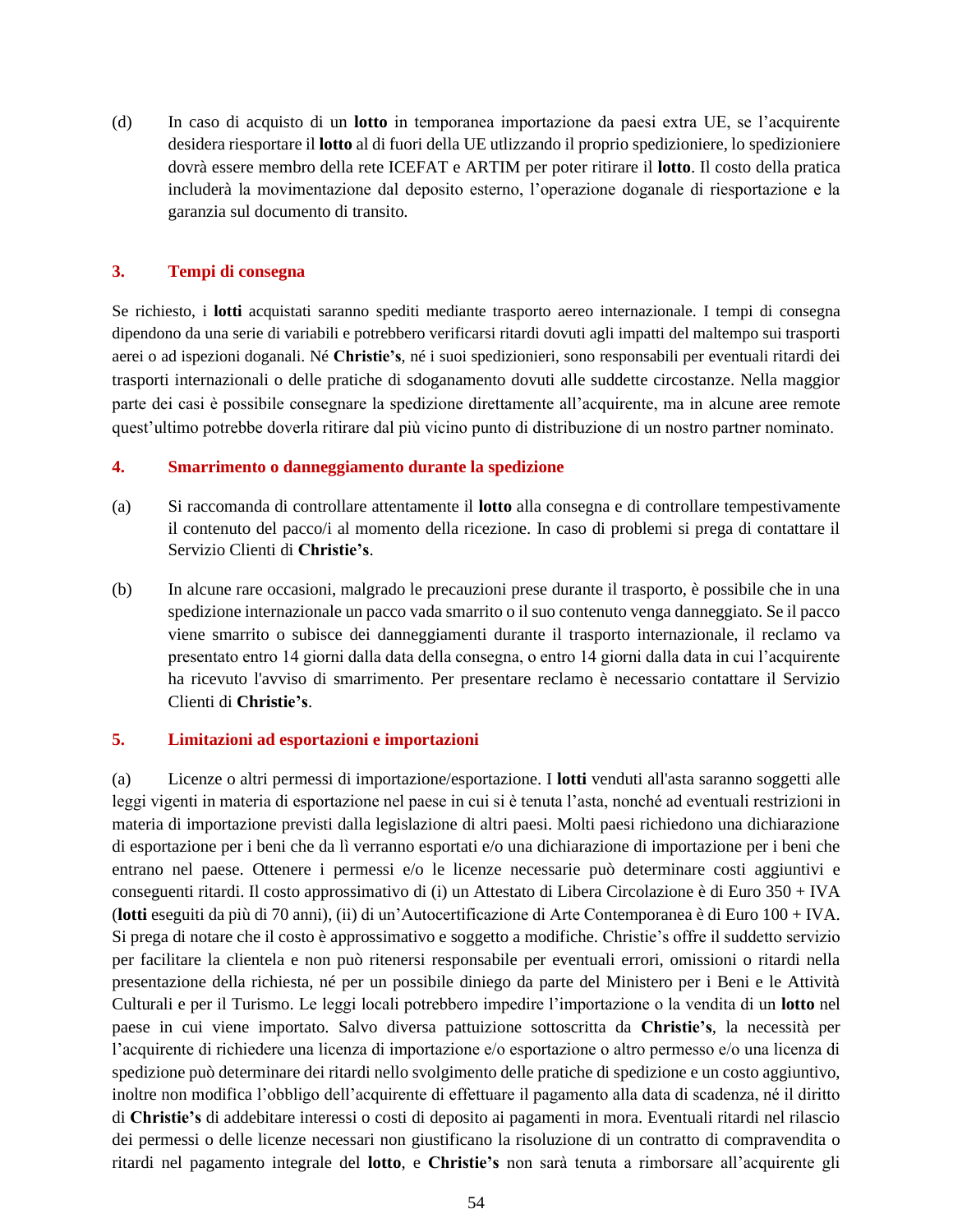interessi o le altre spese subite. Le leggi locali potrebbero vietare l'importazione o esportazione di alcuni beni e/o la rivendita di alcuni beni nel paese di importazione. È responsabilità esclusiva del potenziale acquirente controllare se sia consentito importare e/o trasportare i **lotti** al punto di consegna e tenere conto dei tempi più lunghi connessi alla richiesta e al rilascio dei permessi e/o licenze necessari. Eventuali restrizioni o ritardi connessi alle pratiche di spedizione non giustificano in alcun caso la risoluzione di un contratto di compravendita o ritardi nel pagamento integrale del **lotto**.

- (b) Si fa presente che è esclusiva responsabilità del potenziale acquirente informarsi e attenersi alle leggi e ai regolamenti in materia di importazione e/o esportazione prima di presentare qualsiasi offerta o di acquistare **lotti Buy-Now**. In caso di rifiuto o di ritardo nel rilascio di eventuali necessarie licenze, l'acquirente sarà tenuto a corrispondere comunque tutte le somme dovute a **Christie's** per il **lotto** acquistato. Dietro richiesta e pagamento del relativo corrispettivo, **Christie's**  potrà aiutare l'acquirente a svolgere le pratiche per l'ottenimento delle necessarie licenze senza peraltro assumere alcuna garanzia in ordine al rilascio delle stesse. Per ulteriori informazioni si prega di contattare il [Servizio Clienti](http://www.christies.com/about-us/contact/client-services/) di **Christie's**.
- (c) La responsabilità del pagamento delle tasse, tariffe o altre imposte statali relative all'esportazione o importazione del **lotto** ricade esclusivamente sull'acquirente. Laddove **Christie's** esporti o importi il **lotto** per conto dell'acquirente e abbia pagato le tasse, tariffe o altre imposte statali applicabili, l'acquirente si impegna a rimborsare a **Christie's** tali spese.
- (d) **Materiali derivati da specie protette.** I **lotti** contenenti materiali derivati da specie protette (indipendentemente dalla percentuale) saranno evidenziati nel **Catalogo** con il simbolo ~. Tali materiali includono, ad esempio: pelle di coccodrillo, alligatore e struzzo. Si invitano i potenziali acquirenti a informarsi, prima di partecipare all'asta o acquistare un **lotto Buy-Now**, presso il paese di destinazione circa le leggi che regolano le importazioni di tali materiali. In numerosi paesi è vietato importare beni contenenti tali materiali, mentre in altri è obbligatorio ottenere una licenza dagli enti normativi del paese di esportazione, nonché di quello di importazione. In alcuni casi, il **lotto** può essere spedito solo se munito di un parere scientifico indipendente a conferma della specie e/o dell'età, che dovrà essere procurato a cura e spese dell'acquirente. Se il **lotto** non dovesse essere esportato, importato o dovesse essere sequestrato per qualsiasi motivo, **Christie's** non sarà tenuta a risolvere la compravendita, né a risarcire alcunché o a restituire il **prezzo d'acquisto**. È responsabilità dell'acquirente verificare e rispettare le leggi e i regolamenti vigenti in materia di esportazione e/o importazione di beni contenenti i sopraindicati materiali protetti e/o regolamentati.
- (e) **Lotti di origine iraniana.** Alcuni paesi vietano o limitano l'acquisto e/o l'importazione di "lavori di artigianato" di origine iraniana (opere che non sono di un artista riconosciuto e/o che hanno una funzione pratica, ad esempio: tappeti, ciotole, brocche, mattonelle, scatole ornamentali). A titolo esemplificativo, gli Stati Uniti vietano l'importazione di questi beni nonché il loro acquisto da parte di soggetti statunitensi (ovunque si trovino). Altri paesi consentono l'importazione di questo tipo di beni solo in determinate circostanze. A beneficio degli acquirenti, **Christie's**indica, sotto il titolo del **lotto**, se proviene dall'Iran (Persia). Prima di fare un'offerta, il potenziale acquirente è tenuto a verificare ed assicurarsi che l'eventuale importazione di un **lotto** non violi le sanzioni o gli embarghi commerciali eventualmente applicabili.
- (f) **Oro.** Non tutti i paesi considerano "oro" l'oro a meno di 18 carati, e potrebbero negarne l'importazione a tale titolo.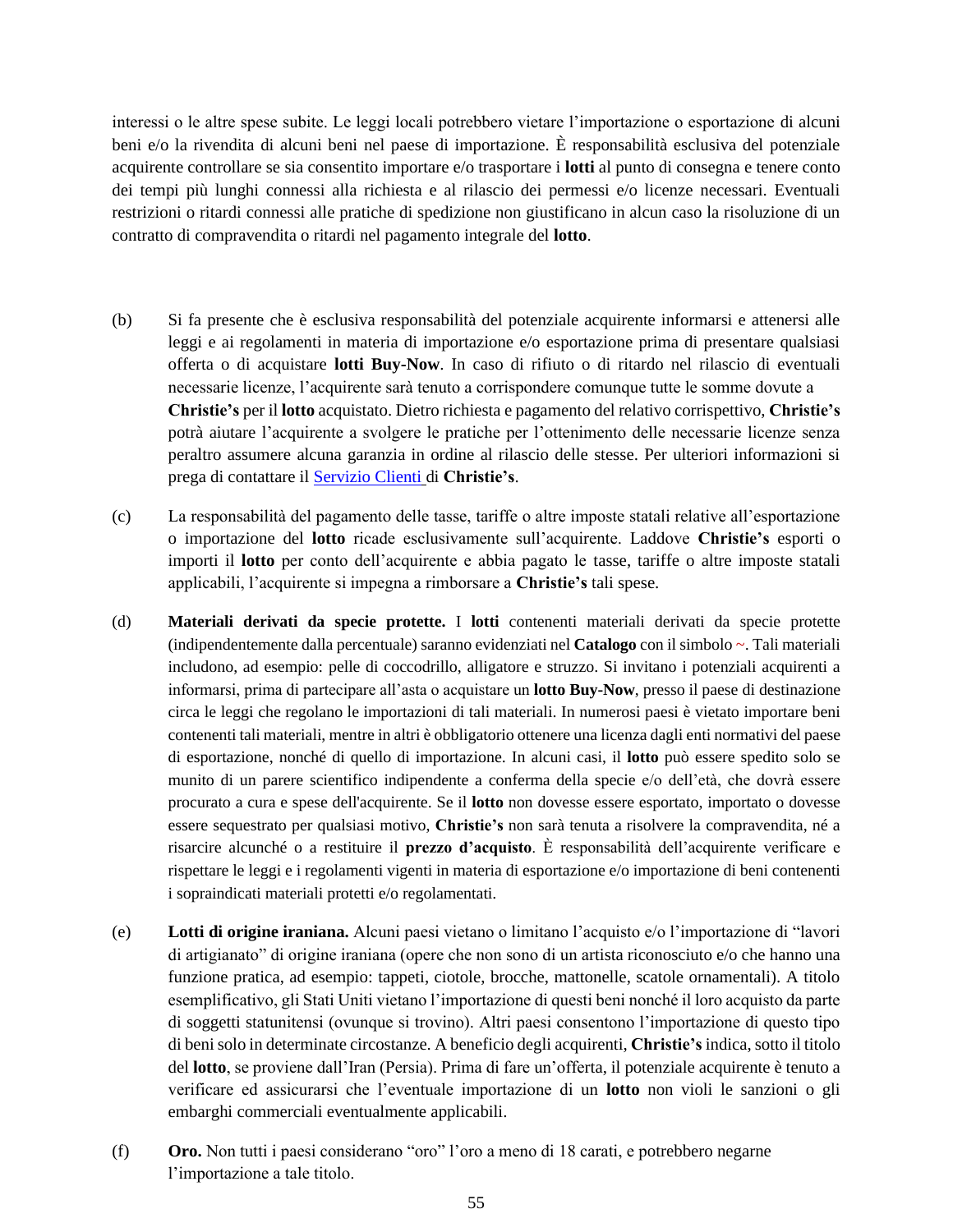- (g) **Gioielleria di fattura anteriore a 50 anni.** In base alle leggi vigenti, la gioielleria di fattura anteriore a 50 anni con un valore pari o superiore a 34.300 euro può essere soggetta all'obbligo della licenza di esportazione, che **Christie's** può richiedere per conto dell'acquirente dietro richiesta dello stesso nel corso della procedura di check-out online. La procedura di esportazione della gioielleria può richiedere fino a 8 settimane. L'ottenimento della licenza può determinare costi aggiuntivi e conseguenti ritardi nella spedizione all'acquirente.
- (h) **Orologi da polso.** Molti degli orologi da polso offerti in vendita nel **Catalogo** sono raffigurati con cinturini realizzati in pelle di specie protette, ad esempio alligatore o coccodrillo. Questi **lotti** sono contrassegnati dal simbolo ψ nel **Catalogo**. I cinturini realizzati in pelle di specie protette sono inclusi solo a scopo illustrativo e non sono in vendita. **Christie's** rimuoverà e tratterrà il cinturino prima della spedizione dalla sede dell'asta. Presso alcune sedi d'asta **Christie's** potrà, a sua discrezione, mettere il cinturino realizzato in pelle di specie protette gratuitamente a disposizione dell'acquirente del **lotto** se questo viene ritirato di persona dalla sede dell'asta entro un (1) anno dalla data della vendita. Si prega di consultare il reparto preposto per informazioni dettagliate su un particolare **lotto**.
- (i) **Borsette.** Il termine "parti metalliche" ("hardware" ) utilizzato in una **vendita online-only** si riferisce alle parti metalliche della borsetta, ad esempio il fermaglio di chiusura, i piedini protettivi sulla parte inferiore, lucchetti e chiavi e/o bretelle, con rivestimento colorato (ad es. oro, argento o palladio). I termini "parti metalliche in oro, argento o palladio" ("Gold Hardware", "Silver Hardware", "Palladium Hardware") ecc. si riferiscono al tono o colore delle parti metalliche e non al materiale effettivamente utilizzato. Se la borsetta contiene parti in metallo solido, questa informazione sarà riportata nel **Catalogo**.
- (j) Si fa presene che i **lotti** sono contrassegnati con un simbolo per comodità dell'acquirente, ma **Christie's** non si assume alcuna responsabilità per eventuali errori o per l'omissione dei simboli in riferimento ai **lotti**.

# **H. ALTRI TERMINI IMPORTANTI**

### **1. Diritti di legge dell'acquirente**

### (a) **Diritto di risolvere la compravendita di un lotto**.

- (i) Se l'acquirente è un consumatore ai sensi della Direttiva UE sui diritti dei consumatori e del Decreto legislativo 6 settembre 2005 n. 206 (**Codice del Consumo**) con residenza abituale in un paese dell'Unione europea e il **venditore** non è un consumatore (come definito nel **Catalogo**), l'acquirente ha il diritto di recedere dal contratto di compravendita di un **lotto**  senza fornire alcuna giustificazione. Se non è espressamente indicato che il **venditore** del **lotto** è un consumatore, ciò significa che immediatamente prima della vendita il proprietario è **Christie's**.
- (ii) Il periodo di recesso scade 14 giorni solari dalla data in cui l'acquirente, o un terzo (diverso dal vettore indicato dall'acquirente) ha acquisito il possesso fisico del **lotto**.
- (iii) Per esercitare il diritto di recesso l'acquirente deve comunicare a **Christie's**, che offre in vendita il **lotto** in qualità di agente del **venditore** o di proprietaria del **lotto**, la decisione di recedere dal contratto mediante una dichiarazione ufficiale (ad es. una lettera inviata per posta, via fax o email). L'acquirente può, senza tuttavia essere tenuto a tanto, utilizzare a tale scopo i moduli di recesso riportati al successivo paragrafo (d). Per soddisfare la scadenza di recesso è sufficiente che l'acquirente invii la comunicazione relativa all'esercizio del diritto di recesso prima della scadenza del relativo termine.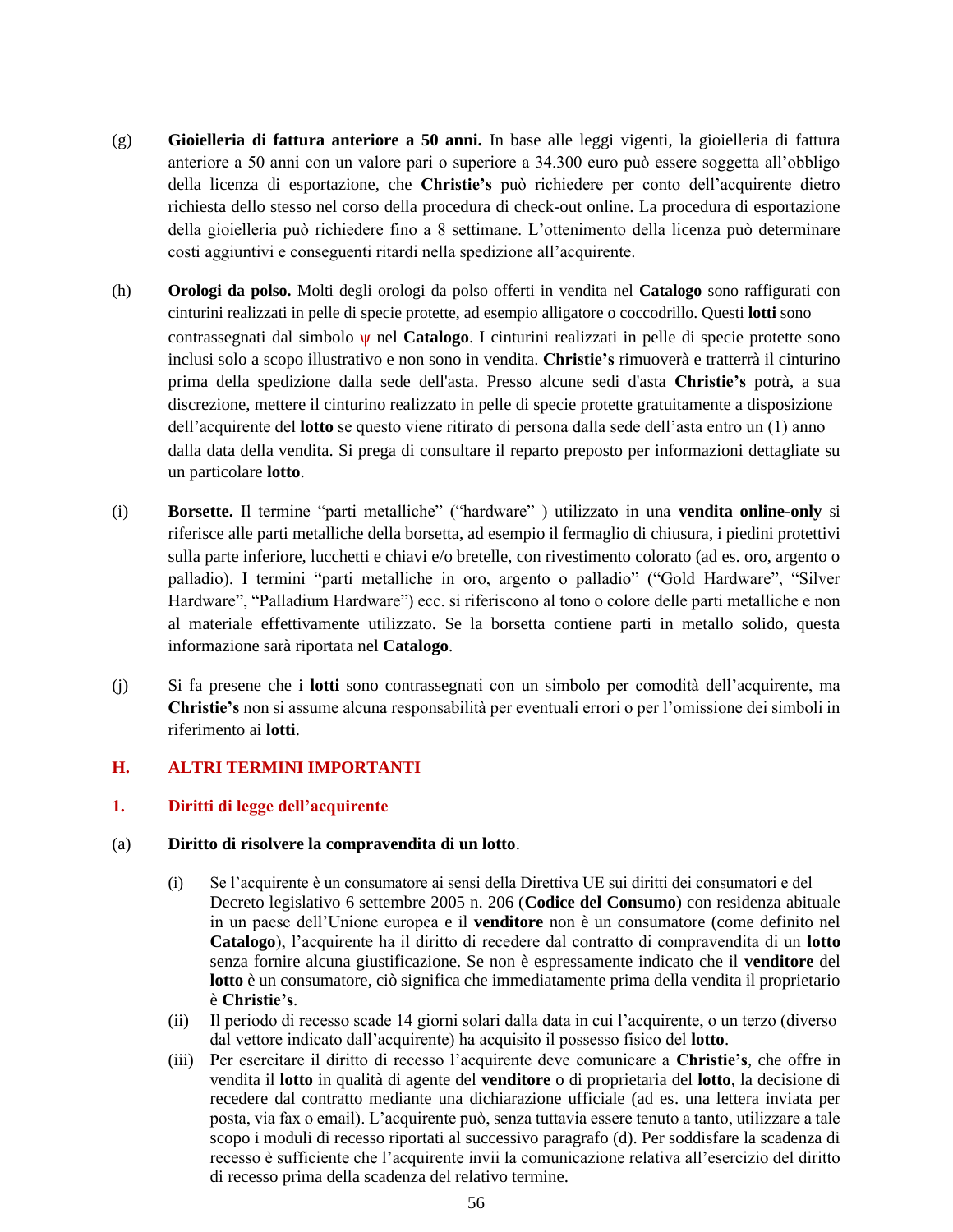#### (b) **Conseguenze del recesso**

- (i) Se l'acquirente recede dal contratto, **Christie's** gli rimborserà tutti i pagamenti che ha ricevuto dallo stesso, compreso il costo della consegna, ma non risarcirà i costi aggiuntivi connessi alla scelta di un metodo di consegna diverso da quello più economico (consegna standard) offerto da **Christie's**; o i dazi d'importazione eventualmente anticipati da **Christie's** per la restituzione del **lotto**.
- (ii) **Christie's** si riserva il diritto di detrarre dal rimborso dovuto un importo corrispondente alla perdita di valore dei **lotti** restituiti, qualora tale perdita sia dovuta a maneggiamenti non indispensabili da parte dell'acquirente.
- (iii) **Christie's** provvederà a rimborsare l'acquirente senza indebito indugio, entro e non oltre: (aa) 14 giorni solari dalla data in cui ha preso consegna dei **lotti** restituiti dall'acquirente; o (bb) (se anteriore) 14 giorni solari dalla data in cui l'acquirente ha fornito prova della restituzione del **lotto**.
- (iv) Il rimborso sarà effettuato sullo stesso mezzo di pagamento utilizzato dall'acquirente per la transazione originale, salvo diversa pattuizione espressa tra le parti; in ogni caso all'acquirente non verranno addebitati costi aggiuntivi in relazione al rimborso. **Christie's** si riserva il diritto di trattenere il rimborso sino a quando non abbia ricevuto la restituzione del **lotto** o l'acquirente non abbia fornito prova della spedizione del **lotto**, a seconda di quale data cada per prima.
- (v) L'acquirente è tenuto a inviare o restituire il **lotto** a **Christie's** presso l'indirizzo da essa indicato a tale scopo senza indebito indugio e, in ogni caso, entro e non oltre 14 giorni solari dal giorno successivo a quello in cui l'acquirente ha comunicato a **Christie's** il recesso dalle presenti **Condizioni di Vendita**. Il suddetto termine si considera soddisfatto se l'acquirente invia il **lotto**  entro la scadenza del termine di 14 giorni solari. Le spese dirette di restituzione del **lotto** saranno a carico dell'acquirente. Se **Christie's** ha organizzato la consegna del **lotto**, si presume che le spese di restituzione del **lotto** utilizzando lo stesso mezzo di spedizione saranno simili a quelle di consegna, tuttavia, a causa delle numerose variabili connesse al nostro modello di business globale e dei mezzi utilizzabili per la restituzione, non è possibile fornire una stima accurata. L'acquirente è esclusivamente responsabile della perdita di valore del **lotto**, dovuta a maneggiamenti non necessari per determinarne la natura, le caratteristiche e il funzionamento.

#### (c) **Diritto di recesso dal contratto di prestazione di servizi.**

- (i) Se l'acquirente è un **consumatore** con residenza abituale nell'Unione europea ha diritto a recedere dal contratto di prestazione di servizi con **Christie's** in relazione all'acquisto di un **lotto**, ma non dal contratto di compravendita del **lotto** stesso se lo ha acquistato da un consumatore. Tali servizi consistono in: l'opportunità di partecipare alla **vendita online-only**; di ricevere la presentazione di **lotti** che potrebbero essere di interesse dell'acquirente; e di visualizzare immagini e altre informazioni relative ai **lotti**; nonché il servizio di consegna per i **lotti** eventualmente acquistati da consegnare.
- (ii) L'acquirente ha il diritto di recedere dal contratto di prestazione di servizi entro 14 giorni solari senza fornire alcuna giustificazione.
- (iii) Il termine di recesso scade 14 giorni solari dopo la stipula del contratto.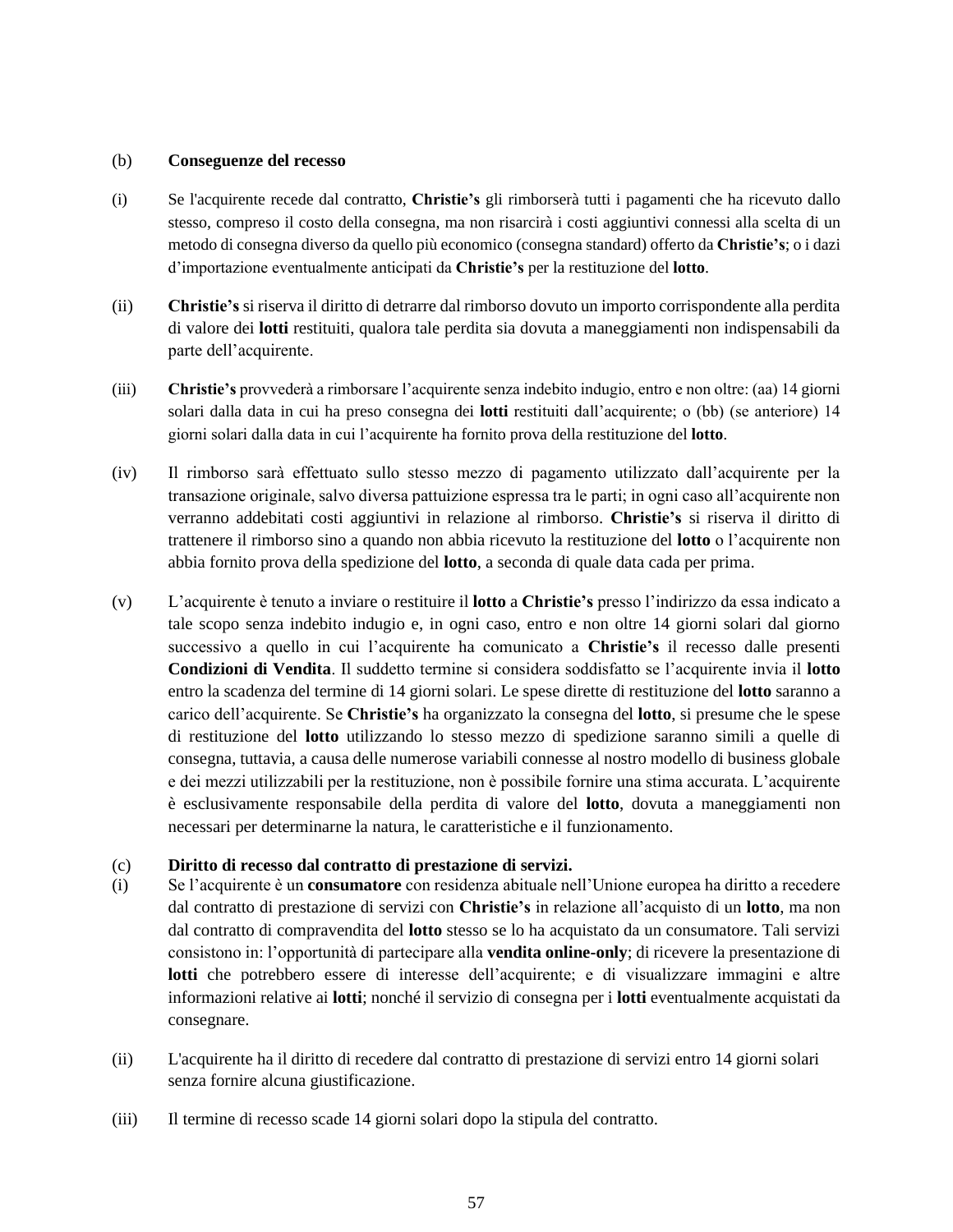- (iv) Per esercitare il diritto di recesso l'acquirente deve comunicare alla società del Gruppo **Christie's** indicata nel **Catalogo** che ha offerto in vendita il **lotto** in qualità di agente del **venditore** o di proprietaria del **lotto**, la decisione di recedere dal contratto di prestazione di servizi mediante dichiarazione ufficiale (ad es. una lettera inviata per posta, via fax o email). L'acquirente può, senza tuttavia essere tenuto a tanto, utilizzare a tale scopo il modulo di recesso riportato al successivo paragrafo (e). Per soddisfare la scadenza di recesso è sufficiente che l'acquirente invii la comunicazione relativa all'esercizio del diritto di recesso prima della scadenza del relativo termine.
- (v) L'acquirente chiede a **Christie's** di iniziare immediatamente la prestazione dei suoi servizi (compresa la consegna) durante il periodo di recesso sopra descritto. In caso di recesso dell'acquirente da questo contratto, **Christie's** provvederà a rimborsargli tutti i pagamenti da esso ricevuti in relazione al servizio. Tuttavia, dato che l'acquirente ha chiesto a **Christie's** di iniziare la prestazione dei servizi durante il periodo di recesso, lo stesso sarà tenuto a versare a **Christie's** un importo proporzionale alla parte dei servizi già prestati sino al momento in cui l'acquirente ha comunicato il recesso da questo contratto, rispetto alla totalità dei servizi previsti dal contratto stesso.

### (d) **Modulo di recesso – Acquisto del lotto**

A: Christie's (International) SA Filiale Italiana, Via Clerici 5, Milano 20121, Italia Il sottoscritto/i [\*] notifica/no con la presente il recesso dal contratto di compravendita relativo ai seguenti beni [\*], Ordine emessoil [\*]/ricevuto il [\*], Nome del consumatore/i, Indirizzo del consumatore/i, Firma del consumatore/i (solo se il modulo è presentato in forma cartacea), Data [\*] Cancellare a seconda del caso

### (e) **Modulo di recesso – Prestazione di servizi**

A: Christie's (inserire il nome della società del Gruppo Christie's specificata nel Catalogo che offre in vendita il lotto e i cui estremi contrattuali sono riportati nel Catalogo (questi dati saranno inviati all'acquirente via email dopo la compravendita e/o assieme alla consegna del lotto): Il/I sottoscritto/i [\*] notifica/no con la presente il recesso dal contratto di prestazione dei seguenti servizi [\*], Ordine emesso il [\*]/ricevuto il [\*], Nome del consumatore/i, Indirizzo del consumatore/i, Firma del consumatore/i (solo se il presente modulo è presentato in forma cartacea), Data [\*] Cancellare a seconda del caso

### **2. Responsabilità di Christie's**

(a) **Christie's** non rilascia alcuna garanzia in relazione ad eventuali dichiarazioni effettuate o informazioni fornite su qualsiasi **lotto** dalla stessa o da suoi rappresentanti o dipendenti, salvo quelle riportate nella **garanzia di autenticità** e, nella misura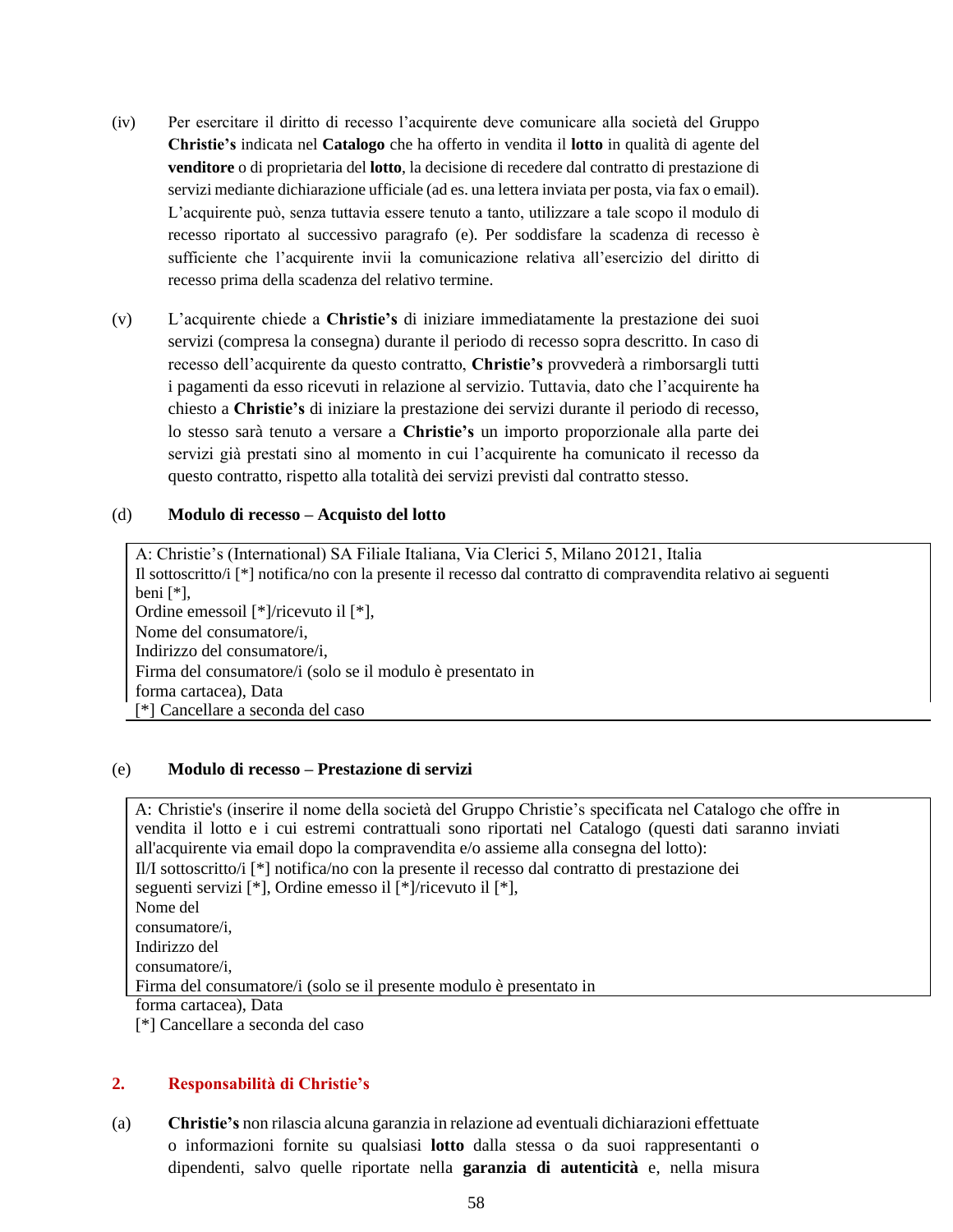consentita dalle leggi, sono escluse tutte le **garanzie** e gli altri termini che ai sensi di legge potrebbero essere aggiunti alle presenti

**Condizioni di Vendita**. Le **garanzie** del **venditore** di cui al paragrafo E1 o relative a qualsiasi termine implicito dei contratti ai sensi di legge sono responsabilità esclusiva del **venditore** e **Christie's** non si assume alcuna responsabilità nei confronti dell'acquirente in relazione a tali **garanzie**. La presente esclusione non pregiudica i diritti di legge dell'acquirente in qualità di consumatore, né tantomeno i suoi diritti ai sensi delle garanzie rilasciate ai paragrafi E1 ed E2.

## (b) **Christie's**:

- (b) non è responsabile nei confronti dell'acquirente ad alcun titolo e per alcun motivo (né per violazione delle presenti **Condizioni di Vendita** o altra questione relativa all'acquisto di o all'offerta fatta per un **lotto**) salvo che per dolo o falsa dichiarazione dolosa di **Christie's** o per cause diverse da quelle espressamente previste nelle presenti **Condizioni di Vendita**;
- (c) non fornisce dichiarazioni o garanzie e non si assume responsabilità di alcun tipo in merito alla commerciabilità, idoneità ad uno scopo particolare, descrizione, dimensioni, qualità, condizioni, attribuzione, autenticità, rarità, importanza, provenienza, mostre ed esposizioni precedenti, letteratura, o rilevanza storica di un **lotto**, salvo quelle riportate nel **Catalogo** e nei **condition** report. Salvo quanto previsto da norme imperative, le garanzie, di qualsiasi tipo, sono escluse da questo paragrafo.
- (c) In particolare, si prega di prendere atto che i servizi correlati alle offerte telefoniche o scritte (Absentee Bid) (descritti al paragrafo C4), oltre alle informazioni sulle condizioni di un **lotto** e al convertitore di valuta sono forniti gratuitamente da **Christie's**, che non risponderà in alcun caso nei confronti del cliente per ogni eventuale errore (umano e non), omissione o guasto e/o malfunzionamento.
- (d) **Christie's** è responsabile unicamente nei confronti dell'acquirente.
- (e) Se, nonostante quanto esposto nei precedenti paragrafi E3 da (a) a (d), **Christie's** dovesse essere ritenuta responsabile per qualsiasi motivo ed a qualsiasi titolo, sarà tenuta unicamente a restituire il **prezzo di acquisto** corrisposto dall'acquirente e null'altro sarà tenuta a corrispondere e/o a risarcire ad alcun titolo. **Christie's** non sarà responsabile nei confronti dell'acquirente per danno emergente, lucro cessante, perdite di chance o interessi o per **altri danni**.

### **3. Eventi esterni al controllo di Christie's o del venditore**

Né **Christie's**, né l'acquirente o il **venditore** sono responsabili di eventuali inadempimenti degli obblighi di **Christie's**, dell'acquirente o del **venditore** ai sensi delle presenti **Condizioni di Vendita** o del **Catalogo** dovuti a circostanze esterne al ragionevole controllo di **Christie's**, dell'acquirente o del **venditore**. Queste comprendono, solo a titolo d'esempio, scioperi, serrate, incendi, allagamenti, catastrofi naturali, guerre, conflitti armati, attentati terroristici e contaminazione da sostanze nucleari o chimiche.

### **4. Recesso/annullamento/risoluzione**

Oltre a quanto previsto nelle presenti **Condizioni di Vendita**, **Christie's** ha la facoltà di recedere unilateralmente e/o annullare e/o risolvere la compravendita di un **lotto** se (i) una delle garanzie dell'acquirente al paragrafo E3 si rivela non corrispondente al vero; (ii) in presenza di ragionevoli dubbi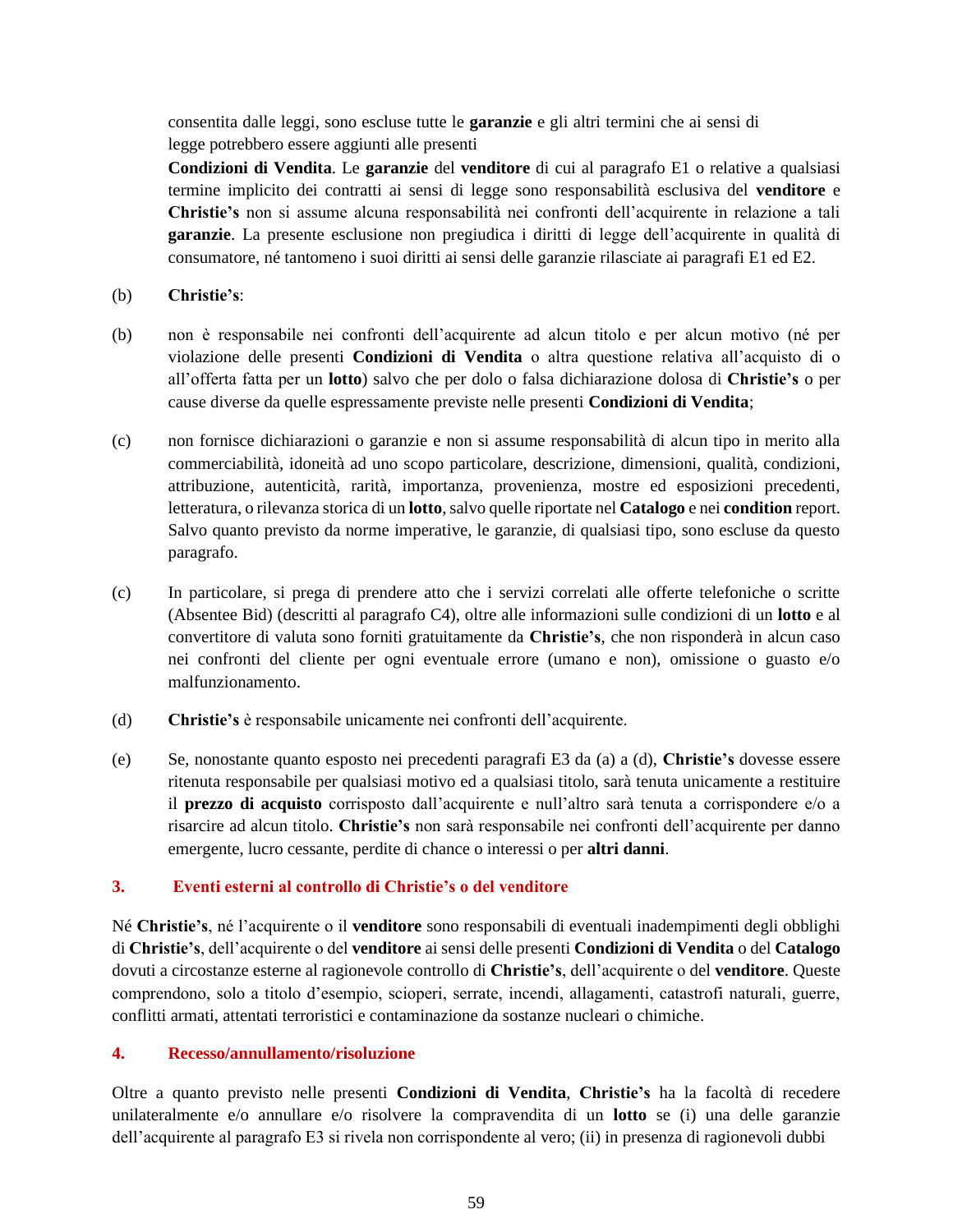sulla legalità della transazione o (iii) ragionevolmente ritenga che da tale compravendita possano derivare responsabilità di **Christie's** o del **venditore** nei confronti di terzi ovvero conseguenze comunque pregiudizievoli per **Christie's** e/o per la sua immagine. **Christie's** si impegna a informare l'acquirente il più presto possibile.

# **5. Diritto d'autore**

Il diritto d'autore sulle immagini e illustrazioni, nonché il materiale scritto, fornito e prodotto da **Christie's** relativamente a un **lotto** (incluso il contenuto del **Catalogo**) è di proprietà di **Christie's** e non potrà essere utilizzato dall'acquirente né da altri senza il previo consenso scritto di **Christie's**. **Christie's** non rilascia alcuna garanzia in merito all'acquisto, in capo all'acquirente di un **lotto**, anche del relativo diritto d'autore o altro diritto di riproduzione.

# **6. Applicazione delle Condizioni di Vendita**

Qualora un tribunale stabilisca che una qualsiasi parte delle presenti **Condizioni di Vendita** non è valida, è illecita o è impossibile da applicare, tale parte del contratto si considererà eliminata e il resto del contratto rimarrà valido senza variazioni.

# **7. Trasferimento dei diritti e responsabilità dell'acquirente**

Non è consentito cedere in garanzia il contratto o trasferire i relativi diritti e obbligazioni ai sensi delle presenti **Condizioni di Vendita** senza il consenso scritto di **Christie's**. Le presenti **Condizioni di Vendita** sono vincolanti anche per gli eredi e i successori a titolo particolare dell'acquirente.

# **8. Traduzioni**

Qualora le presenti **Condizioni di Vendita** siano tradotte in un'altra lingua, in ipotesi di contestazioni, vertenze o dispute prevarrà la presente versione originale.

# **9. Informazioni personali, privacy e protezione dei dati**

- (a) **Christie's** conserverà e tratterà i dati e le informazioni personali della clientela e avrà la facoltà di trasferirli ad un'altra società del Gruppo **Christie's** per gli usi e secondo le modalità descritte nelle linee guida in materia di privacy, consultabili alla pagina http://www.christies.com/aboutus/contact/privacy/.
- (b) Al fine di consegnare ai clienti di tutto il mondo i **lotti** acquistati, **Christie's** fornisce ai propri spedizionieri alcuni dati personali dei clienti come ad esempio il nome, l'indirizzo di consegna, il numero di telefono, il prodotto/i acquistato/i da **Christie's**, il prezzo pagato per il **lotto**/i e il peso e le dimensioni del pacco. Gli spedizionieri di **Christie's** tratteranno tali dati con il massimo riserbo e li utilizzeranno solo per fornire il servizi di consegna internazionale e i servizi di sdoganamento richiesti dall'acquirente ai fini della consegna. Informazioni sui pacchi inviati agli acquirenti saranno fornite alle autorità preposte a fini dei controlli relativi a esportazione, importazione, dazi doganali, imposte e sicurezza. Tali informazioni possono comprendere il nome, l'indirizzo di consegna, la descrizione delle merci, il relativo valore, il numero di unità e il peso del pacco. Queste informazioni sono obbligatorie ai sensi delle leggi e dei regolamenti applicabili nei paesi verso o da cui sono spediti i pacchi. I nostri spedizionieri sono vincolati a rispettare le norme sulla gestione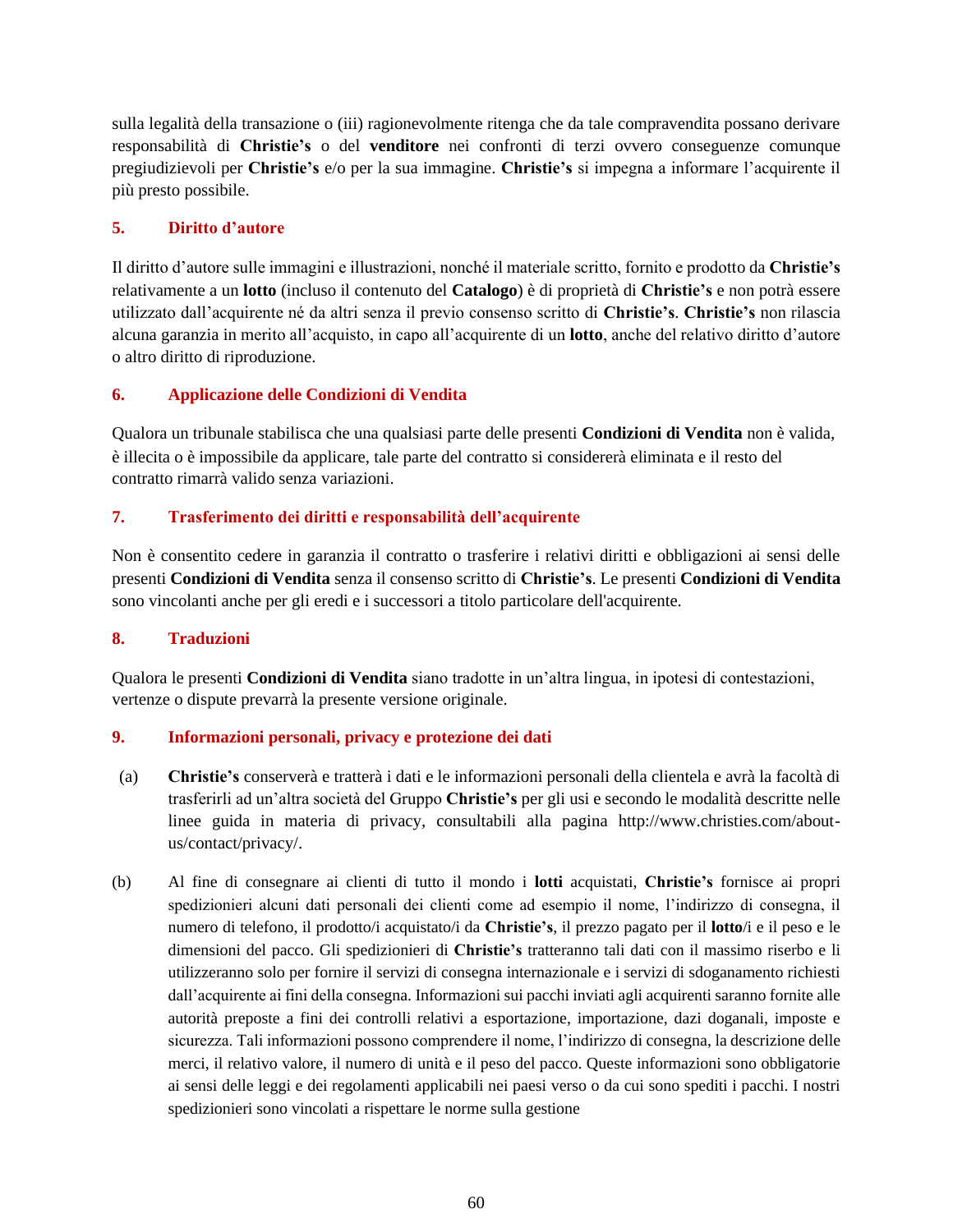responsabile dei dati, le leggi applicabili in materia di protezione dei dati e seguono le prassi del settore per proteggere la sicurezza dei dati dei clienti, che possono essere conservati e trattati in Italia, nel Regno Unito, negli Stati Uniti e in altri paesi.

- (c) I dati sulle carte e altri mezzi di pagamento sono raccolti e trattati direttamente da un fornitore di servizi terzo (il "**Fornitore di Servizi di Pagamento**") e non da **Christie's**, la quale si limita a trasmettergli le seguenti informazioni, necessarie per l'elaborazione del pagamento: (i) nome; (ii) indirizzo di fatturazione; e (iii) importo della transazione. Il Fornitore dei Servizi di Pagamento può effettuare dei controlli antifrode sia prima dell'elaborazione di un pagamento che nel contesto della procedura di pagamento. Le informazioni relative al pagamento trasmesse al Fornitore di Servizi di Pagamento sono trattate su server sicuri conformi alle norme PCI. Le informazioni trasmesse e utilizzate per l'elaborazione dei pagamenti sono:
	- Nome ed estremi di contatto, tra cui indirizzo di spedizione e fatturazione
	- Dati della carta di credito o debito
	- Valore totale della transazione
	- Indirizzo IP dell'acquirente utilizzato per il check-out
- (d) **Christie's** non ha accesso e non conserva i dati delle carte di credito o altre informazioni di pagamento.

## **10. Rinuncia**

L'eventuale mancato esercizio, il ritardo nell'esercizio o l'esercizio parziale di qualsiasi diritto o rimedio previsti nelle presenti **Condizioni di Vendita** non costituisce rinuncia e non limita o impedisce il loro successivo ed eventuale esercizio. Lo stesso vale anche ove, fra i vari diritti o rimedi previsti, ne venga esercitato uno soltanto.

# **11. Legge applicabile e foro competente**

I diritti e gli obblighi delle parti ai sensi delle presenti **Condizioni di Vendita** e qualsiasi altra questione relativa a quanto precede saranno disciplinati ed interpretati ai sensi della legge italiana. Con la presentazione di un'offerta in asta, il partecipante: (i) accetta automaticamente le presenti **Condizioni di Vendita**, e (ii) accetta, a beneficio di **Christie's**, la competenza esclusiva del foro di Milano; fermo restando che **Christie's** avrà il diritto di intentare un'azione contro il partecipante nei tribunali di qualsiasi altro foro.

Se l'acquirente è un consumatore ai sensi della Direttiva UE sui diritti dei consumatori con residenza abituale nell'Unione europea e il **venditore** (individuato nel **Catalogo**) non è un consumatore, informeremo l'acquirente ai sensi dell'art. 14 del Regolamento (UE) n. 524/2013 (Regolamento sull'ODR per i consumatori) in merito ai suoi diritti in materia di risoluzione extragiudiziale delle controversie. Per informazioni dettagliate consultare il suddetto Regolamento alla pagina http://ec.europa.eu/consumers/odr.

\*\*\*

Ai sensi dell'art. 1341 cc, l'acquirente dichiara di aver letto e compreso il contenuto delle seguenti clausole: Sezione A art. 3 (a) and (b) (condizioni del **lotto**); Sezione A art. 7 (c) (limitazione della **garanzia di**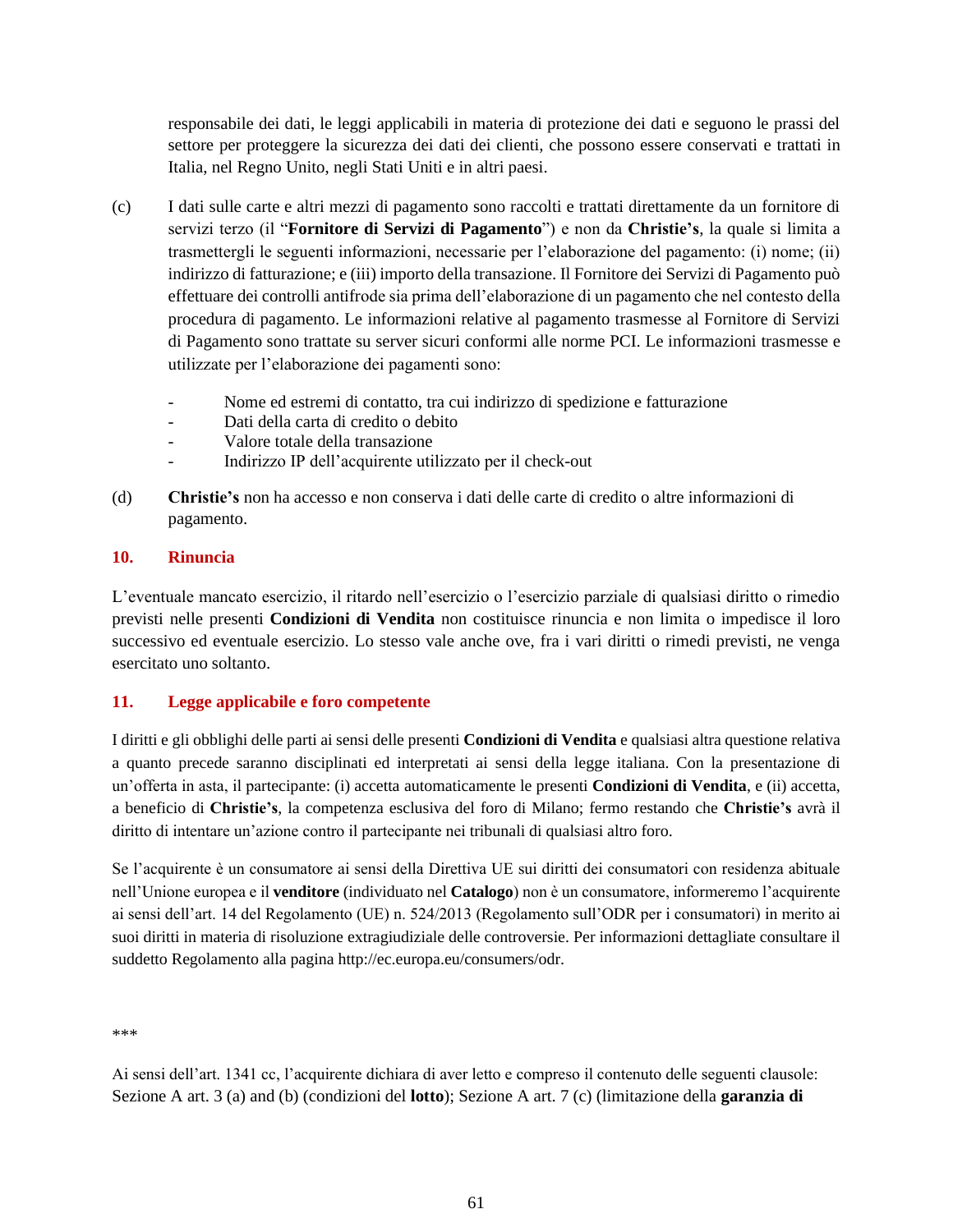**autenticità**); Sezione C art. 8 (ritiro di **lotti**); Sezione E art. 1 (b) (limitazione della responsabilità relativa al **prezzo d'acquisto**); Sezione E art. 2 (c) (limitazione della responsabilità relativa alla **garanzia di autenticità**); Sezione E art. 3 (a) e (c) (esclusione di garanzie aggiuntive); Sezione G art. 5 (a) (diritto di addebitare interessi o spese di deposito in caso di mora di pagamento); Sezione H art. 2 (b) (ii) e (e) (responsabilità di **Christie's**) e Sezione H art. 11 (b) (clausola giurisdizionale) delle **Condizioni di Vendita** e le accetta incondizionatamente.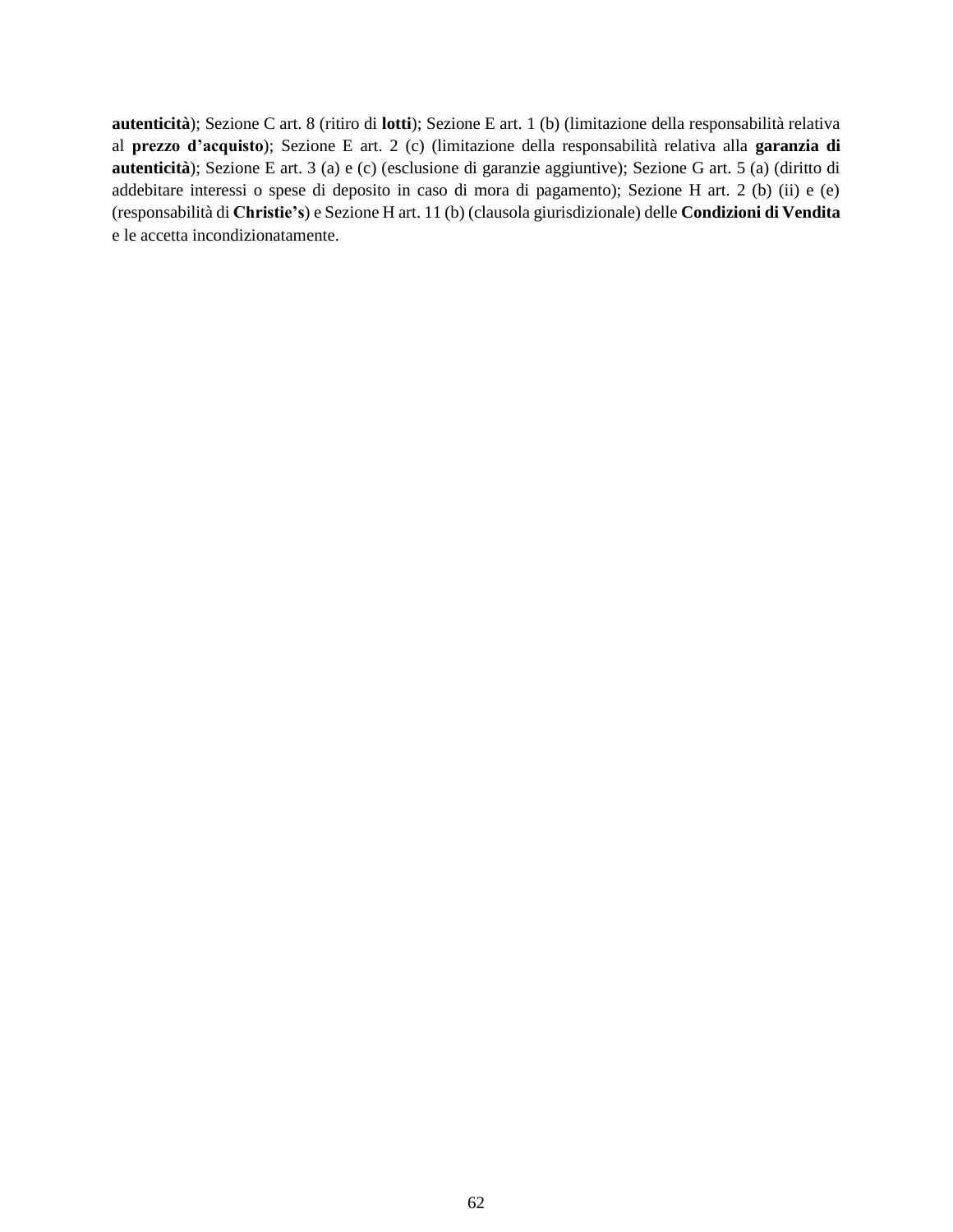### **I. GLOSSARIO**

**banditore**: il singolo banditore e/o **Christie's**.

**autentico**: un esemplare originale, e non una copia o un falso di:

- (i) un'opera di un particolare artista, autore o produttore, se descritta nel Titolo come opera di tale artista, autore o produttore;
- (ii) un'opera creata in un particolare periodo o nell'ambito di una particolare cultura, se descritta nel Titolo (non Qualificato) come opera creata durante tale periodo o nell'ambito di tale cultura;
- (iii) un'opera di origine o provenienza particolare, se descritta nel Titolo come opera di tale origine o provenienza; o
- (iv) in relazione a gemme, un'opera realizzata in un determinato materiale, se descritta nel Titolo come opera realizzata in tale materiale.

**garanzia di autenticità**: la garanzia rilasciata da **Christie's** attestante l'autenticità di un **lotto**, come descritto alla sezione E2 delle presenti **Condizioni di Vendita**.

**Utente autorizzato**: una persona autorizzata ad eseguire transazioni per conto di una società che ha registrato un conto operativo.

**Buy-Now**: una funzionalità che consente di acquistare un **lotto** durante un'asta o entro una determinata scadenza, o di acquistare un **lotto** non offerto in vendita in un'asta, in ogni caso a un prezzo fisso.

**prezzo Buy-Now**: il prezzo fisso al quale un **lotto** è offerto in vendita con la funzione **Buy-Now**.

**commissione dell'acquirente**: la percentuale dovuta dall'acquirente a **Christie's** in aggiunta al **prezzo di aggiudicazione**.

**Christie's**: Christie's (International) SA Filiale Italiana, che offre in vendita il **lotto** in qualità di agente del **venditore** o proprietaria del **lotto**.

**Gruppo Christie's**: **Christie's** International Plc, le sue controllate e le altre società del gruppo aziendale.

**condizione**: la condizione fisica di un **lotto**.

**Condizioni di Vendita**: le **Condizioni di Vendita** sopra riportate; Informazioni Importanti, la Spiegazione dei Criteri di Catalogazione; la spiegazione dei simboli utilizzati nel **Catalogo**; e la spiegazione dell'applicazione dell'IVA o di altre tasse simili.

**consumatore**: una persona che agisce per scopi interamente o quasi interamente esterni alla sua occupazione, professione o arte. Tale persona può essere descritta in vari modi nel **Catalogo**, ad esempio: "collezione privata" o "distinto signore" o "stimato collezionista" o qualsiasi altra descrizione di natura simile.

**data di scadenza del pagamento**: ha il significato precisato al paragrafo F1(a).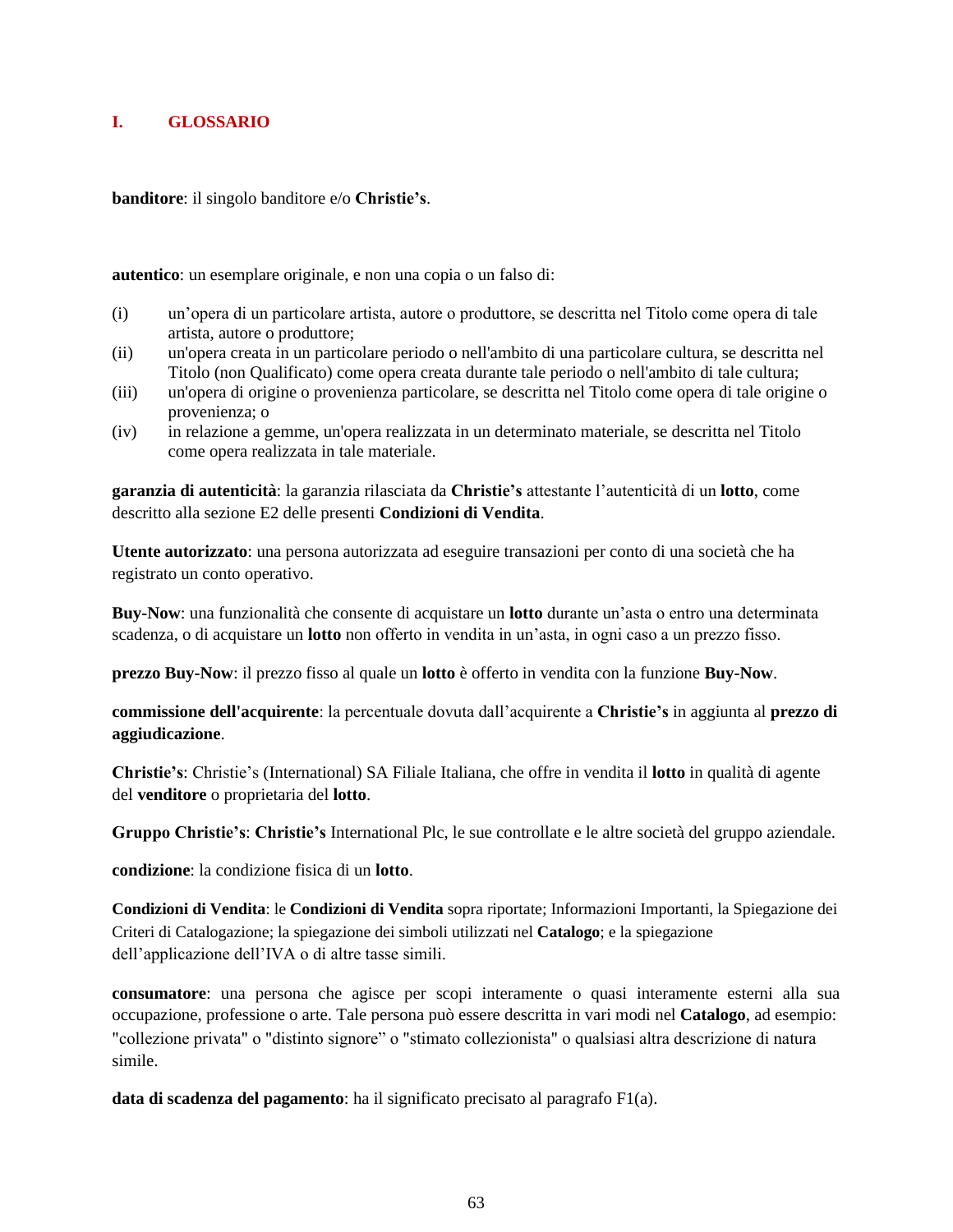**stima**: la fascia di prezzo indicata nel **Catalogo** entro cui **Christie's** ritiene che un **lotto** potrebbe essere venduto; la stima minima è la cifra più bassa della fascia e la stima massima è la cifra più elevata; la stima media è il punto intermedio fra le due cifre.

**prezzo di aggiudicazione**: l'importo della maggiore offerta accettata dal banditore per la vendita di un **lotto**.

**Titolo:** ha il significato precisato al paragrafo E2.

**lotto**: un'opera offerta in vendita in un'asta online o in una vendita **Buy-Now** (o due o più opere offerte all'asta o in una vendita **Buy-Now** collettivamente come gruppo).

**descrizione del lotto**: la descrizione di un **lotto** nel **Catalogo** di vendita, come eventualmente modificata dagli avvisi forniti in sala d'asta o in relazione alla vendita **Buy-Now**.

**vendita online-only**: la vendita di un **lotto** effettuata esclusivamente sulla piattaforma di vendita online di **Christie's**, comprese le vendite **Buy-Now**.

**servizio online-only**: la piattaforma e i servizi tecnici associati accessibili esclusivamente online, che consentono ai partecipanti di presentare offerte e acquistare **lotti** in aste o con la funzione **Buy-Now**.

**altri danni**: qualsiasi danno diretto od indiretto.

**provenienza**: informazioni storiche sui precedenti proprietari di un **lotto**.

**prezzo d'acquisto**: ha il significato precisato al paragrafo F1(b).

**Qualificato**: ha il significato precisato al paragrafo E2 e Titolo Qualificato indica la sezione **Titolo Qualificato** alla pagina del **Catalogo** intitolata "Avvertenze Importanti e Spiegazione dei Criteri di catalogazione".

**riserva**: l'importo confidenziale al di sotto del quale un **lotto** non viene venduto.

**Catalogo**: le informazioni sul **lotto** (la descrizione online del **lotto** o **lotti** offerti in vendita, più altre informazioni sul sito web di vendita relative al **lotto** e allo svolgimento della vendita); annotazioni sul **lotto**; informazioni di pagamento; eventuali avvisi visualizzati a schermo in relazione a una vendita; le domande frequenti (FAQ) e le eventuali **Condizioni di Vendita** Speciali che si applicano a un **lotto** o gruppo di **lotti** offerti in vendita contemporaneamente.

**venditore**: il proprietario del **lotto**, che può essere **Christie's** o un altro proprietario per il quale **Christie's**  funge da agente.

**Condizioni di Vendita** Speciali: tutte le altre condizioni aggiuntive che si applicano a una vendita riportate nel **Catalogo**.

**Sottotitolo**: ha il significato precisato al paragrafo E2.

**Carattere tipografico MAIUSCOLO**: significa tutto in lettere maiuscole.

**garanzia**: una dichiarazione o affermazione in cui la persona che rilascia la garanzia dichiara che i fatti descritti corrispondono a verità.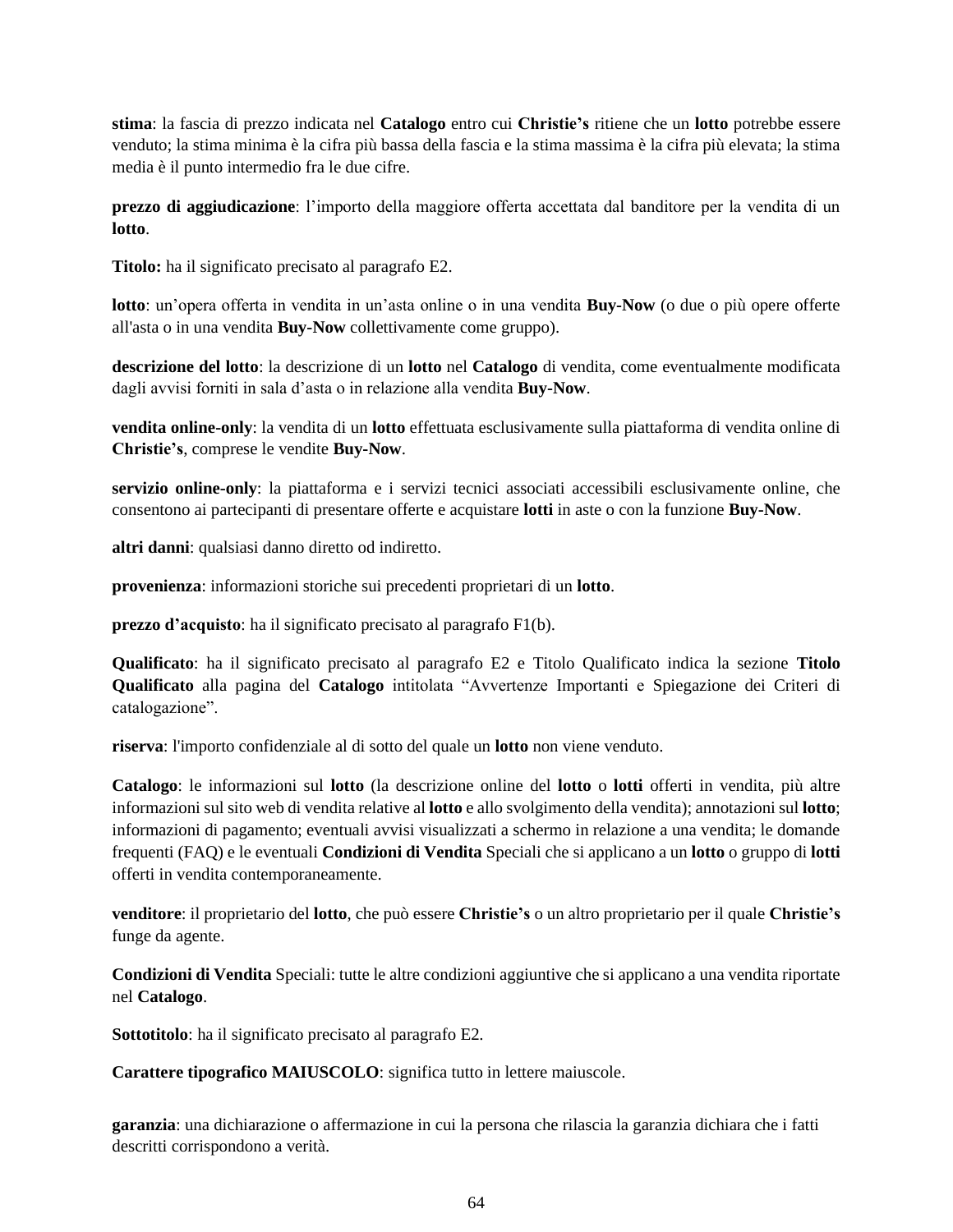#### **J. SIMBOLI IVA SPIEGAZIONE E RIMBORSI**

#### **l'IVA applicabile varia in base al simbolo sotto descritto, ed è indicata dal simbolo associato a un lotto**

### **Avvertenza importante: Le norme IVA applicate alla fattura saranno quelle in vigore alla data della compravendita.**

In fondo alla sezione del **Catalogo** intitolata **Condizioni di Vendita** è disponibile una sezione denominata glossario, che fornisce la spiegazione del significato delle parole evidenziate in grassetto.

IVA applicabile

Simbolo

- No non si applica l'IVA al prezzo di aggiudicazione.
- Simbolo alla **commissione d'acquisto** si applica l'IVA all'aliquota del 22% in fattura.

Il trattamento IVA sopra descritto è conforme al Regime del margine IVA ai sensi dell'art. 333 della Direttiva 2006/112/CE e all'art. 40bis del Decreto legge 41/95, modificato dall'art. 45 della legge 21/11/2000 n. 342.

Per i **lotti** contrassegnati dai simboli "\*", "Ω", "†" o ''∆'' vige un regime IVA speciale, con le seguenti maggiori aliquote:

\* Il **lotto** è importato in temporanea importazione da un paese non appartenente all'Unione europea. L'IVA al 22% verrà addebitata sulla **commissione d'acquisto**. La **commissione d'acquisto** corrisponde al 26,00% del **prezzo di aggiudicazione** fino a € 700.000,00; al 20,00% sulla parte del **prezzo di aggiudicazione** superiore a € 700.001,00 e fino a € 4.000.00,00; al 14,50% sulla parte del **prezzo di aggiudicazione** superiore a € 4.000.001,00;

Il 10% di IVA doganale sarà applicato sul prezzo di aggiudicazione. Potranno inoltre essere applicati eventuali interessi di mora sull'IVA non versata a partire dal giorno dell'importazione, nonché altre spese, comprese quelle relative alla trasformazione della pratica doganale per la definitiva importazione. Per ulteriori informazioni si veda il paragrafo intitolato "**lotti** in temporanea importazione da paesi extra-EU"

Ω Il **lotto** è importato in temporanea importazione da un paese non appartenente all'Unione europea. L'IVA al 22% verrà addebitata sulla **commissione d'acquisto**. La **commissione d'acquisto** corrisponde al 26,00% del **prezzo di aggiudicazione** fino a € 700.000,00; al 20,00% sulla parte del **prezzo di aggiudicazione** superiore a € 700.001,00 e fino a € 4.000.00,00; al 14,50% sulla parte del **prezzo di aggiudicazione** superiore a € 4.000.001,00;

Il 22% di IVA doganale sarà applicato sul prezzo di aggiudicazione. Potranno inoltre essere applicati eventuali interessi di mora sull'IVA non versata a partire dal giorno dell'importazione, nonché altre spese, comprese quelle relative alla trasformazione della pratica doganale per la definitiva importazione. Per ulteriori informazioni si veda il paragrafo intitolato "**lotti** in temporanea importazione da paesi extra-EU"

- † Il **lotto** è soggetto a IVA ordinaria al 22%, che sarà applicata sia sul **prezzo di aggiudicazione** che sulla **commissione d'acquisto**. Per ciascun **lotto** la **commissione d'acquisto** corrisponde al 26,00% del **prezzo di aggiudicazione** fino a € 700.000,00; al 20,00% sulla parte del **prezzo di aggiudicazione**  superiore a € 700.001,00 e fino a € 4.000.00,00; al 14,50% sulla parte del **prezzo di aggiudicazione** superiore a € 4.000.001,00;
- ∆ Il lotto è stock **Christie's** e pertanto l'IVA sarà applicata come descritto al punto "No Simbolo" .

l'IVA sul **prezzo di aggiudicazione** può essere rimborsata solo in caso di esportazione certificata della proprietà al di fuori dell'Unione europea entro tre mesi dalla data di fatturazione. L'IVA sul **prezzo di aggiudicazione** e sulla **commissione d'acquisto** non è applicabile se l'acquirente è un soggetto passivo intracomunitario non residente in Italia e il **lotto** sarà esportato in un paese membro della comunità europea entro tre mesi.

Esenzioni e rimborsi IVA in caso di esportazione

Il rimborso dell'IVA applicata al **prezzo di aggiudicazione** e sulla **commissione d'acquisto** è possibile se risultano soddisfatte le seguenti condizioni:

- 1. La proprietà sarà esportata al di fuori dell'Unione europea entro tre mesi dalla data di fatturazione. La relativa documentaz ione di avvenuta esportazione, nelle forme previste dalla legge italiana, dovrà pervenire presso gli uffici di **Christie's** entro quattro mesi dalla data di fatturazione;
- 2. Qualora le condizioni menzionate al punto precedente non siano soddisfatte, **Christie's** si assumerà la responsabilità dell'IVA. Gli acquirenti dovranno pertanto depositare tutti gli importi i IVA fatturati e potranno richiederne il rimborso previo invio della documentazione comprovante l'avvenuta esportazione. Tale documentazione dovrà essere inviata al reparto contabilità di **Christie's** con l'indicazione "RIMBORSO IVA".
- 3. Il rimborso immediato dell'IVA è possibile qualora la spedizione sia organizzata da **Christie's** entro tre mesi dalla data di fatturazione.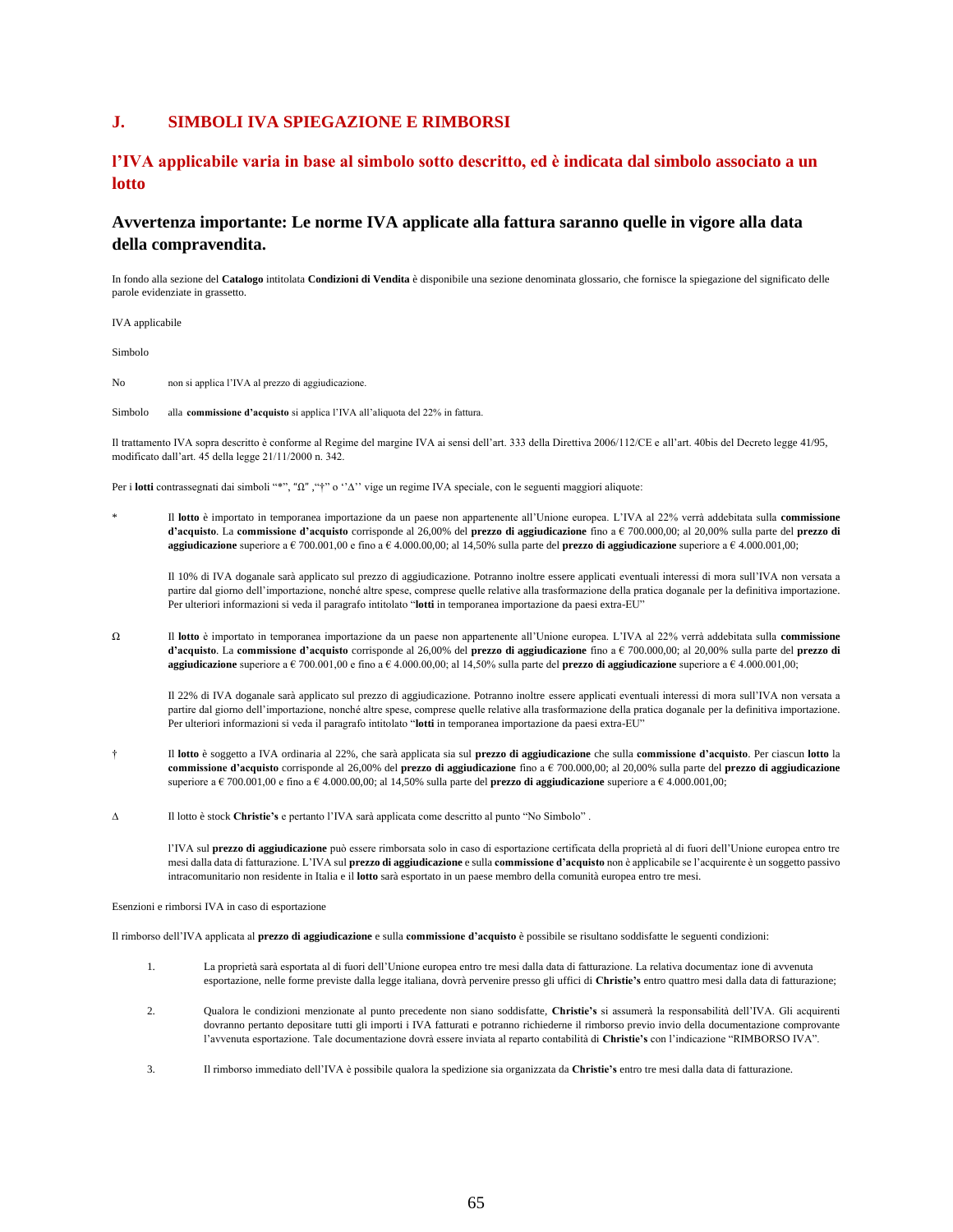# **K. SIMBOLI**

### **Simboli utilizzati in questo Catalogo**

Il glossario dei termini evidenziati in grassetto in questa pagina è pubblicato alla fine della sezione del **Catalogo** intitolata "**Condizioni di Vendita**"

º **Lotto** in cui **Christie's** ha un interesse finanziario diretto. Si prega di prendere visione della sezione "Avvertenze Importanti e Spiegazione dei Criteri di Catalogazione".

**Lotto** interamente on parte in stock **Christie's** (o altra società del gruppo **Christie's**).

**Lotto** in cui **Christie's** ha un interesse finanziario diretto che ha finanziato interamente o in parte con l'assistenza di terzi. Si prega di prendere visione della sezione "Avvertenze Importanti e Spiegazione dei Criteri di Catalogazione".

- λ **Lotto** soggetto al pagamento del diritto di seguito. Si prega di consultare la sezione D3 delle **Condizioni di Vendita**.
- ~ **Lotto** contenente materiali appartenenti a specie protette. Il **lotto** potrebbe essere soggetto a limitazione di esportazione. Si prega di consultare la sezione G5 delle **Condizioni di Vendita**.
- Φ **Lotto** che potrebbe essere soggetto al divieto di esportazione negli Stati Uniti. Si prega di consultare la sezione G5(e)(f), (g) e (j) delle **Condizioni di Vendita**.
- ψ **Lotto** contenente materiali appartenenti a specie protette riprodotto solo a scopo illustrativo e non in vendita. Si prega di consultare la sezione G5(h) delle **Condizioni di Vendita**.
- ¤ Offerte di parti interessate.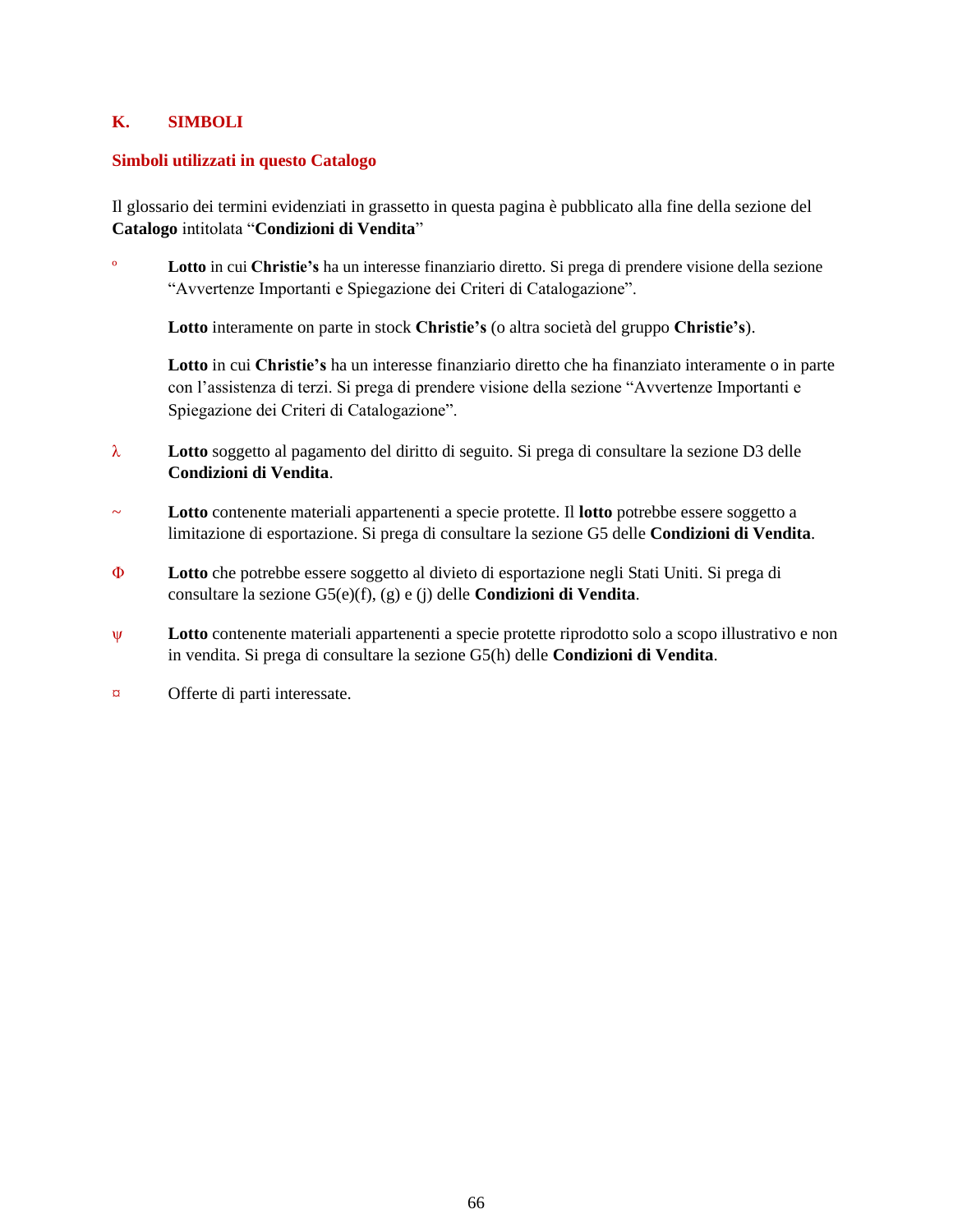### **AVVERTENZE IMPORTANTI E SPIEGAZIONE DEI CRITERI DI CATALOGAZIONE**

Le informazioni del **Catalogo** non si propongono di descrivere la condizione della proprietà, si raccomanda pertanto agli interessati di ispezionarla personalmente. Solitamente, è possibile ottenere su richiesta informazioni sulle condizioni dei **lotti** (condition report).

Le seguenti espressioni e le relative spiegazioni illustrano i criteri di catalogazione normalmente utilizzati da **Christie's**. L'uso di tali espressioni non tiene conto delle condizioni del **lotto** o della portata di eventuali restauri.

### ¬¬¬ **AVVERTENZE IMPORTANTI**

### ∆ **Lotti interamente o in parte in stock di Christie's:**

Di volta in volta, **Christie's** può offrire in vendita **lotti** di cui è proprietaria o comproprietaria. Questi **lotti** sono individuati dal simbolo ∆ nel **Catalogo**. Laddove **Christie's** sia proprietaria o comproprietaria o detenga un interesse finanziario in ogni singolo **lotto** del **Catalogo**, questi non saranno contrassegnati singolarmente, ma la cosa sarà evidenziata all'inizio del **Catalogo**.

### **º Garanzie di prezzo minimo:**

Talora **Christie's** ha un interesse finanziario diretto nell'esito della vendita di taluni **lotti**. Di solito ciò avviene quando è garantito al **venditore** che qualunque sia l'esito dell'asta, egli riceverà comunque un prezzo minimo. Questo meccanismo è noto come garanzia di prezzo minimo. Laddove **Christie's** abbia un siffatto interesse finanziario i **lotti** saranno identificati con il simbolo ❍ accanto al numero di **lotto**.

### **º ♦ Garanzie da parte di soggetti terzi / offerte irrevocabili:**

Quando **Christie's** fornisce una garanzia di prezzo minimo è a rischio di incorrere in una perdita che può risultare significativa laddove il **lotto** resti invenduto. Pertanto, **Christie's** condivide talvolta il suddetto rischio con un terzo. In simili casi, il terzo si impegna a effettuare un'offerta scritta irrevocabile prima dell'asta. Il terzo si impegna dunque ad acquistare tale **lotto** al prezzo dell'offerta scritta, a meno che non siano fatte offerte più elevate. In tal modo, il terzo si assume in tutto o in parte il rischio che il **lotto** resti invenduto. Questi **lotti** sono contrassegnati nel **Catalogo** con il simbolo º ♦.

In genere, il terzo riceve un corrispettivo per l'assunzione del rischio. Quando è il terzo ad aggiudicarsi il **lotto**, tale corrispettivo è basato su quote prefissate. Se il terzo non si è aggiudicato il **lotto**, il corrispettivo è basato su quote prefissate oppure su un importo calcolato in relazione al **prezzo di aggiudicazione** finale. Il terzo può anche fare un'offerta per il **lotto** superiore all'offerta scritta. In questo caso, se il terzo si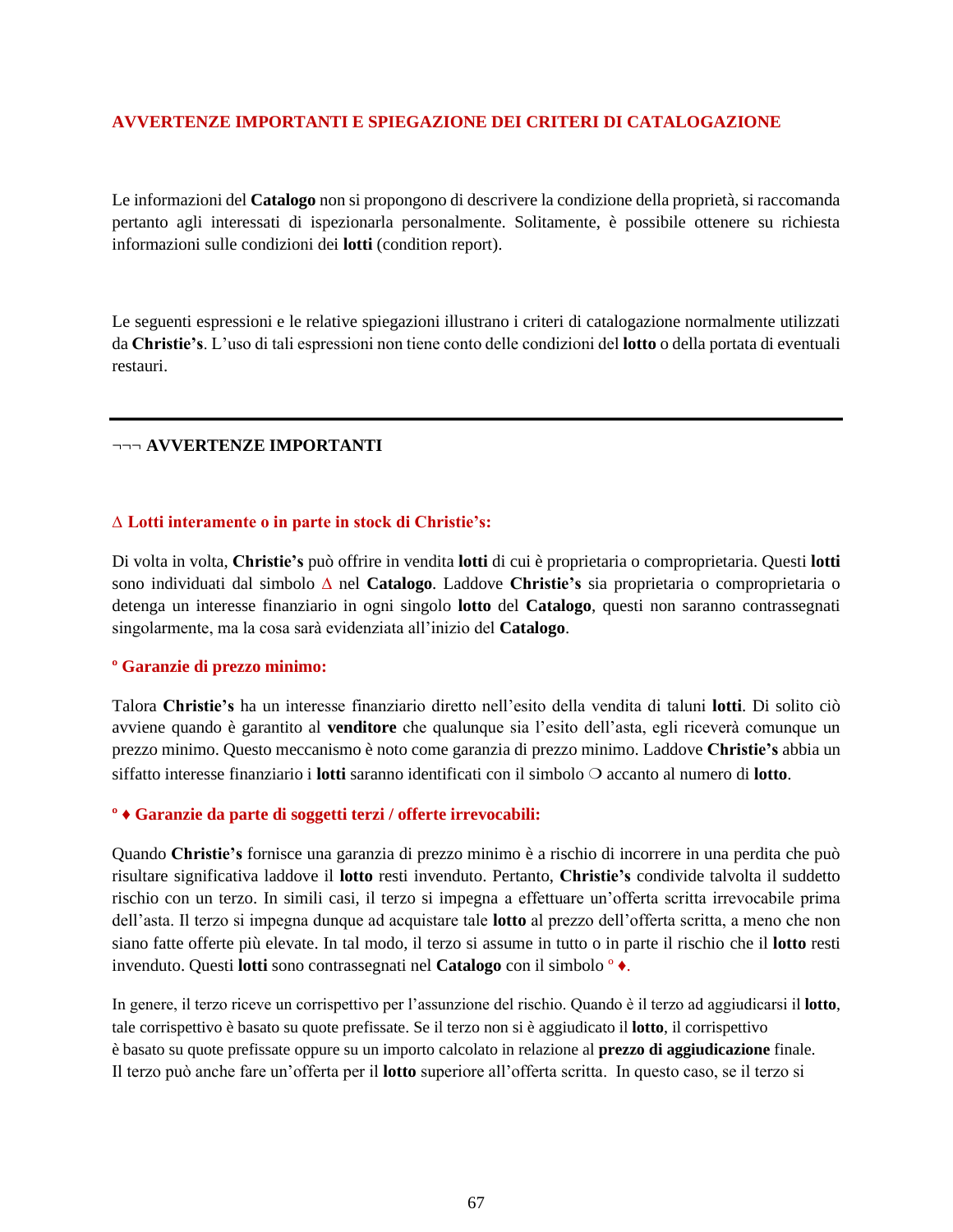aggiudica il **lotto**, **Christie's** renderà noto il prezzo di acquisto finale al netto della quota di corrispettivo fissata.

**Christie's** richiede ai garanti terzi di rivelare l'interesse finanziario che ripongono nei **lotti** di cui sono garanti a tutti coloro a cui i terzi prestano consulenza. Tuttavia, a scanso di equivoci, se il potenziale acquirente è stato consigliato di fare un'offerta, oppure se fa un'offerta tramite un agente per un **lotto** identificato come soggetto a garanzia di terzo, si raccomanda di chiedere comunque all'agente di confermare se lo stesso abbia un interesse finanziario nel **lotto** in questione.

#### **¤ Offerte da parte di soggetti con un interesse nel lotto**

Se un soggetto con un interesse finanziario diretto o indiretto in un **lotto**, che può essere a conoscenza del prezzo di riserva o di altre informazioni di materiale importanza, intende fare un'offerta, **Christie's** contrassegnerà tale **lotto** con il simbolo ¤ . Tale interesse può includere gli eredi e/o i legatari che hanno consegnato il **lotto** o un comproprietario del **lotto**. Gli aggiudicatari di tale **lotto** devono osservare le **Condizioni di Vendita** di **Christie's**, compreso il pagamento dell'intera commissione di acquisto più le tasse applicabili.

### **Avvisi pubblicati dopo il Catalogo**

In alcuni casi, dopo aver pubblicato il **Catalogo**, **Christie's** può stipulare un accordo o venire a conoscenza di offerte che avrebbero necessitato di un simbolo nel **Catalogo**. In questi casi verrà rilasciato un avviso pre-vendita o pre-**lotto**.

### **Altri accordi**

**Christie's** ritiene la facoltà di stipulare altre tipologie di accordi non riguardanti le offerte all'asta. Tali accordi comprendono situazioni nelle quali **Christie's** abbia concesso prestiti o si sia altresì impegnata a versare al **venditore** o al potenziale acquirente un acconto sui ricavati della vendita di un **lotto** o sul prezzo di aggiudicazione del lotto oppure accordi tramite i quali **Christie's** condivide il rischio di una Garanzia di prezzo minimo con un partner senza che quest'ultimo sia tenuto ad effettuare un'offerta scritta irrevocabile prima dell'asta o comunque debba partecipare all'asta in altro modo. Dato che tali accordi non riguardano le modalità di offerta essi non vengono contrassegnati nel **Catalogo**.

Per una spiegazione dettagliata delle garanzie di prezzo minimo e degli accordi di finanziamento si rimanda alla pagin[a http://www.christies.com/buying-services/buying-guide/financial-information/.](http://www.christies.com/buying-services/buying-guide/financial-information/)

### **SPIEGAZIONE DEI CRITERI DI CATALOGAZIONE**

I termini utilizzati nel presente **Catalogo** hanno il significato ad essi di seguito attribuito. Si prega di notare che tutte le dichiarazioni pubblicate in questo **Catalogo** in relazione alla paternità delle opere sono soggette alle disposizioni delle **Condizioni di Vendita**, nonché alla **garanzia di autenticità**. L'uso di tali espressioni non tiene conto delle condizioni del **lotto** o della portata di eventuali restauri. I condition report sono disponibili su richiesta.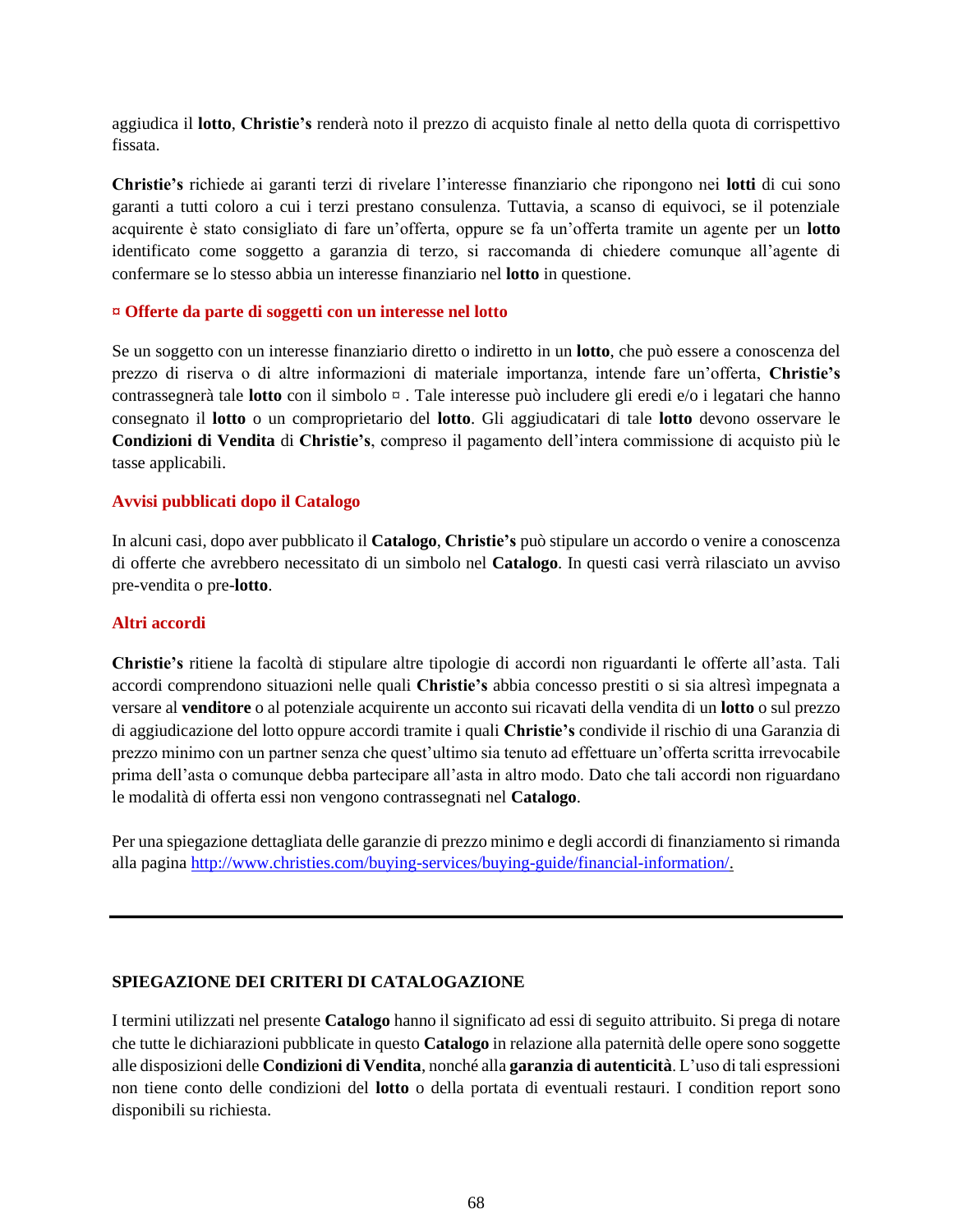I termini e le definizioni elencati in "Titoli qualificati" sono dichiarazioni qualificate sulla paternità. Sebbene l'uso di questo termine sia basato su uno studio accurato e rappresenti l'opinione degli specialisti di **Christie's**, **Christie's** e il **venditore** non si assumono alcun rischio o responsabilità per l'autenticità della paternità di qualsiasi **lotto** descritto con questo termine in **Catalogo**. La **garanzia di autenticità** non è disponibile per i **lotti** descritti usando questo termine.

# **ILLUSTRAZIONI, DISEGNI, STAMPE, MINIATURE E SCULTURE**

Un'opera descritta con il nome/i o la designazione riconosciuta di un artista, senza qualifiche che, secondo **Christie's**, è interamente o in parte un'opera dell'artista.

## **Titoli qualificati**

- "**Attribuito a**": a parere qualificato di **Christie's** si tratta probabilmente, del tutto o in parte, di un'opera dell'artista.
- "**Studio di"/"Laboratorio di**": a parere qualificato di **Christie's** si tratta di un lavoro eseguito nello studio o laboratorio dell'artista, forse sotto la sua supervisione.
- "**Gruppo di**": a parere qualificato di **Christie's** si tratta di un'opera eseguita all'epoca in cui l'artista era attivo e che mostra la sua influenza.
- "**Seguace di**": a parere qualificato di **Christie's** si tratta di un lavoro eseguito nello stile dell'artista, ma non necessariamente da un allievo.
- "**Nella maniera di**": a parere qualificato di **Christie's** si tratta di un lavoro eseguito nello stile dell'artista, ma di un periodo successivo.
- "**A imitazione di**": a parere qualificato di **Christie's** si tratta di una copia (di qualsiasi data) di un'opera dell'artista.
- "**Firmato"/"Datato"/"Inscritto**": a giudizio qualificato di **Christie's** il lavoro è stato firmato/datato/inscritto dall'artista.
- "**Con la firma**"/"**Con data**"/"**Con inscrizione**": a giudizio qualificato di **Christie's** la firma/data/iscrizione sembra essere stata apposta da una mano diversa da quella dell'artista.

La data indicata per la stampe antiche, moderne e contemporanee è la data (o la data approssimativa, laddove sia preceduta dalla parola "circa") in cui la matrice è stata incisa e non necessariamente la data in cu l'impressione/stampa è stata eseguita o pubblicata.

Se non altrimenti indicato, le miniature sono su avorio. Si fa presente che le miniature possono essere state ingrandite o rimpicciolite nelle illustrazioni del **Catalogo**.

# **GLOSSARIO DEI TERMINI DI CATALOGAZIONE PER LE STAMPE**

# **ACQUATINTA**

Una tecnica di incisione cui il tono viene creato trattando una lastra con fini particelle di materiale resistente all'acido (resina in polvere) e quindi immergendola in un bagno acido. L'acido erode ("morde") la matrice tra i granelli di resina e, una volta stampata, questa massa di punti minuscoli produce una superficie ruvida con effetti tonali simili a quelli dell'acquerello.

### **PROVA D'ARTISTA/EPREUVE D'ARTISTE**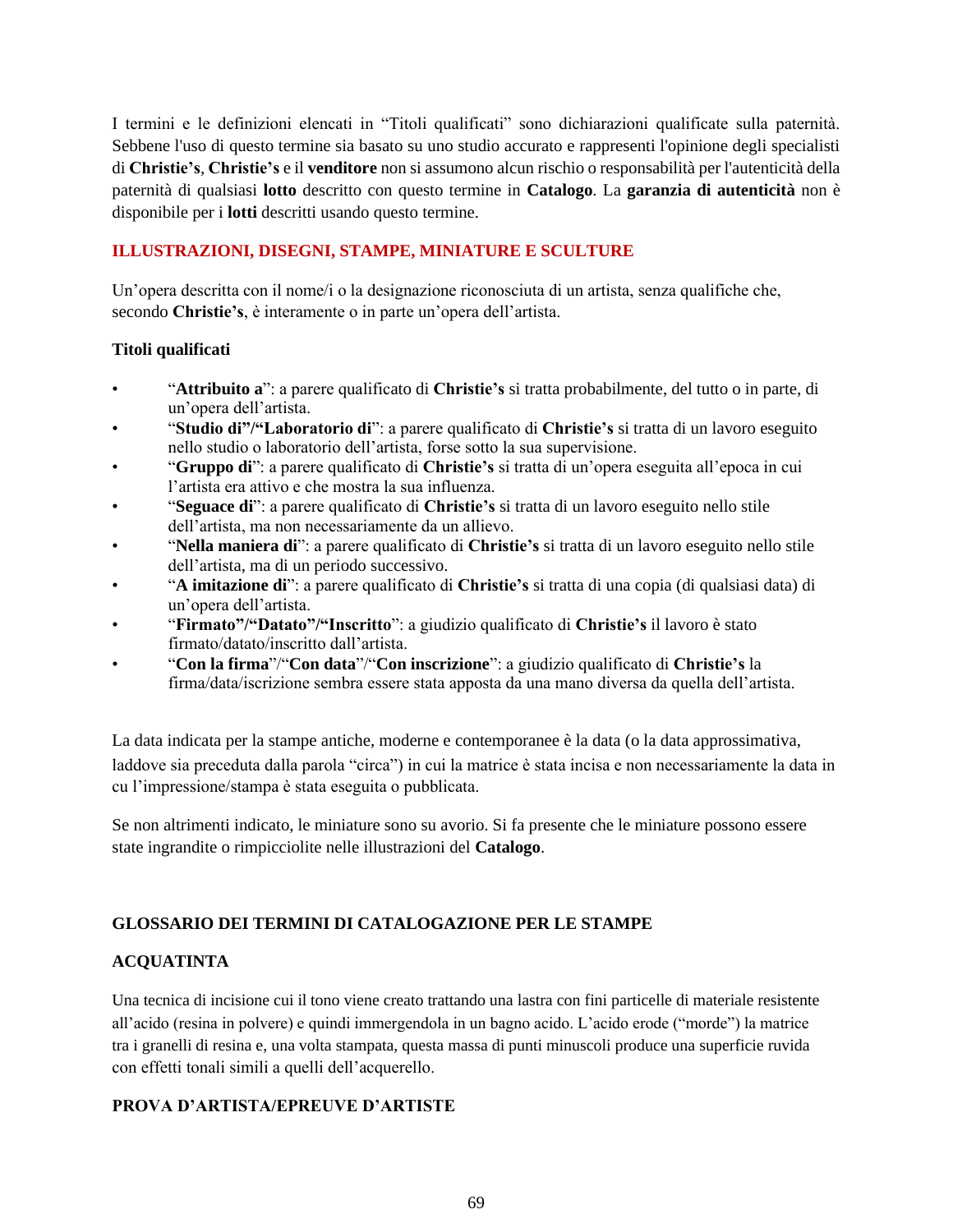Stampe tirate espressamente per l'artista ed escluse dalla tiratura numerata un'edizione, ma per ogni altro rispetto esattamente uguali alle stampe di quella edizione. Di solito è abbreviata con "P.A" o "E.A."

## **TIMBRO A SECCO**

Un simbolo, impressione o segno a inchiostro, di solito ai margini del foglio di carta, usato dai tipografi e dalle tipografie come segno identificativo.

# **BON À TIRER**

La bozza approvata dall'artista che costituisce il modello per tutte le altre stampe della stessa edizione.

## **BARBA**

Quando si utilizza una puntasecca o altro strumento di incisione per incidere direttamente una lastra di metallo, i piccoli e sottili pezzetti di metallo che si rialzano da entrambi i lati della linea di incisione. Questa barba trattiene una maggiore quantità di inchiostro durante il processo di stampa e conferisce alla riga una consistenza vellutata o sfuocata. La barba è molto delicata e per questo si consuma facilmente sotto la pressione del processo di stampa. Le prime stampe o impressioni ricavate da queste lastre sono caratterizzate da una barba particolarmente ricca. In particolare, nel caso delle stampe antiche, la quantità ed evidenza della barba può a volte servire per determinare se si tratti di una delle prime stampe della serie.

## **PROVA DI CANCELLAZIONE**

Una volta terminata la tiratura la matrice - che può essere un blocco, una lastra, una pietra, mylar o altro viene cancellata, depennata o altrimenti obliterata. Con la matrice "cancellata" si realizza quindi una stampa per dimostrare che la stessa è stata resa effettivamente inservibile. Ciò serve ad evitare che possano essere create ulteriori stampe dalla stessa matrice.

### **CARBORUNDUM**

Il carborundum, nome commerciale del carburo di silicio, iniziò ad essere utilizzato nella stampa come abrasivo per pietre litografiche. Le particelle, se mischiate con colla, possono servire anche per disegnare su una lastra, creando a volte delle superfici in rilievo che poi vengono inchiostrate e stampate e l'inchiostro rimane negli spazi tra le particelle. Le stampe così realizzate sono spesso ruvide, a causa delle aree in rilievo della superficie stampata.

# **CATALOGUE RAISONNÉ/CATALOGO RAGIONATO**

Un catalogo dettagliato che dovrebbe includere tutte le opere di un artista note al momento della sua pubblicazione. È integrato da informazioni sintetiche per identificare le opere.

# **CHINE APPLIQUÉ/CHINE COLLÉ/FONDINO**

Un metodo per incollare fogli di carta sottili, a volte di colore o consistenza diversi, su un foglio più grande e spesso durante il processo di stampa, utilizzando colla o acqua per inumidire e incollare i fogli di carta.

### **COLOPHON/JUSTIFICATION**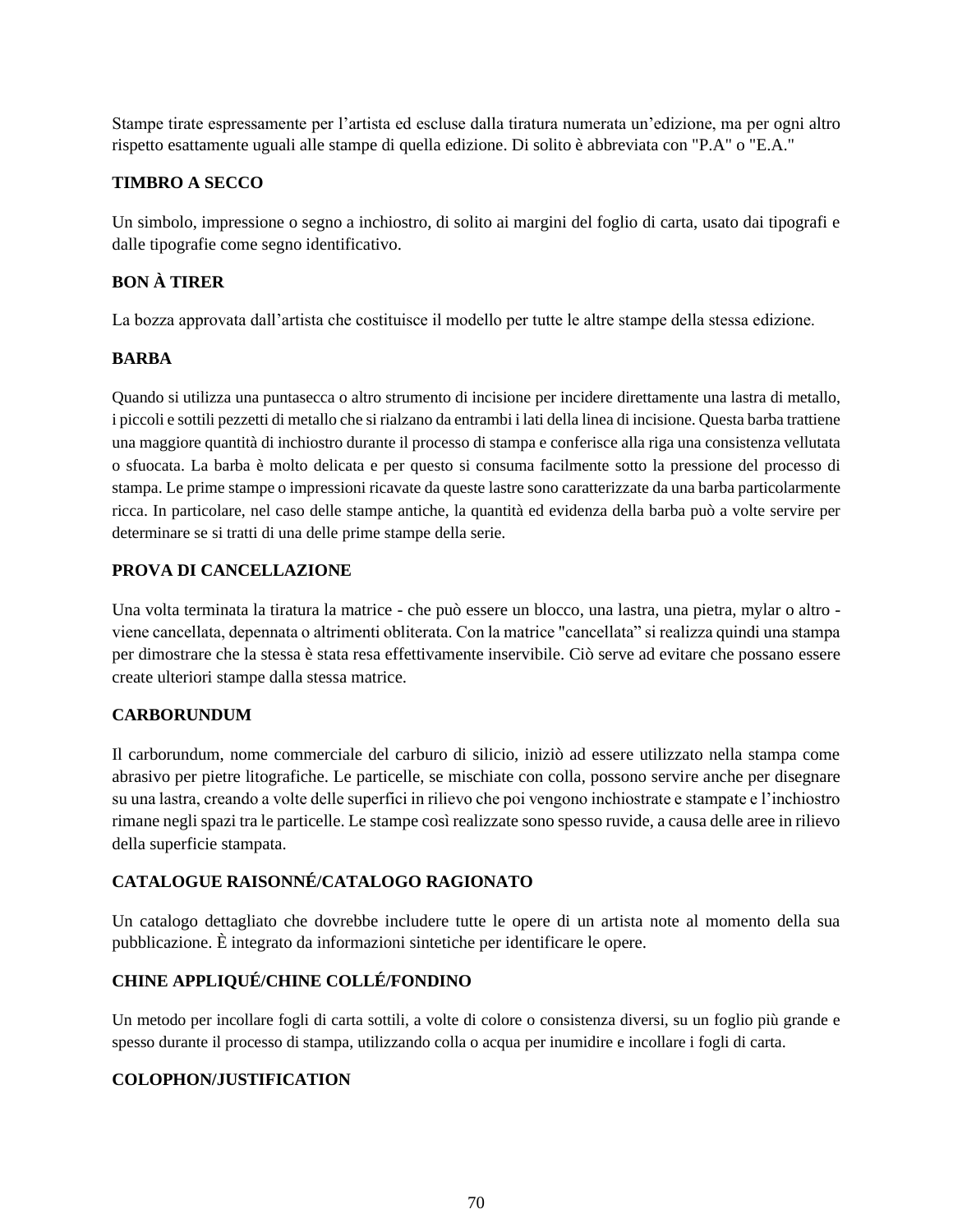Una nota, solitamente in calce a un libro o portafoglio di stampe, che contiene tutte o alcune delle seguenti informazioni: nome dell'opera, autore, tipografo, luogo di stampa, data, tiratura.

### **RICCIO**

Il bordo naturale, non rifinito, della carta fatta a mano, solitamente leggermente irregolare e a volte più sottile del resto della pagina.

### **PUNTASECCA**

Un processo di intaglio in cui una lastra viene graffiata o incisa direttamente con un ago. La linea della puntasecca somiglia molto a quella dell'acquaforte ma di solito è più leggera e si distingue per la presenza della barba.

## **TIRATURA**

Il numero complessivo di stampe realizzato da una sola o più immagini della stessa matrice. A questo numero l'artista di solito autorizza l'aggiunta di un piccolo numero di prove d'artista, di stampa o di edizione e altre prove.

## **STAMPA A SECCO**

Un processo utilizzato per creare una superficie o elemento in rilievo, stampati senza inchiostro.

### **INCISIONE A BULINO**

Un processo di intaglio in cui una lastra viene graffiata o incisa direttamente con un bulino o altro strumento per incidere il metallo. In questo processo non viene utilizzato alcun acido, dato che il disegno è tracciato manualmente. Una linea incisa a bulino può essere molto profonda e larga o più leggera e sottile, e spesso presenta una punta a forma di "v" alla fine, dove il bulino è fuoriuscito dal metallo.

### **ACQUAFORTE**

Un processo di intaglio in cui una lastra viene trattata con una sostanza resistente all'acido. Successivamente l'artista esegue il disegno su questa base con strumenti per esporre il metallo. La lastra viene quindi immersa in un bagno acido, che "morde", cioè dissolve chimicamente le linee esposte. Di conseguenza, la lastra di metallo viene "incisa" dall'acido piuttosto che direttamente sul metallo con uno strumento.

### **MORSURA IMPERFETTA**

Quando il rivestimento resistente all'acido di una lastra di metallo non riesce ad escludere completamente l'acido, compaiono delle irregolarità. Durante il processo di stampa in queste aree di "morsura" si depositerà dell'inchiostro che apparirà sotto forma di macchie o aree con inchiostratura irregolare.

### **FRONTESPIZIO**

In un libro, l'illustrazione che si trova sul lato opposto alla pagina del titolo.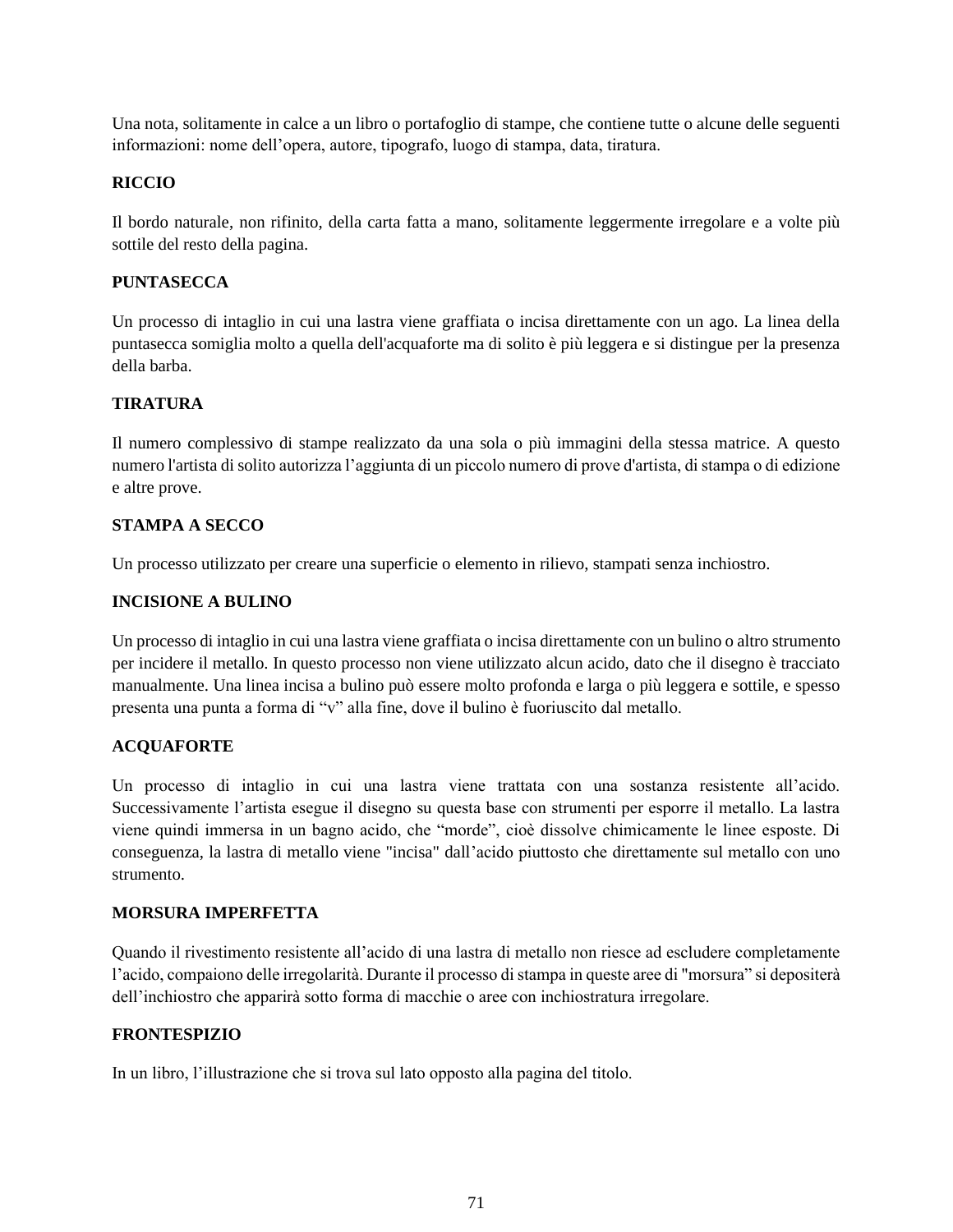### **ELIOGRAFIA**

Procedimento per creare una fotoincisione o lastra fotoincisa utilizzando direttamente il metodo dell'acquatinta sulla lastra per creare il tono.

### **FUORI COMMERCIO/HORS-COMMERCE ("H.C.")**

Significa "fuori dalla tiratura commerciale". Qqueste prove, originalmente non destinate alla vendita, non recano un numero di edizione ma per il resto sono esattamente identiche alle stampe dell'edizione.

### **INTAGLIO**

Tutte le matrici che sono state intagliate o "morse". Le linee incise con questi processi vengono poi stampate. Le procedure di intaglio comprendono, ad esempio l'acquaforte, l'acquatinta, l'incisione a bulino, la maniera nera e varie tecniche di incisione del metallo.

### **LINOLEOGRAFIA**

Un processo di incisione a rilievo, come la xilografia, in cui l'artista intaglia il disegno in un pezzo di linoleum o di linoleum montato su legno. Una volta terminato l'intaglio viene stampato quello che resta, invece di ciò che è stato rimosso.

### **LITOGRAFIA**

Un processo di stampa planografica in cui il disegno è realizzato direttamente su una matrice di pietra o altro materiale liscio con uno strumento oleoso, ad esempio un pastello litografico. A questo punto la superficie viene inumidita con acqua, che non bagna le parti ricoperte di materia oleosa in quanto idrorepellente. Sull'intera superficie viene quindi applicato con il rullo l'inchiostro di stampa, il quale aderisce alle aree rimaste asciutte e non a quelle bagnate. L'immagine disegnata viene quindi stampata.

### **MASTRO TIPOGRAFO**

Un tipografo molto esperto che lavora a stretto contatto con l'artista per realizzare l'edizione.

### **MATRICE**

La base da cui viene realizzata la stampa. La base può essere una comune lastra di metallo o una pietra litografica, una patata o un disco di vinile, uno stencil - in pratica, qualsiasi supporto di stampa.

#### **MANIERA NERA**

Tecnica in cui l'intera superficie della lastra viene rovinata con uno strumento appuntito ("mezzaluna") di modo che la lastra, una volta ricoperta di inchiostro, stampi una superficie interamente nera. Successivamente, l'artista rimuove parte dell'inchiostro per rivelare il bianco sottostante raschiando (o brunendo) alcune aree per creare toni più chiari.

#### **MONOTIPO**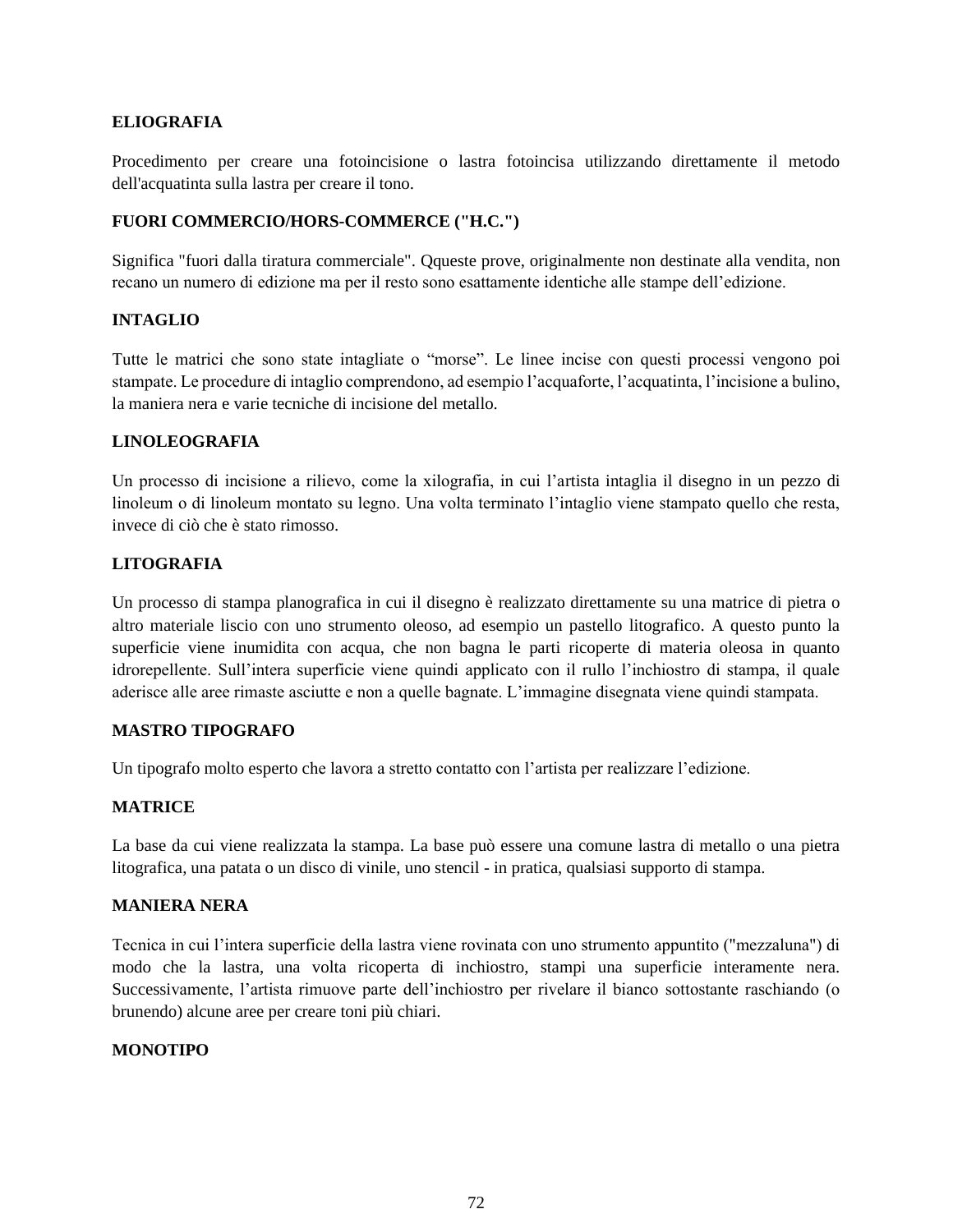Un'immagine unica, stampata a partire da una superficie liscia di metallo o vetro che l'artista ha ricoperto di inchiostro.

## **MONOSTAMPA**

Una stampa che nasce come acquaforte, litografia o xilografia, e viene successivamente alterata mediante la stesura di colore con rullo o l'applicazione di inchiostro o di carta colorata.

# **STAMPA OFFSET**

Metodo di stampa in cui l'immagine realizzata ad inchiostro, applicato mediante pietra litografica, lastra di metallo o altra matrice, viene dapprima trasferita su un supporto intermedio, come un cilindro di gomma o pezzo di stoffa, e quindi sulla carta per creare un'immagine che abbia lo stesso orientamento dell'originale.

## **FOTOINCISIONE**

Una tecnica di lavorazione per incidere della lamiera metallica con mezzi fotografici. (vedi anche eliotipia)

## **FOTOLITOGRAFIA**

Una tecnica di lavorazione per incidere una lastra litografica con mezzi fotografici.

# **STAMPA PLANOGRAFICA**

Tecnica di stampa da una superficie piatta. Esempi di tecnica planografica sono la litografia e alcuni tipi di stampa commerciale.

#### **SCHIACCIO**

L'impronta lasciata sul foglio di carta dalla lastra dopo il passaggio sotto il torchio durante la stampa.

# **PLATE-TONE**

Un velo di inchiostro lasciato intenzionalmente sulla superficie della lastra durante la stampa pre creare aree tonali od ombreggiature.

#### **POCHOIR**

Una tecnica di colorazione mediante stencil originariamente utilizzata per simulare la colorazione a mano.

#### **PROVA DI STAMPA**

Stampe tirate espressamente per il tipografo ed escluse dalla tiratura numerata di un'edizione, ma per ogni altro rispetto esattamente uguali alle stampe di quella edizione. Può essere abbreviato con le iniziali "P.P."

## **PROVE PROGRESSIVE**

Una serie di prove realizzate per mostrare ogni singola colorazione della lastra e tutte le combinazioni dei vari colori che contribuiscono a realizzare la versione finale completa.

#### **EDITORE**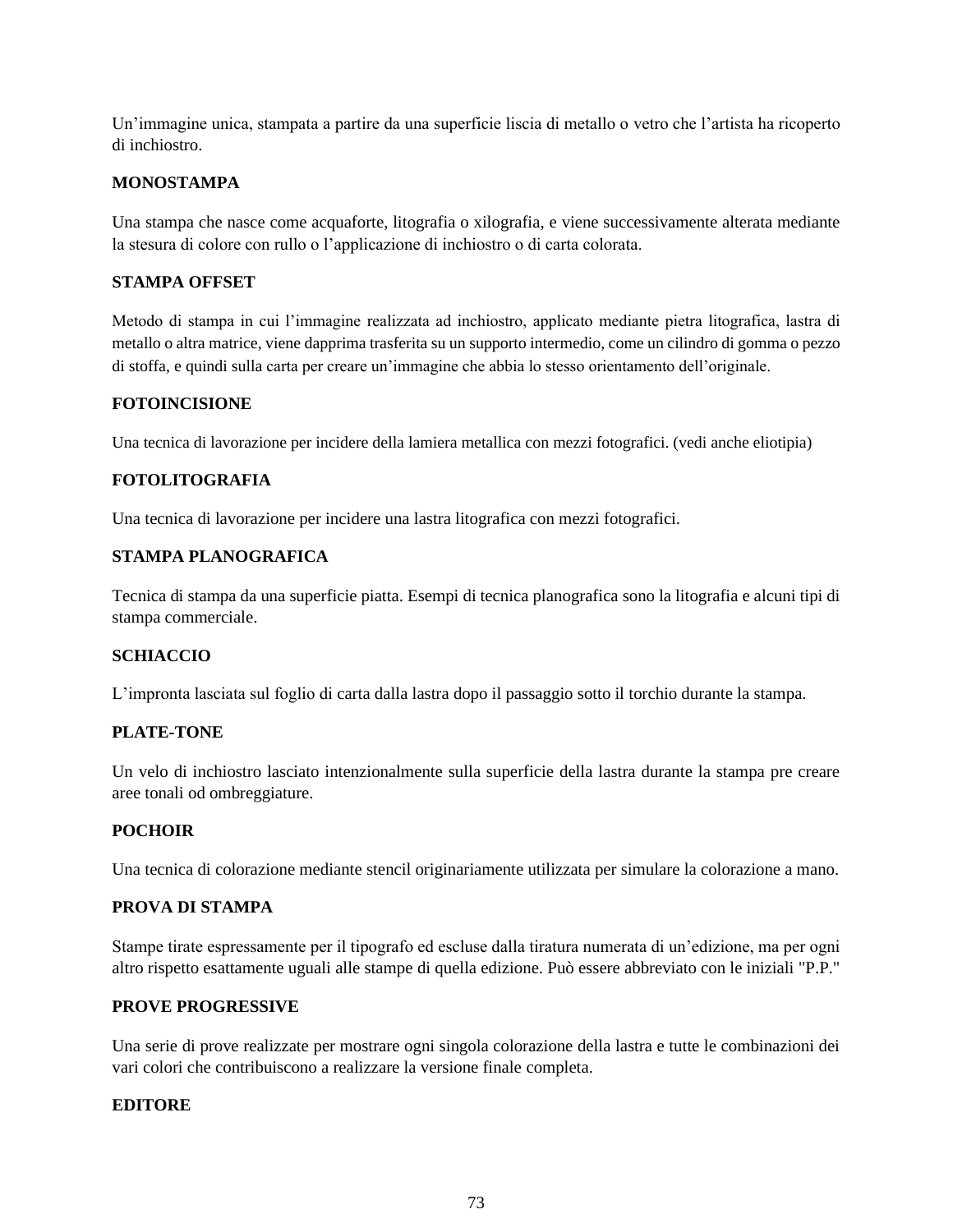La persona o società che finanzia, e spesso commissiona, la realizzazione di un'edizione o portafoglio di stampe e le distribuisce.

### **STAMPA IN RILIEVO**

Quando l'immagine viene stampata dalla parte rimasta in rilievo, cioè non incisa, di una matrice. Alcuni esempi di questa tecnica sono la xilografia e la linoleografia.

# **SERIGRAFIA**

Tecnica di stampa in cui si utilizzano degli stencil per isolare aree che vengono quindi stampate per contatto su seta, altri tessuti o rete metallica.

## **CERAMOLLE**

Una tecnica di incisione con cui una lastra di metallo viene ricoperta di una sostanza molle, sulla quale viene deposto un foglio di carta con l'immagine disegnata dall'artista. Questa sostanza molle aderisce alla carta dove la matita o altro strumento utilizzato dall'artista ha creato dei rilievi sulla carta, cosicché quando si solleva il foglio la materia molle viene rimossa. La lastra così "impressa" viene deposta in un bagno acido, che "morde" le aree della lastra rimaste esposte a causa della rimozione del rivestimento. Le linee che si ottengono con questa tecnica sono di solito morbide e sfumate.

## **STATO**

Un'impressione realizzata dalla matrice in un particolare momento, o stato, dello sviluppo dell'opera, diversa dalle stampe effettuate in altri momenti del processo di creazione. Lo stato finale è lo stato da cui, di norma, si realizza la tiratura dell'edizione, anche se alcuni artisti effettuano più impressioni per ciascuno stato.

# **ACCIAIATURA**

Processo elettrolitico di copertura di una lastra con un sottile strato metallico per creare una superficie molto più dura e ritardare il processo di usura al fine di realizzare un'alta tiratura di stampe.

# **BOZZA DI PROVA**

Una bozza iniziale di prova, che spesso contiene revisioni dell'artista e cambiamenti e in genere non è uguale alle stampe numerate dell'edizione. È detta anche bozza di lavoro.

#### **TUSCHE**

Sostanza grassa solida o liquida utilizzata principalmente per disegnare nella tecnica litografica.

#### **FILIGRANA**

Marca della carta visibile per trasparenza, utilizzata dai fabbricanti di carta per contraddistinguere la provenienza e la data di fabbricazione dei loro prodotti.

## **STAMPA SU CERA**